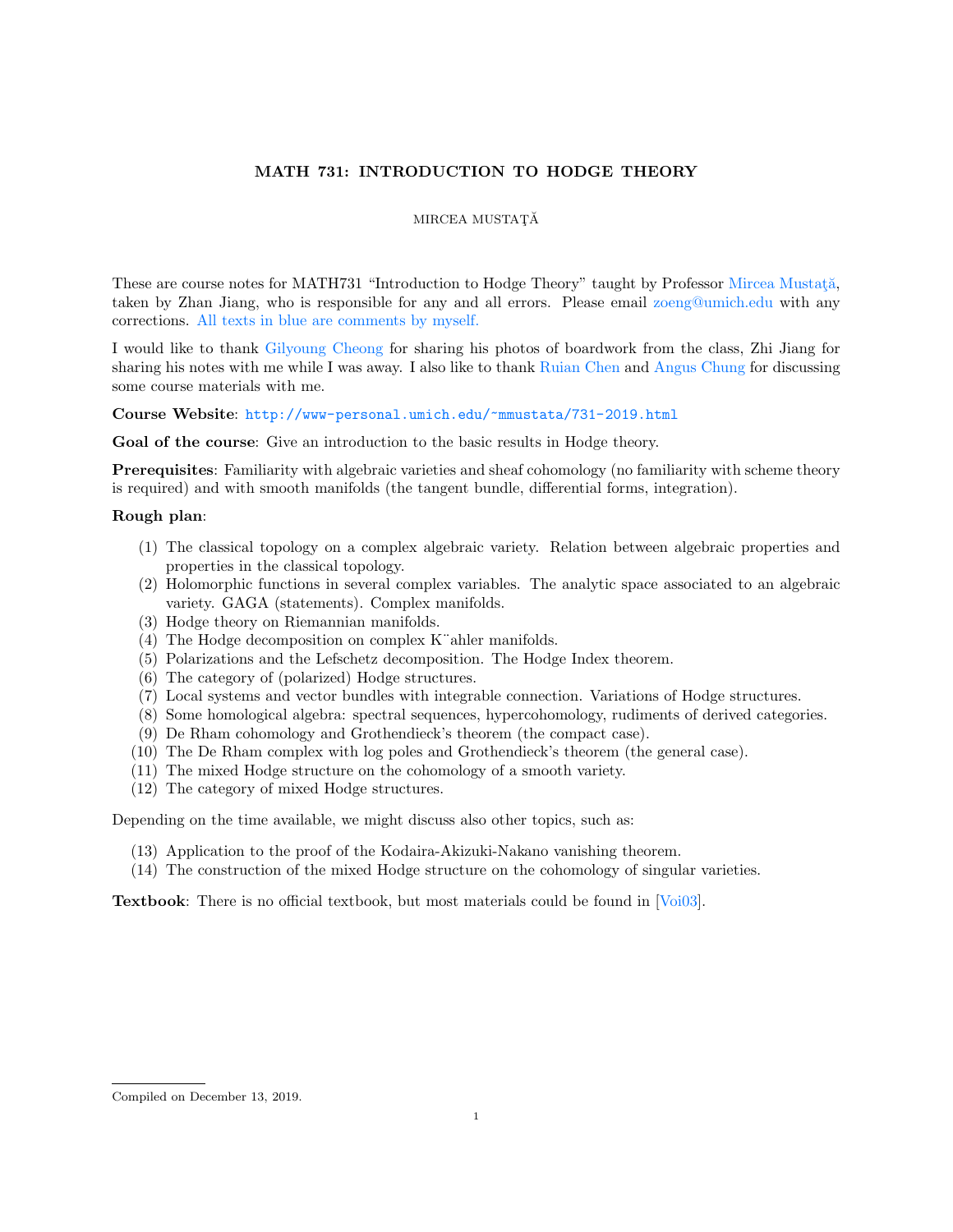### **CONTENTS**

| September 04, 2019<br>1.                                                                  | 5  |
|-------------------------------------------------------------------------------------------|----|
| The classical topology on a complex algebraic variety<br>1.1.                             | 5  |
| September $06, 2019$<br>2.                                                                | 6  |
| The classical topology on a complex algebraic variety (continued)<br>2.1.                 | 6  |
| September 09, 2019<br>3.                                                                  | 8  |
| The classical topology on a complex algebraic variety (continued)<br>3.1.                 | 8  |
| Holomorphic functions (Griffiths-Harris)<br>3.2.                                          | 8  |
| September 11, 2019<br>4.                                                                  | 10 |
| Holomorphic functions (continued)<br>4.1.                                                 | 10 |
| September 13, 2019<br>5.                                                                  | 13 |
| Properties of holomorphic functions<br>5.1.                                               | 13 |
| September 16, 2019<br>6.                                                                  | 15 |
| Properties of holomorphic functions (continued)<br>6.1.                                   | 15 |
| Complex manifolds<br>6.2.                                                                 | 16 |
| September 18, 2019<br>7.                                                                  | 17 |
| Vector bundles<br>7.1.                                                                    | 17 |
| Submanifold<br>7.2.                                                                       | 17 |
| The complex manifold associated to a smooth complex algebraic variety<br>7.3.             | 18 |
| September 20, 2019<br>8.                                                                  | 18 |
| The complex manifold associated to a smooth complex algebraic variety (continued)<br>8.1. | 18 |
| 8.2.<br>More examples of complex manifolds                                                | 19 |
| Orientation<br>8.3.                                                                       | 20 |
| September 23, 2019<br>9.                                                                  | 20 |
| The analytic space associated to an algebraic variety<br>9.1.                             | 20 |
| Comparison results<br>9.2.                                                                | 21 |
| September 25, 2019<br>10.                                                                 | 22 |
| The ring $\mathcal{O}_{\mathbb{C}^n,0}$<br>10.1.                                          | 22 |
| 11. September 27, 2019                                                                    | 24 |
| The ring $\mathcal{O}_{\mathbb{C}^n,0}$ (continued)<br>11.1.                              | 24 |
| October 07, 2019<br>12.                                                                   | 25 |
| The tangent bundle of a complex manifold<br>12.1.                                         | 25 |
| October 09, 2019<br>13.                                                                   | 27 |
| The Dolbeault complex<br>13.1.                                                            | 27 |
| October 11, 2019<br>14.                                                                   | 30 |
| 14.1.<br>The Dolbeault complex (continued)                                                | 30 |
| Soft sheaves on paracompact spaces<br>14.2.                                               | 31 |
| October 16, 2019<br>15.                                                                   | 32 |
| Soft sheaves on paracompact spaces (continued)<br>15.1.                                   | 32 |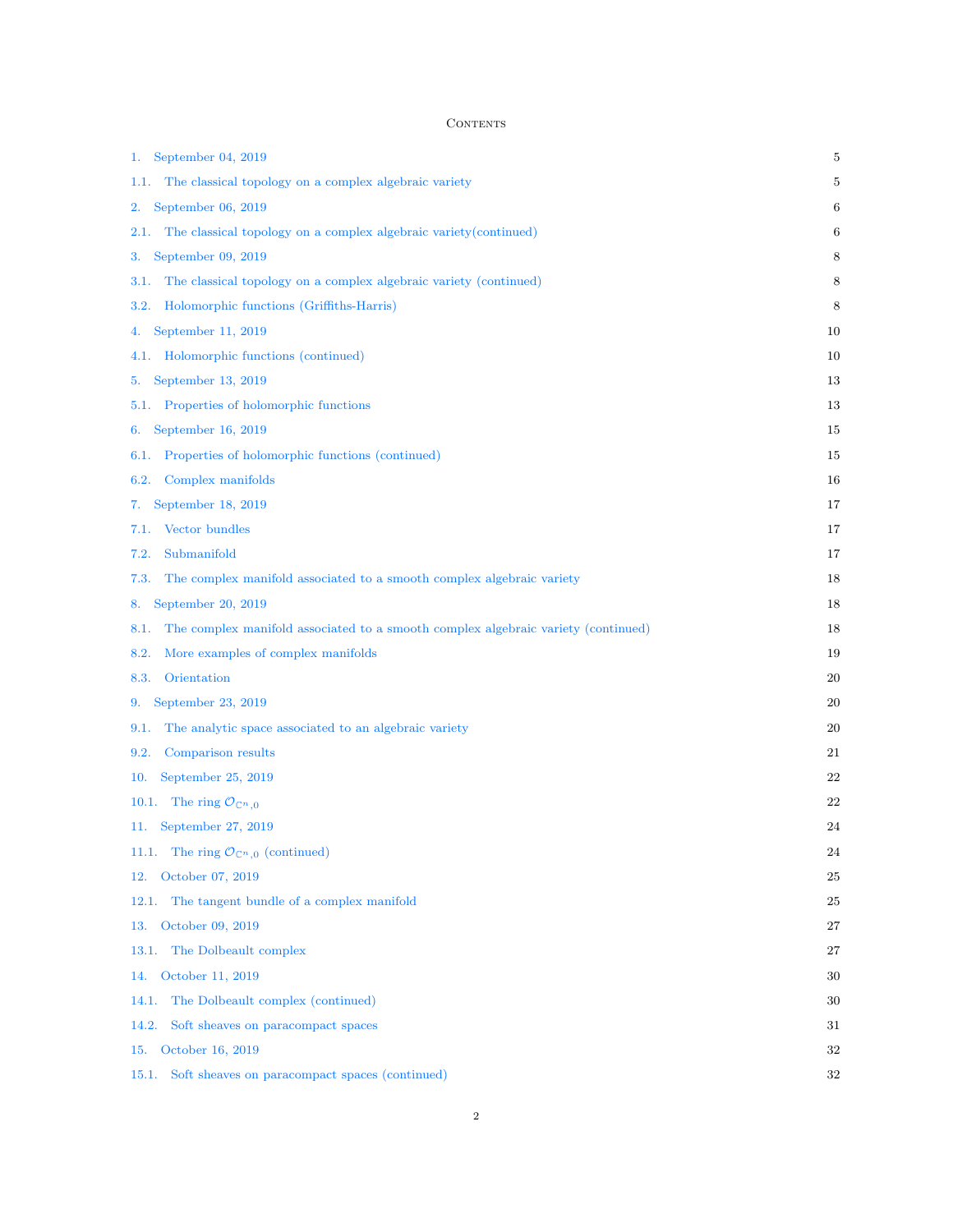| October 18, 2019<br>16.                                          | 34 |
|------------------------------------------------------------------|----|
| Hodge thoery on compact, oriented, Riemannian manifolds<br>16.1. | 34 |
| October 21, 2019<br>17.                                          | 36 |
| Laplace-Beltrami operator<br>17.1.                               | 36 |
| Differential operators<br>17.2.                                  | 38 |
| October 23, 2019<br>18.                                          | 38 |
| Differential operators between vector bundles<br>18.1.           | 38 |
| October 25, 2019<br>19.                                          | 40 |
| The symbol of the Laplace-Beltrami operator<br>19.1.             | 40 |
| October 28, 2019<br>20.                                          | 42 |
| Hodge theory of complex manifolds<br>20.1.                       | 42 |
| October 30, 2019<br>21.                                          | 45 |
| Hodge theory of complex manifolds (continued)<br>21.1.           | 45 |
| The operators $\partial^*$ and $\overline{\partial}^*$<br>21.2.  | 45 |
| November 01, 2019<br>22.                                         | 46 |
| Kähler manifolds<br>22.1.                                        | 46 |
| November 04, 2019<br>23.                                         | 48 |
| Kähler manifolds (continued)<br>23.1.                            | 48 |
| Operators on Kähler manifolds<br>23.2.                           | 50 |
| November 06, 2019<br>24.                                         | 50 |
| November 08, 2019<br>25.                                         | 52 |
| $\partial \overline{\partial}$ -lemma<br>25.1.                   | 52 |
| Lefschetz decomposition<br>25.2.                                 | 53 |
| November 11, 2019<br>26.                                         | 54 |
| Lefschetz decomposition (continued)<br>26.1.                     | 54 |
| November 13, 2019<br>27.                                         | 56 |
| The hard Lefschetz theorem<br>27.1.                              | 56 |
| November 15, 2019<br>28.                                         | 58 |
| 28.1.<br>The Hodge-Riemann bilinear relations                    | 58 |
| November 18, 2019<br>29.                                         | 60 |
| Chern classes of line bundles<br>29.1.                           | 61 |
| November 20, 2019<br>30.                                         | 61 |
| Chern classes of line bundles (continued)<br>30.1.               | 61 |
| Kodaira's embedding theorem<br>30.2.                             | 63 |
| November 22, 2019<br>31.                                         | 63 |
| Kodaira's embedding theorem (continued)<br>31.1.                 | 63 |
| Two theorems in algebraic topology<br>31.2.                      | 64 |
| November 25, 2019<br>32.                                         | 65 |
| Two theorems in algebraic topology (continued)<br>32.1.          | 65 |
| 33. November 27, 2019                                            | 67 |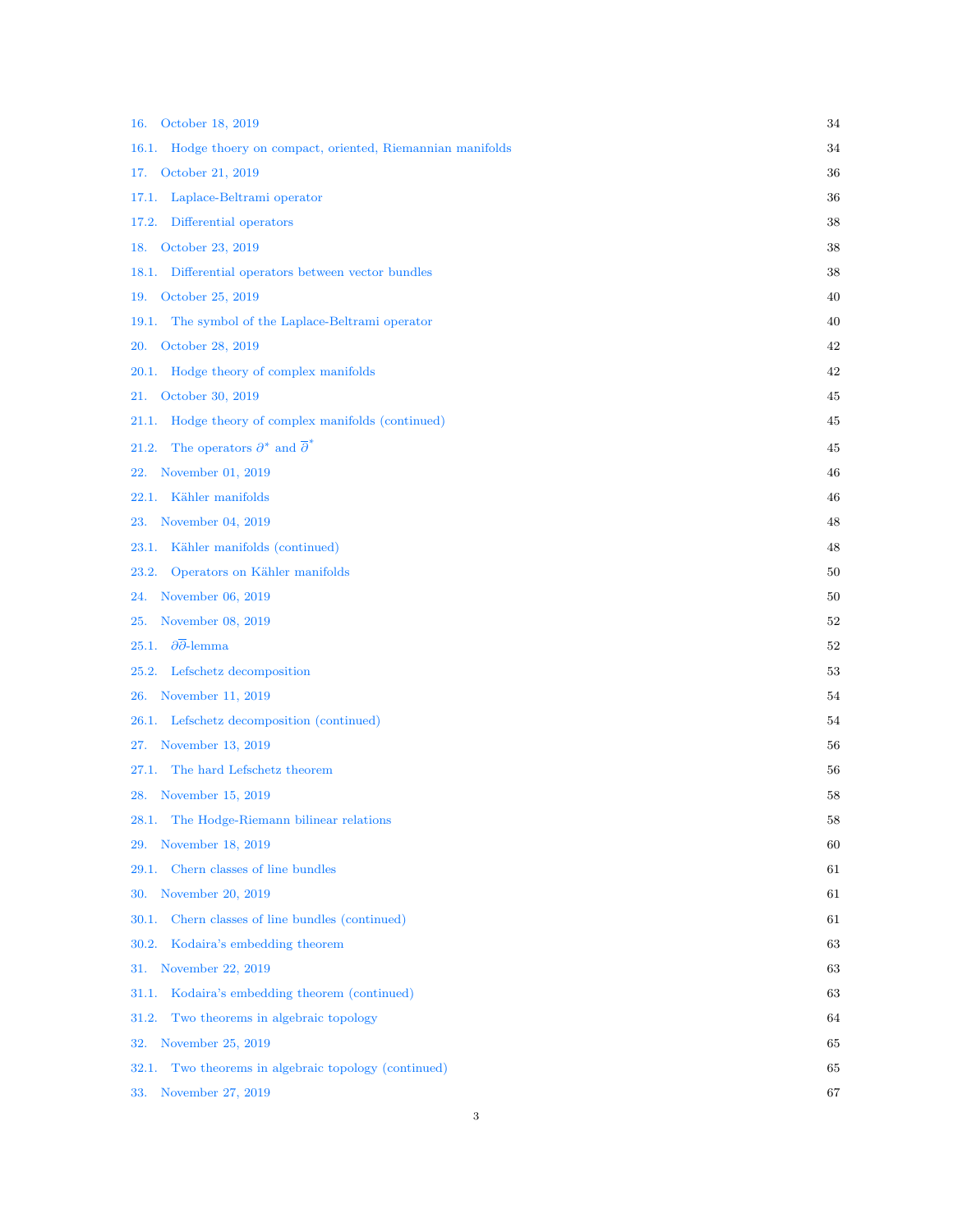| 34. December 02, 2019                                               | 68 |
|---------------------------------------------------------------------|----|
| Cohomology of the blow-up<br>34.1.                                  | 69 |
| Pure Hodge structures<br>34.2.                                      | 69 |
| December 04, 2019<br>35.                                            | 70 |
| Operations with pure Hodge structure<br>35.1.                       | 70 |
| Polarized Hodge structures<br>35.2.                                 | 71 |
| December 06, 2019<br>36.                                            | 71 |
| 36.1. De Rham cohomology                                            | 71 |
| December 09, 2019<br>37.                                            | 73 |
| Hodge-to-de Rham spectral sequence<br>37.1.                         | 73 |
| Introduction to variations of Hodge structure<br>37.2.              | 74 |
| December 11, 2019<br>38.                                            | 74 |
| Overviews of Riemann-Hilbert correspondence<br>38.1.                | 75 |
| December 13, 2019<br>39.                                            | 76 |
| Introduction to variations of Hodge structures (continued)<br>39.1. | 76 |
| The Gauss-Manin connection<br>39.2.                                 | 77 |
| 39.3. General definition of VHS                                     | 78 |
| References                                                          | 79 |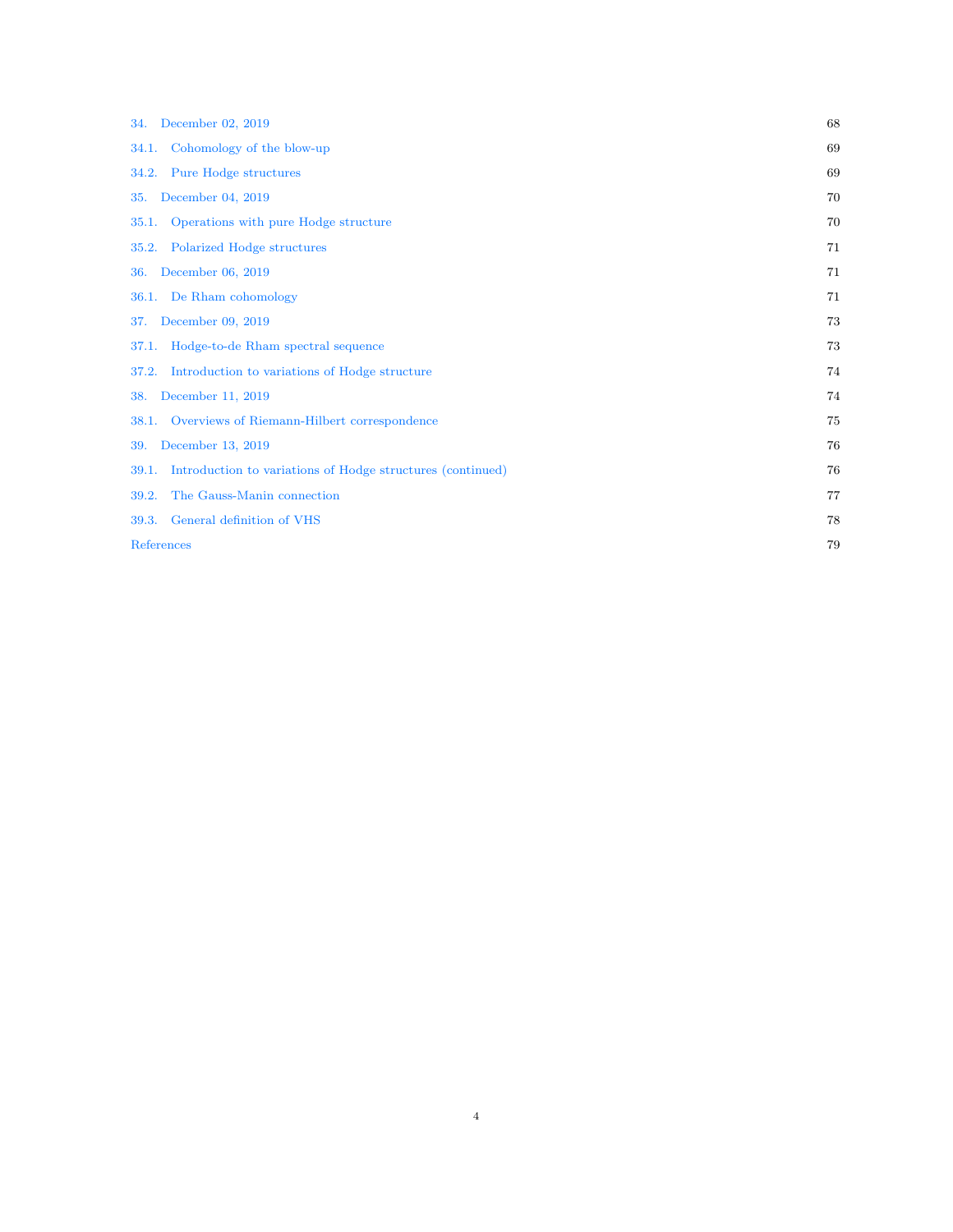#### 1. September 04, 2019

### <span id="page-4-1"></span><span id="page-4-0"></span>1.1. The classical topology on a complex algebraic variety.

Setup 1.1. A complex algebraic variety X is the set of closed points of a reduced scheme of finite type over the complex numbers C.

Suppose that X is affine. There is a closed immersion  $X \to \mathbb{A}_{\mathbb{C}}^N$  =  $\mathbb{C}^N$ . The space  $\mathbb{C}^N$  carries the usual Euclidean topology. The *classical topology* on  $X$  is the induced subspace topology.

This is well-defined: Given two immersions



there are polynomial functions  $\mathbb{C}^N \to \mathbb{C}^{N'}$  and  $\mathbb{C}^{N'} \to \mathbb{C}^N$  that makes the diagram commutative. Since polynomial functions  $\mathbb{C}^m \to \mathbb{C}^n$  are continuous with respect to the Euclidean topology, the 2 embeddings induce the same topology. ("embedding" and "immersion" are synonym).

Remark 1.2. How to find such maps? An immersion of  $X \to \mathbb{C}^N$  corresponds to a surjection  $\mathbb{C}[x_1,\ldots,x_N] \to$  $\mathcal{O}(X)$ . So the diagram is



We can lift the map as follows: for each  $y_i$ , there is some polynomial  $f_i \in \mathbb{C}[x_1,\ldots,x_N]$  maps to the image of  $y_i$  because of surjectivity, take the map to be  $y_i \mapsto f_i$ , and vice versa for the converse map.

<span id="page-4-2"></span>**Proposition 1.3.** Let X be an algebraic variety over  $\mathbb{C}$ .

- (1) The classical topology on  $X$  is finer than the Zariski topology.
- (2) If X is affine,  $Z \rightarrow X$  is a closed subvariety, then the classical topology on Z is the subspace topology with respect to the classical topology on X.
- (3) The same holds for an open subvariety  $U \rightarrow X$  if U is affine.

*Proof.* (1): For this, enough to check it for  $\mathbb{C}^N$ . The definition of Zariski topology and the fact that polynomial functions are continuous in Euclidean topology finish the proof.

(2): By definition.

(3): Let's assume that U is basic affine, i.e.  $U = \{x \in X | f(x) \neq 0\}$  for some  $f \in \mathcal{O}(X)$ . Let  $g \in \mathbb{C}[x_1, \ldots, x_N]$ such that  $g|_X = f$ . Given a closed immersion  $U \to X \stackrel{\eta}{\to} \mathbb{C}^N$ , we can construct an immersion  $U \to \mathbb{C}^{N+1}$  by sending  $u \in U$  to  $\{(\eta(u), t)| g(u) \cdot t = 1\}$ . So we have following diagram:



where  $\beta: \mathbb{C}^{N+1} \to \mathbb{C}^N$  is the projection onto 1st component and  $\alpha: \mathbb{C}^N \times V(g) \to \mathbb{C}^{N+1}, u \mapsto (u, \frac{1}{g(u)})$ . The two maps  $\alpha$ ,  $\beta$  are both continuous with respect to Euclidean topology. Hence the topology on U as subspace of  $\mathbb{C}^N$  and  $\mathbb{C}^{N+1}$  coincide.

If U is not basic open, we can cover it by basic open subsets  $U = \cup U_i$ . The classical topology on  $U_i$  is the subspace topology on  $U_i$  with respect to both classical topology on U and X from what we have proved. So the classical topology on U concide with the subspace topology from the classical topology of X.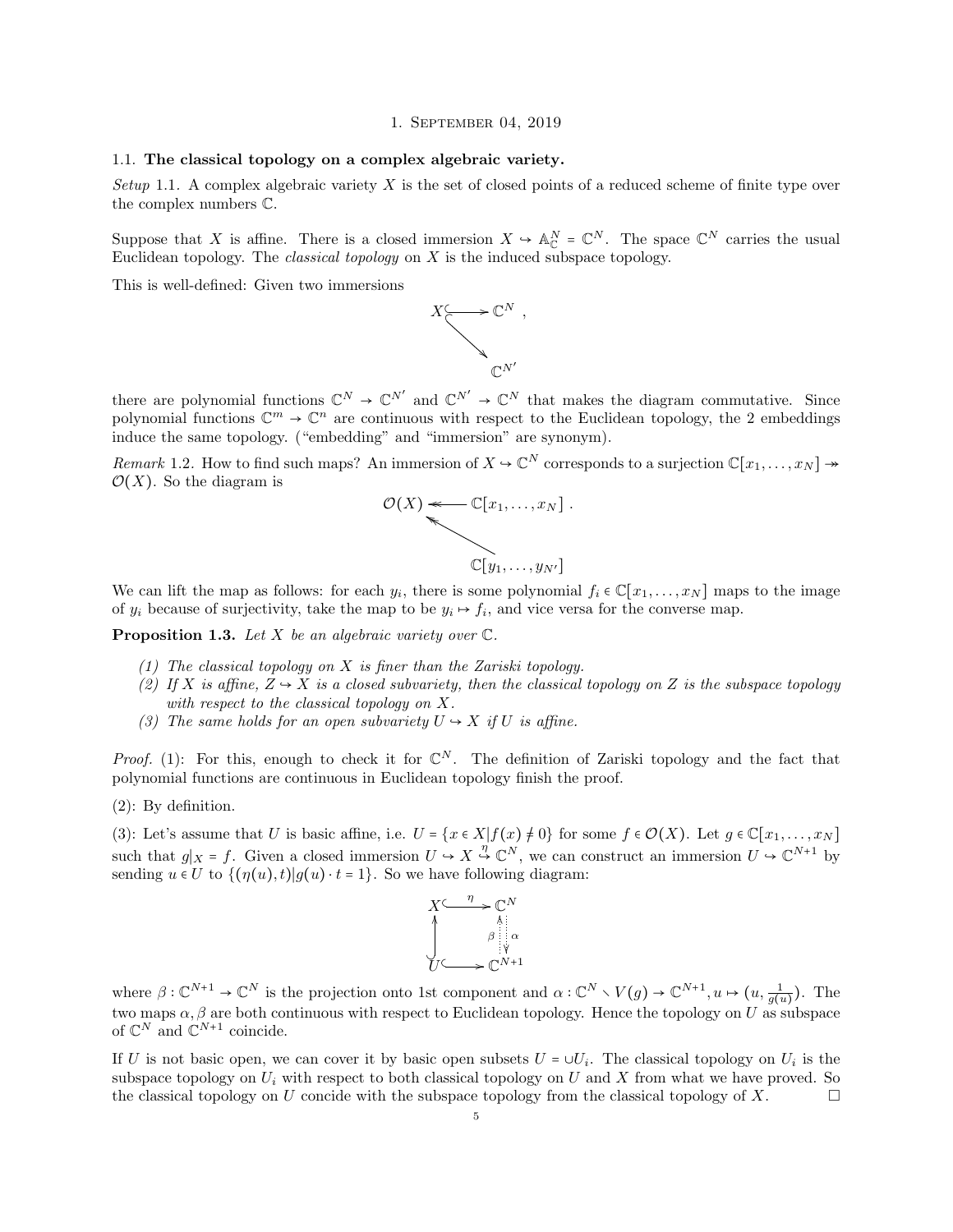Let's glue the construction: Let X be an algebraic variety over  $\mathbb{C}$ . Take an affine open cover  $X = \bigcup_{i=1}^{r} U_i$ . Then we know that

- (1)  $U_i \cap U_j$  is open in both  $U_i, U_j$  with respect to the classical topology.
- (2) By covering  $U_i \cap U_j$  by affine open subsets. Proposition [1.3](#page-4-2) (3) implies that the classical topology on  $U_i$  and on  $U_j$  induce the same subspace topology on  $U_i \cap U_j$ . In this case, there is a unique topology on X s.t. the subspace topology on each  $U_i$  is the classical topology on  $U_i$ , i.e.  $U \subseteq X$  is open in the classical topology if  $U \cap U_i$  is open in the classical topology for each *i*.

Note that each  $U_i$  is open in X in this topology. Below are easy to check.

- (1) The definition is independent of the choice of the cover. Write  $X<sup>an</sup>$  for the topological space X with the classical topology.
- (2) Proposition [1.3](#page-4-2) extends from affine case to arbitrary complex algebraic varieties..

<span id="page-5-2"></span>*Remark* 1.4. Let  $X, Y$  be two complex algebraic varieties.

- (1) If  $f: X \to Y$  is a morphism of algebraic varieties, then  $f: X^{\text{an}} \to Y^{\text{an}}$  is continuous. In particular, regular functions on X are continuous with respect to the classical topology.
- (2) Every point has a countable basis of open neighbourhoods in the classical topology.
- (3) We have  $\Rightarrow$   $(X \times Y)^{an} = X^{an} \times Y^{an}$ , i.e. the classical topology on  $X \times Y$  is the product of the classical topology on  $X, Y$ .

*Proof of Remark [1.4.](#page-5-2)* (1) reduces to that both  $X, Y$  are affine. Given closed immersions



we have a lift g such that g is a polynomial map. Since polynomial maps are continuous, we are done.

(2) is trivial.

(3) reduces to that both  $X, Y$  are affine. Using the definition of the classical topology on complex varieties, we reduce to the case  $X = \mathbb{C}^m$  and  $Y = \mathbb{C}^n$ . Then it follows by definition.

<span id="page-5-3"></span>**Theorem 1.5.** If X is an irreducible complex algebraic variety and a nonempty subset  $U \subseteq X$  is Zariski open, then U is dense in the classical topology.

<span id="page-5-4"></span>Corollary 1.6. If X is any complex algebraic variety and  $U \subseteq X$  is open and dense in Zariski topology, then U is dense in the classical topology.

*Proof.* If  $X = X_1 \cup \cdots \cup X_r$  is the irreducible decomposition, then U Zariski dense implies that  $U \cap X_i \neq \emptyset$ ,  $\forall i$ . Theorem [1.5](#page-5-3) implies that  $U \cap X_i$  is dense in  $X_i$  in the classical topology. Hence U is dense in  $X^{an}$  $\Box$ 

### 2. September 06, 2019

# <span id="page-5-1"></span><span id="page-5-0"></span>2.1. The classical topology on a complex algebraic variety(continued).

*Proof of Theorem [1.5.](#page-5-3)* Step 1: Given an open affine cover  $X = U_1 \cup \cdots \cup U_r$ , for each  $U_i$ , we have  $U \cap U_i \neq \emptyset$ . If we know that  $U \cap U_i$  is dense in  $U_i^{\text{an}}$ , then U is dense in  $X^{\text{an}}$ . So we may assume X affine.

**Step 2:** Apply Noether normalization to get a finite surjective map  $\pi : X \to \mathbb{C}^n$ . Need to show that given any  $p \in Z = X \setminus U$ , we can find sequence  $y_m \in U$  such that  $y_m$  converges to p. Note that  $\pi(X)$  is a closed proper subset of  $\mathbb{C}^n$ . So there is some nonzero element  $g \in \mathbb{C}[x_1,\ldots,x_n]$  such that  $\pi(Z) \subseteq V(g)$ .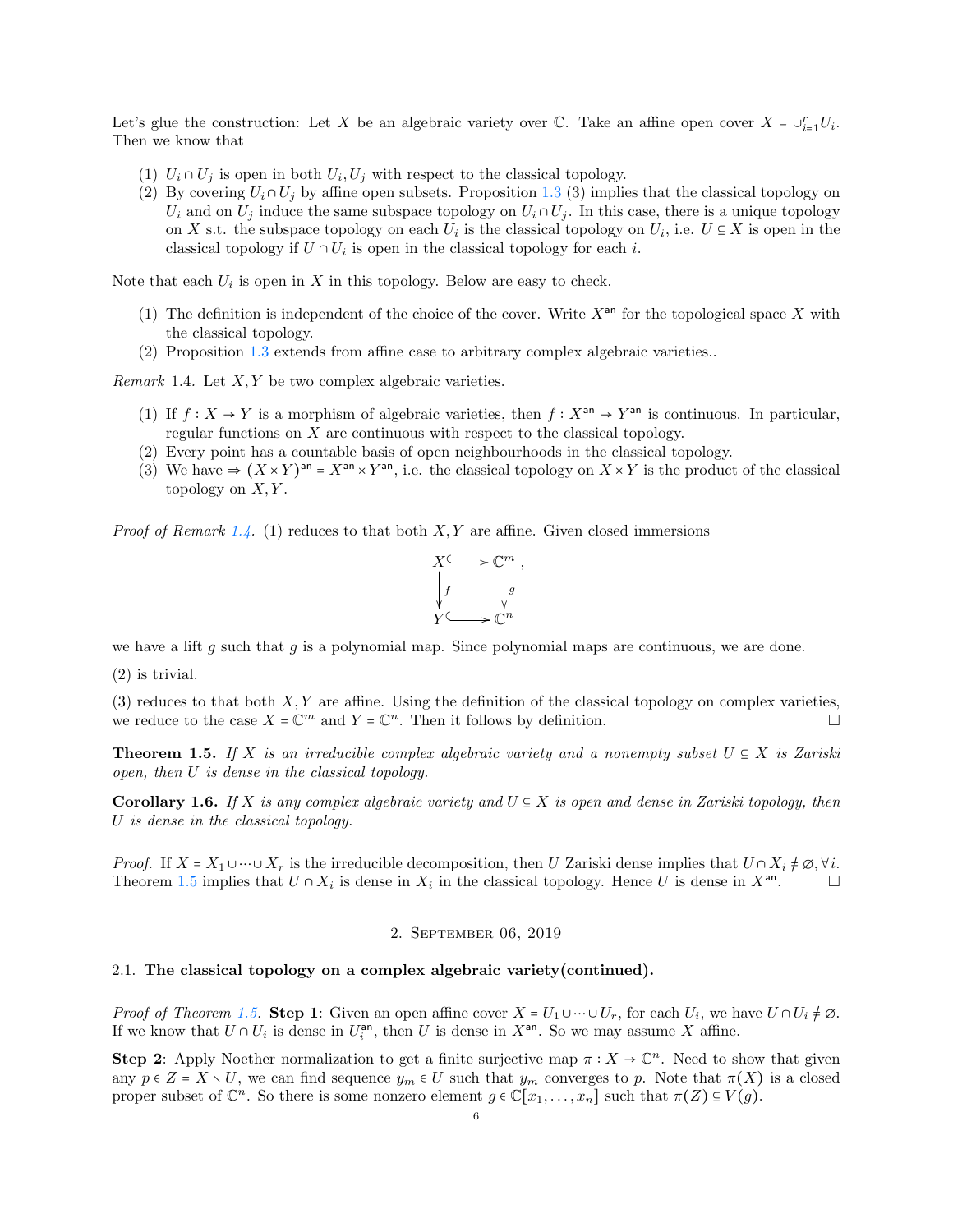We consider following map

$$
\varphi : \mathbb{R} \to \mathbb{C}
$$

$$
t \mapsto g(tu + (1-t)w)
$$

where  $u = \pi(p)$  and  $w \in \mathbb{C}^n$  is a point such that  $g(w) \neq 0$ . So  $\varphi(0) \neq 0$ . Since  $\varphi$  is a polynomial, it only vainishes at finitely many points. So there is a sequence  $\{t_i\}$  such that  $t_i \to 1$  and  $\varphi(t_i) \neq 0$ . So there is a sequence  $u_m$  converges to u where  $g(u_m) \neq 0$ . The goal is that after passing to a subsequence, we want to find  $y_m \in \pi^{-1}(u_m)$  such that  $y_m$  converges to p. Since  $u_m \notin V(g) \Rightarrow y_m \in U$ . Then  $p \in \overline{U}$ .

Step 3: Let  $\pi^{-1}(u) = \{p = p_1, \ldots, p_r\}$ . Choose  $g \in \mathcal{O}(X)$  such that  $g(p) = 0$  but  $g(p_j) \neq 0$  for  $j \geq 2$ . Since  $\pi$ is finite, there is some  $F \in \mathcal{O}(\mathbb{C}^n)[s]$  monic such that the image in  $\mathcal{O}(X)$  satisfies  $F(x,g) = 0$  where  $x \in X$ and  $g \in \mathcal{O}(X)$ . Write  $F(x,s) = s^d + a_1(x)s^{d-1} + \cdots + a_d(x)$ . Since  $\mathcal{O}(X)$  is a domain, we may assume that F is irreducible. Consider following map:



where  $\pi_2(x) = (\pi(x), g(x))$ . Since  $\pi$  is finite,  $\pi_2$  must be finite. Since  $\pi$  is surjective, so is  $\pi_2$  (otherwise  $\pi_2(X)$  has dimension < n, so does  $\pi(X)$ ). Since  $g(p) = 0$ , we have  $a_d(u) = 0$ . Since  $|a_d(x)|$  is the absolute value of product of the roots of  $F(x, -)$  and  $u_m \to u$ , we can choose  $s_m$  such that  $F(u_m, s_m) = 0$  for any m and  $s_m \to 0$ . Now choose  $y_m \in \pi_2^{-1}(u_m, s_m)$  arbitrarily.  $(s_m = g(y_m))$ .

**Claim.** After passing to a subsequence, may assume  $y_m$  converges to some y.

Since  $\pi(y_m) = u_m \to u \implies y \in \pi^{-1}(u)$ . Since  $\lim g(y_m) = g(y) = 0$ , we have  $y \neq p_j$  for  $j \geq 2$ . Hence  $y = p$ .

*Proof of Claim.* Choose generators of  $h_1, \ldots, h_s$  of  $\mathcal{O}(X)$  to get a closed immersion  $X \stackrel{(h_1, \ldots, h_s)}{\hookrightarrow} \mathbb{C}^s$ . Use the fact that each  $h_i$  satisfies a monic equation:

$$
t^{d_i} + a_{i,1}(x)t^{d_i - 1} + \dots = 0
$$

We want each  $(h_i(y_m))_{m\geq 1}$  to be bounded.



Enough to show that  $(a_{i,j}(\pi(y_m)))_{m\geq 1}$  is bounded. Since  $(u_m)$  is convergent, it is bounded. Hence all  $(a_{i,j}(\pi(y_m)))_m$  are bounded.

<span id="page-6-1"></span>**Corollary 2.1.** *X* is an algebraic variety over  $\mathbb{C}$ .  $W \subseteq X$  is a constructible subset, then  $\overline{W}^{Zar} = \overline{W}^{an}$ .

*Proof.* Since the classical topology is finer than the Zariski topology. We have  $\overline{W}^{an} \subseteq \overline{W}^{Zar}$ . Since W is constructible, there is some  $U \subseteq W$  such that U is open and dense in  $\overline{W}^{Zar}$ . By Corollary [1.6,](#page-5-4) U is dense in the classical topology in  $\overline{W}^{\text{Zar}}$ . Thus  $\overline{W}^{\text{Zar}} \subseteq \overline{W}^{\text{an}}$ .

<span id="page-6-0"></span>**Theorem 2.2.** Let X be an algebraic variety over  $\mathbb{C}$ . Then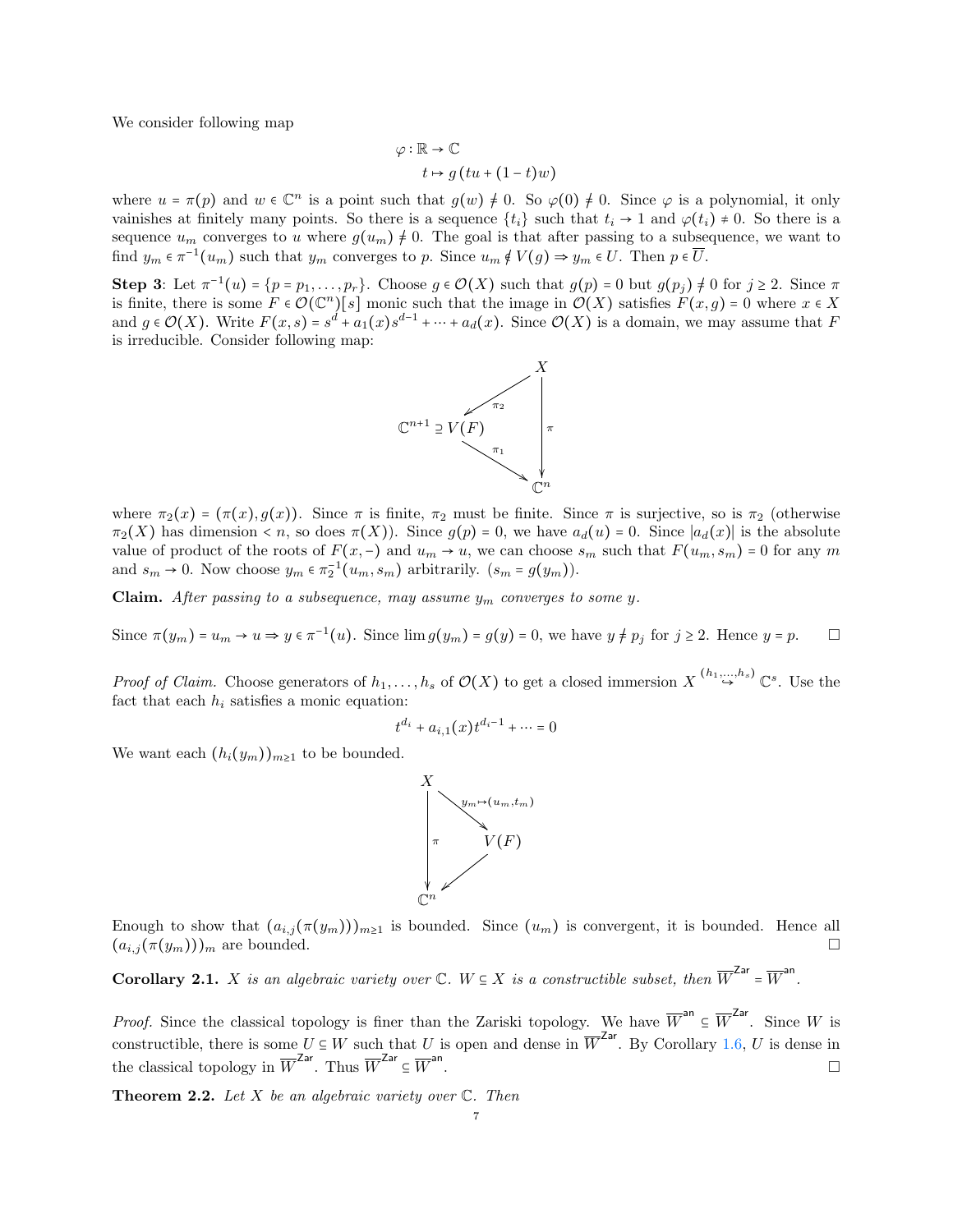- (1) X is separated if and only if  $X^{an}$  is Hausdorff.
- (2) X is complete if and only if  $X^{an}$  is compact.
- (3) If  $f: X \to Y$  is morphism of separated varieties, then f is proper (in algebraic sense) if and only  $f<sup>an</sup>$ :  $X<sup>an</sup>$   $\rightarrow$   $Y<sup>an</sup>$  is proper in the usual topological sense (i.e. the preimage of compact subsets is compact).

*Proof of Theorem [2.2\(](#page-6-0)1).* Recall that in general, the diagonal map  $\Delta : X \rightarrow X \times X$  is a locally closed immersion. X is separated if and only if  $\Delta$  is a closed immersion if and only if  $\Delta(X)$  is closed in  $X \times X$ . Corollary [2.1](#page-6-1) tells us that  $\Delta(X)$  is closed in Zariski topology if and only if it is closed in the classical topology. But  $\Delta(X)$  is closed in  $X^{an} \times X^{an}$  if and only if  $X^{an}$  is Hausdorff.

<span id="page-7-0"></span>Remark 2.3 (Results related to Theorem [1.5\)](#page-5-3). If X is irreducible variety over  $\mathbb C$ , then  $X^{\text{an}}$  is connected.

# 3. September 09, 2019

## <span id="page-7-1"></span>3.1. The classical topology on a complex algebraic variety (continued).

*Proof of Theorem [2.2\(](#page-6-0)2)*. Note first that  $(\mathbb{P}^n)^{\text{an}}$  is compact: we have a continuous surjective map

$$
\{z = (z_0, z_1, \cdots, z_n) \in \mathbb{C}^{n+1} \mid \sum_{i=0}^n |z_i|^2 = 1\} \longrightarrow (\mathbb{P}^n)^{\text{an}}
$$

and the source is compact.

Suppose now that X is complete, in particular, separated. Then  $X^{an}$  is Hausdorff. By Chow's lemma, there exists a surjective (birational) morphism  $\pi : \widetilde{X} \to X$  with  $\widetilde{X}$  projective. Then  $\widetilde{X} \to \mathbb{P}^n$  is Zariski closed. Hence  $(\widetilde{X})^{\text{an}}$  is closed in  $(\mathbb{P}^n)^{\text{an}}$ , hence compact. So  $\pi(\widetilde{X}^{\text{an}}) = X^{\text{an}}$  is compact.

Conversely, suppose  $X^{an}$  is compact, in particular, Hausdorff. Then X is separated. Need to show that for every algebraic variety Y, the projection map  $X \times Y \stackrel{f}{\to} Y$  is closed in the Zariski topology, i.e.  $Z \subseteq X \times Y$  is Zariski closed  $\Rightarrow$   $f(Z)$  is Zariski closed.

Chevalley's theorem tells us that  $f(Z)$  is constructible. By Corollary [2.1,](#page-6-1)  $f(Z)$  is Zariski closed if and only if it is closed in the classical topology. Suppose  $y_n \in f(Z)$  such that  $\lim_{n \to \infty} y_n = b \in Y$ . There exists  $x_n \in X$  such that  $(x_n, y_n) \in Z$  for any n. Since  $X^{\text{an}}$  is compcat, after passing to a subsequence, may assume that  $x_n$  converges to some  $a \in X$ . Since Z is closed in  $X \times Y$ , it is closed in the classical topology. Hence  $(x_n, y_n) \in Z \Rightarrow (a, b) \in Z \Rightarrow b \in f(Z).$ 

**Exercise 3.1.** Show that if  $f : X \to Y$  is a morphism of seprated algebraic variety, then f is proper if and only if  $f^{an}$  is proper.

From now on, all varieties over  $\mathbb C$  will be assumed separated.

### <span id="page-7-2"></span>3.2. Holomorphic functions (Griffiths-Harris).

3.2.1. 1-varaiable vase. First we look at the case of 1 variable. All functions will be smooth, i.e.  $\mathscr{C}^{\infty}$ . Let  $U \subseteq \mathbb{C}$  be open. Coordinate functions on U will be denoted  $z = x + yi$  and  $\overline{z} = x - yi$ . Their differentials are

$$
dz = dx + idy,
$$
  
\n
$$
d\overline{z} = dx - idy,
$$
  
\n
$$
dz \wedge d\overline{z} = (-2i)dx \wedge dy.
$$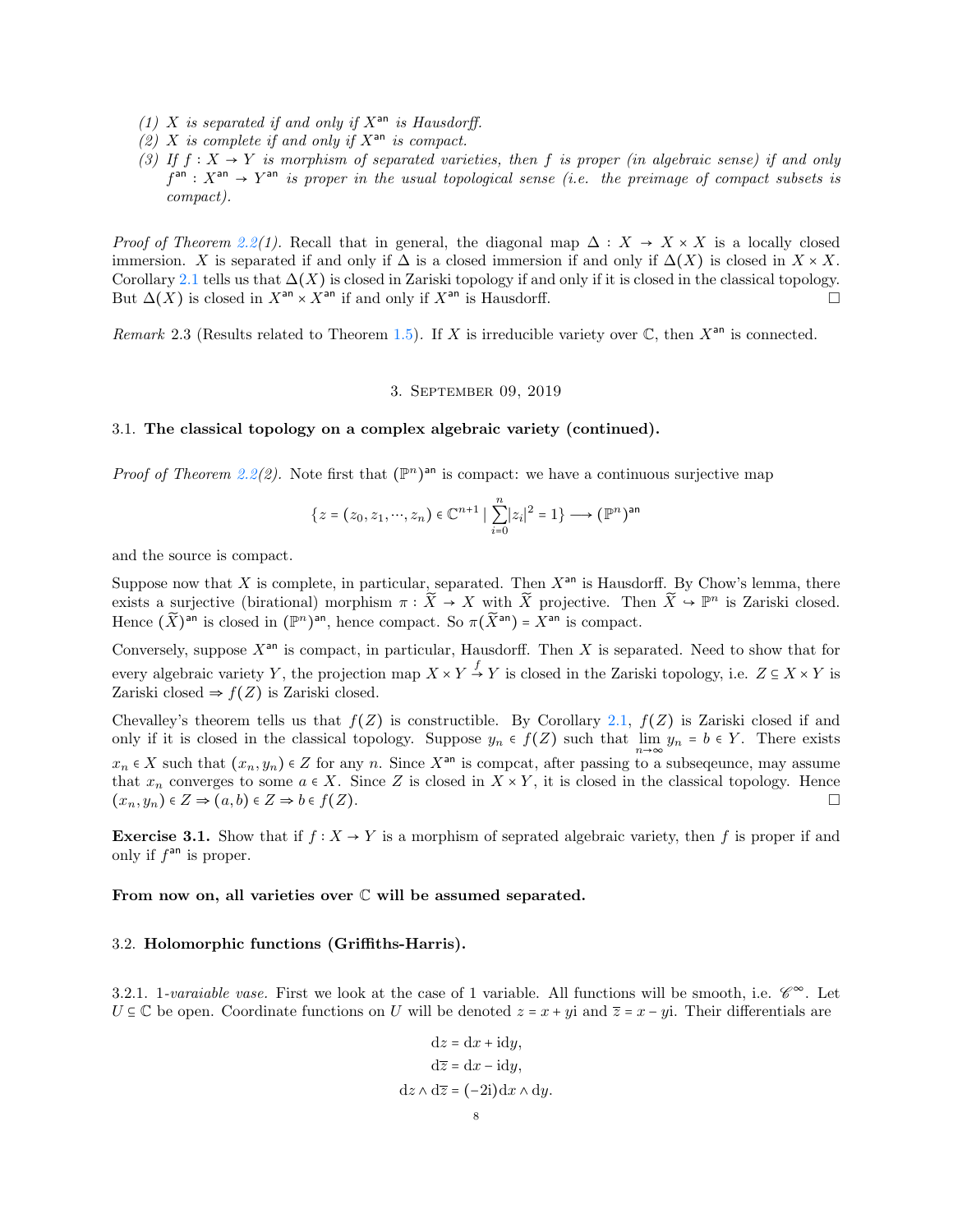The dual basis of differentials given by  $dz, d\overline{z}$  are

$$
\frac{\partial}{\partial z} = \frac{1}{2} \left( \frac{\partial}{\partial x} - i \frac{\partial}{\partial y} \right),\newline \frac{\partial}{\partial \overline{z}} = \frac{1}{2} \left( \frac{\partial}{\partial x} + i \frac{\partial}{\partial y} \right).
$$

It's easy to verify that  $\frac{\partial}{\partial z}(z^m) = mz^{m-1}, \frac{\partial}{\partial \overline{z}}(z^m) = 0$ . By product rule, it's enough to check it for  $m = 1$ . If  $f: U \to \mathbb{C}$  is smooth, then  $df = \frac{\partial f}{\partial x} dx + \frac{\partial f}{\partial y} dy = \frac{\partial f}{\partial z} dz + \frac{\partial f}{\partial \overline{z}}$  $\frac{\partial f}{\partial \overline{z}}\mathrm{d}\overline{z}.$ 

**Exercise 3.2.** Check that  $\frac{\partial f}{\partial \overline{z}} = \frac{\partial f}{\partial z}$ .

<span id="page-8-0"></span>**Proposition 3.3** (Cauchy's formula). Let  $\Delta$  be a disc in  $\mathbb{C}$ . If f is a smooth function on an open neighbourhood of  $\overline{\Delta}$ , then

$$
f(z) = \frac{1}{2\pi i} \int_{\partial \Delta} \frac{f(w)}{w - z} dw + \frac{1}{2\pi i} \int_{\overline{\Delta}} \frac{\partial f}{\partial \overline{w}} \frac{dw \wedge d\overline{w}}{w - z}
$$

for all  $z \in \Delta$ .

Remark 3.4. From the statement of the Proposition [3.3,](#page-8-0) we know

- (1)  $\partial \Delta$  is oriented counterclockwise.
- (2) Part of the statement is that the second integral is defined.

*Proof of Proposition [3.3.](#page-8-0)* Let  $\Delta_{\varepsilon}$  be a disc of radius  $\varepsilon \ll 1$  around z.



Figure 1. Small Neighbourhood

Let  $\eta = \frac{f(w)}{w-z}$  $\frac{f(w)}{w-z}$ dw. Then

$$
\mathrm{d}\eta = -\frac{\partial}{\partial \overline{w}} \left( \frac{f(w)}{w - z} \right) \mathrm{d}w \wedge \mathrm{d}\overline{w}.
$$

Since  $\frac{\partial}{\partial \overline{w}} \left( \frac{1}{w-z} \right) = 0$ . By quotient rule, we know that  $d\eta = -\frac{\partial f}{\partial \overline{u}}$  $\frac{\partial f}{\partial \overline{w}} \frac{dw \wedge d\overline{w}}{w-z}$ . Apply Stoke's formula for  $\eta$  on  $\overline{\Delta} \setminus \Delta_{\varepsilon}$ and get

$$
-\int_{\overline{\Delta}\setminus\Delta_{\varepsilon}}\frac{\partial f}{\partial \overline{w}}\frac{\mathrm{d} w \wedge \mathrm{d} \overline{w}}{w-z} = \int_{\partial \Delta} \frac{f(w)}{w-z} \mathrm{d} w - \int_{\partial \Delta_{\varepsilon}}\frac{f(w)}{w-z} \mathrm{d} w
$$

For the last term, change variable  $w = z + \varepsilon e^{i\theta}$  where  $\theta \in [0, 2\pi]$ , we get

$$
\int_0^{2\pi} \frac{f(z + \varepsilon e^{i\theta})}{\varepsilon e^{i\theta}} \varepsilon i e^{i\theta} d\theta = i \int_0^{2\pi} f(z + \varepsilon e^{i\theta}) d\theta
$$

If  $\varepsilon$  goes to 0, then this integral goes to  $2\pi i f(z)$ .

Then look at  $\int$ <sub> $\overline{\Delta} \setminus \Delta_{\varepsilon}$ </sub> ∂f  $\frac{\partial f}{\partial \overline{w}} \frac{dw \Delta d\overline{w}}{w-z}$ , via changing of variable  $w = z + re^{i\theta}$  where  $r \ge 0, \theta \in [0, 2\pi]$ , we have

$$
dw = e^{i\theta} dr + i r e^{i\theta} d\theta,
$$
  

$$
d\overline{w} = e^{-i\theta} dr - i r e^{-i\theta} d\theta.
$$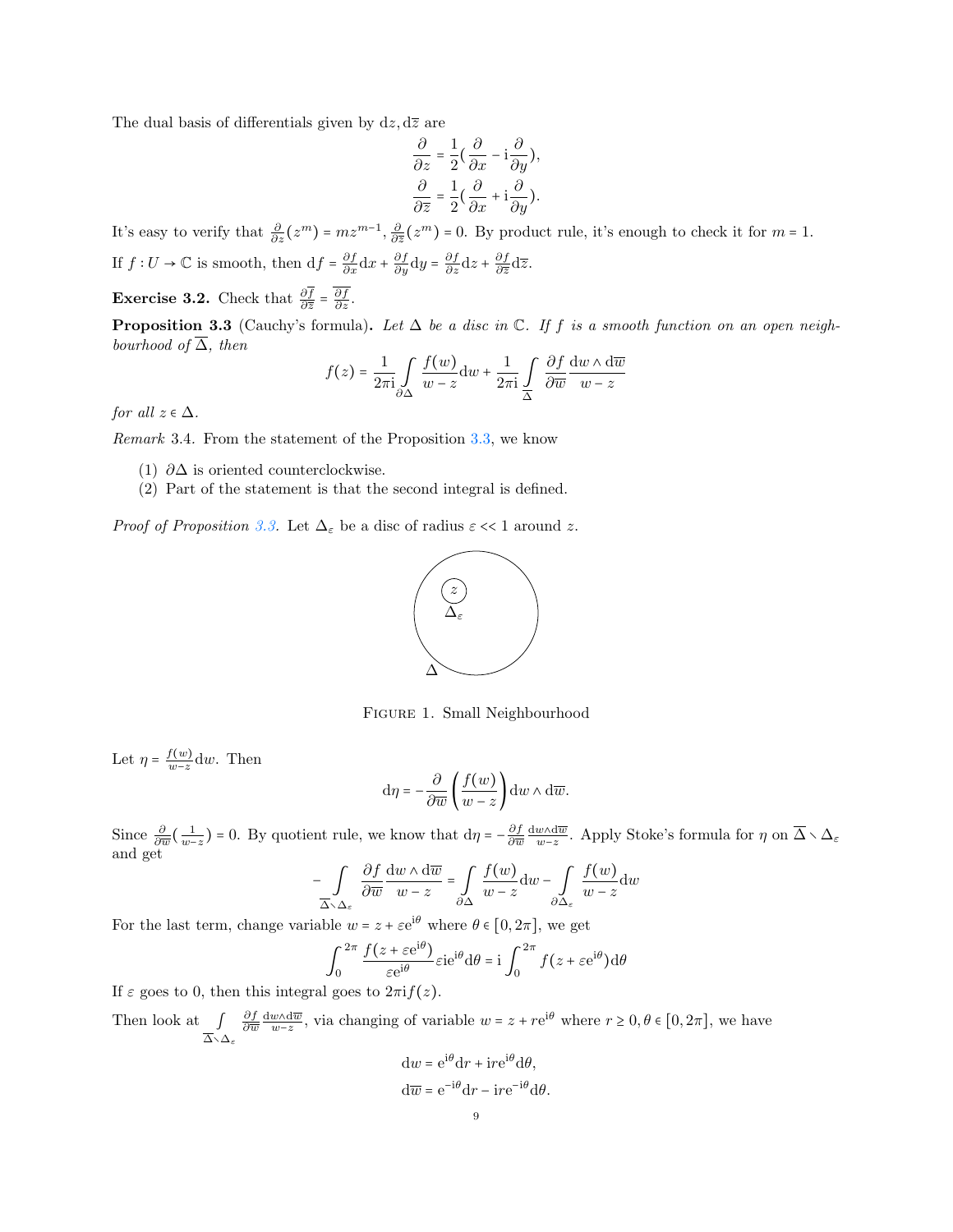Hence  $\mathrm{d} w \wedge \mathrm{d} \overline{w} = -2 \mathrm{i} r \mathrm{d} r \wedge \mathrm{d} \theta$  and we have

$$
\frac{\mathrm{d}w \wedge \mathrm{d}\overline{w}}{w-z} = -2\mathrm{i}e^{-\mathrm{i}\theta}\mathrm{d}r \wedge \mathrm{d}\theta.
$$

This is clearly integrable on any compact subset of  $\mathbb{C}$ . Hence  $\frac{\partial f}{\partial \overline{w}} \frac{dw \wedge d\overline{w}}{w-z}$  is integrable over  $\overline{\Delta}$ . **Definition 3.5.** A smooth function  $f: U \to \mathbb{C}$  is

- holomorphic if  $\frac{\partial f}{\partial \overline{z}} = 0$  (If  $f = u + iv$ , this is equivalent to the C-R equation  $\frac{\partial u}{\partial x} = \frac{\partial v}{\partial y}$  and  $\frac{\partial u}{\partial y} = -\frac{\partial v}{\partial x}$ ).
- analytic if  $\forall a \in U$ , there exists a open disc  $\Delta_r(a)$  centerted at a inside U such that for  $z \in \Delta_r(a)$ ,

$$
f(z) = \sum_{n\geq 0} c_n (z - a)^n
$$

for some  $c_n \in \mathbb{C}$  where the convergence is absolute and uniform.

<span id="page-9-2"></span>**Theorem 3.6.** A function  $f$  is holomorphic if and only if  $f$  is analytic.

<span id="page-9-3"></span>**Theorem 3.7** ( $\overline{\partial}$ -lemma in 1 variable). If  $\overline{\Delta} \subseteq U$  is a disc and g is a smooth function on U, then there is a smooth function f on  $\Delta$  such that

$$
\frac{\partial f}{\partial \overline{z}} = g \text{ on } \Delta.
$$

4. September 11, 2019

### <span id="page-9-1"></span><span id="page-9-0"></span>4.1. Holomorphic functions (continued).

### 4.1.1. 1-varaiable vase (continued).

*Proof of Theorem [3.6.](#page-9-2)* Assume that f is holomorphic. Given  $a \in U$ , let  $\Delta$  be a disc with radius R centered at a such that  $\overline{\Delta} \subseteq U$  and let  $\Delta'$  be a smaller disc with raidus  $R' < R$  also centered at a.



Figure 2. Two Neighbourhoods

Cauchy's formula implies that

$$
f(z) = \frac{1}{2\pi i} \int_{\partial \Delta} \frac{f(w)}{w - z} dw
$$

Since

$$
\frac{f(w)}{w-z} = \frac{f(w)}{(w-a) - (z-a)} = \frac{f(w)}{(w-a)\left(1 - \frac{z-a}{w-a}\right)}
$$

$$
= \sum_{n\geq 0} \frac{f(w)}{(w-a)^{n+1}} (z-a)^n
$$

where  $\left|\frac{z-a}{w-a}\right| \leq \frac{R'}{R}$  $\frac{R'}{R}$  < 1 converges absolutely and uniformly for  $z \in \Delta'$ ,  $w \in \partial \Delta$ . We have  $f(z) = \sum_{n \geq 0} c_n (z - a)^n$ where

$$
c_n = \frac{1}{2\pi i} \int\limits_{\partial \Delta} \frac{f(w)}{(w-a)^{n+1}} dw
$$

converges absolutely and uniformly for  $z \in \Delta'$ . Hence f is analytic.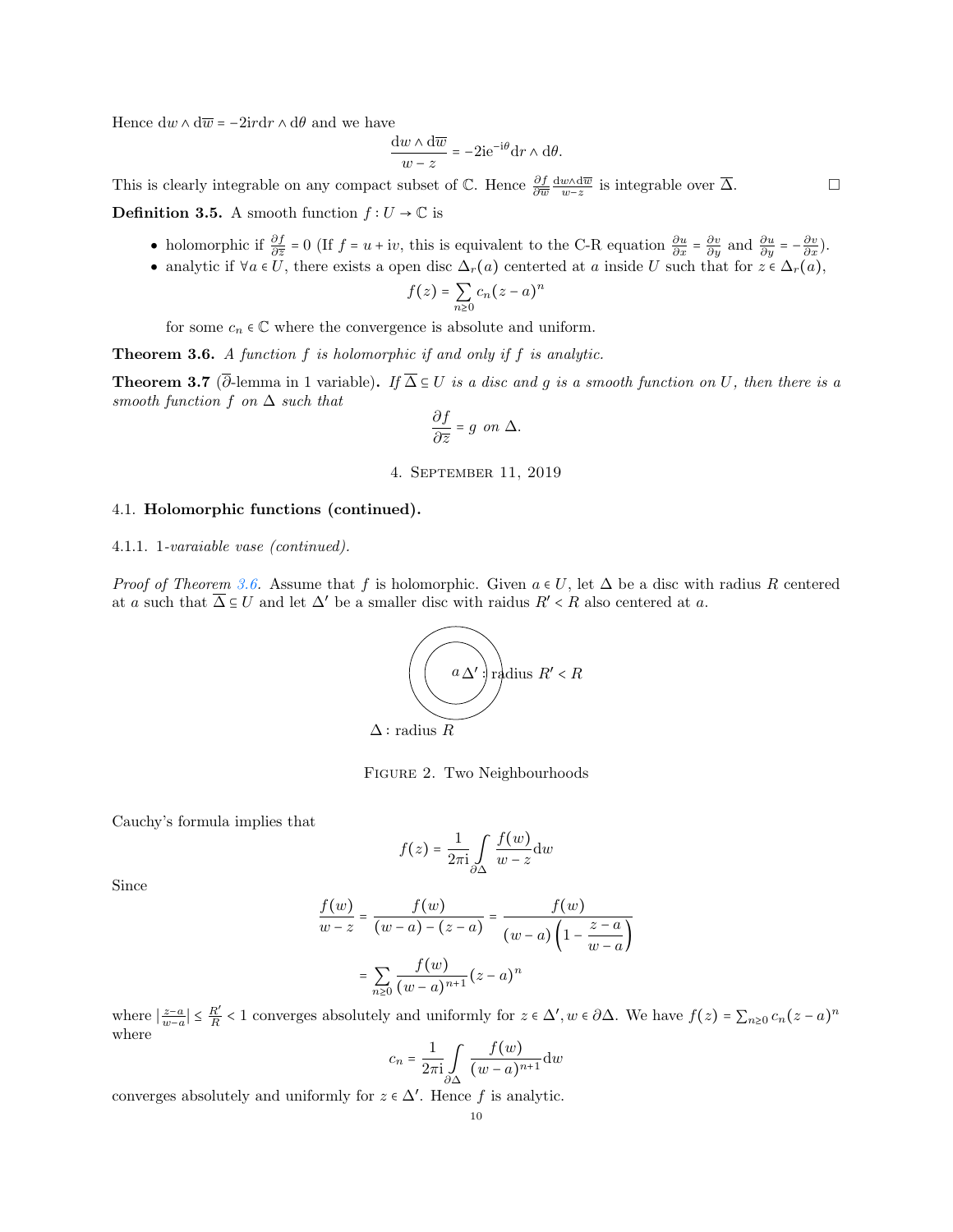Now we assume that f is analytic. Choose around  $a \in U$ , a small disc  $\Delta$  such that  $\overline{\Delta} \subseteq U$ . Then we have  $f(z) = \sum_{n\geq 0} c_n(z-a)^n$  converges uniformly and absolutely for  $z \in \Delta$ .

Since  $\frac{\partial P}{\partial \overline{z}} = 0$  for any polynomial P. Let  $P_n$  be the nth partial sum of the Taylor expansion. Then

$$
P_n(z) = \frac{1}{2\pi i} \int_{\partial \Delta} \frac{P_n(w)}{w - z} dw \Rightarrow f(z) = \frac{1}{2\pi i} \int_{\partial \Delta} \frac{f(w)}{w - z} dw.
$$

$$
\frac{\partial f}{\partial \overline{z}} = \frac{1}{2\pi i} \int_{\partial \Delta} \underbrace{\frac{\partial}{\partial \overline{z}} \left( \frac{f(w)}{w - z} \right)}_{0} dw = 0.
$$

So

Hence 
$$
f
$$
 is holomorphic.  $\Box$ 

**Theorem 4.1** (Theorem [3.7\)](#page-9-3). Let  $g: \mathbb{C} \supseteq U \to \mathbb{C}$  be a smooth function. If  $\Delta$  is a disc such that  $\overline{\Delta} \subseteq U$  and

$$
f(z) = \frac{1}{2\pi i} \int\limits_{\Delta} g(w) \frac{dw \wedge d\overline{w}}{w - z}, z \in \Delta,
$$

then f is a smooth function and  $\frac{\partial f}{\partial \overline{z}} = g$  on  $\Delta$ .

*Proof.* Given  $z_0 \in \Delta$ , choose discs  $\Delta'$ ,  $\Delta''$  centered at  $z_0$  such that  $\overline{\Delta'} \subseteq \Delta''$  and  $\overline{\Delta''} \subseteq \Delta$ .



FIGURE 3. Discs centered at  $z_0$ 

We can write  $g = g_1 + g_2$  with  $g_1, g_2$  smooth on U such that  $g_1 = 0$  inside  $\Delta'$  and  $g_2 = 0$  outside  $\Delta''$ . Consider separately

$$
f_i(z) = \frac{1}{2\pi i} \int\limits_{\Delta} g_i(w) \frac{dw \wedge d\overline{w}}{w - z}.
$$

For  $z \in \Delta'$ ,  $f_1$  is clearly smooth and

$$
\frac{\partial f_1}{\partial \overline{z}} = \frac{1}{2\pi i} \int_{\Delta} \underbrace{\frac{\partial}{\partial \overline{z}} \left( \frac{g_1(w)}{w - z} \right)}_{0} dw \wedge d\overline{w} = 0.
$$

Consider

$$
f_2(z) = \frac{1}{2\pi \mathrm{i}} \int\limits_{\mathbb{C}} g_2(w) \frac{\mathrm{d} w \wedge \mathrm{d} \overline{w}}{w-z}
$$

because  $g_2$  is zero outside  $\Delta''$ . Use change of variable  $w = z + re^{i\theta}$ , then

$$
\frac{\mathrm{d}w\wedge\mathrm{d}\overline{w}}{w-z} = -2\mathrm{i}e^{-\mathrm{i}\theta}\mathrm{d}r\wedge\mathrm{d}\theta
$$

and

$$
f_2(z) = -\frac{1}{\pi} \int_{0}^{2\pi} e^{-i\theta} \int_{0}^{\infty} g_2(z + re^{i\theta}) dr d\theta.
$$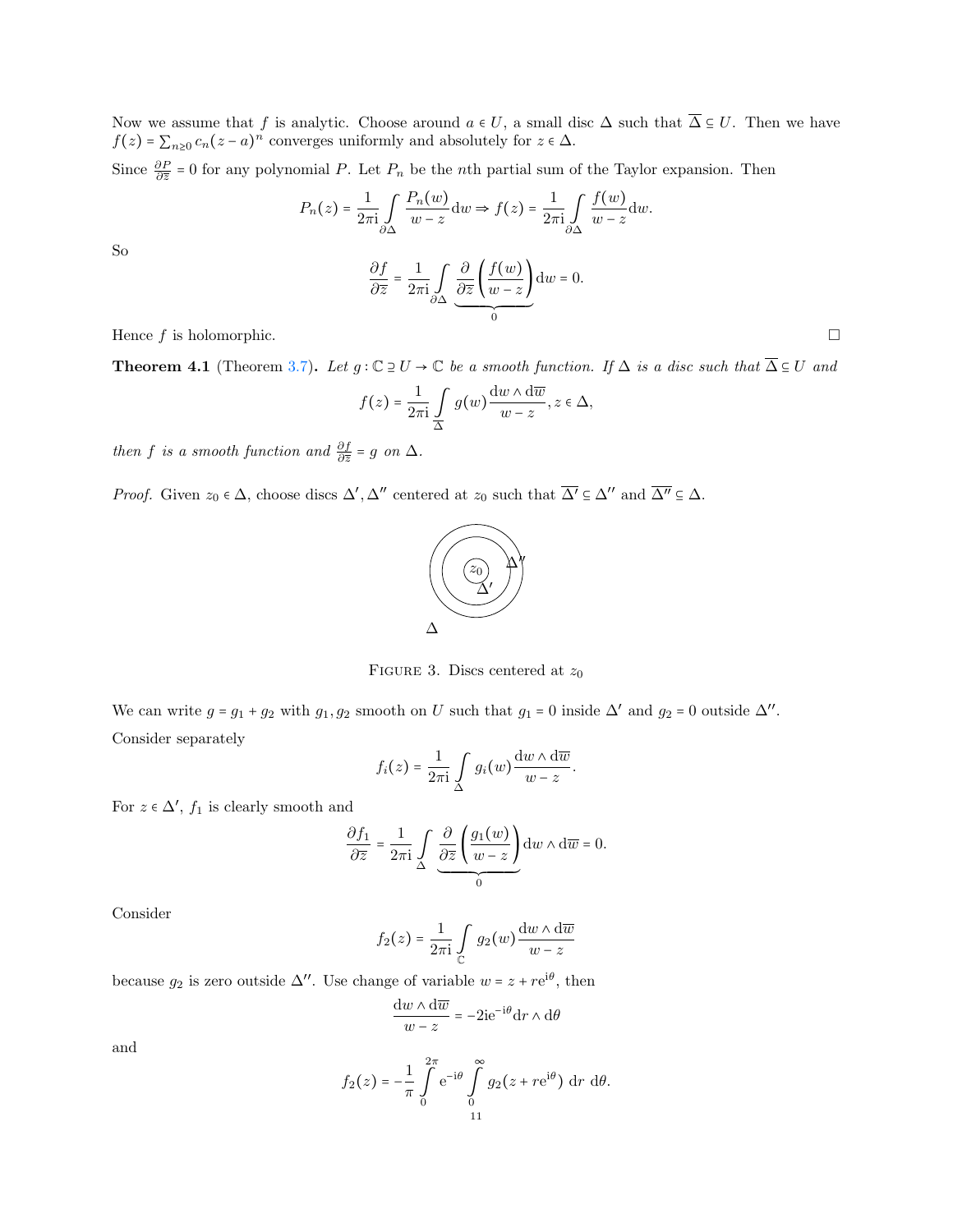This implies that  $f_2$  is smooth on  $\Delta$  and after going back via the change of variable

$$
\frac{\partial f_2(z)}{\partial \overline{z}} = \frac{1}{2\pi i} \int_{\Delta} \frac{\partial g_2(w)}{\partial \overline{w}} \cdot \frac{dw \wedge d\overline{w}}{w - z}
$$

Apply Cauchy's formula for  $g_2$ , we get

$$
g_2(z) = \underbrace{\frac{1}{2\pi i} \int\limits_{\partial\Delta} \frac{g_2(w)}{w - z} dw}_{0 \text{ since } g_2|_{\partial\Delta} = 0} + \frac{1}{2\pi i} \int\limits_{\Delta} \frac{\partial g_2}{\partial \overline{w}} \frac{dw \wedge d\overline{w}}{w - z}.
$$

So we conclude that  $\frac{\partial f_2}{\partial \overline{z}} = g_2$  on  $\Delta$ . Since  $\frac{\partial f_1}{\partial \overline{z}} = 0 = g_1$  on  $\Delta'$ , we have  $\frac{\partial f}{\partial \overline{z}} = g$  on  $\Delta'$ . So the same holds on  $\Delta$ .

Remark 4.2. The proof above also shows that if g is a smooth function of  $z = z_1, \ldots, z_n$  on  $U \times U_2 \times \cdots \times U_n$ where each  $U_i \subseteq \mathbb{C}$  is open, then so is f. Moreover, if g is holomorphic (separately) in each of  $z_2, \dots, z_r$ , so is  $f$  (  $\frac{\partial f}{\partial \overline{z}}$  $\frac{\partial f}{\partial \overline{z_i}} = 0$  for  $2 \leq i \leq r$ .

4.1.2. Several Variable case. Now we look at holomorphic functions of several variables. Let  $U \subseteq \mathbb{C}^n$  be open with coordinates  $z_1, \ldots, z_n$  and  $z_j = x_j + iy_j$  where  $1 \le j \le n$ .

**Definition 4.3.** A smooth function  $f: U \to \mathbb{C}$  is *holomorphic* if it is holomorphic in each variable, i.e. ∂f  $\frac{\partial f}{\partial \overline{z_i}} = 0$  on U. It is analytic if for every  $a \in U$ , there is a poly disc  $B = B_r(a) = \{z \mid |z_i - a_i| < r, \forall i\}$  such that

$$
f(z) = \sum_{\alpha \in \mathbb{N}^n} c_{\alpha} (z - a)^{\alpha}
$$

where  $(z-a)^\alpha = \prod_{i=1}^n (z_i - a_i)^{\alpha_i}$ .

Theorem 4.4. Let  $f: U \to \mathbb{C}$  be a smooth function. T.F.A.E.

- (1) f is holomorphic
- (2) f is analytic
- (3) For every poly disc  $\Delta = \prod_{i=1}^{n} \{z_i \mid |z_i a_i| \leq r_i\} \subseteq U$ ,

$$
f(z) = \left(\frac{1}{2\pi i}\right)^n \int_{|z_i - a_i| = r_i} \frac{f(w)}{(w_1 - z_1) \cdots (w_n - z_n)} dw_1 \wedge \cdots \wedge dw_n
$$

where the integral is over the product of circles with product orientation.

*Proof.* (2)⇒(1): It's clear that if f is analytic, it is analytic in each variable, hence holomorphic in each variable. So  $f$  is holomorphic.

(3)⇒(2): We have  $f(z) = \sum_{\beta \in \mathbb{N}^n} c_{\beta}(z - a)^{\beta}$  where

$$
c_{\beta} = \left(\frac{1}{2\pi i}\right)^n \int_{|z_i - a_i| = r_i} \frac{f(w)}{(w_1 - z_1)^{\beta_1 + 1} \cdots (w_n - z_n)^{\beta_n + 1}} \mathrm{d}w_1 \wedge \cdots \wedge \mathrm{d}w_n.
$$

Argue similarily as in 1 variable case.

(1)⇒(3): Use Cauchy's formula for holomorphic functions in each variable:

$$
f(z) = \frac{1}{2\pi i} \int_{|z_n - a_n| = r_n} \frac{f(z_1, \dots, z_{n-1}, w_n)}{z_n - w_n} dw_n = \dots
$$

Use the fact that f is continuous, hence it satisfies Fubini's theorem.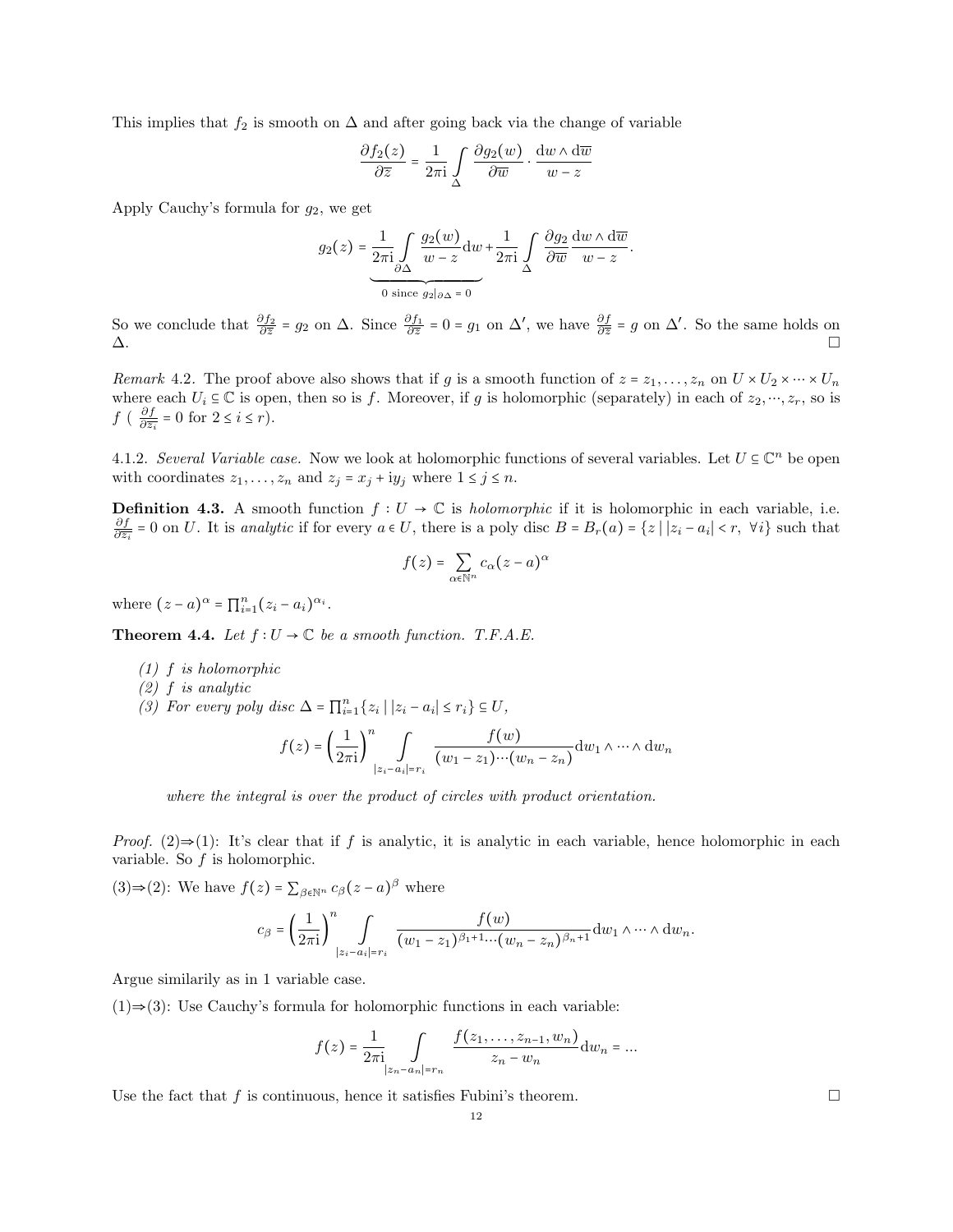5. September 13, 2019

- <span id="page-12-1"></span><span id="page-12-0"></span>5.1. Properties of holomorphic functions. Let  $\mathcal{O}(U) = \{f : U \to \mathbb{C} \mid f \text{ holomorphic}\}\)$ . Then
	- (1)  $\mathcal{O}(U) \subseteq \mathscr{C}^{\infty}(U)$  is a C-subalgebra.
	- (2) If  $f \in \mathcal{O}(U)$  is such that  $f(z) \neq 0 \ \forall z \in U$ , then  $1/f \in \mathcal{O}(U)$ .

**Definition 5.1.** Let  $U \subseteq \mathbb{C}^n$  be an open subset. A map  $f = (f_1, \ldots, f_n) : U \to \mathbb{C}^m$  is holomorphic if all  $f_j$ are holomorphic.

Write  $\mathbb{C}^n = \mathbb{R}^{2n}$  with coordinates  $z_1, \ldots, z_n$  and  $\mathbb{C}^m = \mathbb{R}^{2m}$  with coordinates  $z'_1, \ldots, z'_m$ . We have tangent maps

$$
T_p \mathbb{R}^{2n} \xrightarrow{df_p} T_{f(p)} \mathbb{R}^{2m}.
$$

Write  $f_j = u_j + iv_j$ . Then the tangent maps is explicitly,

$$
\frac{\partial}{\partial x_j}(p) \mapsto \sum_{k=1}^m \frac{\partial u_k}{\partial x_j}(p) \frac{\partial}{\partial x'_k}(f(p)) + \sum_{k=1}^m \frac{\partial v_k}{\partial x_j}(p) \frac{\partial}{\partial y'_k}(f(p))
$$

and similar for  $\frac{\partial}{\partial y_j}(p)$ .

**Exercise 5.2.** Show that after we tensor with  $\mathbb{C}$ , we have

$$
\frac{\partial}{\partial z_j}(p) \mapsto \sum_{k=1}^m \frac{\partial f_k}{\partial z_j}(p) \frac{\partial}{\partial z'_k}(f(p)) + \sum_{k=1}^m \frac{\partial \overline{f}_k}{\partial z_j}(p) \frac{\partial}{\partial \overline{z'}_k}(f(p))
$$

$$
\frac{\partial}{\partial \overline{z}_j}(p) \mapsto \sum_{k=1}^m \frac{\partial f_k}{\partial \overline{z}_j}(p) \frac{\partial}{\partial z'_k}(f(p)) + \sum_{k=1}^m \frac{\partial \overline{f}_k}{\partial \overline{z}_j}(p) \frac{\partial}{\partial \overline{z'}_k}(f(p))
$$

**Upshot**: If *f* is holomorphic, then  $\frac{\partial f_k}{\partial z_j} = \frac{\partial f_k}{\partial \overline{z}_j}$  $\frac{\partial f_k}{\partial \overline{z}_j}$  = 0. Hence the subspace spanned by  $\frac{\partial}{\partial z_j}$  maps to the subspace spanned by  $\frac{\partial}{\partial z'_j}$  and so do the  $\overline{z}_j$  and  $\overline{z}'_j$ , i.e.

$$
\text{span}\left(\frac{\partial}{\partial z_j} \mid j\right) \to \text{span}\left(\frac{\partial}{\partial z'_k} \mid k\right)
$$

$$
\text{span}\left(\frac{\partial}{\partial \overline{z}_j} \mid j\right) \to \text{span}\left(\frac{\partial}{\partial \overline{z}'_k} \mid k\right)
$$

For functions  $U \stackrel{f}{\rightarrow} V \stackrel{g}{\rightarrow} \mathbb{C}^p$ . If g is holomorphic, then  $g \circ f$  is holomorphic. In fact, for any g,

$$
\frac{\partial(g \circ f)}{\partial \overline{z}_j}(p) = \sum_{k=1}^m \frac{\overline{\partial f_k}}{\partial z'_j} \left( \frac{\partial g}{\partial \overline{z}'_k} \circ f \right)
$$

- $f, g$  holomorphic, then  $g \circ f$  is also holomorphic.
- If f is holomorphic and  $g \circ f$  is holomorphic, and  $\mathbb{C}^n \supseteq U \stackrel{f}{\to} V \subseteq \mathbb{C}^n$  is a diffeomorphism and the Jacobian matrix  $\left(\frac{\partial f_i}{\partial z_i}\right)$  $\frac{\partial f_i}{\partial z_j}$  is invertible at every point, then g is holomorphic. Moreover, if both  $f, g$  are holomorphic where  $g: V \to \mathbb{C}$ , then

$$
\frac{\partial (g \circ f)}{\partial z_j}(p) = \sum_{k=1}^m \frac{\partial f_k}{\partial z'_j} \left( \frac{\partial g}{\partial z'_k} \circ f \right)
$$

Given  $f: \mathbb{C}^n \ni U \to \mathbb{C}^n$  where both  $\mathbb{C}^n$  have coordinates  $z_1, \ldots, z_n$ , write  $f = (f_1, \ldots, f_n)$ . We want to compare the real Jacobian of f with the complex Jacobian det  $\left(\frac{\partial f_i}{\partial z_i}\right)$  $\frac{\partial f_i}{\partial z_j}$ . We know that

$$
f^*(dx_1 \wedge dy_1 \wedge \cdots \wedge dx_n \wedge dy_n) = (real \ Jacobian \ of \ f) dx_1 \wedge dy_1 \wedge \cdots \wedge dx_n \wedge dy_n.
$$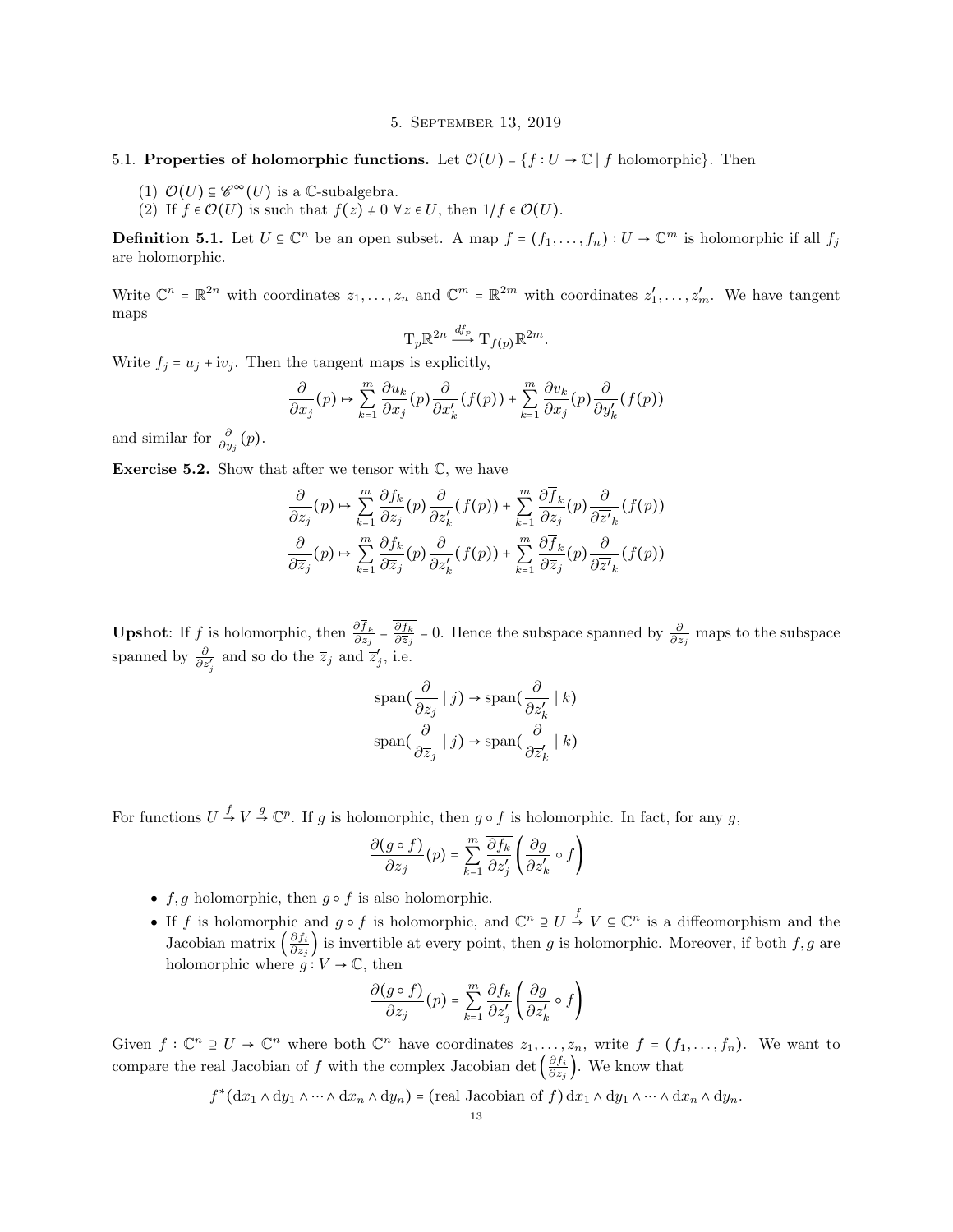Note that

$$
\mathrm{d}z_j \wedge \mathrm{d}\overline{z}_j = (\mathrm{d}x_j + \mathrm{i}\mathrm{d}y_j) (\mathrm{d}x_j - \mathrm{i}\mathrm{d}y_j) = (-2\mathrm{i}) \mathrm{d}x_j \wedge \mathrm{d}y_j.
$$

So we have

$$
f^*(dz_1 \wedge d\overline{z}_1 \wedge \cdots \wedge dz_n \wedge d\overline{z}_n) = (\text{real Jacobian of } f) dz_1 \wedge d\overline{z}_1 \wedge \cdots \wedge dz_n \wedge d\overline{z}_n
$$

and the left-hand-side is  $df_1 \wedge df_1 \wedge \cdots \wedge df_n \wedge d\overline{f}_n$ . (Recall that  $df = \sum_j \left(\frac{\partial f}{\partial x_j}\right)$  $\frac{\partial f}{\partial x_j}dx_j + \frac{\partial f}{\partial y_j}$  $\frac{\partial f}{\partial y_j} \mathrm{d} y_j$  =  $\sum_j \left( \frac{\partial f}{\partial z_j} \right)$  $\frac{\partial f}{\partial z_j} \mathrm{d}z_j + \frac{\partial f}{\partial \overline{z}_j}$  $\frac{\partial f}{\partial \overline{z}_j} d\overline{z}_j$ for any smooth  $f$ .)

If f is holomorphic, then  $f_k$  is holomorphic and  $df_k = \sum_{j=1}^n \frac{\partial f_k}{\partial z_j}$  $\frac{\partial f_k}{\partial z_j} \mathrm{d}z_j, \mathrm{d}\overline{f}_k = \sum_{j=1}^n \frac{\partial f_k}{\partial z_j}$  $\frac{\partial f_k}{\partial z_j}\mathrm{d}\overline{z}_j$ . Hence

$$
\begin{aligned} \mathrm{d} f_1 \wedge \mathrm{d} \overline{f}_1 \wedge \cdots \wedge \mathrm{d} f_n \wedge \mathrm{d} \overline{f}_n &= \left( \det \frac{\partial f_j}{\partial z_k} \right) \cdot \left( \det \overline{\frac{\partial f_j}{\partial z_k}} \right) \mathrm{d} z_1 \wedge \mathrm{d} \overline{z}_1 \wedge \cdots \wedge \mathrm{d} z_n \wedge \mathrm{d} \overline{z}_n \\ &= |\det \frac{\partial f_j}{\partial z_k}|^2 \mathrm{d} z_1 \wedge \mathrm{d} \overline{z}_1 \wedge \cdots \wedge \mathrm{d} z_n \wedge \mathrm{d} \overline{z}_n \end{aligned}
$$

The conclusion is that the determinant of the real Jacobian matrix of f is the square of the determinant of the complex Jacobian of  $f$ . So

- it is always positive.
- one is 0 iff the other one is 0.

**Theorem 5.3** (Holomorphic Inverse Function Theorem). Let  $U \subseteq \mathbb{C}^n$  be open and let  $f : U \to \mathbb{C}^n$  be holomorphic. For any point  $p \in U$  such that  $\det \left( \frac{\partial f_i}{\partial z_i} \right)$  $\left(\frac{\partial f_i}{\partial z_j}(p)\right) \neq 0$ , there exists an open neighbourhood  $U' \subseteq U$  of p and  $V' \subseteq \mathbb{C}^n$  of  $f(p)$  such that f gives a bijective map  $U' \to V'$ , and its inverse is holomorphic.

*Proof.* The hypothesis tells us that the determinant of the real Jacobian of f is nonzero at p. By the Inverse Function Theorem for smooth maps, there exist open neighbourhoods  $U', V'$  of  $p, f(p)$  respectively, such that  $U' \stackrel{f}{\rightarrow} V'$  is an bijection whose inverse g is smooth. We may assume that det  $\left(\frac{\partial f_j}{\partial z_i}\right)$  $\left(\frac{\partial f_j}{\partial z_k}\right) \neq 0$  on U'. Since  $f, g \circ f = id$  are both holomorphic, we know that g is holomorphic.

<span id="page-13-0"></span>Remark 5.4. We have

- (1) If  $f: U \to \mathbb{C}$  is holomorphic, then  $\frac{\partial^{|\alpha|} f}{\partial z^{\alpha}}$  is holomorphic for all  $\alpha$ . (Since  $\frac{\partial}{\partial z_j}, \frac{\partial}{\partial \overline{z_k}}$  commute).
- (2) If  $a \in U$  is such that  $\frac{\partial^{|\alpha|} f}{\partial z^{\alpha}}(a) = 0$  for all  $\alpha$ , then  $f = 0$  in a neighbourhood of a.

*Proof of Remark [5.4\(](#page-13-0)2)*. We know that if  $B = \{z \mid |z_i - a_i| < \varepsilon, \forall i\}$  and  $B \subseteq U$ , then

$$
f = \left(\frac{1}{2\pi i}\right)^n \int_{|z_i - a_i| = \varepsilon} \frac{f(w_i)}{(w_1 - z_1) \cdots (w_n - z_n)} dw_1 \wedge \cdots \wedge dw_n
$$

Using this, we get  $f = \sum_{\alpha \in \mathbb{N}^n} c_{\alpha}(z - a)^{\alpha}$  where

$$
c_{\alpha} = \left(\frac{1}{2\pi i}\right)^n \int_{|z_i - a_i| = \varepsilon} \frac{f(w_i)}{(w_1 - a_1)^{\alpha_1 + 1} \cdots (w_n - a_n)^{\alpha_n + 1}} dw_1 \wedge \cdots \wedge dw_n = \frac{1}{\alpha!} \frac{\partial^{|\alpha|} f}{\partial z^{\alpha}}(a).
$$

So  $c_{\alpha} = 0$  for all  $\alpha$ , and hence  $f = 0$  in B.

<span id="page-13-1"></span>**Proposition 5.5.** Let  $f: U \to \mathbb{C}$  be holomorphic and U is connected. If  $f = 0$  on some  $V \subseteq U$  open, then  $f = 0$  on  $U$ .

*Proof.* Let  $U' = \{z \in U \mid f = 0 \text{ on some open neighbourhood of } z\}$ . Then U' is open and nonempty by assumption. It is enough to prove that  $U'$  is closed.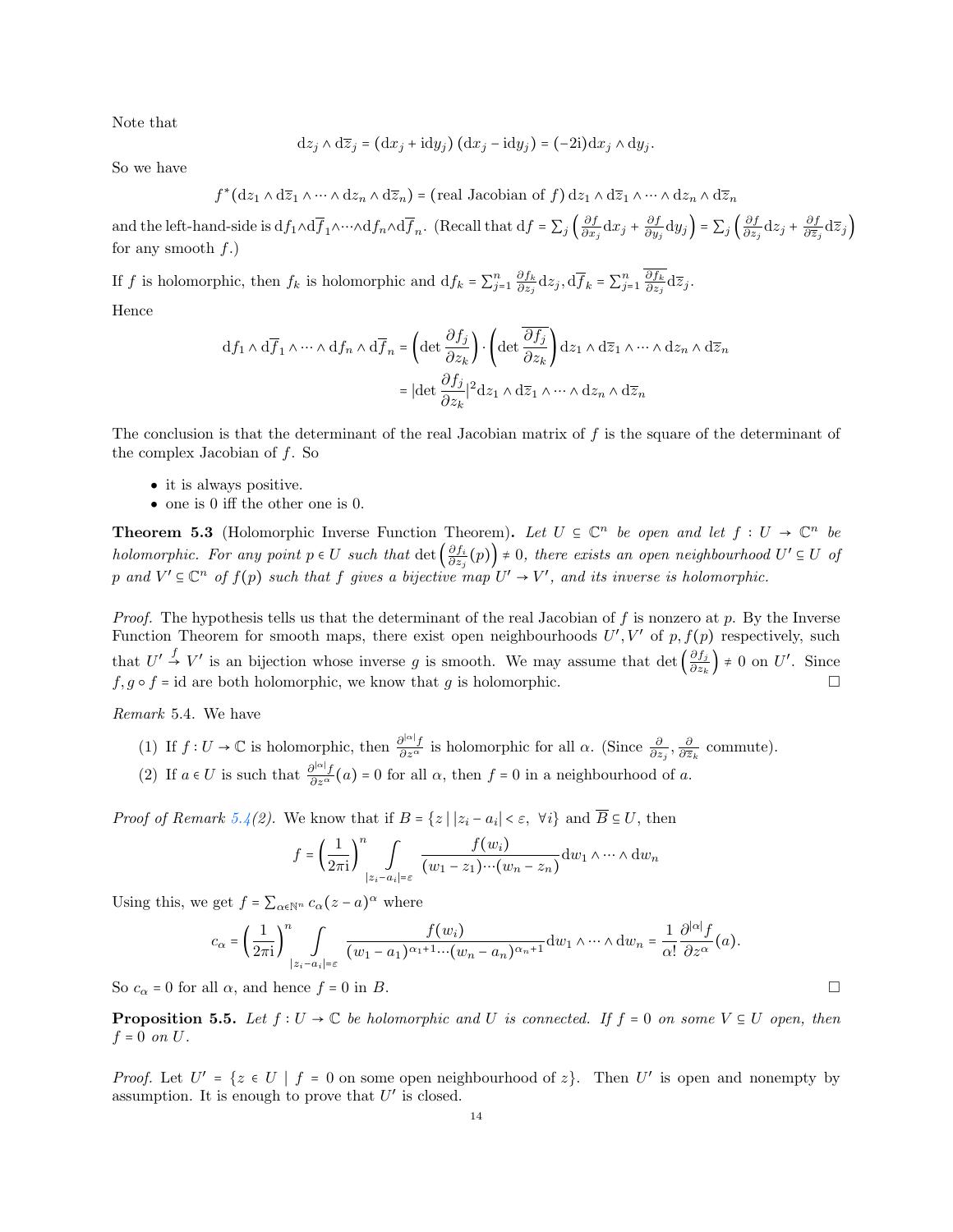Let  $\{z_n\} \subseteq U'$  be a sequence which converges to some a. For every  $\alpha$ ,  $\frac{\partial^{|\alpha|} f}{\partial z^{\alpha}}(z_n) = 0 \Rightarrow \frac{\partial^{|\alpha|} f}{\partial z^{\alpha}}(a) = 0$ . This holds for every  $\alpha$ . Then  $f = 0$  in a heighbourhood of a. So  $a \in U'$  and  $U'$  is closed. So  $U' = U \cup V'$  by connectedness.  $\Box$ 

# 6. September 16, 2019

### <span id="page-14-1"></span><span id="page-14-0"></span>6.1. Properties of holomorphic functions (continued).

**Theorem 6.1** (Maximum Modulus Theorem). If  $U \subseteq \mathbb{C}^n$  is open and connected, and  $f: U \to \mathbb{C}$  is holomorphic such that  $|f|$  has a local maximum at  $a \in U$ , then f is constant.

*Proof.* By Proposition [5.5,](#page-13-1) it is enough to show that there is an open neighbourhood  $U_0$  of a such that f is constant on  $U_0$ .

We prove this by reduction to  $n = 1$ . Take  $U_0$  to be an open polydisk containing  $a$ , i.e.  $U_0 = \{z \mid |z_i - a_i| <$  $\varepsilon$ ,  $\forall i$ . For any  $z \in U_0$ , consider the 1-variable function  $\mathbb{C} \ni w \mapsto f(wa + (1-w)z)$  for  $|wa_i - (1-w)z_i - a_i| < \varepsilon$ defined on open subset of  $\mathbb C$  that contains 0,1. It's a holomorphic function. Its absolute value has a local maximum at  $w = 1$ . The 1-variable case implies that this is constant. Hence  $f(z) = f(a)$ .

Now we are left with the 1-variable case. Let  $\Delta$  be a disc concentrated at  $a, \overline{\Delta} \subseteq U$  is such that  $\Delta = B_R(a)$ . Then Cauchy's formula tells us that

$$
f(a) = \frac{1}{2\pi i} \int_{\partial \Delta} \frac{f(w)}{w - a} dw
$$
  

$$
w = a + \underline{Re}^{2\pi i\theta} \frac{1}{2\pi i} \int_{0}^{1} \frac{f(a + Re^{2\pi i\theta})}{Re^{2\pi i\theta}} Re^{2\pi i\theta} \cdot 2\pi i d\theta
$$
  

$$
= \int_{0}^{1} f(a + Re^{2\pi i\theta}) d\theta
$$

So we have

$$
|f(a)| \le \int_0^1 \underbrace{|f(a+Re^{2\pi i\theta})|}_{\le |f(a)|} d\theta \le |f(a)| \int_0^1 d\theta = |f(a)|
$$

assuming that  $|f(z)| \leq |f(a)|$  in an open neighbourhood of  $\overline{\Delta}$ . This is fine if we take R << 1. So above inequalities are all equalities. But the last equality and the fact that f is continuous imply that  $|f(z)| =$  $|f(a)|$ ,  $\forall z \in \partial \Delta$ . The same holds for any R' such that  $0 < R' \leq R$ . Hence  $|f(z)|$  is constant in an open neighbourhood of a. By Exercise [6.2,](#page-14-2) f is itself a constant.

<span id="page-14-2"></span>**Exercise 6.2.** Show that if  $f = u + iv$  is holomorphic on some open subset and  $u^2 + v^2$  is a constant, then f is a constant. (Hint: Apply the differentials  $\frac{\partial}{\partial x}$ ,  $\frac{\partial}{\partial y}$  and use C-R equations.)

Write  $U_x = \frac{\partial u}{\partial x}$  to simplify notations. Apply  $\frac{\partial}{\partial x}$ ,  $\frac{\partial}{\partial y}$  to  $u^2 + v^2 = 0$  we get  $U_x + V_x = 0$ ,  $U_{\nu} + V_{\nu} = 0.$ 

Using C-R equation we have

$$
U_x - V_y = 0,
$$
  

$$
U_y + V_x = 0.
$$

Then we have

$$
\begin{pmatrix} 1 & 0 & 1 & 0 \\ 0 & 1 & 0 & 1 \\ 1 & 0 & 0 & -1 \\ 0 & 1 & 1 & 0 \end{pmatrix} \begin{pmatrix} U_x \\ U_y \\ V_x \\ V_y \end{pmatrix} = 0.
$$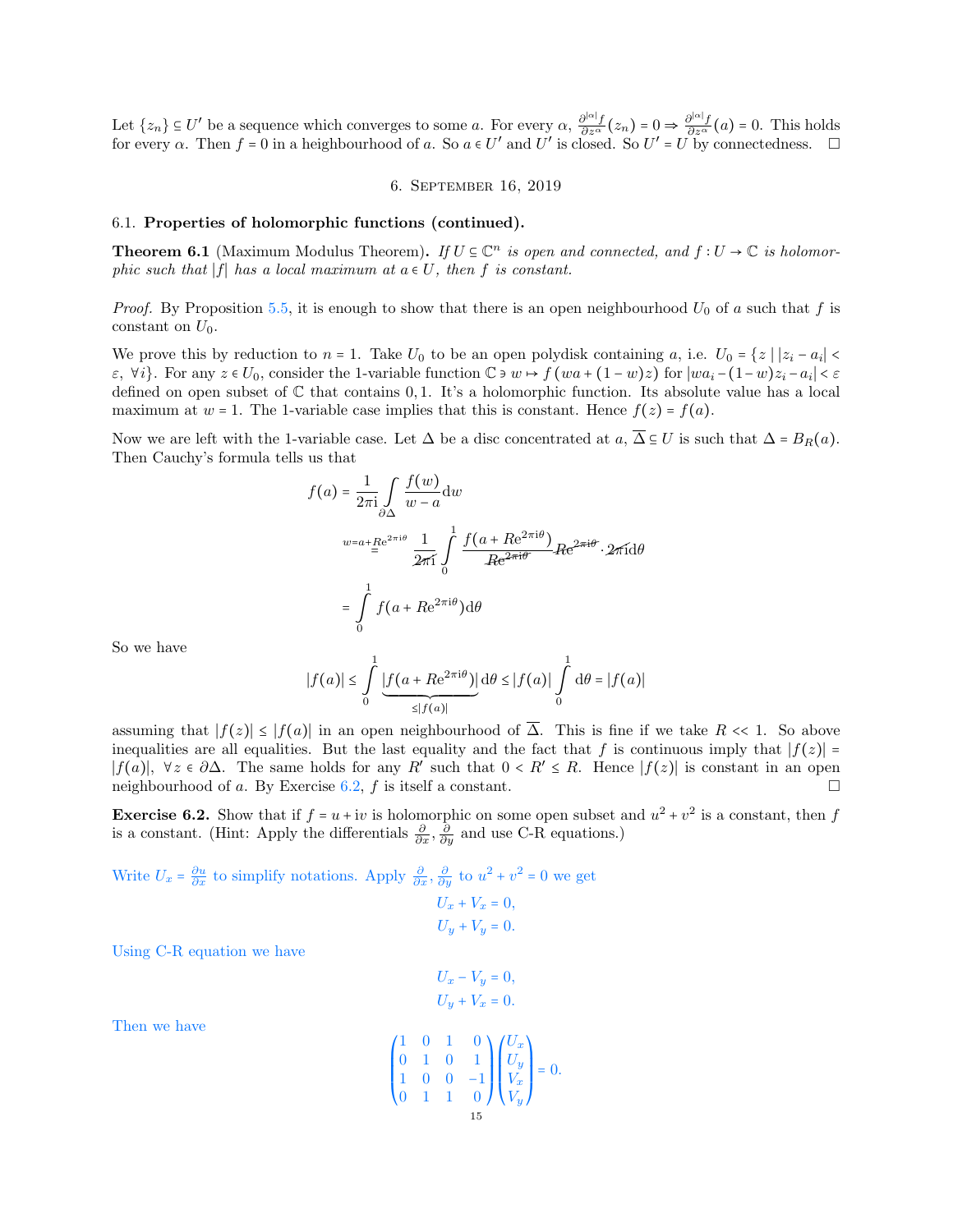Since the matrix is invertible, we conclude that all derivatives are zero. Therefore both  $u$  and  $v$  are constants and hence  $f$  is a constant.

<span id="page-15-0"></span>6.2. **Complex manifolds.** If  $U \subseteq \mathbb{C}^n$  is open and connected, consider the sheaf  $\mathcal{O}_U$  on U such that  $\mathcal{O}_U(V)$  =  ${f : V \to \mathbb{C} \mid f \text{ holomorphic}}$ . Then this is a *sheaf*:

- (1) We have restriction maps: if  $V_1 \subseteq V_2$  are open subsets of U, then f holomorphic on  $V_2$  implies that  $f|_{V_1}$  is holomorphic.
- (2) If  $\hat{V} = \cup_{i \in I} U_i$ , and  $\varphi_i : V_i \to \mathbb{C}$  are holomorphic functions such that  $\varphi_i|_{V_i \cap V_j} = \varphi_j|_{V_i \cap V_j}$ , then there is a unique  $\varphi: V \to \mathbb{C}$  holomorphic such that  $\varphi|_{V_i} = \varphi_i$ ,  $\forall i$ . (Key point: If  $\varphi: V \to \mathbb{C}$  is such that  $\varphi|_{V_i}$ is holomorphic for any i, then  $\varphi$  is holomorphic. It's clear from the definition.)

**Definition 6.3.** Let  $\mathscr{C}_{X,\mathbb{C}}$  be a sheaf of continuous functions from a topological space X to  $\mathbb{C}$ . A complex manifold of dimension *n* is a pair  $(X, \mathcal{O}_X)$  such that

- (1) X is a Hausdorff topological space having countable basis of open subsets.
- (2)  $\mathcal{O}_X \subseteq \mathscr{C}_{X,\mathbb{C}}$  is a subsheaf such that X can be written as  $X = \cup_i U_i$  where  $U_i \subseteq X$  is open and each  $(U_i, \mathcal{O}_{U_i}) \cong (V_i, \mathcal{O}_{V_i})$  for some  $V_i \subseteq \mathbb{C}^n$  open where  $\mathcal{O}_{V_i}$  is the sheaf of holomorphic functions on  $V_i$ .

Remark 6.4. Suppose  $V_1, V_2 \subseteq \mathbb{C}^n$  are open subsets. A morphism  $f : (V_1, \mathcal{O}_{V_1}) \to (V_2, \mathcal{O}_{V_2})$  is an isomorphism if  $f: V_1 \rightarrow V_2$  is a homeomorphism which induces an isomorphism between the corresponding sheaves, i.e.  $\forall U \subseteq V_2$ , the map

$$
\mathcal{O}_{V_2}(U) \to \mathcal{O}_{V_1}(f^{-1}(U))
$$

$$
\varphi \mapsto \varphi \circ f
$$

is an isomorphism. (This forces  $f, f^{-1}$  to be holomorphic, the converse is clearly true as well).

**Definition 6.5.** Let  $(X, \mathcal{O}_X)$ ,  $(Y, \mathcal{O}_Y)$  be complex manifolds.

- (1) The sections of  $\mathcal{O}_X(X)$  are the *holomorphic functions* on X.
- (2) A holomorphic map  $(X, \mathcal{O}_X) \stackrel{f}{\rightarrow} (Y, \mathcal{O}_Y)$  is a continuous map  $f : X \rightarrow Y$  such that for any  $V \subseteq Y$ open, and any  $\varphi \in \mathcal{O}_Y(V)$ , we have  $\varphi \circ f \in \mathcal{O}_X(f^{-1}(V))$ .

*Note:* If  $X \subseteq \mathbb{C}^n$ ,  $Y \subseteq \mathbb{C}^m$  are open subsets, then this concides with our previous definition. This is saying that the map between sheaves are automatically given by the topological map.

Remark 6.6. If  $U \subseteq \mathbb{C}^n$  is open,  $p \in U$ , then  $\mathcal{O}_{U,p} = \varinjlim_{V \ni p} \mathcal{O}_U(V)$  is a local ring. We can see this by using the "valuation at p" map. The kernel  $\{(V, \varphi) \mid \varphi(p) = 0\} = \underline{\mathfrak{m}}$  is the unique maximal ideal: For any  $(V, \varphi) \notin \underline{\mathfrak{m}}$ , we may assume that  $\varphi(z) \neq 0$  for any  $z \in V$ , hence  $\frac{1}{\varphi} \in \mathcal{O}(V)$ . So  $(\mathcal{O}_{U,p}, \underline{\mathfrak{m}})$  is local. In particular, all such rings for manifolds of fixed dimension are isomorphic.

Remark 6.7. One can define complex manifolds using atlasses. Take  $X$  a topological space with suitable properties, an open cover  $X = \bigcup_i U_i$  and homeomorphisms  $\varphi_i : U_i \subseteq V_i \subseteq \mathbb{C}^n$  where  $V_i$  is open such that  $\forall i, j$ the map  $\varphi_i(U_i \cap U_j) \stackrel{\varphi_i \circ \varphi_j^{-1}}{\longrightarrow} \varphi_j(U_i \cap U_j)$  is biholomorphic. Then one identifies two such objects  $(X, \mathcal{A})$  and  $(X, \mathcal{A}')$  if  $\mathcal A$  and  $\mathcal A'$  are compatible.

Remark 6.8. It's clear from the definition via atlasses, using the fact that holomorphic maps  $\mathbb{C}^m \ni U \to \mathbb{C}^n$ are smooth, that every complex manifolds of complex dimension  $n$  has an underlying real smooth manifold structure (denote  $X_{\mathbb{R}}$  if necessary) of real dimension  $2n$ .

We have an induced map  $\mathcal{O}_X \subseteq \mathscr{C}_{X,\mathbb{C}}^{\infty}$ .

Next time,

- vector bundles in the smooth/holomorphic category.
- submanifolds
- complex manifold structure associated to a smooth complex algebraic variety.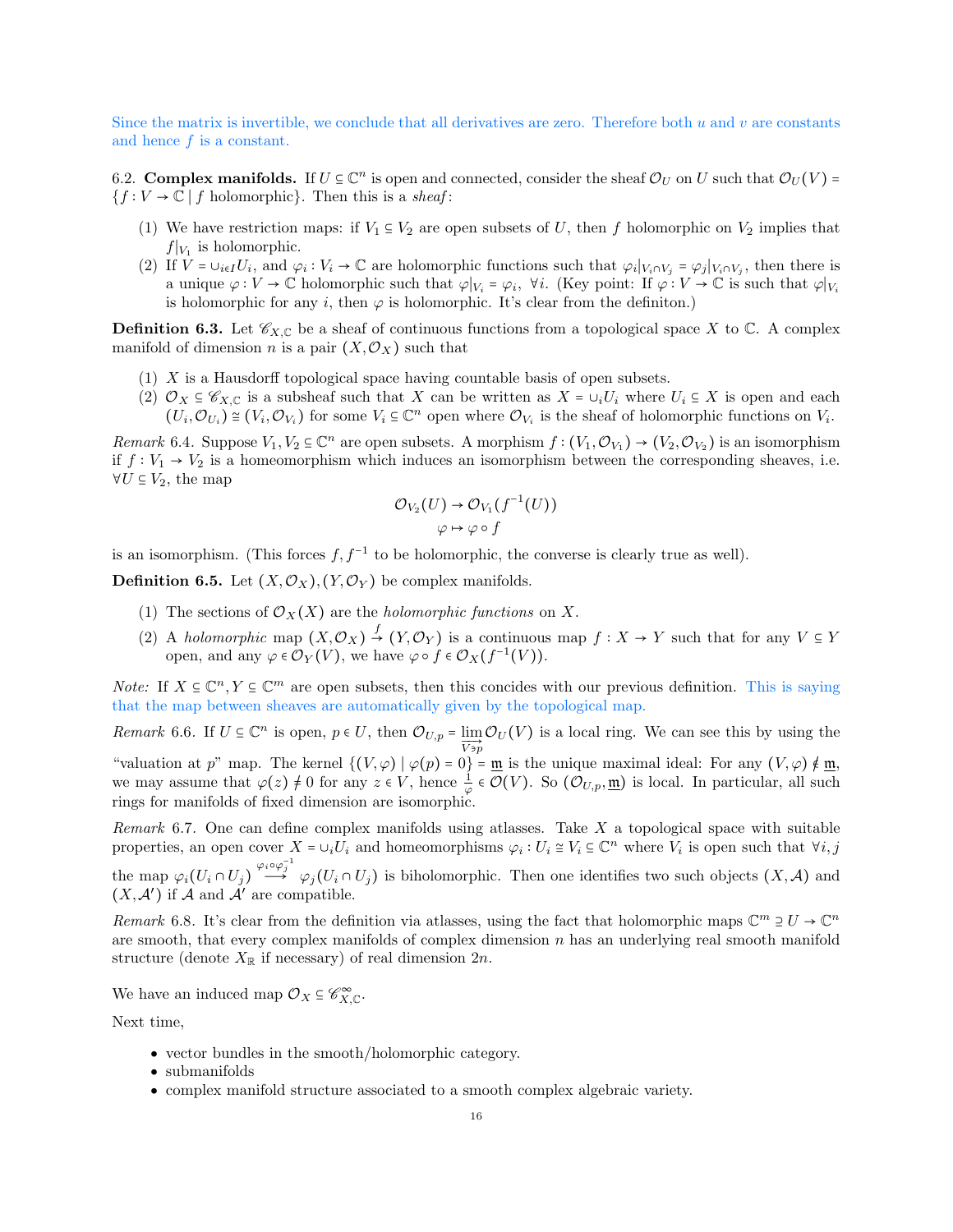### 7. September 18, 2019

### <span id="page-16-1"></span><span id="page-16-0"></span>7.1. Vector bundles.

**Definition 7.1.** If M is a real smooth manifold, a real (resp. complex) vector bundle on M of rank r is a smooth manifold E, with a smooth map  $\pi : E \to M$  such that for any  $x \in M$ ,  $\pi^{-1}(x)$  has a structure of vector space over R (resp. C) of dimension r such that there exists open cover  $M = \cup_i U_i$  such that



Given such E, get a sheaf  $\mathscr E$  on M such that

$$
\mathscr{E}(U) = \{ s : U \to E \text{ smooth } | \pi \circ s = 1_U \}.
$$

This gives an equivalence of categories

$$
\begin{Bmatrix} \text{real (complex) vector bundles on} \\ M \text{ of rank } r \end{Bmatrix} \leftrightarrow \begin{Bmatrix} \text{locally free sheaves of rank } r \text{ of} \\ \mathscr{C}_{M,\mathbb{R}}^{\infty} \text{-modules} \end{Bmatrix}
$$

We will consider the corresponding notion in the category of complex manifolds, e.g. let E be a holomorphic complex manifold and consider complex vector bundles.

The corresponding locally free sheaves are  $\mathcal{O}_M$ -modules. Note that associated to such E, we will have sheaves of smooth sections and holomorphic sections.

### <span id="page-16-2"></span>7.2. Submanifold.

**Definition 7.2.** Let X be a complex manifold of dimension n. A closed submanifold of codimension r of X is a closed subset  $Y \subseteq X$  such that for any  $p \in Y$ , there exists a chart  $p \in U \stackrel{\varphi}{\to} V \subseteq \mathbb{C}^n$  in X such that

$$
\varphi(U \cap Y) = \{ z \in V \mid z_1 = z_2 = \dots = z_r = 0 \}.
$$

It is easy to check that by restricting such charts to  $Y$ , we get a holomorphic atlas on  $Y$ , making it a complex manifold with dim(Y) =  $n - r$ . It also satisfies following universal property.

Given a holomorphic map  $g: Z \to X$  such that  $g(Z) \subseteq Y$ . There exists a unique holomorphic map  $g': Z \to Y$ such that  $i \circ g' = g$  where  $i : Y \hookrightarrow X$  is the inclusion map.

<span id="page-16-3"></span>**Proposition 7.3.** If  $U \subseteq \mathbb{C}^n$  is open and  $f_1, \ldots, f_r \in \mathcal{O}(U)$  are such that rank  $\left(\frac{\partial f_i}{\partial z_i}\right)$  $\left(\frac{\partial f_i}{\partial z_j}(p)\right)$  =  $r \leq n$  for any  $p \in U$ , then  $\{z \in U \mid f_1(z) = \cdots = f_r(z) = 0\}$  is a closed submanifold of U of codimension r.

*Proof.* Given  $p \in Y$ , we may assume that det  $\left(\frac{\partial f_i}{\partial z_i}\right)$  $\frac{\partial f_i}{\partial z_j}(p)\Big)_{1\leq i,j\leq r} \neq 0$ . Define a function  $\varphi: U \to \mathbb{C}^n$  to be  $\varphi(z) = (f_1(z), \dots, f_r(z), z_{r+1}, \dots, z_n).$  Then det  $\left(\frac{\partial f_i}{\partial z_i}\right)$  $\left(\frac{\partial f_i}{\partial z_j}(p)\right) \neq 0$  and we can apply the inverse function theorem. We see that  $\varphi$  is biholomorphic in some neighbourhood of p. In such neighbourhood,  $\varphi$  is the desired chart.

Basic properties of holomorphic functions we discussed extend to this setting. Let  $X$  be a complex manifold.

- (1) If  $f \in \mathcal{O}(X)$  such that  $f|_{U} = 0$  for some  $U \subseteq X$  open and X is connected, then  $f = 0$ .
- (2) (Maximum Modulus Principal) If  $f \in \mathcal{O}(X)$  is such that  $|f|$  has a local maximum and X is connected, then f is a constant.

Corollary 7.4. If X is a connected compact complex manifold, then  $\Gamma(X, \mathcal{O}_X) = \mathbb{C}$ .

*Proof.* For any  $f \in \Gamma(X, \mathcal{O}_X)$ , if X is compact, then |f| must have a maximum. Then by Maximum Modulus Principal,  $f$  is a constant.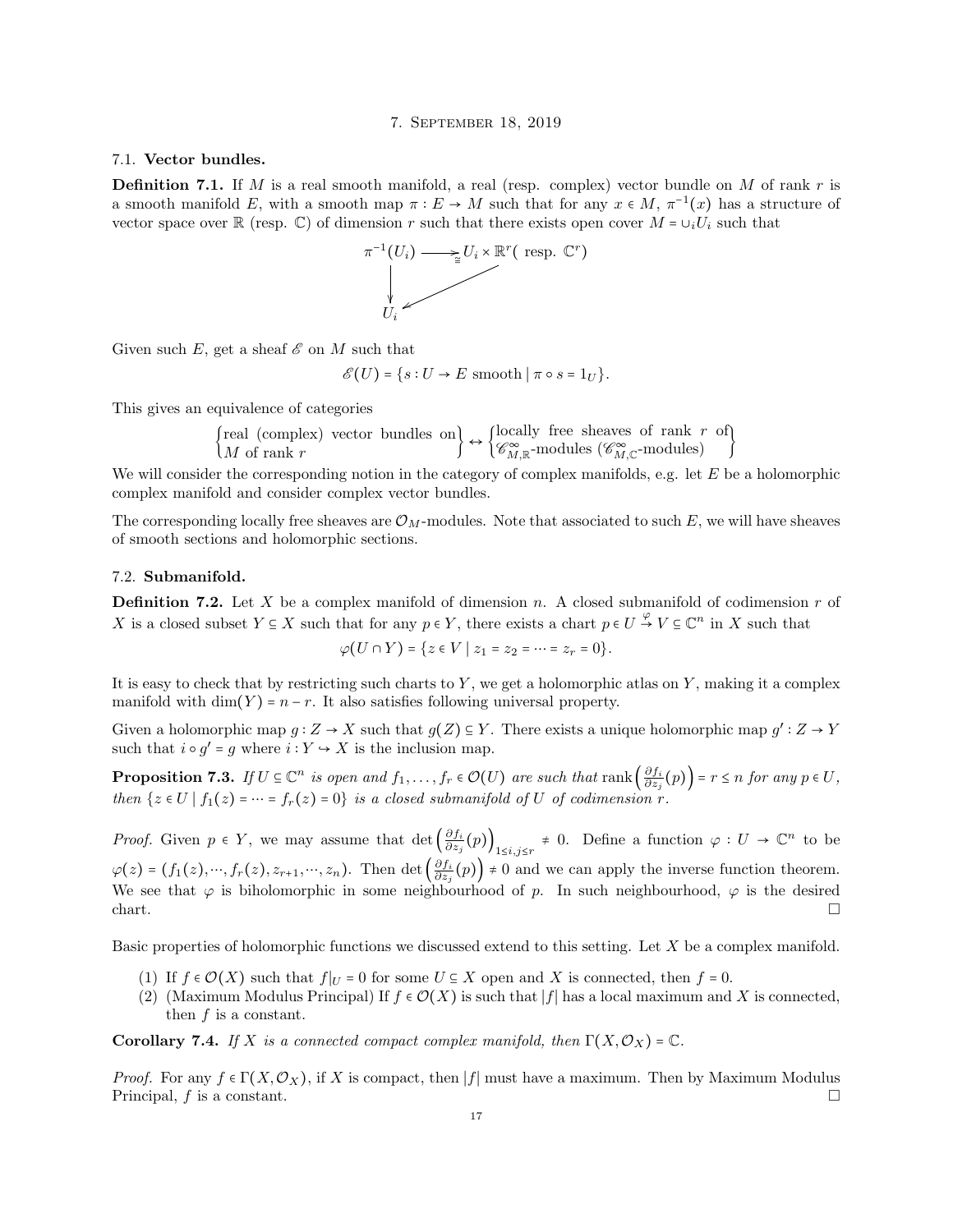<span id="page-17-0"></span>7.3. The complex manifold associated to a smooth complex algebraic variety. Let  $X$  be a smooth complex algebraic variety of pure dimension n. Choose  $U \subseteq X$  affine open subset and let  $U \subseteq \mathbb{C}^N$  be a closed immersion. Let  $r = N - n$ . Since  $U, \mathbb{C}^N$  are both smooth, we can cover  $\mathbb{C}^N$  by Zariski open subsets  $V_i$ . If  $V_i \cap U \neq \emptyset$ , then  $V_i \cap U \hookrightarrow V_i$  is cut out by r equations  $f_1, \ldots, f_r \in \mathcal{O}(V_i)$  with rank  $\left( \frac{\partial f_i}{\partial z_i} \right)$  $\left(\frac{\partial f_i}{\partial z_j}(p)\right)$  = r for all  $p \in V_i \cap U$ . Because stalkwise we can do it. Apply Proposition [7.3,](#page-16-3) each  $V_i \cap U \to V_i$  is a closed complex submanifold of codimension  $r$ .

Exercise 7.5. Check that the resulting transition maps are holomorphic, using the fact that rational maps are holomorphic.

**Exercise 7.6.** Show that if  $f : X \to Y$  between smooth complex algebraic varieties, then  $f^{an} : X^{an} \to Y^{an}$  is holomorphic.

<span id="page-17-4"></span>**Theorem 7.7.** If X is a connected complex algebraic variety, then  $X^{an}$  is connected.

*Proof.* First prove this when X is a smooth connected projective curve over  $\mathbb C$ . We know that  $X^{an}$  is a 1-dimensional complex manifold. It is compact since X is complete by Theorem [2.2.](#page-6-0) Suppose that  $X^{an} = U \coprod V$ with  $U, V$  open and nonempty in  $X<sup>an</sup>$ .

Take  $P \in U$ . If  $n \geq 0$  ( $n \geq 2$ genus(X)), then  $\mathcal{O}_X(nP)$  is globally generated. There exists  $s \in \Gamma(X, \mathcal{O}_X(nP))$ which does not vanish at P. Equivalently we have  $nP \sim Q_1 + \cdots + Q_n$  where  $Q_i \neq P, \forall i$ . So there exists  $\varphi \in \mathbb{C}(X)^*$  (Rational functions) such that  $\text{div}(\varphi) = (Q_1 + \cdots + Q_n) - nP$ . So  $\varphi$  gives a regular function on  $X \setminus \{P\} \to \mathbb{C}$ . (This is holomorphic) By restricting to V we get holomorphic map  $g = \varphi|_V : V \to \mathbb{C}$  where V is a compact complex manifold.

Hence q is a constant on the connected component of V. In particular,  $\varphi$  takes the same value infinitely many times. Hence  $\varphi$  is constant (Because V is 1-dimensional,  $\varphi$  is a regular function. So the preimage of 0 under  $\varphi$  is a finite set) and div( $\varphi$ ) = 0, contradiction!

We now need to reduce to this case:

- $\bullet$  We may assume that X is irreducible. (Since by hypothesis we can go from any irreducible component to any other one via points of intersection.)
- (Proposition [8.1\)](#page-17-3) If X is an irreducible algebraic variety over k, where  $k = \overline{k}$ . For any  $x, y \in X$ , there exists an irreducible curve  $C \subseteq X$  such that  $x, y \in C$ .

 $\Box$ 

#### 8. September 20, 2019

<span id="page-17-2"></span><span id="page-17-1"></span>8.1. The complex manifold associated to a smooth complex algebraic variety (continued). We continue the proof of Theorem [7.7,](#page-17-4) first we need following proposition.

<span id="page-17-3"></span>**Proposition 8.1.** Let X be an irreducible algebraic variety over  $k = \overline{k}$ ,  $x_1, x_2 \in X$ . Then there exists an irreducible curve  $C \subseteq X$  such that  $x_1, x_2 \in C$ .

*Proof.* We may assume that  $\dim X = n \geq 2$ . By Chow's lemma, there exists a surjective morphism  $\pi : \widetilde{X} \to X$ where  $\widetilde{X}$  is irreducible, quasi-projective. If  $\widetilde{x}_1, \widetilde{x}_2$  lie above  $x_1, x_2$ , then it is enough to find curve  $\widetilde{C}$  on  $\widetilde{X}$ through  $\widetilde{x}_1, \widetilde{x}_2$  and take  $C = \pi(\widetilde{C})$ . So we may assume that X is quasiprojective.

Next we choose a locally closed immersoin  $X \to \mathbb{P}^N$ . It is enough to prove the statement for  $\overline{X}$ . So we may assume that  $X$  is projective.

<span id="page-17-5"></span>Let  $Y = \text{Bl}_{\{x_1, x_2\}} X \stackrel{p}{\to} X$ . Write  $E_i = p^{-1}(x_i)$  for the exceptional divisors. Then dim  $E_i = n-1$ . The blowup Y is projective since X is. Choose an embedding  $Y \to \mathbb{P}^N$ . Cut Y with  $n-1$  general hyperplanes  $H_1, \ldots, H_{n-1}$ so that we can make the intersection dimension go down by  $n-1$ . By Bertini's theorem (See Remark [8.2\)](#page-17-5)), the intersection is irreducible and the intersection  $E_i \cap H_1 \cap \cdots \cap H_{n-1} \neq \emptyset$  for any i. Let  $Z = Y \cap H_1 \cap \cdots \cap H_{n-1}$ . Then  $C = p(Z)$  satisfies the requirements.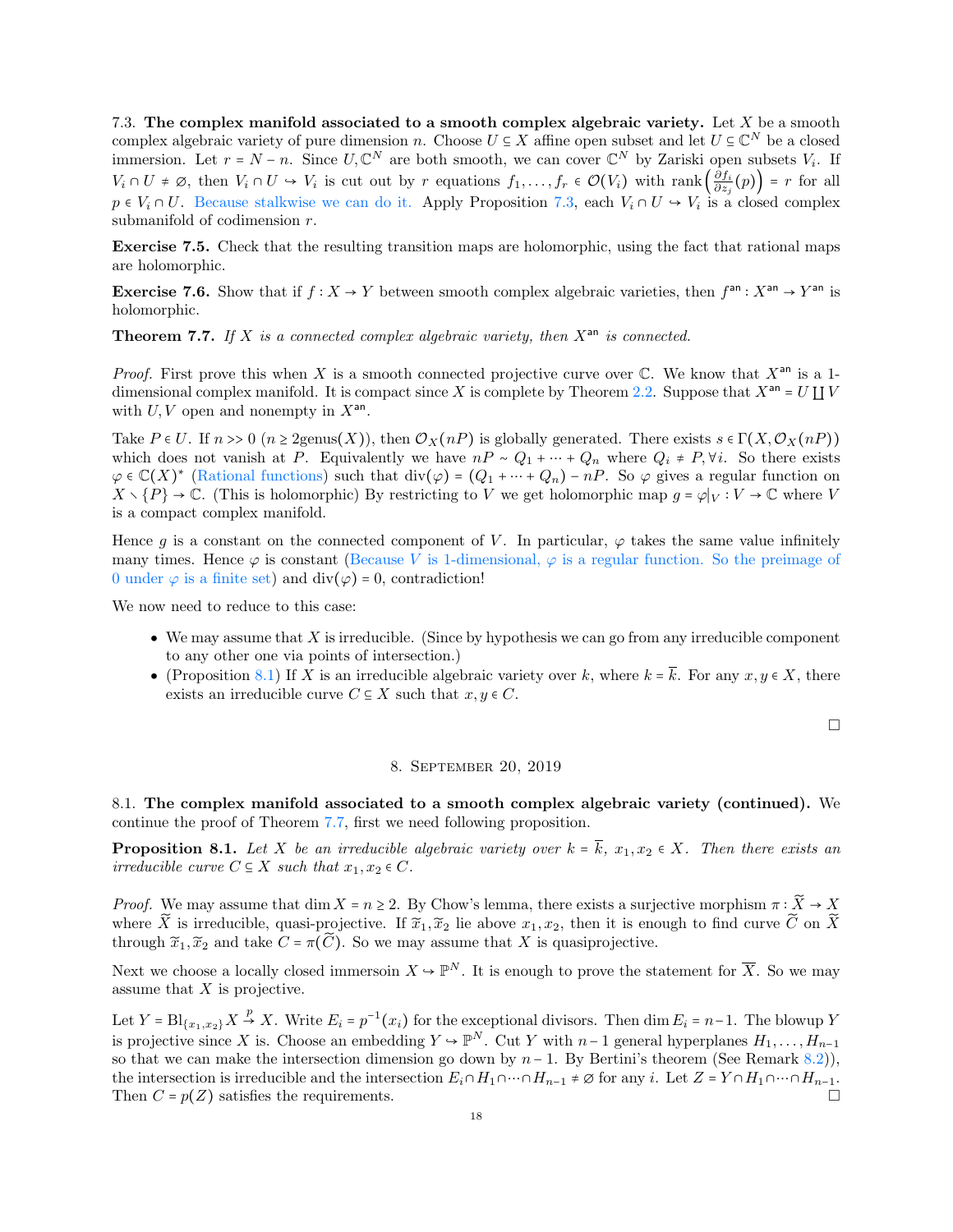Remark 8.2. (Bertini's theorem) A general hyperplane intersects an irreducible projective variety of dimension at least 2 at an irreducible subvariety.

*Proof of Theorem [7.7.](#page-17-4)* We may assume that X is irreducible. If  $X^{an} = U \coprod V$  with both  $U, V$  open and nonempty. Let  $X_1, \ldots, X_r$  be all irreducible components. Then the assertion for irreducible variety tells us that if  $X_i \cap U \neq \emptyset$ , then  $X_i \cap V = \emptyset$  and  $X_i \subseteq U$ . Let  $I = \{i \in [r] \mid X_i \cap U \neq \emptyset\}$ . Then  $X = (\cup_{i \in I} X_i) \coprod (\cup_{i \notin I} X_i, \cup_{i \in I} X_i)$ which contradicts with connectedness.

Now X is irreducible and by Proposition [8.1,](#page-17-3) it is enough to treat the case when X is an irreducible curve.

If  $\widetilde{X} \to X$  is the normalization, then it is enough to show that  $\widetilde{X}^{an}$  connected. We may assume that X is smooth. By  $[Har77, Chapter I, Corollary 6.10], X$  is isomorphic to an open subset of a smooth projective connected variety  $\overline{X}$ . By the proof from last time, we know that  $\overline{X}^{an}$  is connected. Since  $\overline{X} \setminus X$  consists of only finitely many points. The claim below finishes the proof.

**Claim.** If M is smooth real manifold of dimension  $\geq 2$ , and p is a point in M, then M is connected  $\Rightarrow M \setminus \{p\}$ is connected.

Note that  $\overline{X}$  is of real dimension 2, we see that X must be connected.

*Proof of Claim.* If  $M \setminus \{p\} = U \coprod V$  where  $U, V$  are both nonempty and open in  $M \setminus \{p\}$ , then  $p \in \overline{U} \cap \overline{V}$ . Choose W an open ball neighbourhood of p. Then  $W \setminus \{p\}$  is not connected. But this is clearly path- $\Box$ connected.  $\Box$ 

### <span id="page-18-1"></span><span id="page-18-0"></span>8.2. More examples of complex manifolds.

Condition 8.3. Suppose X is a complex manifold of dimension n and G is a group acting on X via holomorphic maps. Suppose following two conditions:

- (1) For any  $x \in X$ , there exists  $U \ni x$  open neighbourhood such that for any  $g \neq e$ , we have  $U \cap gU = \emptyset$ .
- (2) For any  $x, y \in X$  such that  $x, y$  are not in the same orbit, there exists U  $\rightarrow x$  and V  $\rightarrow y$  open such that  $gU \cap V = \emptyset$  for all  $g \in G$ .

Condition [8.3\(](#page-18-1)1) implies that the quotient map  $\pi : X \to X/G$  is a covering map. Moreover, the transition maps are holomorphic. So there exists a unique complex manifold structure on  $X/G$  such that  $\pi$  is holomorphic. Condition [8.3\(](#page-18-1)2) implies that  $X/G$  is Hausdorff.

**Example 8.4.** (Complex tori) Let V be a *n*-dimensional complex vector space, and  $\Lambda \subseteq V$  a lattice, i.e. a free abelian group of rank  $2n$  such that  $\Lambda \otimes_{\mathbb{Z}} \mathbb{R} = V$ . Then  $V \to Z := V/\Lambda$  gives a complex manifold structure on Z.

The action of  $\Lambda$  by translation satisfies Condition [8.3\(](#page-18-1)1) and (2). For (1), since  $\Lambda$  is a discrete subgroup of V of finite rank. For any point v in  $\Lambda$ , the number  $d = \inf \{ \text{dist}(u, v) \mid u \in \Lambda \}$  is positive. For any point  $x \in V$ , the open neighbourhood  $B_{d/2}(x)$  satisfies the condition.

For  $(2)$ , we can always find a fundamental domin which contains these two points x, y. If at least one of them is at the boundary, then shift our fundamental domain slightly so that both points are in the interior of our domain. Then choose nonintersect open neighbourhoods of each point, and they won't intersect under the translation of Λ.

We'll see that for  $n \geq 2$ , most of these do not come from algebraic varieties. Although topologically they are  $(S^1)^{2n}$ .

**Example 8.5.** (Hopf surface) Consider the action of  $\mathbb{Z}$  on  $\mathbb{C}^2 \setminus \{(0,0)\}\$  where the generator  $\gamma$  of  $\mathbb{Z}$  acts by  $(z_1, z_2) \rightarrow (2z_1, 2z_2)$ . It's easy to check that Condition [8.3\(](#page-18-1)1) and (2) are satisfied. We can get a complex manifold structure on the quotient.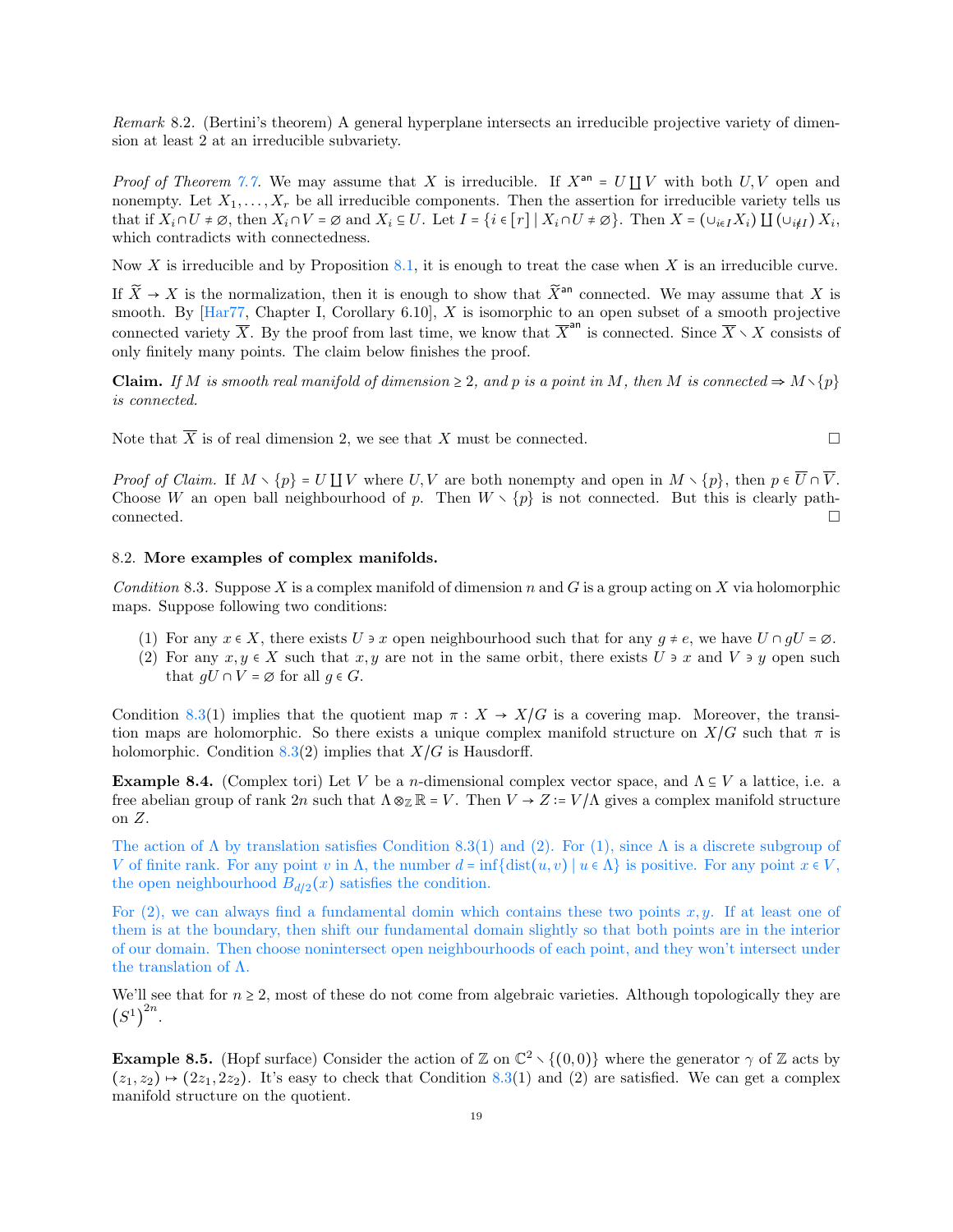We have diffeomorphism:

$$
\mathbb{C}^{2} \setminus \{(0,0)\} \simeq S^{3} \times \mathbb{R}
$$

$$
(z_{1}, z_{2}) \mapsto \left(\frac{1}{\sqrt{|z_{1}|^{2}+|z_{2}|^{2}}} (z_{1}, z_{2}), \log \sqrt{|z_{1}|^{2}+|z_{2}|^{2}}\right).
$$

The action of  $\gamma$  under this diffeomorphism is  $(u,t) \mapsto (u, t+\log 2)$ . Hence the Hopf surface  $\mathbb{C}^2 \setminus \{(0,0)\} / \mathbb{Z} \stackrel{\text{diffeo}}{\approx}$  $S^3 \times S^1$ .

<span id="page-19-0"></span>8.3. **Orientation.** Let V be a 1-dimensional vector space. Then the orientation of V is a choice of an element in  $V/\mathbb{R}_{>0}^*$ . Given such a choice, there is a canonical choice of orientation on  $V^*$ .

If V is an *n*-dimensional vector space, an orientation on V is an orientation on  $\bigwedge^n V$ . If X is a smooth real manifold and E is a real vector bundle on X, an orientation on E is a compatible system of orientations on  $E(x)$  for each  $x \in X$ , i.e. locally have trivialization  $\pi^{-1}(U) \simeq U \times \mathbb{R}^r$  preserving orientation on the fibers where  $\pi : E \to X$ .

We know that orientations on  $E$  correspond to orientations on  $E^*$ .

**Definition 8.6.** An orientation on a smooth real manifold X is an orientation on the tangent bundle  $TX$ (or equivalently, on  $T^*X$ ).

Giving an orientation is equivalent to giving a system of charts such that if for each transition maps  $f =$  $(f_1,\ldots,f_n):U\to\mathbb{R}^n, \ \det\left(\frac{\partial f_i}{\partial x_i}\right)$  $\frac{\partial f_i}{\partial x_j}$  > 0. Recall that if X is a complex manifold and we consider the smooth manifold structure, then we see that if we take the system of holomorphic charts, then for the transition maps  $f = (f_1, \ldots, f_n) : \mathbb{C}^n \supseteq U \to \mathbb{C}^n$ , the determinant of the real Jacobian is  $|\det \frac{\partial f_i}{\partial x_j}|^2 > 0$ . We have a canonical orientation on X. Then convention is that given  $f: U \to \mathbb{C}^n$ , the orientation on U corresponds to the orientation on  $\mathbb{C}^n$  given by  $dx_1 \wedge dy_1 \wedge \cdots \wedge dx_n \wedge dy_n$ .

### 9. September 23, 2019

### <span id="page-19-2"></span><span id="page-19-1"></span>9.1. The analytic space associated to an algebraic variety.

<span id="page-19-3"></span>Setup 9.1. Let  $U \subseteq \mathbb{C}^n$  be an open subset in the classical topology, and  $f_1, \ldots, f_r \in \mathcal{O}(U)$ . A local model is a subset  $Z = \{x \in U \mid f_1(x) = \cdots = f_r(x) = 0\}$ . Consider on Z the sheaf given by

 $\mathcal{O}_Z(V) = \{f : V \to \mathbb{C} \mid \text{ locally } f \text{ extends to a holomorphic function on an open subset in } \mathbb{C}^n\}$ 

Consider the inclusion map  $Z \stackrel{j}{\to} U$ , we have  $\mathcal{O}_U \twoheadrightarrow j_* \mathcal{O}_Z$  and the kernel is  $\mathscr{I}_{Z/U}$  where  $\mathscr{I}_{Z/U}(V) = \{f : V \to V\}$  $\mathbb{C} |f|_{V \cap Z} = 0$ . So  $(Z, \mathcal{O}_Z)$  is a locally ringed space.

**Definition 9.2.** A reduced analytic space is a locally ringed space  $(X, \mathcal{O}_X)$  such that

- (1) X is a Hausdorff topological space with countable basis for the topology.
- (2) There exists an open cover  $X = \cup_i W_i$  such that each  $(W_i, \mathcal{O}_{W_i})$  is isomorphic as a locally ringed space to a local model in Setup [9.1](#page-19-3)

Sections of  $\mathcal{O}_X$  are holomorphic functions on X.

**Definition 9.3.** A holomorphic map between analytic spaces  $(X, \mathcal{O}_X)$ ,  $(Y, \mathcal{O}_Y)$  is a continuous map  $f : X \to Y$ Y such that for any  $V \subseteq Y$  open, and any  $\varphi \in \mathcal{O}_Y(V)$ , we have  $\varphi \circ f \in \mathcal{O}_X(\varphi^{-1}(V))$ .

Because the fact that you can recover your function from its value at each point, the induced sheaf map is given by pre-compose with  $\varphi$ .

Example 9.4. Every manifold is canonically an analytic space.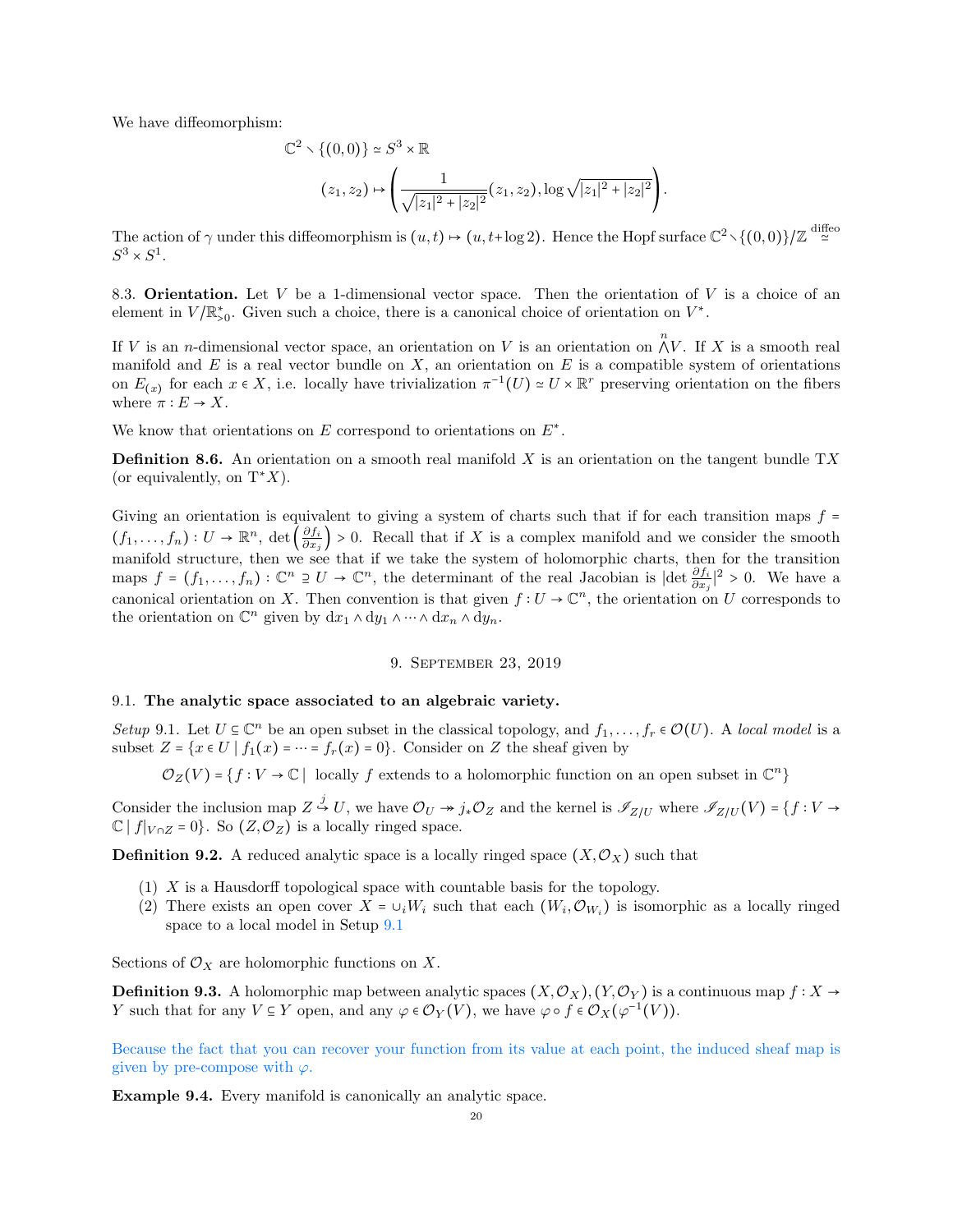**Example 9.5.** If X is a separated algebraic variety over C, then we have a sheaf  $\mathcal{O}_{X^{an}}$  on  $X^{an}$  that makes it an analytic space. Choose affine open subsets covering X. Each such open subset  $U$  has a closed immersion  $U \to \mathbb{C}^N$ . Hence U is cut out by finitely many polynomials. So we have a sheaf  $\mathcal{O}_{U^{an}}$  on  $U^{an}$  making it an analytic space. It's easy to check that these sheaves are compatible on intersections. So we get  $\mathcal{O}_{X^{an}}$ .

In this way, we get a functor

 ${complex algebraic variety} \longrightarrow {analytic spaces}$ 

<span id="page-20-0"></span>9.2. Comparison results. Fix X a complex algebraic variety, we get  $X<sup>an</sup>$  an analytic space. We have a morphism of locally ringed spaces

$$
(\varphi, \varphi^{\sharp}) : (X^{\text{an}}, \mathcal{O}_{X^{\text{an}}}) \to (X, \mathcal{O}_X)
$$

$$
\varphi : x \mapsto x
$$

$$
\varphi^{\sharp} : \mathcal{O}_X \to \varphi_* \left(\mathcal{O}_{X^{\text{an}}}\right)
$$

where for each  $U \subseteq X$ , the map  $\varphi^{\sharp}(U) : \mathcal{O}_X(U) \to \mathcal{O}_{X^{an}}(U)$  is just viewing each regular function on U as a holomorphic function on U. Hence the corresponding ring homomorphism  $\mathcal{O}_{X,x} \to \mathcal{O}_{X^{an},x}$  is a local homomorphism.

Given an  $\mathcal{O}_X$ -module  $\mathscr{F}$ , let  $\mathscr{F}^{\mathsf{an}} \coloneqq \varphi^*(\mathscr{F}) = \varphi^{-1}(\mathscr{F}) \otimes_{\varphi^{-1}(\mathcal{O}_X)} \mathcal{O}_{X^{\mathsf{an}}}$  be the pullback  $\mathcal{O}_{X^{\mathsf{an}}}$ -module. In particular, for every  $x \in X$ , we have canonical isomorphism  $(\hat{\mathscr{F}}^{\text{an}})_x \cong \mathscr{F}_x \otimes_{\mathcal{O}_{X,x}} \mathcal{O}_{X^{\text{an}},x}$ . In fact, we will see that  $\mathcal{O}_{X^{an},x}$  is a Noetherian ring and  $\mathcal{O}_{X,x} \to \mathcal{O}_{X^{an},x}$  is flat. In particular, this will imply that the functor  $\mathscr{F} \to \mathscr{F}^{\rm an}$  is exact.

Note that in general, we have canonical maps

$$
\mathrm{Hom}_{\mathcal{O}_X}(\mathscr{F},\mathscr{G}) \to \mathrm{Hom}_{\mathcal{O}_{X^{\mathrm{an}}}}(\mathscr{F}^{\mathrm{an}},\mathscr{G}^{\mathrm{an}}).
$$

If we take cohomology, we get

$$
\mathrm{H}^i\left(X,\mathscr{F}\right)\to \mathrm{H}^i\left(X^{\mathrm{an}},\mathscr{F}^{\mathrm{an}}\right).
$$

More generally, we have canonical maps

$$
\mathrm{Ext}^i_{\mathcal{O}_X}\left(\mathscr{F},\mathscr{G}\right) \rightarrow \mathrm{Ext}^i_{\mathcal{O}_{X^\mathrm{an}}}\left(\mathscr{F}^\mathrm{an},\mathscr{G}^\mathrm{an}\right).
$$

**Theorem 9.6** (GAGA, 1<sup>st</sup> part). If X is a complete variety, then the functor  $\mathscr{F} \to \mathscr{F}^{an}$  is fully faithful on coherent sheaves. Moreover, for all coherent sheaves  $\mathscr{F}, \mathscr{G}$ , the map  $\text{Ext}^i_{\mathcal{O}_X}(\mathscr{F}, \mathscr{G}) \to \text{Ext}^i_{\mathcal{O}_{X^{an}}}(\mathscr{F}^{an}, \mathscr{G}^{an})$  is an isomorphism.

The theorem is proved due to Serre for X projective and Grothendieck for X complete. There is also a real version for proper morphisms. We will prove this theorem later when  $X$  is projective.

**Definition 9.7.** If  $(X, \mathcal{O}_X)$  is a locally ringed space, an  $\mathcal{O}_X$ -module  $\mathcal F$  is locally finitely generated if  $\forall x \in X$ , there exists open neighbourhood  $U \ni x$  and  $s_1, \ldots, s_n \in \mathscr{F}(U)$  such that  $s_{1,y}, \ldots, s_{n,y} \in \mathscr{F}_y$  generate  $\mathscr{F}_y$  over  $\mathcal{O}_{X,y}$  for any  $y \in U$ .

**Definition 9.8.** An  $\mathcal{O}_X$ -module  $\mathcal F$  is coherent if

- it is locally generated, and
- for every open subset  $U \subseteq X$ ,  $s_1, \ldots, s_r \in \mathscr{F}(U)$ , the kernel Ker $\left(\mathcal{O}_U^{\oplus r} \to \mathscr{F}\right)$  where  $e_i \mapsto s_i$  is locally finitely generated on U.

Exercise 9.9. Check that on an algebraic variety, this coincides with the definition in [\[Har77\]](#page-78-2).

<span id="page-20-1"></span>**Theorem 9.10** (OKa). If X is an analytic space, then  $\mathcal{O}_X$  is coherent. In particular, any locally free  $\mathcal{O}_X$ -modules of finite rank are coherent.

<span id="page-20-2"></span>If X is an algebraic variety over  $\mathbb C$ , then any coherent sheaf  $\mathscr F$  on X locally has a finite presentation. Then  $\mathscr{F}^{\text{an}}$  is coherent by Theorem [9.10.](#page-20-1)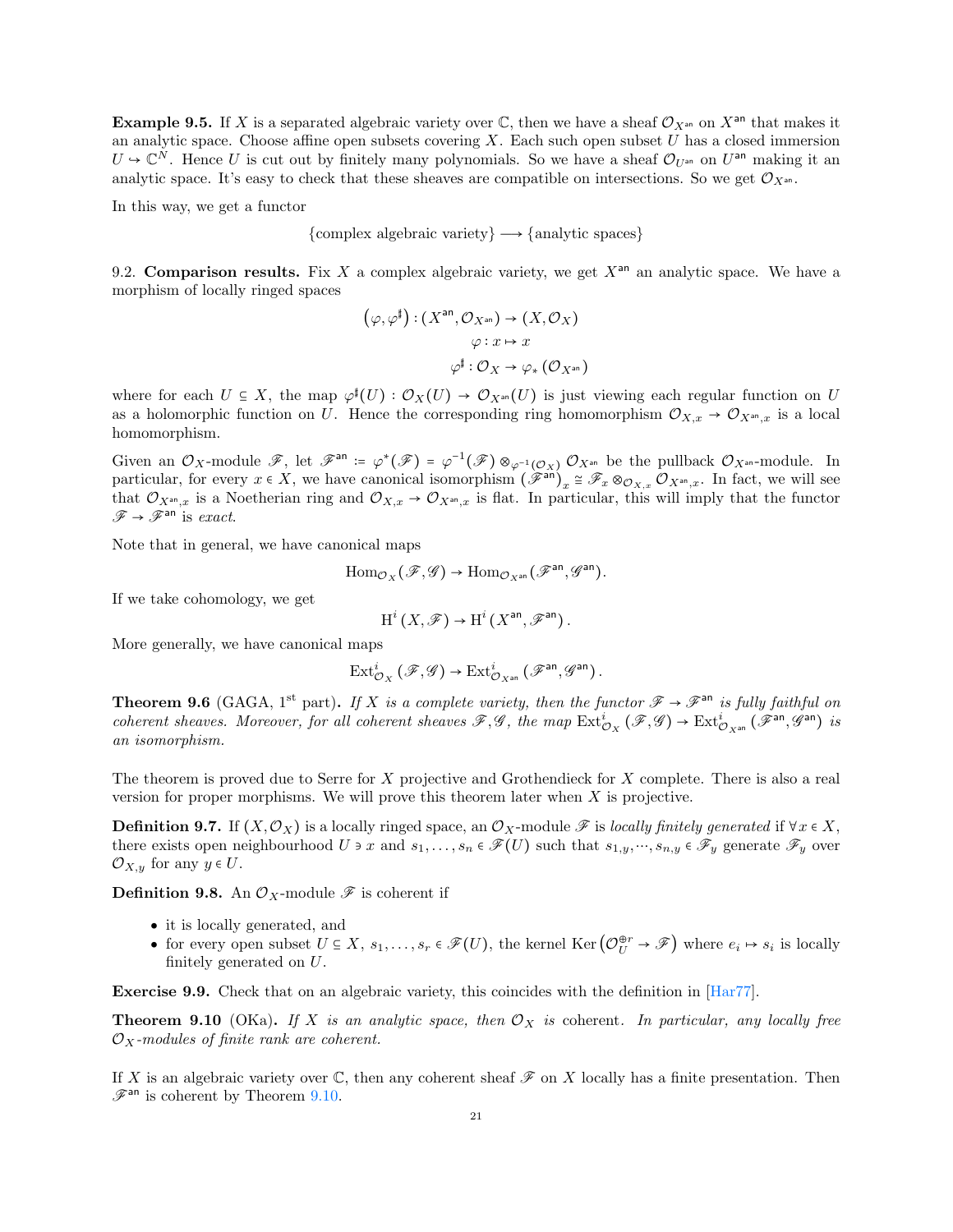**Theorem 9.11** (GAGA,  $2^{nd}$  part). If X is complete, then the functor

{coherent 
$$
\mathcal{O}_X
$$
-modules}  $\longrightarrow$  {coherent  $\mathcal{O}_{X^{an}}$ -modules}

 $\mathscr{F} \mapsto \mathscr{F}^\mathrm{an}$ 

is an equivalence of categories.

Remark 9.12. In particular, in this case we have equivalence of categories

{locally free  $\mathcal{O}_X$ -modules}  $\rightarrow$  {locally free  $\mathcal{O}_{X^{an}}$ -modules}.

This requires to show that if  $\mathscr{F}^{\text{an}}$  is locally free, then  $\mathscr{F}$  is locally free. Need the fact that  $\mathcal{O}_{X,x} \to \mathcal{O}_{X^{\text{an}},x}$  is faithfully flat.

Remark 9.13. So we have

- (1)  $(\mathcal{O}_X)^{an} = \mathcal{O}_{X^{an}}$ .
- (2) If X is a complex algebraic variety, and  $E \stackrel{\pi}{\rightarrow} X$  is an algebraic vector bundle with sheaf of sections  $\mathscr{E}$ , then  $E^{\text{an}} \stackrel{\pi^{\text{an}}}{\rightarrow} X^{\text{an}}$  is a holomorphic vector bundle with sheaf of holomorphic sections  $\mathscr{E}^{\text{an}}$ .
- (3) Applying the Theorem [9.11](#page-20-2) for coherent ideal sheaves, we get that every closed analytic subspace of  $X<sup>an</sup>$  is equal to  $Y<sup>an</sup>$  for some closed subset Y of X. Need to check that if you start with the defining ideal of an algebraic subset, then the analytification of that is the defining ideal of the analytification of the algebraic subset.
- (4) The functor

{complete algebraic varieties}  $\longrightarrow$  {compact analytic space}

$$
X\mapsto X^{\mathrm{an}}
$$

is fully faithful.

### 10. September 25, 2019

# <span id="page-21-1"></span><span id="page-21-0"></span>10.1. The ring  $\mathcal{O}_{\mathbb{C}^n,0}$ .

**Definition 10.1.** Let  $\mathbb{C}\{z_1,\ldots,z_n\} \subseteq \mathbb{C}[\![z_1,\ldots,z_n]\!]$  be the set of convergent power series, i.e. the set of elements f where there exists R such that  $f = \sum_{\alpha \in \mathbb{N}^n} a_{\alpha} z^{\alpha}$  converges uniformly and absolutely for all | $z_i$ | < R, ∀*i*.

It is easy to check that  $f = \sum a_{\alpha} z^{\alpha}$  converges if and only if there exists  $R > 0$  such that  $\{|a_{\alpha}|R^{|\alpha|}\}_{\alpha}$  is bounded if and only if  $\limsup |a_{\alpha}|^{1/|\alpha|} < \infty$ .

∣α∣→∞ The ring  $\mathcal{O}_{\mathbb{C}^n,0}$  is called the *ring of germs of holomorphic functions* at 0. We have a map  $\mathcal{O}_{\mathbb{C}^n,0} \to$  $\mathbb{C}[\![z_1,\ldots,z_n]\!]$  sending f to its power series expansion  $\sum_{\alpha\in\mathbb{N}^n}a_{\alpha}z^{\alpha}$  where  $a_{\alpha}=\frac{1}{\alpha!}$ <br>the expansion converges absolutely and uniformly in a beighbourhood of 0. The  $\frac{\partial^{\alpha} f}{\partial z^{\alpha}}(0)$ , and we know that the expansion converges absolutely and uniformly in a heighbourhood of 0. The image is by definition in  $\mathbb{C}\{z_1,\ldots,z_n\}$  and the map is clearly injective. It is also easy to check that this is a ring homomorphism. So it is a ring isomorphism. We conclude that if M is a complex manifold and  $p \in M$ , we have isomorphisms

Goal of this lecture is to show that the ring  $\mathbb{C}\{z_1,\ldots,z_n\}$  is Noetherian. The key ingredient is Weierstrass Preparation Theorem (Theorem [10.3\)](#page-21-2).

**Definition 10.2.** A Weierstrass polynomial with repsect to  $z_n$  is an element of  $\mathbb{C}\{z_1,\ldots,z_n\}$  of the form

$$
z_n^d + a_1(z_1,...,z_{n-1})z_n^{d-1} + \cdots + a_d(z_1,...,z_{n-1})
$$

such that  $a_i(0) = 0$  for  $1 \leq i \leq d$ .

 $\mathcal{O}_{M,p} \cong \mathbb{C}\{z_1,\ldots,z_n\}$  where  $n = \dim M$ .

<span id="page-21-2"></span>**Theorem 10.3** (Weierstrass Preparation Theorem). Given  $f \in \mathbb{C}\{z_1, \ldots, z_n\}$  such that  $f(0, \ldots, 0, z_n) \neq 0$ , there exist unique  $g, h \in \mathbb{C} \{z_1, \ldots, z_n\}$  with  $h(0) \neq 0$  such that g is a Weierstrass polynomial and  $f = gh$ .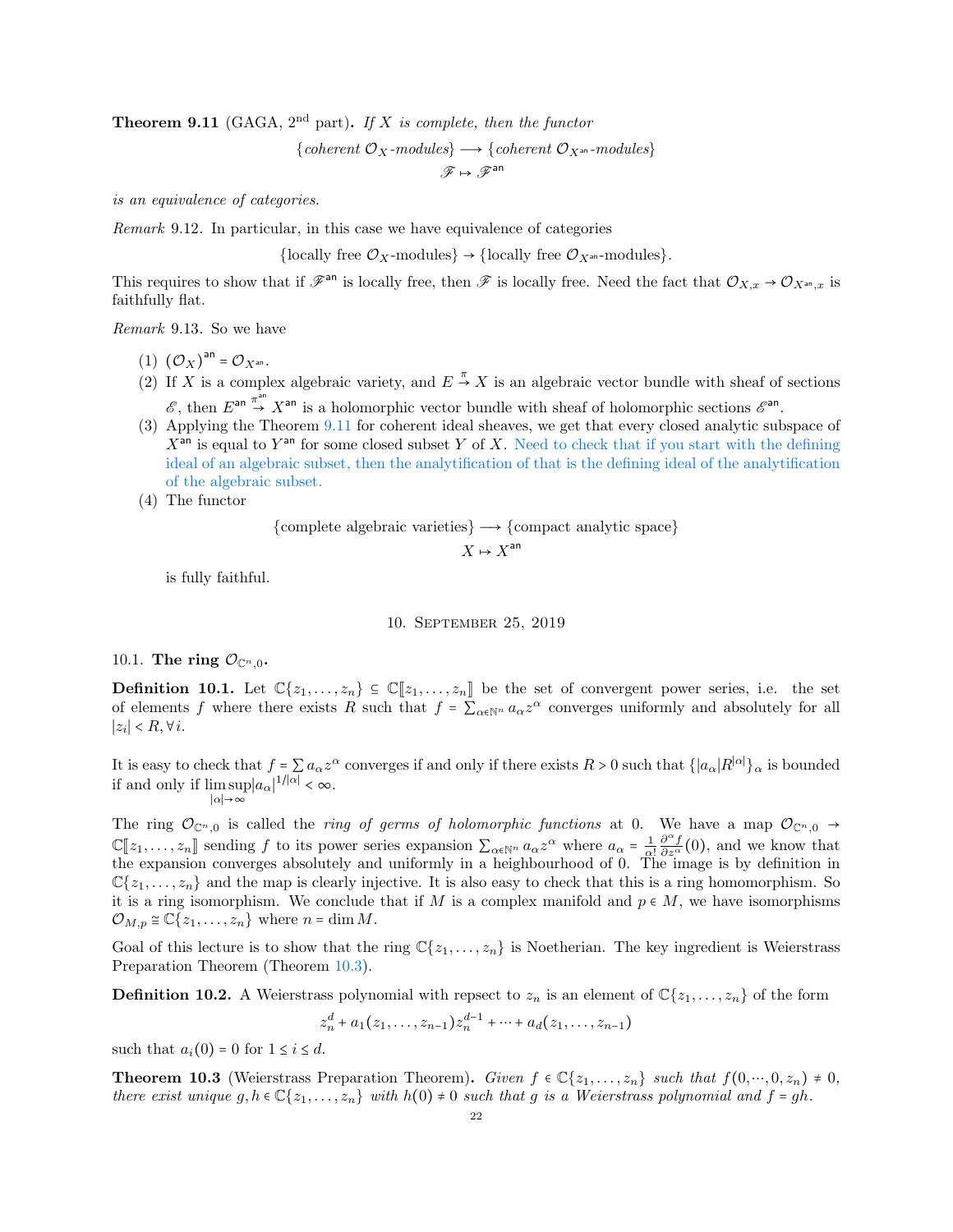Remark 10.4. In the case  $n = 1$ , let  $0 \neq f \in \mathbb{C}\{z\}$ . Then  $f = z^d h$  where  $h(0) \neq 0$ . This also implies that if  $f \in \mathcal{O}(U)$ , then the zeros of f do not accumulate in U.

Remark 10.5. The condition  $f(0, ..., 0, z_n) \neq 0$  can always be achieved if  $f \neq 0$  by a linear change of variable.

Recall (a special case of) Residue Theorem. Suppose that  $\varphi \in \mathcal{O}(U \setminus \{a_1, \ldots, a_r\})$ , take a polydisc  $\Delta$  such that  $\overline{\Delta} \subseteq U$  and  $a_i \in \Delta, \forall i$ . Then

$$
\frac{1}{2\pi \mathrm{i}}\int\limits_{\partial\Delta}\varphi(z)\mathrm{d} z=\sum\limits_{i=1}^r\mathrm{Res}_{a_i}\big(\varphi\big)
$$

In fact, we will only need this when  $\varphi$  is meromorphic at  $a_i$  with pole of order  $\leq 1$ . Using Stokes' theorem and the fact that  $d(\varphi(z)dz) = 0$ , we reduce to the computation of the integral of the case  $r = 1$ . In this case, we have  $\varphi = \frac{\psi}{z}$  $\frac{\psi}{z-a}$ . We also know that  $\text{Res}_a(\varphi) = \psi(a)$ , because of Cauchy's formula

$$
\frac{1}{2\pi\mathrm{i}}\int\limits_{|w-a|
$$

In our case, we will have  $f \in \mathcal{O}(U)$  with  $\overline{\Delta} \subseteq U$ . Consider

<span id="page-22-0"></span>
$$
\frac{1}{2\pi i} \int\limits_{\partial \Delta} z^j \frac{f'(z)}{f(z)} dz
$$

where f has no zeros on  $\partial \Delta$ .

Suppose a is a zero of f, we can write  $f(z) = (z - a)^m h(z)$  where  $h(a) \neq 0$ , then  $z^j \frac{f'(z)}{f(z)}$  $\frac{f'(z)}{f(z)} = z^j \left( \frac{m}{z-a} + \frac{h'(z)}{h(z)} \right)$  $\frac{n(z)}{h(z)}$ . So we have  $\text{Res}_a z^j \frac{f'(z)}{f(z)}$  $\frac{f'(z)}{f(z)} = ma^j$ . The conclusion is that

(10.1) 
$$
\frac{1}{2\pi i} \int\limits_{\partial \Delta} z^j \frac{f'(z)}{f(z)} dz = \lambda_1^j + \dots + \lambda_m^j
$$

where  $\lambda_1, \ldots, \lambda_m$  are the roots of f in  $\Delta$ , counted with multiplicity. Now we are ready to prove Theorem [10.3.](#page-21-2)

*Proof of Theorem [10.3.](#page-21-2)* Write  $z' = (z_1, \ldots, z_{n-1}), f_{z'}(z_n) = f(z', z_n)$ . If f is a holomorphic function in U  $\geq 0$ , Let  $\varepsilon_n$  be such that  $f(0, ..., 0, z_n)$  has no zero with  $0 < |z_n| \le \varepsilon_n$ . Choose  $\varepsilon' > 0$  such that if  $z'$  satisfies  $|z_i| < \varepsilon'$ for  $1 \leq i \leq n-1$  and  $|z_n| = \varepsilon_n$ , then  $f(z', z_n) \neq 0$  and  $\{z \mid |z_i| < \varepsilon'$ ,  $\forall i \leq n-1, |z_n| < \varepsilon_n\} \subseteq U$ .

Given z' such that  $|z_i| < \varepsilon'$  for  $i \leq n-1$ , let  $\lambda_1(z'), \dots, \lambda_m(z')$  be the zeros of  $f_{z'}(z_n)$  in  $\{z_n \mid |z_n| < \varepsilon_n\}$  counted with multiplicities. Then  $(10.1)$  implies that

$$
\sum_{i=1}^m \lambda_i (z')^j = \frac{1}{2\pi i} \int_{|w|=\varepsilon_n} w^j \frac{\frac{\partial f}{\partial z_n}(z',w)}{f(z',w)} dw.
$$

Note that right-hand side is a holomorphic function. If  $j = 0$ , then left-hand side is an integer. Hence it's an constant and we have  $m = \text{ord}_{z_n} f(0, \dots, 0, z_n)$  if we take  $z' = 0$ .

If  $\sigma_1(z'), \dots, \sigma_m(z')$  are the symmetric functions of  $\lambda_1(z'), \dots, \lambda_m(z')$ , then each  $\sigma_i$  is holomorphic for  $|z_j| < \varepsilon'$ for  $j \leq n-1$  and  $\sigma_i(0) = 0$  for  $1 \leq i \leq m-1$ .

Let  $g = z_n^m - \sigma_1(z')z_n^{m-1} + \cdots + (-1)^m \sigma_m(z')$ . It is a Weierstrass polynomial and it is clear that the function f  $\frac{f}{g}$  is well-defined and holomorphic in  $\{z \mid |z_j| < \varepsilon', j \leq n-1, |z_n| < \varepsilon_n\} \setminus \{g = 0\}.$ 

For every  $z'$ ,  $\frac{f(z',-)}{g(z'-)}$  $\frac{f(z,-)}{g(z',-)}$  extends to a holomorphic function of  $z_n$  for  $|z_n| < \varepsilon_n$ . It's an exercise to check that therefore  $h = \frac{f}{a}$  $\frac{d}{g}$  is holomorphic in a neighbourhood of 0 and  $h(0) \neq 0$ . So the existence is proved.

For uniqueness, if  $f = g'h'$  as in the theorem where  $g' = z_n^{d'} + \cdots$ . Then  $f(0, \dots, 0, z_n) = z_n^{d'} \cdot h(0, \dots, 0, z_n) \Rightarrow$  $d' = m$ . For every z',  $f(z', -)$  has d roots in  $|z_n| < \varepsilon_n$ . So  $g'(z', -)$  vanishes on these roots with the right multiplicities. By degree constrain, we must have  $g' = g$ .  $' = g$ .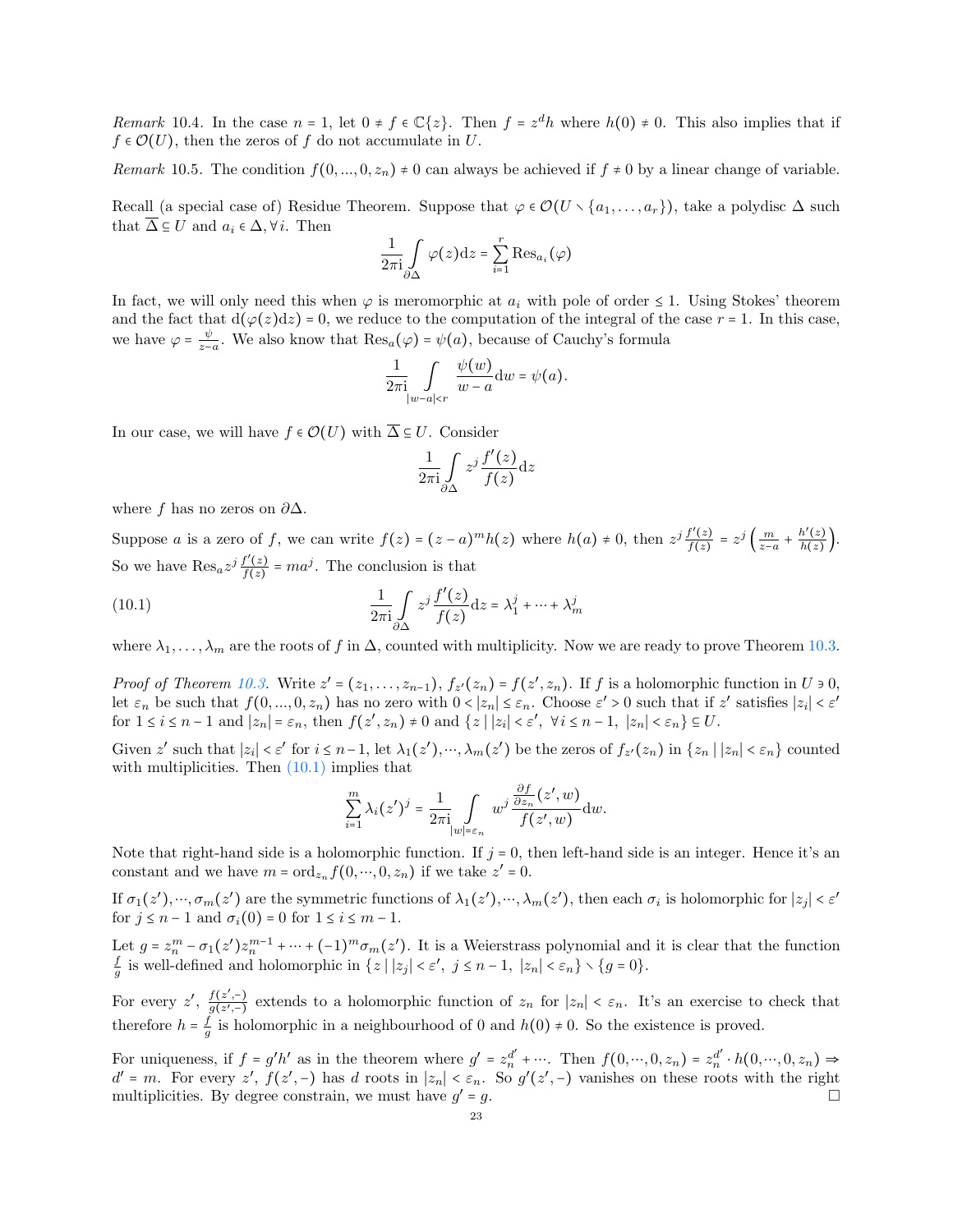11. September 27, 2019

### <span id="page-23-1"></span><span id="page-23-0"></span>11.1. The ring  $\mathcal{O}_{\mathbb{C}^n,0}$  (continued).

<span id="page-23-2"></span>**Corollary 11.1.** For any n, the ring  $\mathbb{C}\{z_1, \ldots, z_n\}$  is Noetherian.

*Proof.* We prove by induction on n. The base case  $n = 0$  is trivial since it's a filed.

Suppose  $0 \neq I \subseteq \mathbb{C}\{z_1,\ldots,z_n\}$ , Let  $(f_\lambda)_{\lambda \in \Lambda}$  be a set of generators for *I*. Fix  $\alpha_0 \in \Lambda$  such that  $f_{\lambda_0} \neq 0$ . Do a linear change of variable to get  $f_{\lambda_0}(0,...,0,z_n) \neq 0$ . For  $\lambda \neq \lambda_0$ , if  $f_{\lambda}(0,...,0,z_n) = 0$ , then replace  $f_{\lambda}$  by  $f_{\lambda} + f_{\lambda_0}$ .

Hence we may assume that  $f_{\lambda}(0, ..., 0, z_n) \neq 0$  for any  $\lambda$ . By Weierstrass Preparation Theorem (Theo-rem [10.3\)](#page-21-2),  $f_{\lambda}$  = (invertible element) × (element of  $\mathbb{C}\{z_1,\ldots,z_{n-1}\}[z_n]$ ). Then this implies that I is generated by  $I \cap \mathbb{C}\{z_1,\ldots,z_{n-1}\}\big[z_n\big]$ . But by induction hypothesis,  $\mathbb{C}\{z_1,\ldots,z_{n-1}\}\$  is Noetherian, hence so is  $\mathbb{C}\{z_1,\ldots,z_{n-1}\}\big[z_n\big]$ . So *I* is finitely generated as well.

**Proposition 11.2.** If X is a smooth algebraic variety, then the ring homomorphism  $\mathcal{O}_{X,x} \to \mathcal{O}_{X^{an},x}$  is  $(faithfully)$  flat for any  $x \in X$ .

*Proof.* Step 1: Suppose  $X = \mathbb{A}^n$ . Then  $R = \mathbb{C}\{z_1, \ldots, z_n\} \supseteq \underline{m} = \{f \mid f(0) = 0\}$ . It is easy to check that  $\underline{m} = \{z_1, \ldots, z_n\}$ . Moreover,  $R/\underline{m}^N \cong \mathbb{C}[z_1, \ldots, z_n]/(z_1, \ldots, z_n)^N$ . Hence

 $\widehat{R} = \varprojlim R/\underline{m}^N \cong \varprojlim \mathbb{C}[z_1,\ldots,z_n]/(z_1,\ldots,z_n)^N \cong \mathbb{C}[[z_1,\ldots,z_n]].$ 

Now for an exact sequence of  $\mathbb{C}[z_1, \ldots, z_n]_{(z_1, \ldots, z_n)}$ -modules, it is exact after we base change to  $\mathbb{C}[z_1, \ldots, z_n] \cong$  $\widehat{R}$ . But since R is Noetherian by Corollary [11.1,](#page-23-2) the map  $R \to \widehat{R}$  is faithfully flat. We conclude that base change to R is also exact. So  $\mathbb{C}[z_1,\ldots,z_n]_{(z_1,\ldots,z_n)} \to R$  is flat.

Remark 11.3. In the proof, since  $\widehat{R}$  is regular of dimension n, we also know that  $R = \mathbb{C}\{z_1, \ldots, z_n\}$  is a regular ring of dimension n.

**Example 11.4.** If  $X \subseteq Y$  are smooth algebraic varieties with X defined by  $\mathscr{J}$ , and we consider  $X^{\text{an}} \subseteq Y^{\text{an}}$ , then the ideal of  $\mathcal{O}_{Y^{an}}$  vanishing on  $X^{an}$  is  $\mathscr{J}^{an}$ . [Key point: reduce to  $X = (x_1 = \cdots = x_r = 0) \subseteq \mathbb{C}^n = Y$ ]

This has two consequences:

(1) In general, if  $X \subseteq \mathbb{C}^N$  is a smooth algebraic variety defined by the ideal I, then



where  $\mathcal{O}_{X,x} = \mathcal{O}_{\mathbb{C}^N,x}/I\mathcal{O}_{\mathbb{C}^N,x}$  and  $\mathcal{O}_{X^{an},x} = \mathcal{O}_{(\mathbb{C}^N)^{an},x}/I\mathcal{O}_{(\mathbb{C}^N)^{an},x}$ . Then  $\psi$  flat implies that  $\varphi$  is flat.

(2) If  $i: X \to Y$  is a closed immersion of smooth algebraic varieties, for any sheaf  $\mathscr F$  on X, we have  $(i_*(\mathscr{F}))^{\text{an}} \stackrel{\cong}{\rightarrow} (i^{\text{an}})_*(\mathscr{F}^{\text{an}})$ . It is an exercise to show that we have such a morphism which gives isomorphism on stalks.

<span id="page-23-3"></span>**Theorem 11.5.** Let  $X$  be a smooth projective complex algebraic variety. Then

- (1) The functor  $\mathscr{F} \to \mathscr{F}^{\text{an}}$  is exact
- (2) If  $\mathcal{F}, \mathcal{G}$  are coherent sheaves on X, then we have isomorphisms

$$
\mathrm{Ext}^i_{\mathcal{O}_X}(\mathscr{F},\mathscr{G}) \stackrel{\cong}{\rightarrow} \mathrm{Ext}^i_{\mathcal{O}_X^{\mathrm{an}}}(\mathscr{F}^{\mathrm{an}},\mathscr{G}^{\mathrm{an}})
$$

We need following fact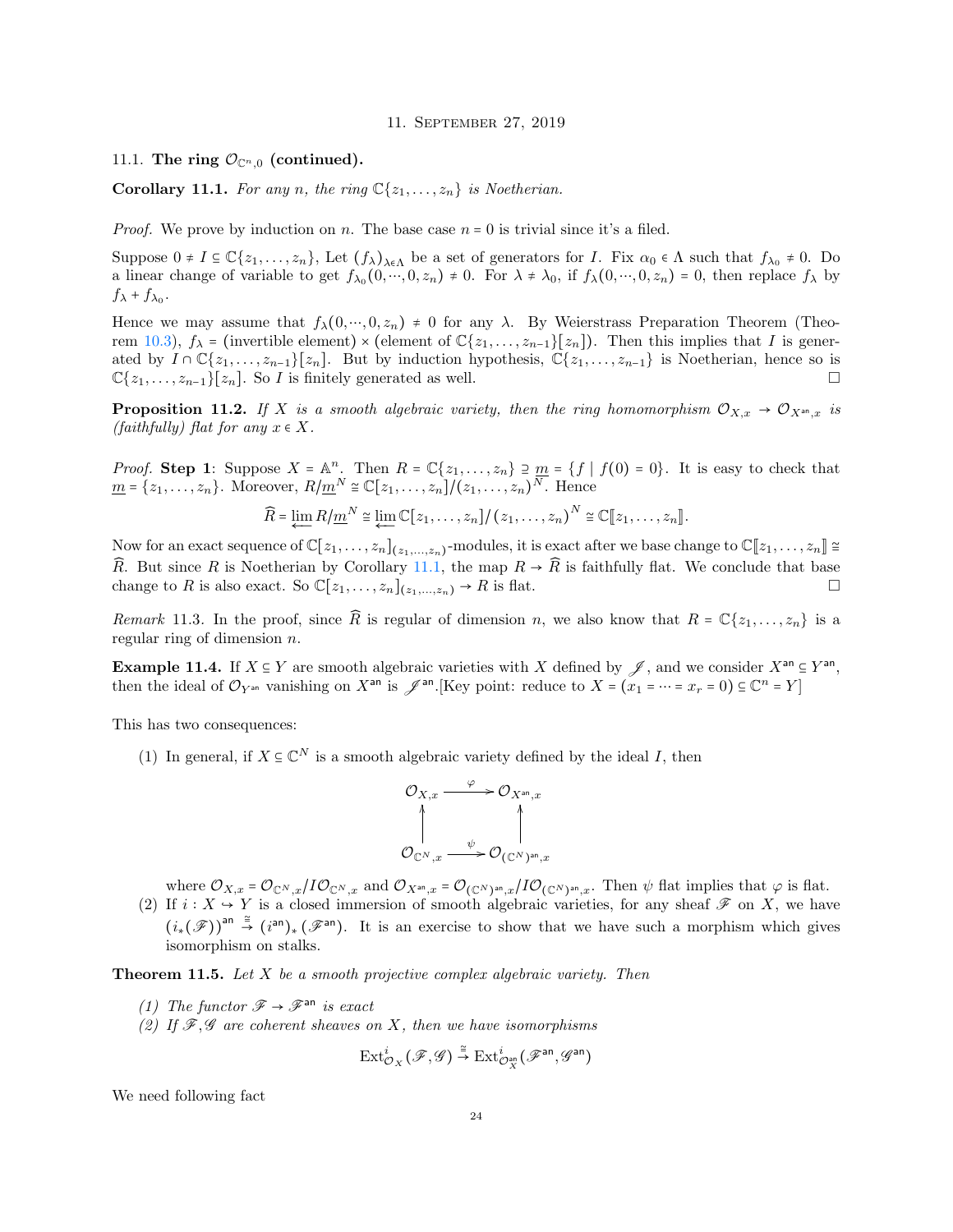**Fact 11.6.** The cohomology of  $(\mathbb{P}^n)^{\text{an}}$ 

$$
\mathrm{H}^i\left((\mathbb{P}^n)^{\mathrm{an}}, \mathcal{O}_{(\mathbb{P}^n)^{\mathrm{an}}}\right) = \begin{cases} \mathbb{C} & i = 0 \\ 0 & i > 0 \end{cases}
$$

We will see this via Hodge Theory when we compute  $H^*((\mathbb{P}^n)^{\text{an}}, \mathbb{C})$ .

Proof of Theorem [11.5.](#page-23-3) Have  $X \to \mathbb{P}^n$ . First we treat  $\mathscr{F} = \mathcal{O}_X$ . Need to show that  $\mathrm{H}^i(X, \mathscr{G}) \to \mathrm{H}^i(X^{\text{an}}, \mathscr{G}^{\text{an}})$ is an isomorphism. By pushing-forward to X, we may assume  $X = \mathbb{P}^n$ . Next suppose  $\mathscr{G} = \mathcal{O}_{\mathbb{P}^n}(m)$  and argue by induction on n, The case  $n = 0$  is trivial. The key exact sequence is

$$
0 \to \mathcal{O}_{\mathbb{P}^n}(-1) \to \mathcal{O}_{\mathbb{P}^n} \to \mathcal{O}_{\mathbb{P}^{n-1}} \to 0
$$

tensor with  $\mathcal{O}(m)$ . We know the assertion for  $\mathcal{O}_{\mathbb{P}^{n-1}}(m)$ , then 5-lemma implies that the assertion holds for  $\mathcal{O}_{\mathbb{P}^n}(m)$  if and only if it holds for  $\mathcal{O}_{\mathbb{P}^n}(m-1)$ . Another induction on m finishes the proof. But we know it for  $m = 0$ , so we are done.

For general  $\mathscr{G}$ , argue by decreasing induction on i to show  $\mathrm{H}^i(X,\mathscr{G}) \to \mathrm{H}^i(X^{\text{an}},\mathscr{G}^{\text{an}})$  is an isomorphism. For  $i \gg 0$ , both are zero hence it's OK. For induction step, given  $\mathscr{G}$ , there exists a short exact sequence

$$
0 \to \mathscr{G}' \to \mathscr{E} \to \mathscr{G} \to 0
$$

where  $\mathscr E$  is a direct sum of  $\mathcal O(m)$ . So we know the assertion for  $\mathscr E$ . Look at the induced diagram:

$$
H^{i}(X, \mathcal{G}') \longrightarrow H^{i}(X, \mathcal{E}) \longrightarrow H^{i}(X, \mathcal{G}) \longrightarrow H^{i+1}(X, \mathcal{G}') \longrightarrow H^{i+1}(X, \mathcal{E})
$$
\n
$$
\downarrow \mathcal{E}
$$
\n
$$
H^{i}(X^{\text{an}}, (\mathcal{G}')^{\text{an}}) \longrightarrow H^{i}(X^{\text{an}}, (\mathcal{E})^{\text{an}}) \longrightarrow H^{i}(X^{\text{an}}, (\mathcal{G})^{\text{an}}) \longrightarrow H^{i+1}(X^{\text{an}}, (\mathcal{G}')^{\text{an}}) \longrightarrow H^{i+1}(X^{\text{an}}, (\mathcal{E})^{\text{an}})
$$

.

Now by 5-lemma, we know that  $\alpha$  is surjective for every  $\mathscr G$ . Hence  $\beta$  is surjective. Again by 5-lemma,  $\alpha$  is injective.

For every  $\mathscr F$  locally free, we have  $\mathrm{Ext}^i_{\mathcal O_X}(\mathscr F,\mathscr G)\cong \mathrm H^i(X,\mathscr G\otimes\mathscr F^\vee).$  Hence we have isomorphisms  $\mathrm{Ext}^i_{\mathcal O_X}(\mathscr F,\mathscr G)\cong \mathscr G$  $\mathrm{Ext}^i_{\mathcal{O}_{X^{\mathrm{an}}}}((\mathscr{F})^{\mathrm{an}},(\mathscr{G})^{\mathrm{an}}).$ 

For general  $\mathscr{F}$ , use increasing induction and write

$$
0 \to \mathscr{F}' \to \mathscr{E} \to \mathscr{F} \to 0
$$

<span id="page-24-0"></span>where  $\mathscr E$  is locally free. Take long exact sequence of Ext and use again 5-lemma.

### 12. October 07, 2019

<span id="page-24-1"></span>12.1. The tangent bundle of a complex manifold. Let  $V_{\mathbb{R}}$  be a finite dimensional vector space over R. To give a complex vector space structure on V is equivalent to give a linear map  $J: V_{\mathbb{R}} \to V_{\mathbb{R}}$  such that  $J^2 = -id$ . Then i will acts as J on  $V_{\mathbb{R}}$  and we can view it as a  $\mathbb{C}$ -vector space.

Given such J, write V for corresponding  $\mathbb{C}\text{-vector}$  space structure and  $V_{\mathbb{C}}$  for the base change  $\mathbb{C}\text{-vector}$  space. Then J induces C-linear map  $J_{\mathbb{C}} : V_{\mathbb{C}} \to V_{\mathbb{C}}$  where  $v \otimes \lambda \mapsto J(v) \otimes \lambda$ . Then  $J^2 = -id$  implies that  $V_{\mathbb{C}} = V' \oplus V''$ where  $V' = \{v \in V_{\mathbb{C}} \mid J_{\mathbb{C}}(v) = iv\}$  and  $V'' = \{v \in V_{\mathbb{C}} \mid J_{\mathbb{C}}(v) = -iv\}$  are C-subspaces of  $V_{\mathbb{C}}$ . Since J satisfies  $x^2 + 1 = 0$ , it has only two eigenvalues  $\pm i$ . Then V' (resp. V'') is just its i (resp. -i) eigenspace.

Explicitly, let us consider 
$$
V = \mathbb{C}
$$
 viewed as a two-dimensional  $\mathbb{R}$ -vector space, write  $\begin{pmatrix} a \\ b \end{pmatrix}$  for a complex number

$$
a + bi. \text{ Then } J \text{ acts by } \begin{pmatrix} a \\ b \end{pmatrix} \mapsto \begin{pmatrix} -b \\ a \end{pmatrix}. \text{ In } V_{\mathbb{C}} = \left\{ \begin{pmatrix} a_1 + a_2 i \\ b_1 + b_2 i \end{pmatrix} \right\}, J_{\mathbb{C}}(v) = iv \text{ gives us}
$$
\n
$$
\begin{pmatrix} -b_1 - b_2 i \\ a_1 + a_2 i \end{pmatrix} = \begin{pmatrix} -a_2 + a_1 i \\ -b_2 + b_1 i \end{pmatrix} \Leftrightarrow a_2 = b_1, a_1 = -b_2.
$$
\n
$$
\begin{pmatrix} 25 \\ -b_2 + b_1 i \end{pmatrix} \Leftrightarrow a_2 = b_1, a_1 = -b_2.
$$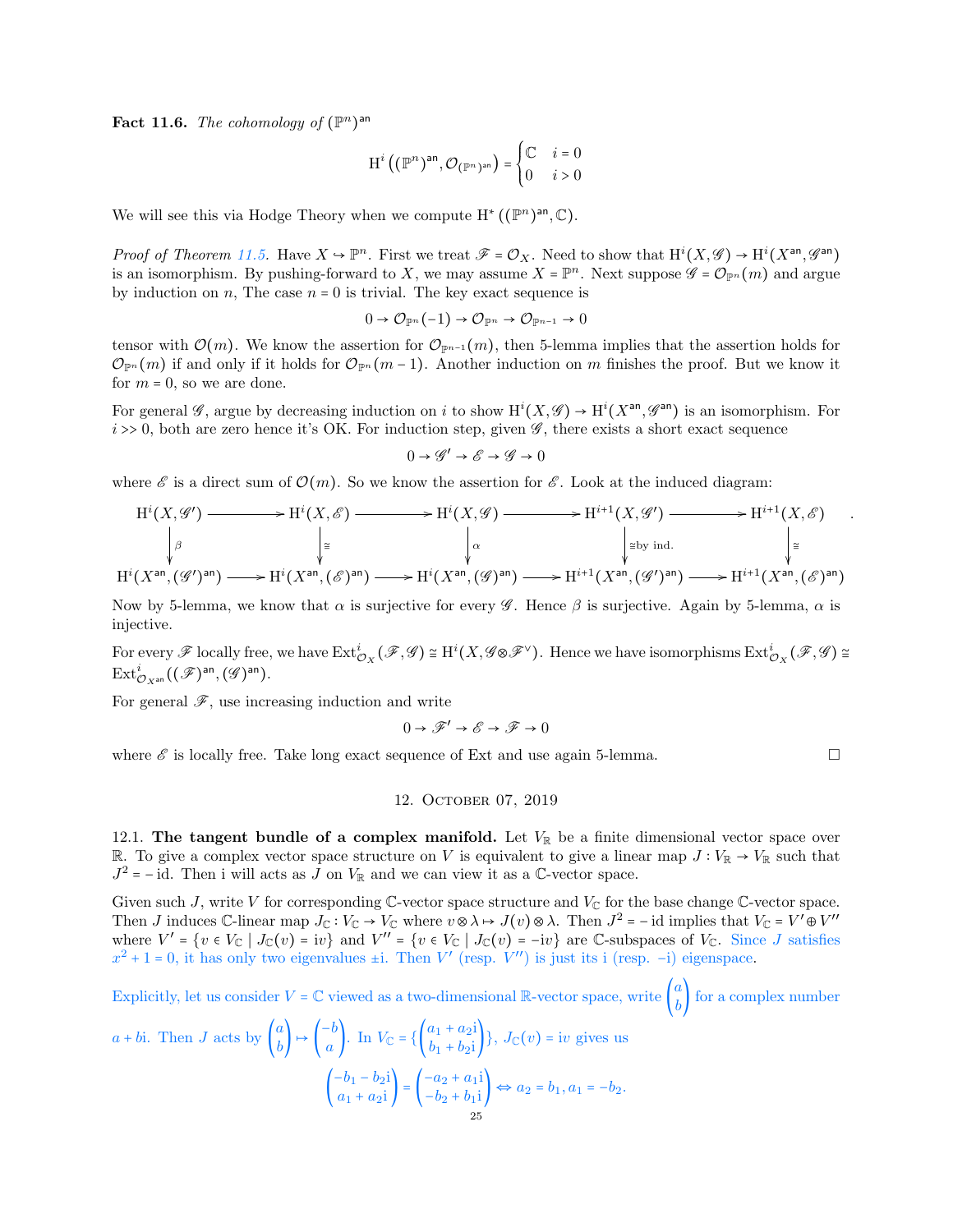So the subspace  $V' = \left\{ \begin{pmatrix} a_1 + a_2 i \\ a_2 - a_1 i \end{pmatrix} \right\}$  and  $V'' = \left\{ \begin{pmatrix} a_1 + a_2 i \\ -a_2 + a_1 i \end{pmatrix} \right\}$ 

Denote by  $u \mapsto \overline{u}$  the conjugate linear map:  $V_{\mathbb{C}} \to V_{\mathbb{C}}$ ,  $v \otimes \lambda \mapsto v \otimes \overline{\lambda}$ . Then  $V_{\mathbb{R}} \to V_{\mathbb{C}}$  is the invariant subspace of the conjugation map.

<span id="page-25-0"></span>**Claim 12.1.** The composition  $V \stackrel{j}{\rightarrow} V_{\mathbb{C}} \stackrel{\text{pr}_1}{\rightarrow} V'$  is a complex isomorphism. and  $V \stackrel{j}{\rightarrow} V_{\mathbb{C}} \stackrel{\text{pr}_2}{\rightarrow} V''$  is a conjugate linear isomorphism. Hence  $V'' = \overline{V'}$ .

*Proof.* If  $v \in V$ , write  $v \otimes 1 = v' + v''$  where  $v' \in V'$  and  $v'' \in V''$ . Then  $J(v \otimes 1) = iv' - iv''$ . Hence

$$
v' = \frac{1}{2} (v - iJ_{\mathbb{C}}(v))
$$
  

$$
v'' = \frac{1}{2} (v + iJ_{\mathbb{C}}(v)).
$$

Note that  $J_{\mathbb{C}}$  is the extended linear map, it still maps  $V_{\mathbb{R}}$  to  $V_{\mathbb{R}}$ . So  $J_{\mathbb{C}}(v) \in V_{\mathbb{R}}$ . So  $v'' = \overline{v'}$ . It's an exercise to check that  $v \mapsto v'$  is C-linear and  $v \mapsto v''$  is conjugate linear. We need to check that under this map,  $J(v) \mapsto iv'$  and  $J(v) \mapsto \overline{iv'}$ . But this is more or less by definition: e.g.

$$
J(v) \mapsto \frac{1}{2} \left( J(v) - iJ(J(v)) \right) = \frac{1}{2} \left( J(v) + iv \right) = i \left( \frac{1}{2} \left( v - iJ(v) \right) \right)
$$

Then above form shows that theses two maps are injective. Hence they are bijection by dimension arguement.  $\Box$ 

Let  $U = \text{Hom}_{\mathbb{R}}(V, \mathbb{R})$ . If V has a complex structure, then U also have one induced by V, that is given  $\varphi \in U$ .  $(\lambda \varphi)(v) = \varphi(\lambda v)$  for  $\lambda \in \mathbb{C}$ . By Claim [12.1,](#page-25-0) we have a decomposition  $U_{\mathbb{C}} = U' \oplus U''$ . On the other hand, we  $\text{have } (V_{\mathbb{C}})^* = \text{Hom}_{\mathbb{C}}(V \otimes_{\mathbb{R}} \mathbb{C}, \mathbb{C}) = \text{Hom}_{\mathbb{R}}(V, \mathbb{C}) \cong U \otimes \mathbb{C} \text{ as } \mathbb{C} \text{ vector spaces. So } (V_{\mathbb{C}})^* \cong U_{\mathbb{C}}.$ 

**Exercise 12.2.** Check that via these isomorphisms,  $(J_{V,C})^*$  corresponds to  $J_{U,C}$ .

### I feel like that this is tautologically true.

Then this implies that  $U' = (V')^*$  and  $U'' = (V'')^*$ .

The decomposition  $U_{\mathbb{C}} = U' \oplus U''$  induces a decomposition  $(\bigwedge^p U)_{\mathbb{C}} = \bigwedge^p (U_{\mathbb{C}}) = \bigwedge^p (U' \oplus U'') = \bigoplus_{i+j=p} (\bigwedge^i U' \otimes \bigwedge^j U'')$ . The conjugation on  $U_{\mathbb{C}}$  that maps U' to U'' (and U'' to U') induces conjugation on  $\bigwedge^p U$ <sub>C</sub> which maps  $\bigwedge^i U' \otimes \bigwedge^j U''$  to  $\bigwedge^j U' \otimes \bigwedge^i U''$ .

Because we want to talk about dz and  $d\overline{z}$ , we need twice the usual complex dimension. Hence we have to view the complex vector space as a real vector space and then base change to C. But then we have two complex structures, that is where the magic happens.

This globalizes as follows. Suppose  $M$  is a smooth real manifold and  $E$  is a smooth real vector bundle on M. To give a complex structure on E is equivalent to give a morphism of vector bundles  $J : E \to E$  such that  $J^2 = -id$ .

In this case, the previous discussion globalizes to give a decomposition:

$$
E_{\mathbb{C}} = E \otimes_{\mathbb{R}} \mathbb{C} = E' \oplus E''
$$

and we have an isomorphism of complex vector bundles  $E \to E_{\mathbb{C}} \stackrel{\text{pr}_1}{\to} E'$  and a complex conjugate isomorphism  $E \to E_{\mathbb{C}} \stackrel{\text{pr}_2}{\to} E''$ , and conjugation operator on  $E_{\mathbb{C}}$  mapping  $E'$  to  $E''$ . The dual  $E^*$  also has a complex structure, get corresponding decomposition of  $(\Lambda E^*)_{\mathbb{C}}$  etc.

**Definition 12.3.** Let  $M$  be a smooth real manifold. An *almost complex structure* on  $M$  is a complex structure on the tangent bundle TM, i.e. a morphism  $J : TM \to TM$  of vector bundles such that  $J^2 = -id$ .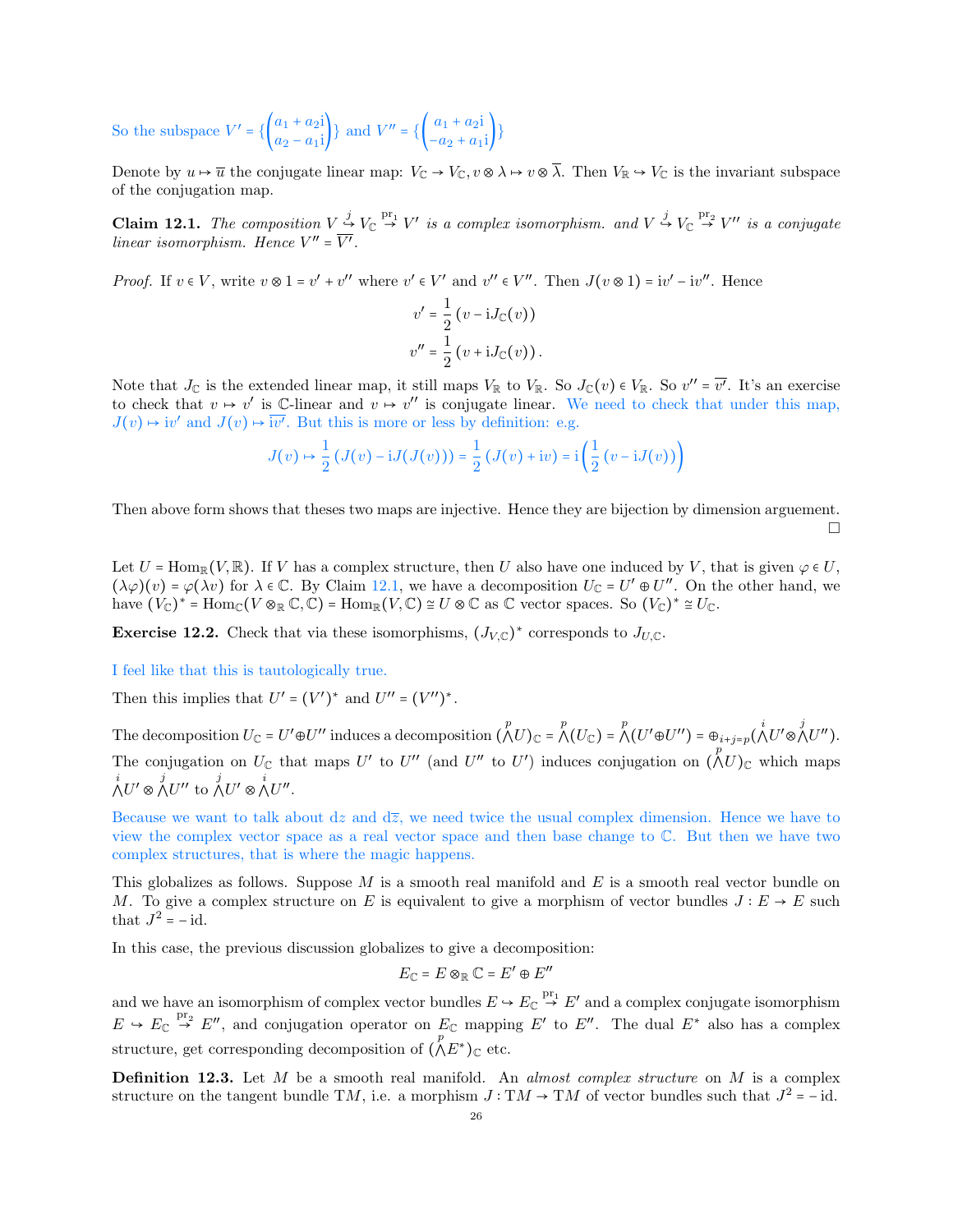Proposition 12.4. If M is a complex manifold, then M carries a canonical almost complex structure. Moreover, if the corresponding decomposition is  $TM_{\mathbb{C}} = T^{1,0}M \oplus T^{0,1}M$  then  $T^{1,0}M$  is a holomorphic vector bundle.

*Proof.* Enough to treat the case of open subsets of  $\mathbb{C}^n$  and then show that biholomorphic maps preserve this sturcture

Let us discuss the decription of the decomposition  $V_{\mathbb{C}} = V' \oplus V''$  in terms of basis. Suppose that  $x_1, \ldots, x_n$ give a basis of V over C. If  $y_j = J(x_j)$ , then  $x_1, \ldots, x_n, y_1, \ldots, y_n$  form a basis of  $V_{\mathbb{R}}$ .

Consider these in  $V_{\mathbb{C}}$  via the inclusion  $V \hookrightarrow V_{\mathbb{C}}$ . Let  $e_j$  be the V'-component of  $x_j$ . Then

$$
e_j = \frac{1}{2} (x_j - iy_j)
$$

$$
\overline{e_j} = \frac{1}{2} (x_j + iy_j)
$$

So  $e_1, \ldots, e_n$  form a basis of V' and  $\overline{e}_1, \ldots, \overline{e}_n$  form a basis for V''. Let  $x_1^*, \ldots, x_n^*, y_1^*, \ldots, y_n^*$  be the dual basis of  $U = \text{Hom}_{\mathbb{R}}(V, \mathbb{R})$ . Then  $y_j^* = -J_{U, \mathbb{C}}(x_j^*)$  (CHECK) and hence  $x_j^* + iy_j^*$  (resp.  $x_j^* - iy_j^*$ ), where  $1 \le j \le n$ form a basis of  $U'$  (resp.  $U'$ ).

Equip  $\mathbb{C}^n$  with the coordinates  $z_1, \ldots, z_n$  where  $z_j = x_j + iy_j$ . If  $U \subseteq \mathbb{C}^n$  is open, then TU is trivialized by  $\frac{\partial}{\partial x_1}, \dots, \frac{\partial}{\partial y_1}, \dots, \frac{\partial}{\partial y_n}$ . Define a complex structure by

$$
J(\frac{\partial}{\partial x_j}) = \frac{\partial}{\partial y_j}, J(\frac{\partial}{\partial y_j}) = -\frac{\partial}{\partial x_j}.
$$

Then we have a decomposition

$$
\mathrm{T} U_\mathbb{C} = \underbrace{\mathrm{T}^{1,0} U}_{\text{trivialized by }\frac{\partial}{\partial z_1},\ldots,\frac{\partial}{\partial z_n}} \bigoplus_{\text{trivialized by }\frac{\partial}{\partial \bar{z}_1},\ldots,\frac{\partial}{\partial \bar{z}_n}}.
$$

The key point is that we have shown that if  $f: U \to V$  is a holomorphic map, then the canonical map  $TU_{\mathbb{C}} \to f^*TV_{\mathbb{C}}$  maps  $T^{1,0}U$  to  $f^*T^{1,0}V$  and  $T^{0,1}U$  to  $f^*T^{0,1}V$ . In particular, if f is biholomorphic, the isomorphism  $TU_{\mathbb{C}}$  and  $f^*TU_{\mathbb{C}}$  preserves the decomposition, i.e. it respects the two complex structures. Here we use the fact that if  $\varphi: V \to W$  is an R-linear isomorphism between complex vector spaces such that  $\varphi \otimes 1: V_{\mathbb{C}} \to W_{\mathbb{C}}$  maps  $V'$  to  $W'$  and  $V''$  to  $W''$ , then  $\varphi$  is  $\mathbb{C}\text{-linear}$ . This is because of following diagram

$$
V \xrightarrow{\varphi} W
$$
  

$$
\downarrow^{\cong} \qquad \qquad \downarrow^{\cong}
$$
  

$$
V' \xrightarrow{\varphi \otimes 1} W'.
$$

Note that  $\varphi \otimes 1$  is clearly C-linear. Hence  $\varphi$  is C-linear.

This finishes the proof of the first statement. For the second part, if  $f: \mathbb{C}^n \ni V \to W \subseteq \mathbb{C}^m$  is holomorphic, then  $f^*: \mathrm{T}^{1,0}V \to \mathrm{T}^{1,0}W$  is given by the Jacobian matrix  $\left(\frac{\partial f_i}{\partial z_i}\right)$  $\frac{\partial f_i}{\partial z_j}$ ). In particular, the transition maps of  $T^{1,0}M$ are holomorphic functions.

#### 13. October 09, 2019

<span id="page-26-1"></span><span id="page-26-0"></span>13.1. The Dolbeault complex. Last time: If M is a complex manifold, then  $TM$  has a canonical complex structure and a decomposition

$$
\mathrm{T} M_{\mathbb{C}} = \mathrm{T}^{1,0} M \oplus \mathrm{T}^{0,1} M
$$

where  $T^{1,0}M$  is a holomorphic vector bundle. It is called the *holomorphic tangent bundle* of M.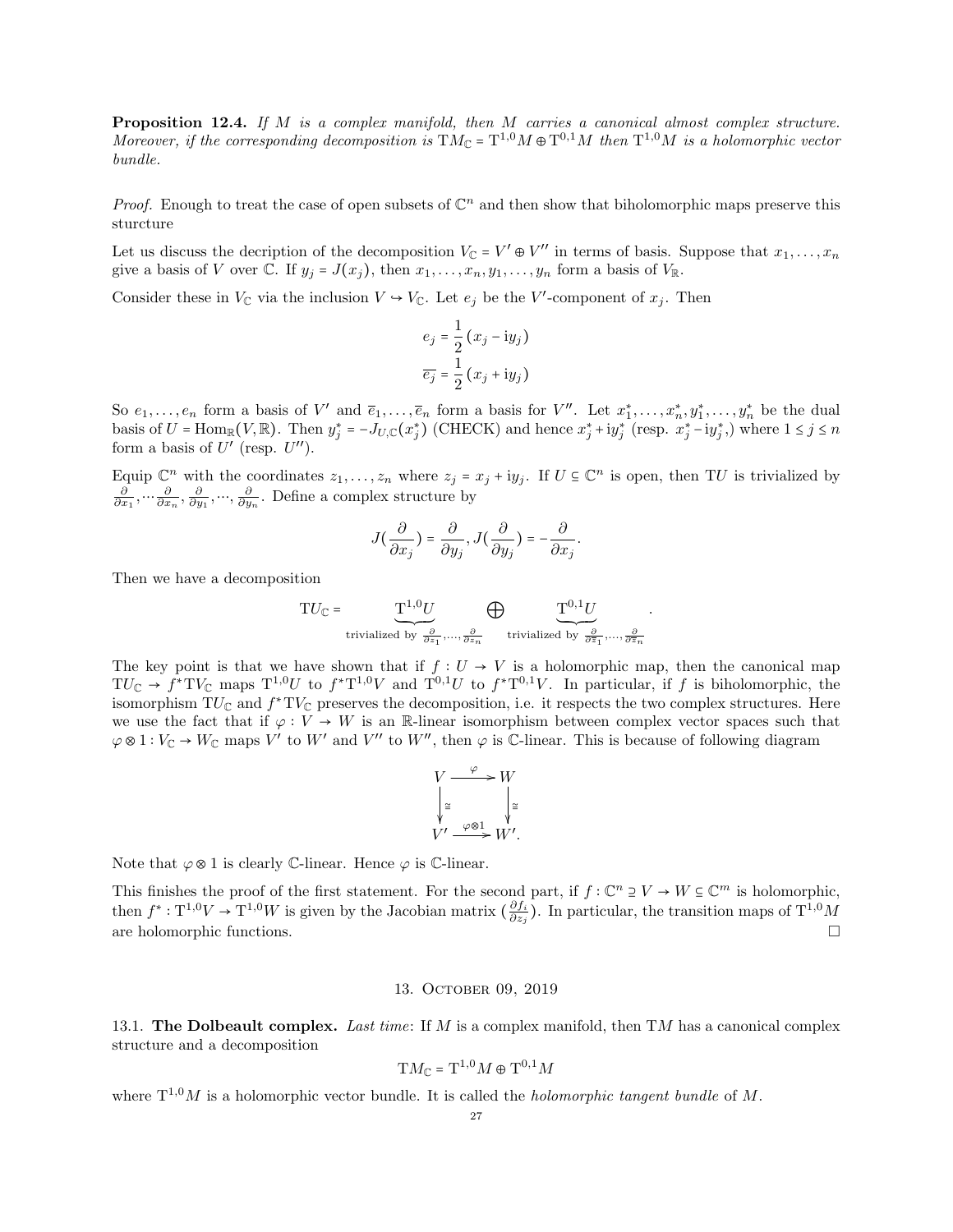If  $f: M \to M'$  is a holomorphic map, then

$$
T M_{\mathbb{C}} \longrightarrow f^* T M'_{\mathbb{C}}
$$
  

$$
\downarrow \qquad \qquad \downarrow
$$
  

$$
T^{1,0} M \longrightarrow f^* T^{1,0} M'
$$

Dually, we have a decomposition

$$
\mathrm{T}^* M_{\mathbb{C}} = \mathcal{A}_M^{1,0} \oplus \mathcal{A}_M^{0,1}
$$

where  $\mathcal{A}_{M}^{1,0}$  is the dual of  $T^{1,0}M$ . We also have a corresponding decomposition for  $\bigwedge^{p}(T^{*}M)$ . Write  $\mathcal{A}_{M}^{m}$  for the sheaf of real smooth m-forms on M and  $\mathcal{A}_{M,\mathbb{C}}^{m} = \mathcal{A}_{M}^{m} \otimes_{\mathbb{R}} \mathbb{C}$ . Then we have decomposition  $\mathcal{A}_{M,\mathbb{C}}^m = \bigoplus_{p+q=m} \mathcal{A}_{M}^{p,q}$  where  $\mathcal{A}_{M}^{p,q}$  is the sheaf of  $(p,q)$ -forms on M. Note that  $\overline{\mathcal{A}_{M}^{p,q}} = \mathcal{A}_{M}^{q,p}$ . Note that  $\mathcal{A}_{M}^{p,0}$  is the sheaf of smooth sections of a holomorphic vector bundle. Inside it we have  $\mathcal{A}_{M}^{p,0} \supseteq \Omega^p$ the sheaf of holomorphic sections. Then  $\Omega^1$  is the sheaf of holomorphic sections of  $(T^{1,0}M)^*$ .

Locally in a chart with coordinates  $z_1, \ldots, z_n$ ,  $\mathcal{A}^{p,q}$  is the free  $\mathscr{C}_{M,\mathbb{C}}^{\infty}$ -module, with basis  $dz_I \wedge d\overline{z}_J$ ,  $|I| = p$ ,  $|J| = q$ where if  $I = i_1 < \cdots < i_p$ ,

$$
dz_I = dz_{i_1} \wedge \dots \wedge dz_{i_p}
$$

$$
d\overline{z}_I = d\overline{z}_{i_1} \wedge \dots \wedge d\overline{z}_{i_p}
$$

The module  $\Omega^p$  consists of basis dz with coefficients holomorphics functions, i.e. smooth functions only invovle z. Meanwhile  $\mathcal{A}^{p,q}$  involves basis like above and coefficients of smooth functions in  $z, \overline{z}$ .

Recall that we have de Rham differentials d:  $\mathcal{A}_{M}^{m} \to \mathcal{A}_{M}^{m+1}$ . Given p, q, consider following diagram



Then extend this linearly to  $\mathcal{A}_{M,\mathbb{C}}^m$ .

**Proposition 13.1.** We have  $d = \partial + \overline{\partial}$ .

*Proof.* Let us compute  $\partial$  and  $\overline{\partial}$  locally. Consider the chart with coordinates  $z_1, \ldots, z_n$ . Write

$$
\omega = f \, dz_I \wedge d\overline{z}_J
$$

$$
d\omega = df \wedge dz_I \wedge d\overline{z}_J
$$

where  $|I| = p$  and  $|J| = q$ . Note that

$$
\begin{aligned} \mathrm{d}f&=\sum_{i=1}^{n}\frac{\partial f}{\partial x_{j}}\mathrm{d}x_{j}+\sum_{j=1}^{n}\frac{\partial f}{\partial y_{j}}\mathrm{d}y_{j}\\ &=\underbrace{\sum_{i=1}^{n}\frac{\partial f}{\partial z_{j}}\mathrm{d}z_{j}}_{\partial f}+\underbrace{\sum_{j=1}^{n}\frac{\partial f}{\partial \overline{z}_{j}}\mathrm{d}\overline{z}_{j}}_{\overline{\partial}f} \end{aligned}
$$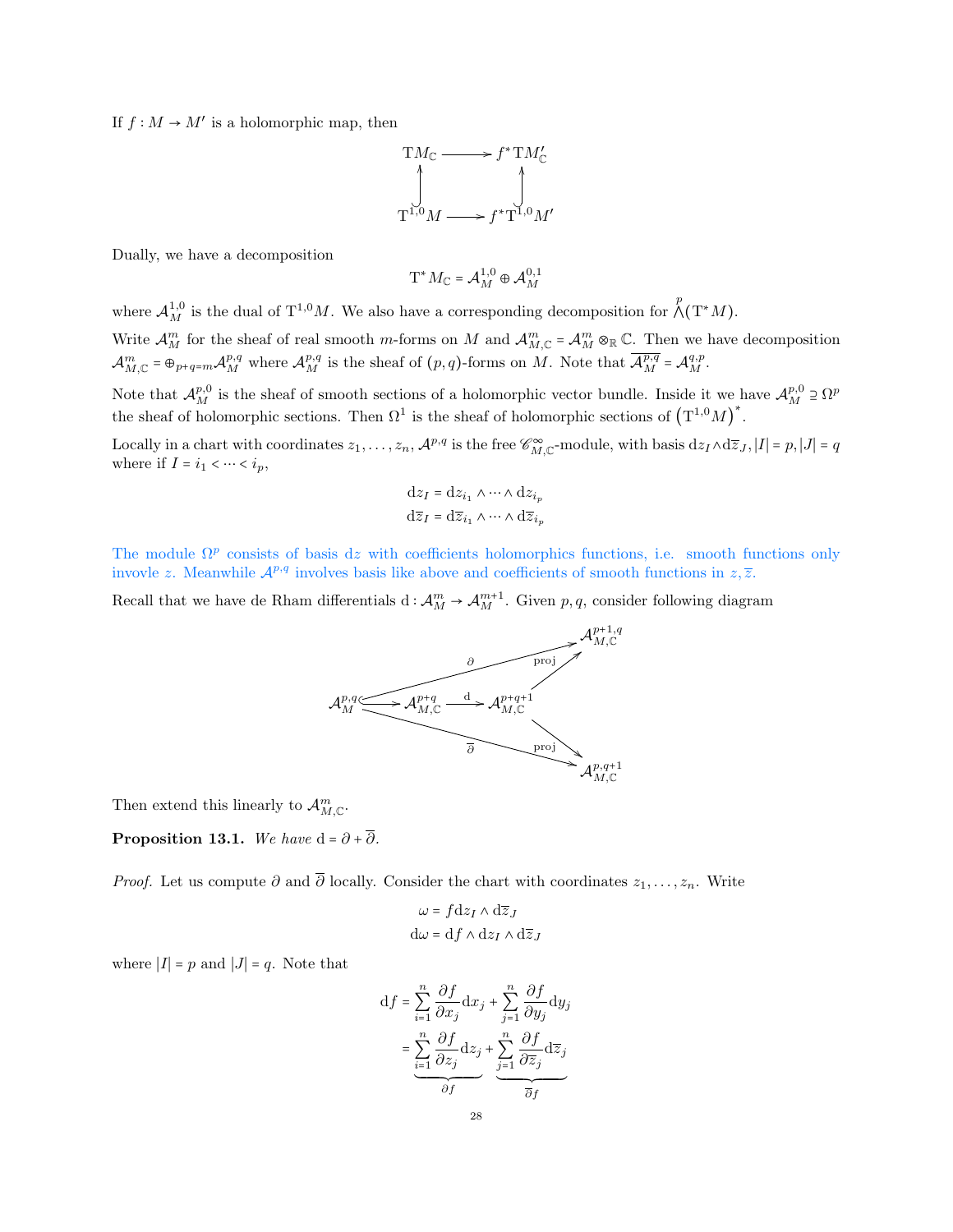So we have

 $\partial \omega = \partial f \wedge dz_I \wedge d\overline{z}_I$  $\overline{\partial}\omega = \overline{\partial}f \wedge dz_I \wedge d\overline{z}_I$ 

Hence  $d\omega = \partial \omega + \overline{\partial} \omega$ .

Corollary 13.2. We have  $\partial^2 = \overline{\partial}^2 = 0$  and  $\partial \overline{\partial} + \overline{\partial} \partial = 0$ .

*Proof.* Use  $d^2 = 0$  and look at the corresponding graded pieces.

Corollary 13.3. Both  $\partial, \overline{\partial}$  are derivations in the sense:

$$
\partial(\omega_1 \wedge \omega_2) = \partial \omega_1 \wedge \omega_2 + (-1)^{\deg \omega_1} \omega_1 \wedge \partial \omega_2
$$

and similarly for  $\overline{\partial}$ .

For every  $p$ , we have following complex:

$$
0 \rightarrow {\mathcal A}^{p,0}_M \stackrel{\overline{\partial}}{\rightarrow} {\mathcal A}^{p,1}_M \stackrel{\overline{\partial}}{\rightarrow} \cdots \stackrel{\overline{\partial}}{\rightarrow} {\mathcal A}^{p,n}_M \rightarrow 0
$$

where  $n = \dim X$  as a complex manifold.

Then the global sections  $\Gamma(M, \mathcal{A}_M^{p, \bullet})$  are the pth Dolbeault complex of M and its cohomology is called Dolbeault cohomology.

$$
\mathrm{H}^{p,q}(M)\coloneqq \mathrm{H}^q\left(\Gamma\big(M,\mathcal{A}^{p,\bullet}_M\big)\right).
$$

<span id="page-28-0"></span>Remark 13.4. The (sheaf) kernel  $\mathcal{K}e\iota(\mathcal{A}_{M}^{p,0})$  $\stackrel{\partial}{\rightarrow} \mathcal{A}_{M}^{p,1}$ ) =  $\Omega_{M}^{p}.$ 

*Proof of Remark [13.4.](#page-28-0)* Locally, we have  $\omega = \sum_I f_I dz_I$ . Then it is in the kernel if and only  $\frac{\partial f_I}{\partial \overline{z}_j} = 0$  for any  $j, I$ , which is if and only if  $f_I$  is holomorphic for any I.

Look at following diagram



The kernel of the first two columns gives you the complex of  $\Omega_M^p$ . The kernel of consective columns are the measure of "non-holomonicness". If the differential donesn't involve any  $d\overline{z}_i$ , then the coefficient f necessarily satisfies  $\frac{\partial f}{\partial \overline{z}_i} = 0$ . So for the first first column, the kernel is the set of holomorphic differentials. Meanwhile for later columnes, we are asking being holomorphic according to the  $d\overline{z}_i$  in the differential.

More generally, suppose E is a holomorphic vector bundle with sheaf of smooth sections  $\mathscr{E}$ .

Claim 13.5. We can define a canonical map:

$$
\overline{\partial}_{\mathscr{E}}:\mathcal{A}_{M}^{p,q}\otimes \mathscr{E}\to \mathcal{A}_{M}^{p,q+1}\otimes \mathscr{E}
$$

such that  $\overline{\partial}_{\mathscr{E}}^2 = 0$  and  $\overline{\partial}_{\mathscr{E}}$  is a derivation.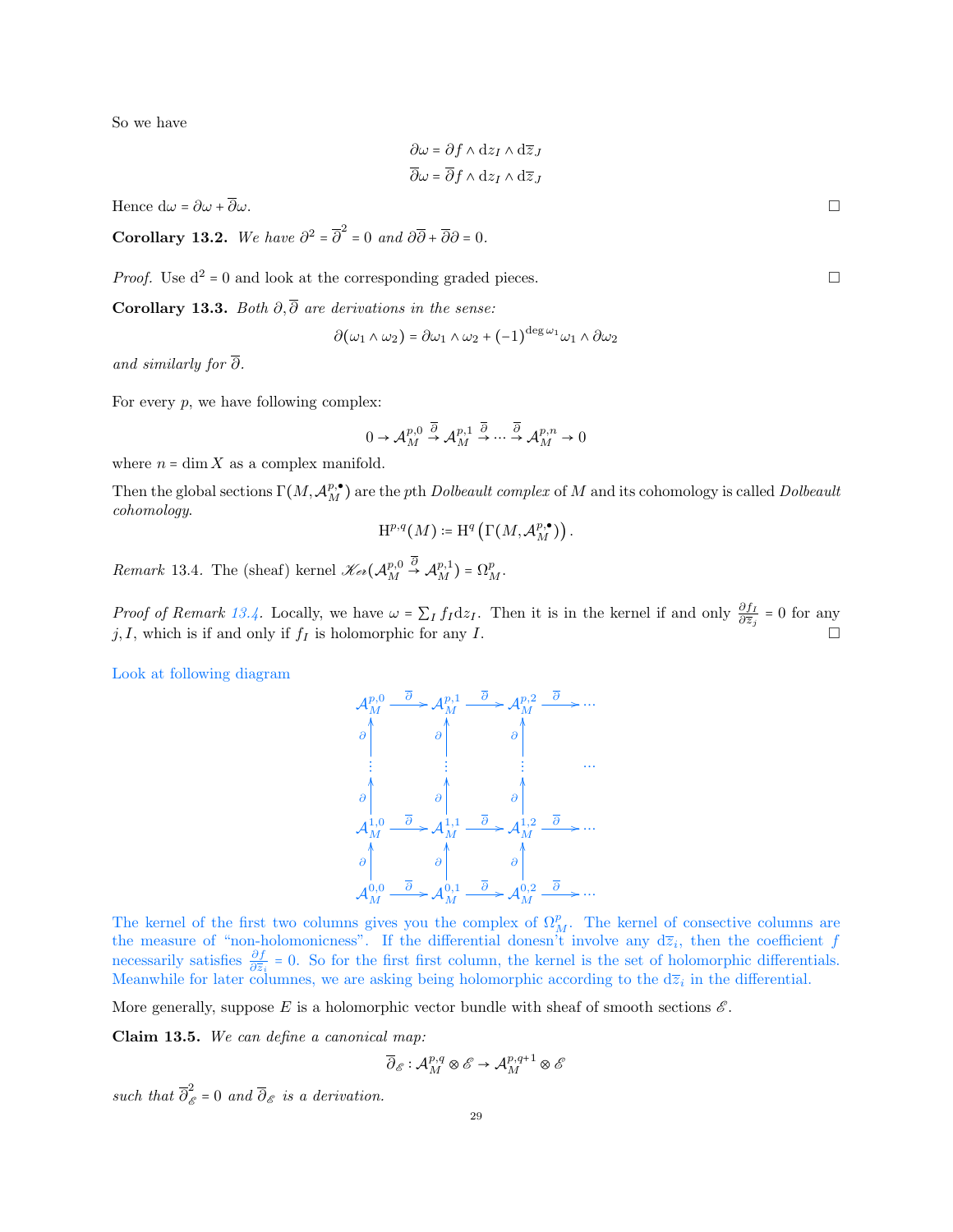*Proof.* Working locally on the chart U such that  $\mathscr{E}|_U$  has a trivialization by *holomorphic* sections  $s_1, \ldots, s_r$ . Then any section  $\omega$  of  $\mathcal{A}_{M}^{p,q} \otimes \mathcal{E}$  can be written as  $\omega = \sum_{i=1}^{r} \omega_i s_i$ . So we have

$$
\overline{\partial}_{\mathcal{E}}\bigl(\omega\bigr)=\sum_{i=1}^r\overline{\partial}\bigl(\omega_i\bigr)s_i
$$

This is independent of choice of trivialization becase  $\overline{\partial}$  is linear with respect to holomorphic functions. So the independence of choice implies that these glue to give  $\overline{\partial}_{\mathscr{E}}$  on M. It's easy to check that  $\overline{\partial}_{\mathscr{E}}^2 = 0$  and  $\overline{\partial}_{\mathscr{E}}$ is a derivation.  $\Box$ 

So we get a twisted Dolbeault complex:

$$
0 \to {\mathcal A}^{p,0} \otimes {\mathcal E} \stackrel{\overline{\partial}_{\mathcal E}}{\to} {\mathcal A}^{p,1} \otimes {\mathcal E} \to \cdots
$$

and

$$
\mathrm{H}^{p,q}(M;\mathscr{E})\coloneqq \mathrm{H}^q(\Gamma(M,\mathcal{A}^{p,\bullet}_M\otimes \mathscr{E})).
$$

Two things to do:

- $\mathcal{A}_{M}^{p,\bullet}$  is acyclic, i.e.  $\mathcal{H}^{q}(\mathcal{A}_{M}^{p,\bullet}) = 0$  for  $q \geq 1$ . (Use  $\mathcal{H}$  for cohomology of complexes.)
- We can use this complex to compute  $\mathrm{H}^q(M, \Omega^p_M)$ .

<span id="page-29-2"></span>**Proposition 13.6** ( $\overline{\partial}$ -lemma). If  $\omega$  is a (p,q)-form on  $U \subseteq M$  such that  $\overline{\partial}\omega = 0, q \ge 1$ , then locally we can find  $\beta \in \mathcal{A}_{M}^{p,q-1}$  such that  $\overline{\partial} \beta = \omega$ , i.e.  $\mathcal{A}_{M}^{p,\bullet}$  is acyclic.

*Proof.* Working locally, we may assume that we have a chart with coordinates  $z_1, \ldots, z_n$ .

**Step 1: Reduce to**  $p = 0$ . Write

$$
\omega=\sum_{I,J}f_{I,J}{\rm d} z_I\wedge {\rm d} \overline{z}_J,
$$

and we know that  $\overline{\partial}\omega = 0$ .

For every I, consider  $\omega_I = \sum_I f_{I,J} d\overline{z}_J$ . Then  $\overline{\partial}\omega = 0 \Rightarrow \overline{\partial}\omega_I = 0$  for all I. If we know the case for  $p = 0$ , then locally  $\omega_I = \overline{\partial} \beta_I$  for some  $(0, q-1)$ -form  $\beta_I$ . If  $\beta = \sum_I (-1)^I dz_I \wedge \beta_I$ , then  $\overline{\partial} \beta = \omega$ .

# 14. October 11, 2019

### <span id="page-29-1"></span><span id="page-29-0"></span>14.1. The Dolbeault complex (continued).

Remark 14.1. Remarks about  $T^{1,0}M$ :

- (1) As in the case of the tangent bundle to a smooth manifold, this can be described as the derivations on the local rings  $\mathcal{O}_{M,x}$  for  $x \in M$ .
- (2) If X is a smooth algebraic variety, and  $M = X^{\text{an}}$ , then  $T^{1,0}M \cong (TX)^{\text{an}}$ .

*Proof of Proposition [13.6.](#page-29-2)* Step 2: We may assume that  $p = 0$ . Working locally, we are in a chart with coordinates  $z_1, \ldots, z_n$ . Write  $\omega = \sum_{|J|=q} f_J d\overline{z}_J$ . We proceed by induction on k being the largest index such that  $d\overline{z}_k$  shows up in some  $d\overline{z}_j$  with nonzero coefficients.

If  $\omega \neq 0$ , then the smallest index is q in z, and we have

$$
\omega = f \, \mathrm{d}\overline{z}_1 \wedge \dots \wedge \mathrm{d}\overline{z}_q
$$

So we have

$$
\overline{\partial}\omega = 0 \Leftrightarrow \frac{\partial f}{\partial \overline{z}_i} = 0 \text{ for } i > q
$$
  
<sub>30</sub>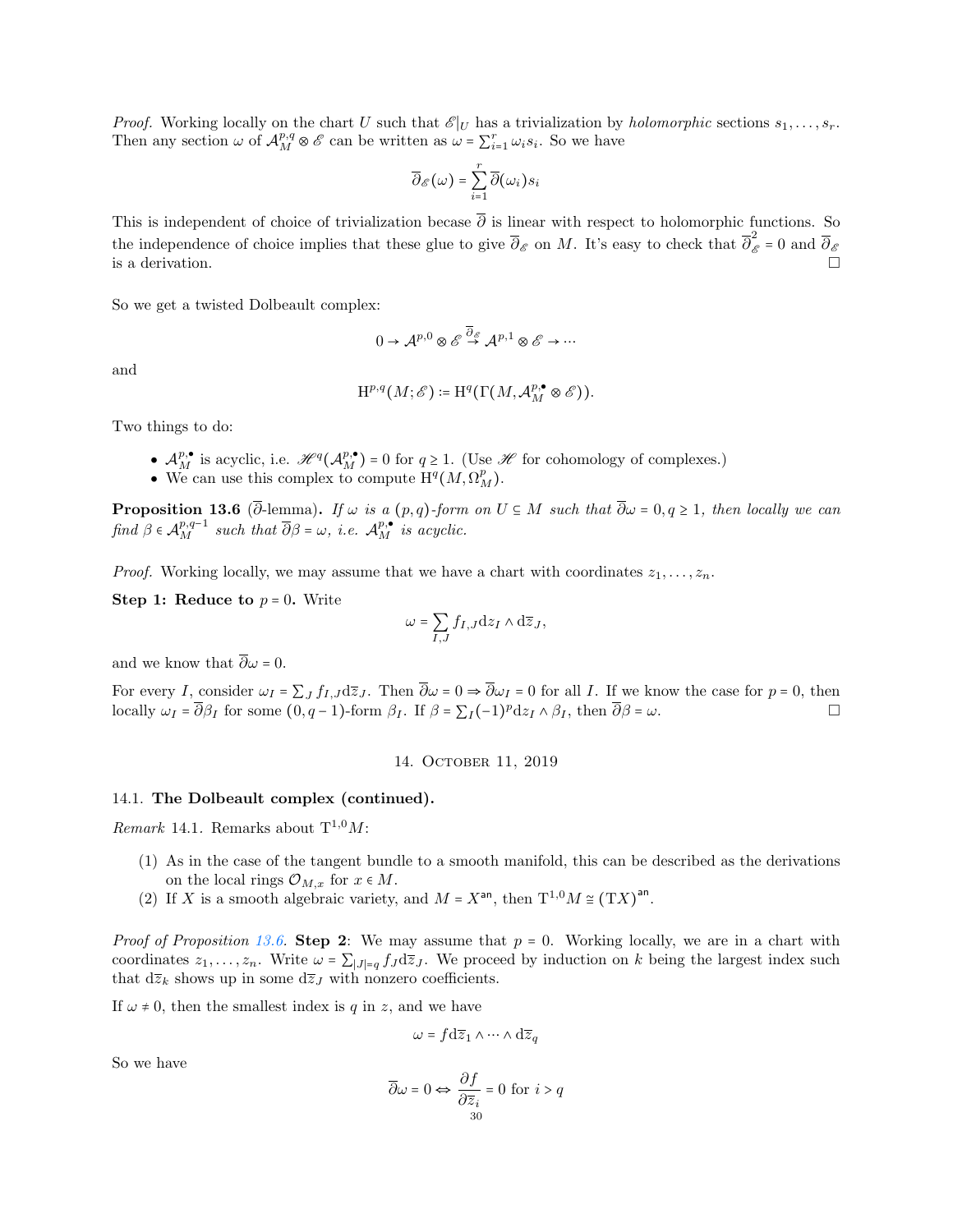i.e. f is holomorphic with respect to  $z_{q+1},..., z_n$ . By Theorem [3.7](#page-9-3) (1-variable  $\overline{\partial}$ -lemma), locally we have some g smooth and holomorphic with respect to  $z_{q+1},..., z_n$  such that  $\frac{\partial g}{\partial \overline{z}_1} = f$  and hence

$$
\overline{\partial}\left(g\mathrm{d}\overline{z}_2\wedge\cdots\wedge\mathrm{d}\overline{z}_q\right)=\omega
$$

For induction step, write

$$
\omega = \bigcup_{(0,q)-\text{form}}^{\omega_1} + \bigcup_{(0,q-1)-\text{form}}^{\omega_2} \wedge d\overline{z}_k
$$

such that  $\omega_1$  and  $\omega_2$  only involve  $d\overline{z}_1, ..., d\overline{z}_{k-1}$ . Then  $\overline{\partial}\omega = 0$  implies that the coefficients of  $\omega_1, \omega_2$  are holomorphic in  $z_{k+1},..., z_n$ . Write  $\omega_2 = \sum_{|J|=q-1} a_J d\overline{z}_J$ . Apply Theorem [3.7](#page-9-3) (1-variable  $\overline{\partial}$ -lemma) again to find locally smooth functions  $b_J$ , holomorphic in  $z_{k+1}, \dots, z_n$  such that  $\frac{\partial b_J}{\partial \overline{z_k}} = a_J$ . So

$$
\overline{\partial}\underbrace{\left(\sum_{|J|=q-1}b_J {{\rm d}}\overline{z}_J\right)}_{\beta'}=\sum_{|J|=q-1}(-1)^{q-1}a_J{{\rm d}}\overline{z}_J\wedge {{\rm d}}\overline{z}_k+{\rm stuff}\text{ involving only }{{\rm d}}\overline{z}_1,\cdots,{{\rm d}}\overline{z}_{k-1}.
$$

implies that  $\omega - (-1)^{q-1} \overline{\partial}(\beta')$  only involves  $d\overline{z}_1, ..., d\overline{z}_{k-1}$ . By induction, this is  $\overline{\partial}(\gamma) = 0$ . So  $\omega = \overline{\partial}(\gamma + \beta')$  $(-1)^{q-1}\beta'$ ).

**Exercise 14.2.** Repeat the whole argument when M is a smooth manifold to show that if  $\omega$  is a p-form,  $p \geq 1$ , which is closed  $(d\omega = 0)$ , then  $\omega$  is locally exact.

**Corollary 14.3.** For every  $p \ge 0$ , we have an exact complex of sheaves on M,

$$
0 \to \Omega^p_M \to \mathcal{A}^{p,0} \overset{\partial}{\to} \mathcal{A}^{p,1} \to \cdots \overset{\partial}{\to} \mathcal{A}^{p,n} \to 0.
$$

More generally, if E is the holomorphic vector bundle, with sheaf of smooth sections  $\mathscr E$ , sheaf of holomorphic sections  $\mathscr{E}^{\text{hol}}$ , we have exact complex,

$$
0\to \Omega^p_M\otimes_{\mathcal O_M} \mathscr E^{\operatorname{hol}} \to \mathcal A^{p,0}\otimes_{\mathscr C^\infty_{M,{\mathbb C}}}\mathscr E^{\operatorname{hol}} \stackrel{\partial_E}{\to} \mathcal A^{p,1}\otimes_{\mathscr C^\infty_{M,{\mathbb C}}}\mathscr E^{\operatorname{hol}} \to \cdots
$$

Exactness follows since locally the complex is isomorphic to a direct sum of  $r = \text{rank}(E)$  copies of the Dolbeault complex.

In the case of smooth manifold, we have similar exact complex: De Rham complex

$$
0 \to \underline{\mathbb{R}} \to \mathcal{A}_M^0 \stackrel{d}{\to} \mathcal{A}_M^1 \stackrel{d}{\to} \cdots \stackrel{d}{\to} \mathcal{A}_M^n \to 0
$$

where dim<sub>R</sub>  $M = n$  and R are locally constant functions.

<span id="page-30-0"></span>14.2. Soft sheaves on paracompact spaces. Let X be a topological space and let  $\mathscr F$  be the sheaf of abelian groups on X. If Z is a subset of X with  $i: Z \to X$  an inclusion, then  $\mathscr{F}(Z) = \Gamma(Z, \mathscr{F}) = \Gamma(Z, i^{-1}\mathscr{F})$ is the set of maps  $s: Z \to \coprod_{x \in Z} \mathscr{F}_x$  such that  $\forall x \in Z$  we have  $s(x) \in \mathscr{F}_x$  and there is an open neighbourhood U of x in X and  $t \in \mathscr{F}(U)$  such that  $s(y) = t_y, \forall y \in U \cap Z$ .

<span id="page-30-1"></span>**Proposition 14.4.** If  $\mathcal{F}$  as above,  $Z_1, \ldots, Z_r$  closed subsets of X, then we have exact sequence

$$
0 \to \mathscr{F}(\bigcup_i Z_i) \to \prod_i \mathscr{F}(Z_i) \to \prod_{i,j} \mathscr{F}(Z_i \cap Z_j)
$$

induced by restriction maps.

Remark 14.5. If  $Z' \subseteq Z$ , then we have natural restriction maps  $\mathscr{F}(Z) \to \mathscr{F}(Z')$  which are functorial.

*Proof of Proposition [14.4.](#page-30-1)* Suppose  $(s_i)_{1 \leq i \leq r}$  where  $s_i : Z_i \to \coprod_{x \in Z_i} \mathscr{F}_x$  such that  $s_i(x) \in \mathscr{F}_x$  and are compatible with each other. We know that  $s_i(x) = s_j(x)$ ,  $\forall x \in Z_i \cap Z_j$ . Only need to check the compatibility condition. Fix  $x \in X$ , we can replace X by an open neighbourhood of x. Since  $Z_i$ 's are closed, we may assume that  $x \in Z_1 \cap \cdots \cap Z_r$ . Moreover, may assume that for any i, there exists  $t_i \in \mathscr{F}(X)$  such that  $(t_i)_y = s_i(y)$  for any  $y \in Z_i$ . In particular, we have  $(t_1)_x = \cdots = (t_r)_x$ . Then further restrict to make sure that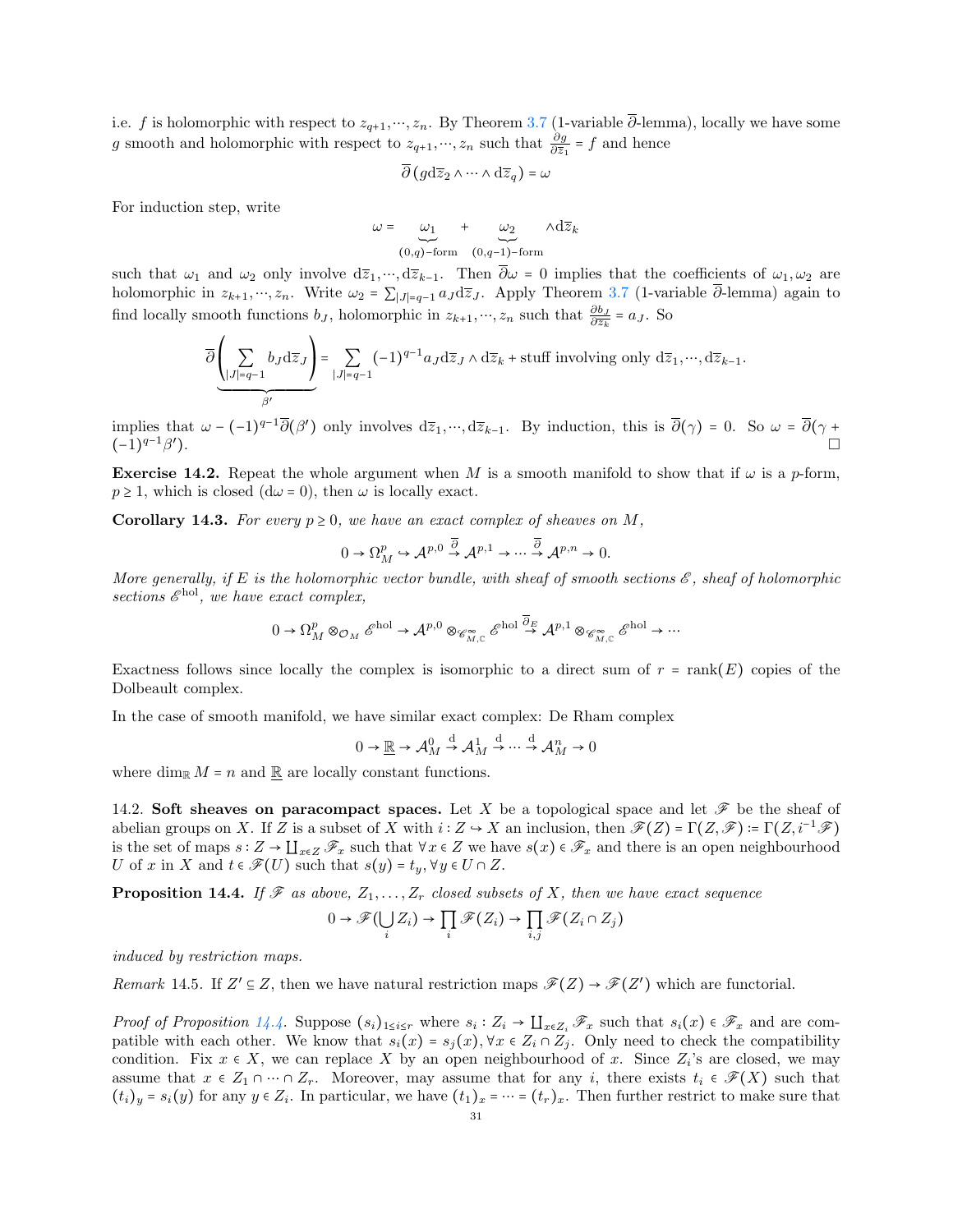$t_1 = \cdots = t_r = t$ . Clearly  $t_y = s_i(y)$  for any y and any suitable i. Then we can conclude that there exists a unique  $s: \bigcup_i Z_i \to \coprod_{x \in \bigcup Z_i} \mathscr{F}_x$  such that  $s(x) \in \mathscr{F}_x, \forall x \in X$  and  $s|_{Z_i} = s_i$ . . В последните поставите на примерение в поставите на примерение в поставите на примерение в собита на примере<br>В поставите на примерение в поставите на примерение в поставите на примерение в поставите на примерение в пост

**Definition 14.6.**  $X$  is paracompact if

- $X$  is Hausdorff and
- every open cover admits a refinement which is locally finite.

Example 14.7. Some paracompact spaces

- (1) Topological manifolds are paracompact
- (2) CW complexes are paracompact

*Remark* 14.8. If  $Z$  is closed in  $X$  and  $X$  is paracompact, then  $Z$  is paracompact.

**Fact 14.9.** If  $X = \bigcup_{i \in I} U_i$  locally finite open cover and X is paracompact, then there exists an open cover  $X = \bigcup_i V_i$  such that  $V_i \subseteq U_i$  for all i. e.g. If  $A, B \subseteq X$  are closed subsets and  $A \cap B = \emptyset$ , then there exists U, V open such that  $A \subseteq U, B \subseteq V, U \cap V = \emptyset$ . (i.e. X is a normal space)

**Definition 14.10.** Let  $\mathscr F$  be a sheaf of abelian groups on X. Then  $\mathscr F$  is soft if for any  $Z \subseteq X$  closed, the restriction map  $\mathscr{F}(X) \to \mathscr{F}(Z)$  is surjection.

Compare:  $\mathscr F$  is flasque if for any  $U \subseteq X$  open,  $\mathscr F(X) \to \mathscr F(U)$  is surjective.

Fact 14.11. Flasque sheaves are acyclic *(i.e. the higher cohomology vanishes)*.

<span id="page-31-0"></span>So we can compute cohomology via flasque resolutions.

### 15. October 16, 2019

<span id="page-31-1"></span>15.1. Soft sheaves on paracompact spaces (continued). Let X be a paracompact topological space.

<span id="page-31-4"></span>**Proposition 15.1.** Let  $\mathcal F$  be a sheaf of abelian groups on X. If  $Z \subseteq X$  is closed, then for any  $s \in \mathcal F(Z)$ , there exists  $U \supseteq Z$  open and  $t \in \mathscr{F}(U)$  such that  $t|_Z = s$ .

*Proof.* See [\[Mus,](#page-78-3) Lemma 2.3(ii)].

Corollary 15.2. If  $\mathscr F$  is flasque, then  $\mathscr F$  is soft.

<span id="page-31-2"></span>**Proposition 15.3.** If  $0 \to \mathcal{F}' \stackrel{\varphi}{\to} \mathcal{F} \stackrel{\psi}{\to} \mathcal{F}'' \to 0$  is exact, and  $\mathcal{F}'$  is soft, then  $0 \to \mathcal{F}'(X) \to \mathcal{F}(X) \to$  $\mathscr{F}''(X) \to 0$  is exact.

*Proof.* Only need to show that if  $s \in \mathcal{F}''(X)$ , then there exists  $\widetilde{s} \in \mathcal{F}(X)$  such that  $\psi(\widetilde{s}) = s$ . Since  $\psi$  is surjective, there exists open cover  $X = \cup_{i \in I} U_i$ ,  $\widetilde{s}_i \in \mathscr{F}(U_i)$  such that  $\psi(\widetilde{s}_i) = s|_{U_i}$ . After passing to some refinement, we may assume that this is a locally finite cover. Then there exists an open cover  $X = \bigcup_i V_i$  with  $V_i \subseteq U_i$ . For  $J \subseteq I$ ,  $Z_J := \bigcup_{i \in J} V_i$  closed in X by local finiteness.

Consider the pair  $(J,t)$  with  $J \subseteq I$ ,  $t \in \mathcal{F}(Z_J)$  such that  $\psi(t) = s|_{Z_J}$ . We say  $(J,t) \leq (J',t')$  if  $J \subseteq J'$  and  $t'|_{Z_J} = t$ . Then by Zorn's lemma, we can choose a maximal element  $(J,t)$ . If  $J \neq I$ , then there exists  $i \in I \setminus J$ . Since  $t \in \mathscr{F}(Z_J)$  and  $\widetilde{s}_i|_{\overline{V}_i} \in \mathscr{F}(V_i)$ , we have

$$
\psi(t|_{Z_J \cap \overline{V}_i}) = \psi(\widetilde{s}_i|_{Z_J \cap \overline{V}_i})
$$
  
\n
$$
\Rightarrow t|_{Z_J \cap \overline{V}_i} - \widetilde{s}_i|_{Z_J \cap V_i} = \varphi(w)
$$

for some  $w \in \mathscr{F}'(Z_J \cap \overline{V}_i)$ . Since  $\mathscr{F}'$  is soft, there exists  $\widetilde{w} \in \mathscr{F}'(X)$  such that  $\widetilde{w}|_{Z_J \cap \overline{V}_i} = w$ . Replacing  $\widetilde{s}_i|_{U_i}$ by  $\widetilde{s}_i|_{U_i} + \varphi(\widetilde{w}|_{U_i})$ , we may assume that  $t|_{Z_J \cap \overline{V}_i} = \widetilde{s}_i|_{Z_J \cap \overline{V}_i}$ . By Proposition [14.4,](#page-30-1) there exists  $t' \in \mathscr{F}(Z_{J \cup \{i\}})$ such that  $t'|_{Z_J} = t, t'|_{\overline{V}_i} = \widetilde{s}_i|_{\overline{V}_i}$ . So  $\psi(t') = s|_{Z_{J \cup \{i\}}},$  which is a contradiction!

<span id="page-31-3"></span>Hence  $J = I$  and the proof is finished.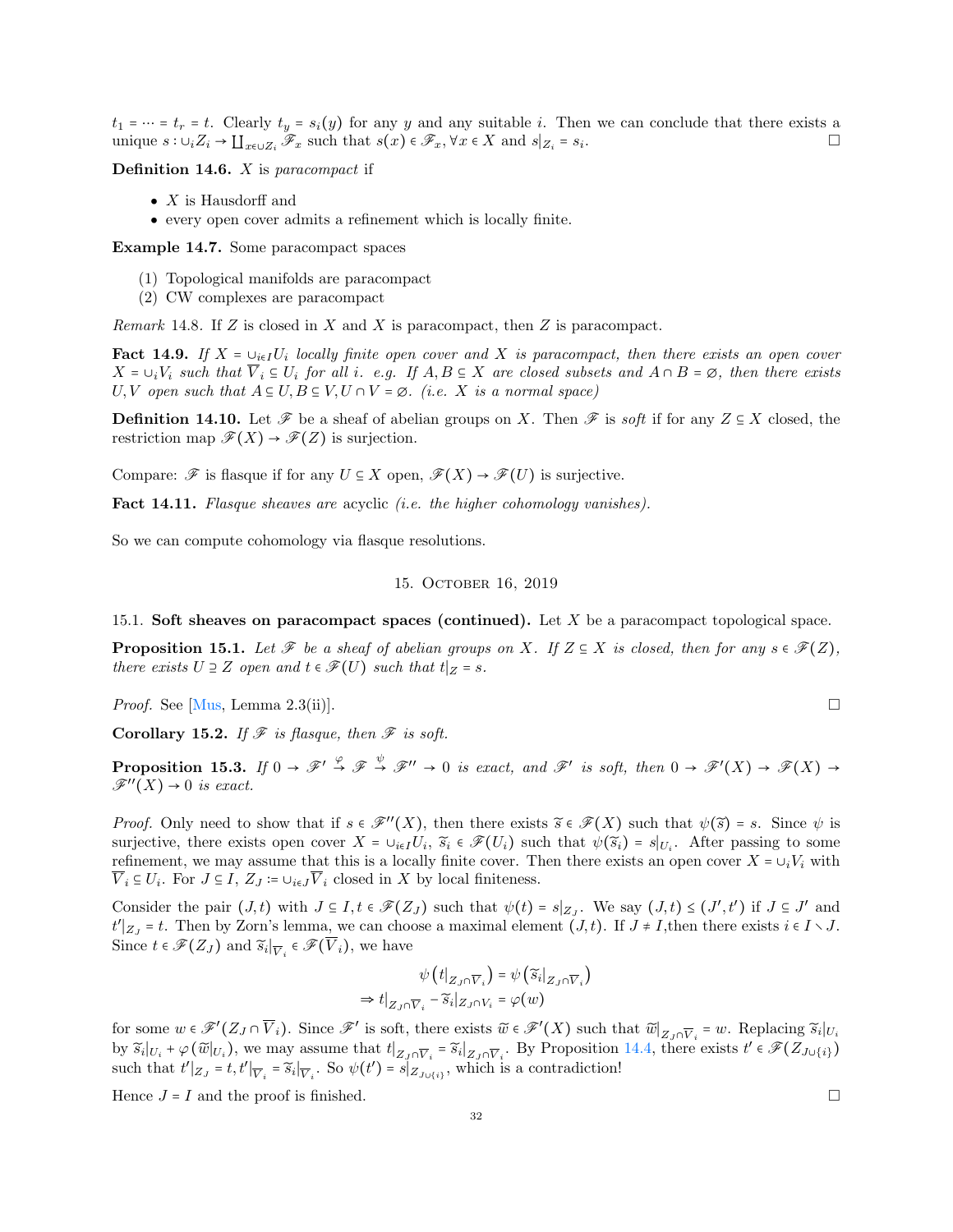**Corollary 15.4.** Let  $0 \to \mathcal{F}' \to \mathcal{F} \to \mathcal{F}'' \to 0$  be an exact sequence. If  $\mathcal{F}', \mathcal{F}$  are both soft, then so is  $\mathcal{F}''$ .

*Proof.*  $Z \subseteq X$  closed, so it is paracompact and  $\mathscr{F}'|_Z$  is soft. We have

$$
0 \longrightarrow \mathcal{F}'(X) \longrightarrow \mathcal{F}(X) \longrightarrow \mathcal{F}''(X) \longrightarrow 0
$$
  
\n
$$
\downarrow \qquad \qquad \downarrow \qquad \qquad \downarrow
$$
  
\n
$$
0 \longrightarrow \mathcal{F}'(Z) \longrightarrow \mathcal{F}(Z) \longrightarrow \mathcal{F}''(Z) \longrightarrow 0.
$$

The middle vertical map is surjective because  $\mathscr F$  is soft. The right horizontal map is surjective by Proposi-tion [15.3.](#page-31-2) So  $\mathscr{F}''(X) \to \mathscr{F}''(Z)$  is surjective.

Theorem 15.5. We have

- (1) If  $\mathscr E$  is soft sheaf on X, then  $\mathrm{H}^i(X,\mathscr E)=0, \forall i>0$ .
- (2) If  $\mathscr F$  has a resolution  $0 \to \mathscr F \to \mathscr E^0 \to \mathscr E^1 \to \cdots$  with all  $\mathscr E^i$  soft, then

$$
\mathrm{H}^i(X,\mathscr{F})=\mathscr{H}^i(\Gamma(X,\mathscr{E}^{\bullet}))
$$

Proof. (2) follows from (1) by general arguments.

For  $(1)$ , argue by induction on i. Consider an exact sequence

$$
0 \to \mathscr{E} \to \mathscr{F} \to \mathscr{G} \to 0
$$

with  $\mathscr F$  flasque (in particular,  $\mathscr F$  is soft). By Corollary [15.4,](#page-31-3)  $\mathscr G$  is soft.

Look at the long exact sequence in cohomology:

$$
\Gamma(X,\mathscr{F}) \to \Gamma(X,\mathscr{G}) \to H^1(X,\mathscr{E}) \to \underbrace{\Pi^1(X,\mathscr{F})}_{\text{is 0 because } \mathscr{F} \text{ is flasque}}
$$

The first map is surjection by Proposition [15.3](#page-31-2) since  $\mathscr E$  is soft. Hence  $H^1(X,\mathscr E) = 0$ .

For higher ones, we have  $H^{i+1}(X,\mathscr{E}) \cong H^{i}(X,\mathscr{G})$  for  $i \geq 1$ . Since  $\mathscr{G}$  is soft. The proof is finished by induction.  $\Box$ 

**Exercise 15.6.** Suppose  $f : (X, \mathcal{O}_X) \to (Y, \mathcal{O}_Y)$  is a morphism of ringed spaces with X, Y paracompact, and  $\mathscr F$  sheaf on Y,  $\mathscr G$  sheaf on X such that we have induced morphism  $f^*\mathscr F \to \mathscr G$ . This induces  $\mathrm{H}^i(Y,\mathscr F) \to$  $H^{i}(X, f^{*}\mathscr{F}) \to H^{i}(X, \mathscr{G})$ . Show that if  $\mathscr{F} \to \mathscr{E}^{\bullet}$  and  $\mathscr{G} \to \mathscr{M}^{\bullet}$  are soft resolutions repesctively, and morphisms



Then we have

$$
H^{i}(Y, \mathscr{F}) \xrightarrow{\simeq} \mathscr{H}^{i}\Gamma(Y, \mathscr{E}^{\bullet})
$$
  
\n
$$
\downarrow \qquad \qquad \downarrow
$$
  
\n
$$
H^{i}(X, \mathscr{G}) \xrightarrow{\simeq} \mathscr{H}^{i}\Gamma(X, \mathscr{M}^{\bullet})
$$

**Proposition 15.7.** If M is a smooth real manifold, then any  $\mathscr{C}_M^{\infty}$ -module is soft.

*Proof.* Let  $\mathscr F$  be a  $\mathscr C_m^{\infty}$ -module,  $Z \subseteq M$  is a closed subset. For  $s \in \mathscr F(Z)$ , Proposition [15.1](#page-31-4) implies that there exists  $U \supseteq Z$  open,  $\widetilde{s} \in \mathscr{F}(U)$  such that  $\widetilde{s}|_Z = s$ .

Consider  $Z \subseteq U$ . There exists  $U_1$  open such that  $Z \subseteq U_1 \subseteq \overline{U}_1 \subseteq U$  and  $U_2$  open such that  $\overline{U}_1 \subseteq U_2 \subseteq \overline{U}_2 \subseteq U$ .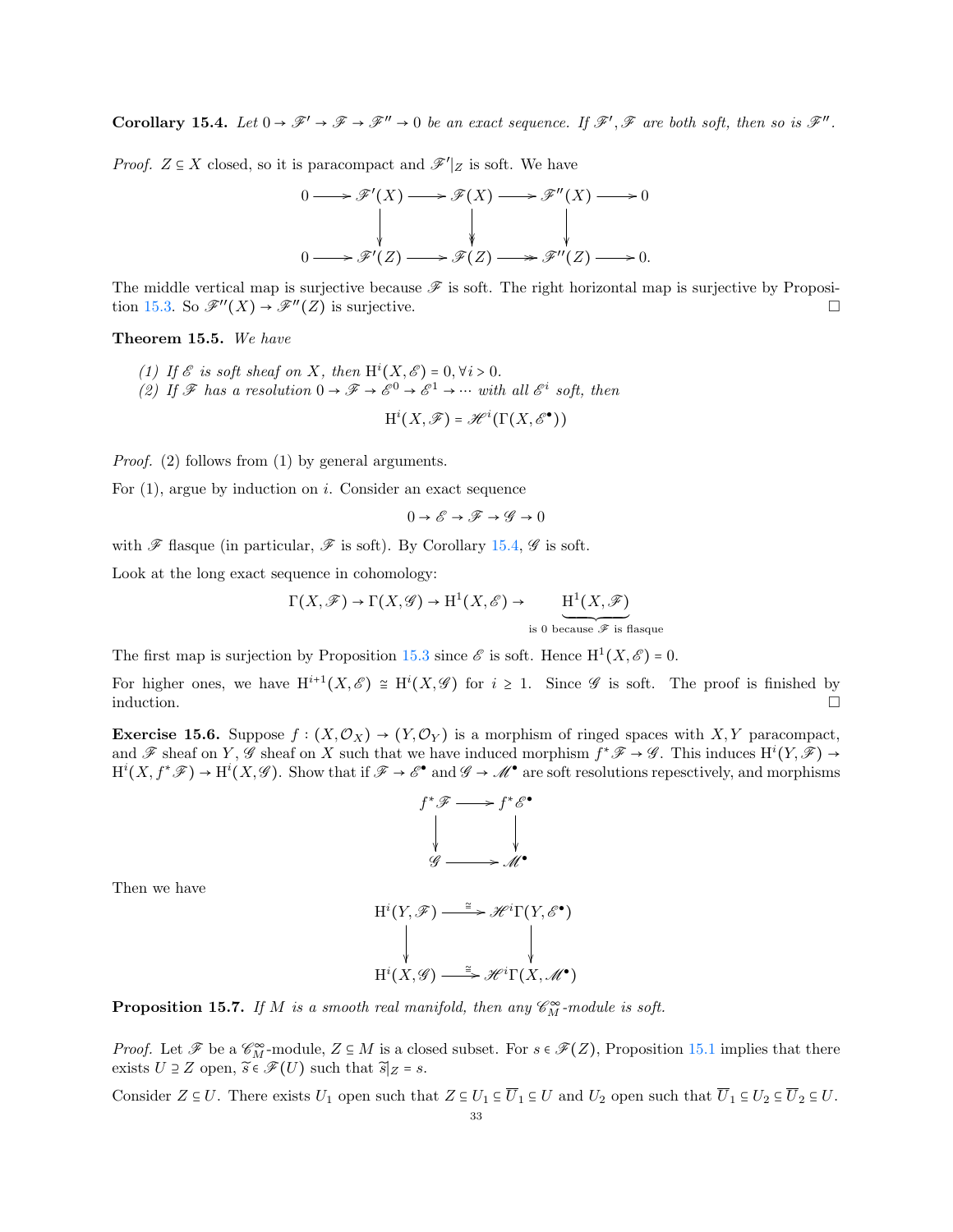By smooth version of Urysohn's lemma, there exists smooth function  $\varphi$  such that  $\varphi = 1$  on  $\overline{U}_1$  and  $\varphi = 0$ on  $M \setminus U_2$ . Consider  $\varphi|_U \cdot \widetilde{s}$  which is 0 on  $U \setminus U_2$ . There exists  $s' \in \mathscr{F}(M)$  such that  $s'|_{M \setminus \overline{U}_2} = 0$  and  $s'|_U = \varphi|_U \cdot \widetilde{s}|_U$  since  $\varphi = 0$  on  $M \setminus \overline{U}_2$ . And  $s'|_{U_1} = \widetilde{s}|_{U_1}$  since  $\varphi = 1$  on  $U_1$ . We conclude that  $s'|_Z = s$ .

Next we discuss some applications of what we have proved.

(1) M is a smooth manifold of dimension n. We have a resolution of  $\mathbb{R}$  by

$$
0 \to \underline{\mathbb{R}} \to \mathcal{A}_M^0 \stackrel{d}{\to} \mathcal{A}_M^1 \stackrel{d}{\to} \cdots \stackrel{d}{\to} \mathcal{A}_M^n \to 0
$$

By de Rham's theorem,  $\mathrm{H}^p(X,\underline{\mathbb{R}}) \cong \mathrm{H}_{\mathsf{dR}}^p(X)$ .

Fact 15.8. Since M is paracompact and locally contractible, the singular cohomology  $H^p(M,\mathbb{R})$  is isomorphic to the sheaf cohomology  $\mathrm{H}^p(M,\underline{\mathbb{R}})$ .

 $\overline{0}$ 

(2) If M is a complex manifold of dimension n. For any  $p$ , we have an exact complex

(15.1) 
$$
0 \to \Omega_M^p \to \mathcal{A}_M^{p,0} \stackrel{\partial}{\to} \mathcal{A}_M^{p,1} \to \cdots \to \mathcal{A}_M^{p,n} \to
$$

and

<span id="page-33-2"></span>
$$
\mathrm{H}^{p,q}(X)\coloneqq \mathscr{H}^q(\Gamma(M,\mathcal{A}_M^{p,\bullet}))\cong \mathrm{H}^q(M,\Omega_M^p)
$$

More generally, if E is a holomorphic vector bundle with sheaf of holomorphic sections  $\mathscr{E}$ , then the sheaf section is  $\mathcal{C}_M^{\infty} \otimes_{\mathcal{O}_M} \mathcal{E} = \mathcal{E}_{\text{sm}}$ . We have with  $(15.1) \otimes_{\mathcal{C}_M^{\infty}} \mathcal{E}_{\text{sm}} = (15.1) \otimes_{\mathcal{O}_M} \mathcal{E}$  $(15.1) \otimes_{\mathcal{C}_M^{\infty}} \mathcal{E}_{\text{sm}} = (15.1) \otimes_{\mathcal{O}_M} \mathcal{E}$ , get complex

$$
0\to \Omega_M\otimes_{\mathcal{O}_X}\mathcal{E}\to \mathcal{A}_{M,\mathcal{E}}^{p,0}\overset{\overline{\partial}_\mathcal{E}}{\to}\cdots\overset{\overline{\partial}_\mathcal{E}}{\to}\mathcal{A}_{M,\mathcal{E}}^{p,n}\to 0,
$$

which induces

$$
\mathrm{H}^{p,q}\big(X,\mathscr{E}\big)\coloneqq\mathrm{H}^q\left(\Gamma\left(M,\mathcal{A}_{M,\mathscr{E}}^{p,\bullet}\right)\right)\cong\mathrm{H}^q\left(M,\Omega_{M}^p\otimes\mathscr{E}\right).
$$

16. October 18, 2019

#### <span id="page-33-1"></span><span id="page-33-0"></span>16.1. Hodge thoery on compact, oriented, Riemannian manifolds.

16.1.1. Some linear algebra. Let V be a finite dimensional vector space over  $\mathbb{R}$ .

**Definition 16.1.** A scalar product on V is a symmetric bilinear form  $\langle -, - \rangle$  on  $V \times V$  with values in R, which is positive definite, i.e.  $\langle v, v \rangle > 0$  for any  $v \neq 0$ .

Given a scalar product on V, have  $V \cong V^*$ ,  $v \mapsto \varphi_v = \langle v, - \rangle$  and we put a scalar product on  $V^*$  such that  $\langle \varphi_v, \varphi_w \rangle = \langle v, w \rangle$  for any v, w. E.g. If  $e_1, \ldots, e_n$  is an orthonormal basis of V, then  $e_1^*, \ldots, e_n^*$  is the dual basis on  $V^*$ . The basis  $e_1^*, \ldots, e_n^*$  is also orthonormal.

**Exercise 16.2.** Given a scalar product  $\langle -, - \rangle$  on V, we have an induced scalar product on each  $\bigwedge^p V$  such that  $\langle v_1 \wedge \cdots \wedge v_p, w_1 \wedge \cdots \wedge w_p \rangle = \det(\langle v_i, w_j \rangle).$ 

We only need to check if this is positive definite. Consider a vector  $a = \sum_I a_I e_I$  where I runs through all p-element subsets of  $\{1, 2, \dots, n\}$  and  $e_i$ s are orthonormal basis. Then

$$
\langle a, a \rangle = \sum_{I, J} a_I a_J \langle e_{i_1} \wedge \cdots \wedge e_{i_p}, e_{j_1} \wedge \cdots \wedge e_{j_p} \rangle
$$

$$
= \sum_{I, J} a_I a_J \det (\langle e_{i_k}, e_{j_l} \rangle)_{k, l}
$$

If, say  $e_{i_1}$ , is not in J, then the first row of the matrix will be zero and hence the determinant is zero. So the only possibility for the determinant to be nonzero is that  $I = J$ . Hence we have

$$
\langle a, a \rangle = \sum_{I} a_I^2 \det \left( \langle e_{i_k}, e_{i_l} \rangle \right)_{k, l}
$$

$$
= \sum_{I} a_I^2 > 0
$$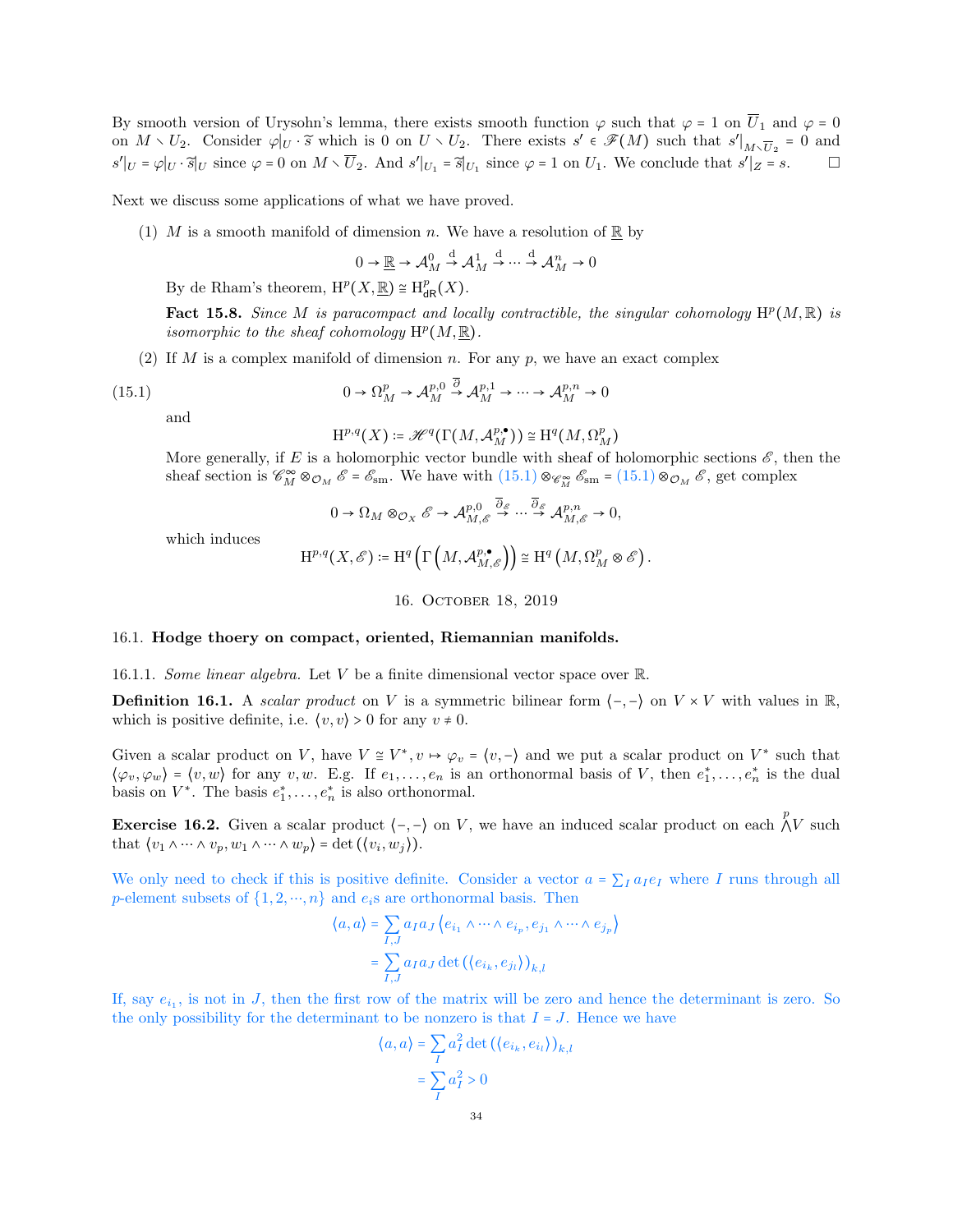#### which is positive unless a is a zero vector.

Under this definition, if  $e_1, \ldots, e_n$  is an orthonrmal basis, then  $\{e_I = e_{i_1} \wedge \cdots \wedge e_{i_p} \mid I = \{i_1 < \cdots < i_p\} \subseteq \{1, \cdots, n\}\}\$ is an orthonormal basis for  $\bigwedge^p V$ . Suppose now, in addition, that on V we also have an orientation. In this case, we get canonical *volume element* vol  $\epsilon \wedge V$  where  $n = \dim V$ . By choosing orthonormal basis  $e_1, \ldots, e_n$ such that  $e_1 \wedge \cdots \wedge e_n$  positive, then vol =  $e_1 \wedge \cdots \wedge e_n$ .

If  $e'_1, \ldots, e'_n$  is another such basis, then  $e'_i = \sum_j a_{ij} e_j$ . The transition matrix  $A = (a_{ij})$  is a orthonormal matrix, i.e.  $A \cdot A^t = I_n \Rightarrow (\det(A))^2 = 1$ . Since  $e'_1 \wedge \cdots \wedge e'_n = (\det A) e_1 \wedge \cdots \wedge e_n$ , and both  $e'_1 \wedge \cdots \wedge e'_n$  and  $e_1 \wedge \cdots \wedge e_n$  are positive, we have  $\det(A) = 1$ .

16.1.2. The  $\star$  operator. Given  $(V, \langle -, - \rangle)$ , orientation) and  $n = \dim V$ .

**Proposition 16.3.** For every p,  $0 \leq p \leq n$ , there is a unique isomorphism

$$
\bigwedge^p V \overset{*}{\rightarrow} \bigwedge^{n-p} V
$$

such that  $v \wedge (*w) = \langle v, w \rangle$  vol in  $\bigwedge^n V$  for all  $v, w \in \bigwedge^p V$ .

*Proof.* Recall that we have a nondegenerate bilinear map  $\bigwedge^p V \times \bigwedge^{n-p} V \to \bigwedge^n V \cong \mathbb{R}$ . Hence every linear map  $\bigwedge^p V \to \bigwedge^n V$  comes from some element in  $\bigwedge^{n-p} V$ . Given  $w \in \bigwedge^p V$ , we have a map  $\langle -, w \rangle$  vol:  $\bigwedge^p V \to \bigwedge^n V \cong \mathbb{R}$ . So this map corresponds to some element in  $\bigwedge^{n-p}V$ , call it \*w. Then we get a linear map  $\bigwedge^pV \stackrel{*}{\rightarrow} \bigwedge^nV, w \mapsto$  $\langle -, w \rangle$  vol  $\mapsto *w$ .

It is clearly injective. Since if  $*w = 0$ , then for any v, we have  $(v, w) = 0 \Rightarrow w = 0$ . Then by dimension constrain, ∗ is an isomorphism.

We describe  $*$  via orthonormal basis  $e_1, \ldots, e_n$ . The map  $* : \bigwedge^p V \to \bigwedge^{n-p} V$  is such that  $e_J \wedge (*e_I) = \langle e_J, e_I \rangle$  vol. So  $*e_I = \varepsilon(I,\overline{I})e_{\overline{I}}$  where  $\overline{I} = \{1,\dots,n\} \setminus I$  and  $\varepsilon(I,\overline{I})$  is the signature of the permutation  $(I,\overline{I})$ .

Proposition 16.4. We have

 $(1)$  ∗vol = 1 (2) \*\* = (-1)<sup>p(n-p)</sup> :  $\bigwedge^p V \to \bigwedge^p V$ 

Proof. Both follows from the calculation above. (2) uses

$$
(a_1 \wedge \cdots \wedge a_p) \wedge (b_1 \wedge \cdots \wedge b_{n-p}) = (-1)^{p(n-p)} (b_1 \wedge \cdots \wedge b_{n-p}) \wedge (a_1 \wedge \cdots \wedge a_p)
$$

For  $(2)$ , let us calculate  $e_I$ :

$$
\ast \ast e_I = \ast \varepsilon(I, \overline{I})e_{\overline{I}}
$$

$$
= \varepsilon(I, \overline{I})\varepsilon(\overline{I}, I)e_I
$$

Write  $I = \{i_1, \dots, i_p\}$  and  $\overline{I} = \{j_1, \dots, j_{n-p}\}$ . Then for each, say  $i_1$ , if there are k elements larger than  $i_1$  in  $\overline{I}$ , then there are  $n - p - k$  elements smaller than  $i_1$  in  $\overline{I}$ . Therefore the total contribution for the sign is  $(-1)^{k+n-p-k}$  =  $(-1)^{n-p}$ . Hence the sign should be  $((-1)^{n-p})^p = (-1)^{p(n-p)}$ .

16.1.3. Global situation. Let M be a smooth manifold, and E a smooth real vector bundle on M of rank n. Let  $\mathscr E$  be the sheaf of sections.

**Definition 16.5.** A metric (or scalar product) on  $E$  is a smoothly varying family of scalar product on the fibers of E, i.e.  $\forall p \in M$ , we have a scalar product  $\langle -, - \rangle$  on  $E_p$  such that for sections  $s, t \in \mathscr{E}(U)$ ,  $U \ni p \mapsto \langle s(p), t(p) \rangle \in \mathbb{R}$  is a smooth function.

It is enough to check this for  $s_1, \ldots, s_n$  which trivialize  $\mathscr E$  over open subsets.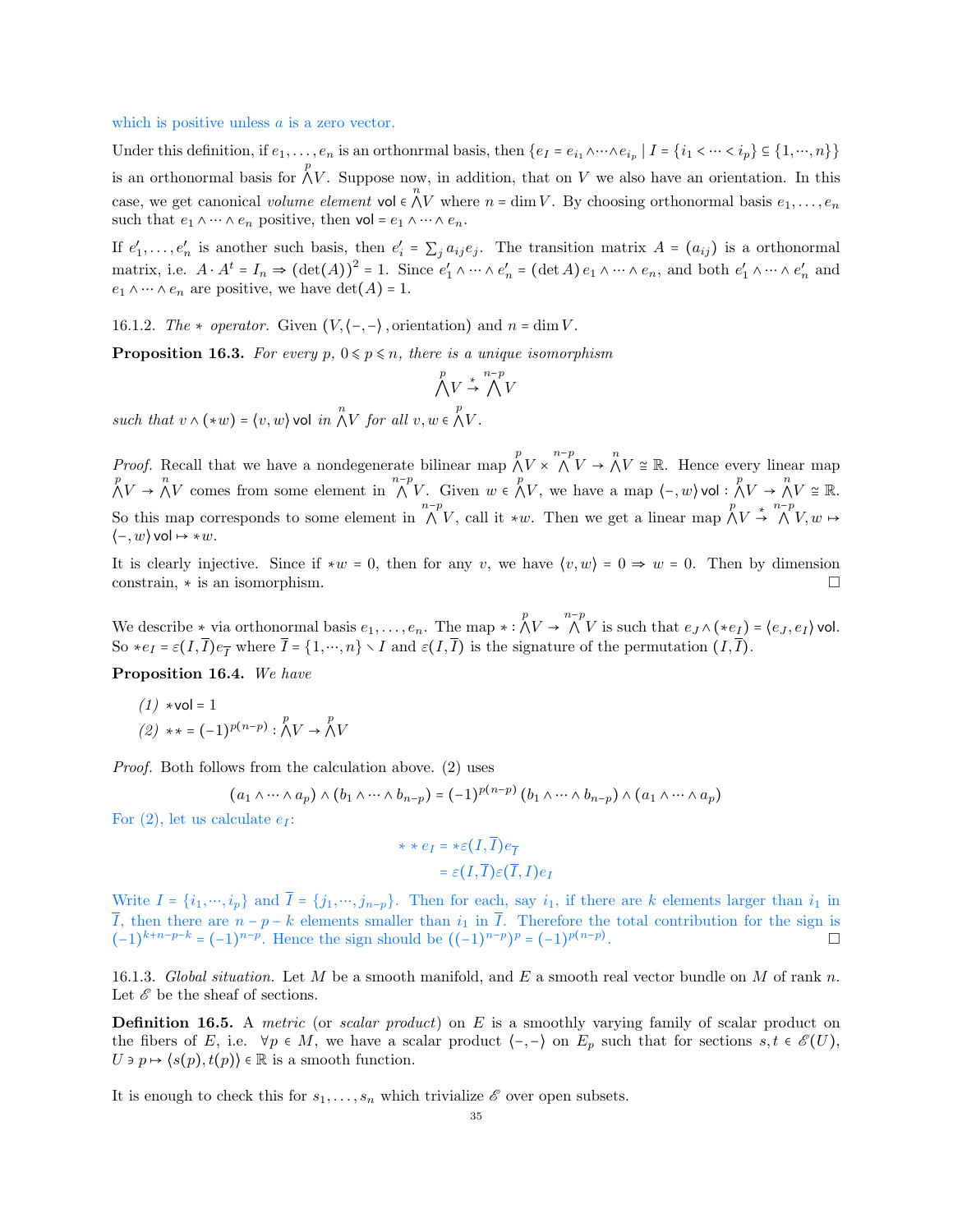**Example 16.6.** If  $E = M \times \mathbb{R}^n$ , the standard scalar product on  $\mathbb{R}^n$  gives a scalar product on each fiber. This gives a metric on E.

In particular, we always have such metrics on  $E$  locally on  $M$ . By using partitions of unity, we get a metric on  $E$  globally. Hence on every  $E$ , we have such a metric. If, in addition, we have an *orientation* of  $E$ , then we get an element vol  $\in \Gamma(M, \Lambda^e)$  which is everywhere nonzero, belonging to the orientation. We also get the  $*$  operator  $* : \bigwedge^p \mathcal{E} \stackrel{\sim}{\rightarrow} \bigwedge^n \mathcal{E}$  globalizing the one on each fiber.

Recall following definition.

Definition 16.7. A Riemannian metric on M is a metric on TM.

A Riemannian metric induces a metric on  $T^*M$  and  $\bigwedge^n T^*M$ . If M is oriented, i.e. we have an orientation on TM ( $\Leftrightarrow$  on T<sup>\*</sup>M), we can apply previous construction. In particular, we have n-form dV (n = dimM) called "volume element" which is everywhere nonzero, positive oriented. We get  $\ast : \mathcal{A}_{M}^{p}$  $\stackrel{\sim}{\rightarrow}$  A<sup>n-p</sup> such that  $\omega \wedge (*\eta) = \langle \omega, \eta \rangle \, dV.$ 

From now on, assume M to be compact manifold with orientation and Riemannian structure. Compactness allows us to define a "scalar product" on  $\mathcal{A}^p(M)$  such that  $\langle \omega, \eta \rangle := \int_M \langle \omega, \eta \rangle dV$ . It is clear that this is a bilinear, symmetric and "positive definite", i.e. if  $\omega \neq 0$ , then  $\langle \omega, \omega \rangle > 0$ .

Caveat is that  $\mathcal{A}^p(M)$  is not a finite-dimensional vector space. In fact, it is not even *complete* with respect to the metric induced by  $\langle -,-\rangle$ .

### 17. October 21, 2019

<span id="page-35-1"></span><span id="page-35-0"></span>17.1. Laplace-Beltrami operator. Let  $M$  be a compact manifold with orientation and Riemannian structure of dimension n.

**Definition 17.1.** Let  $d^* : \mathcal{A}_{M}^p \to \mathcal{A}_{M}^{p-1}$  be the composition  $(-1)^{n(p-1)+1}(*)d(*) = (-1)^p (*^{-1})d(*)$ .

The equality is because of \*\* =  $(-1)^{p(n-p)}$ . The most outside  $(-1)^{n(p-1)+1}$ \* acts on  $\mathcal{A}_{M}^{p-1}$ , so we have  $* = (-1)^{(p-1)(n-p+1)} *^{-1}$ . Therefore  $(-1)^{n(p-1)+1} * = (-1)^{n(p-1)+1+(p-1)(n-p+1)} *^{-1} = (-1)^{(2n-p+1)(p-1)+1} *^{-1} =$  $(-1)^{p_*-1}.$ 

In some sense, what  $d^*$  does is that we take derivative of each wedge according to the dz<sub>i</sub>s occur, e.g. if  $\omega = f dz_1 \wedge \cdots \wedge dz_k$ , then \* $\omega = \sum_{i=1}^k (-1)^{\text{some power}} \frac{\partial f}{\partial z_i} z_1 \wedge \cdots \wedge \phi z_i \wedge \cdots \wedge dz_k$ 

**Proposition 17.2.** For every p,  $d^*: \mathcal{A}^{p+1}(M) \to \mathcal{A}^p(M)$  is the formal adjoint of  $d: \mathcal{A}^p(M) \to \mathcal{A}^{p+1}(M)$ with respect to  $\langle -,-\rangle$ , i.e.

$$
\langle \! \langle \mathrm{d}\omega, \eta \rangle \! \rangle = \langle \! \langle \omega, \mathrm{d}^* \eta \rangle \! \rangle
$$

for all  $\eta \in A^{p+1}(M), \omega \in A^p(M)$ .

Remark 17.3. Such a formal adjoint is unique if it exists. If  $d^*$  is another such adjoint operator, then  $\langle \! \langle \omega, d^* \eta \rangle \! \rangle = \langle \! \langle \omega, \overline{d^*} \eta \rangle \! \rangle$ . Set  $\omega = d^* \eta - \overline{d^*} \eta$ . Then  $\langle \! \langle \omega, \omega \rangle \! \rangle = 0 \Rightarrow \omega = 0$ .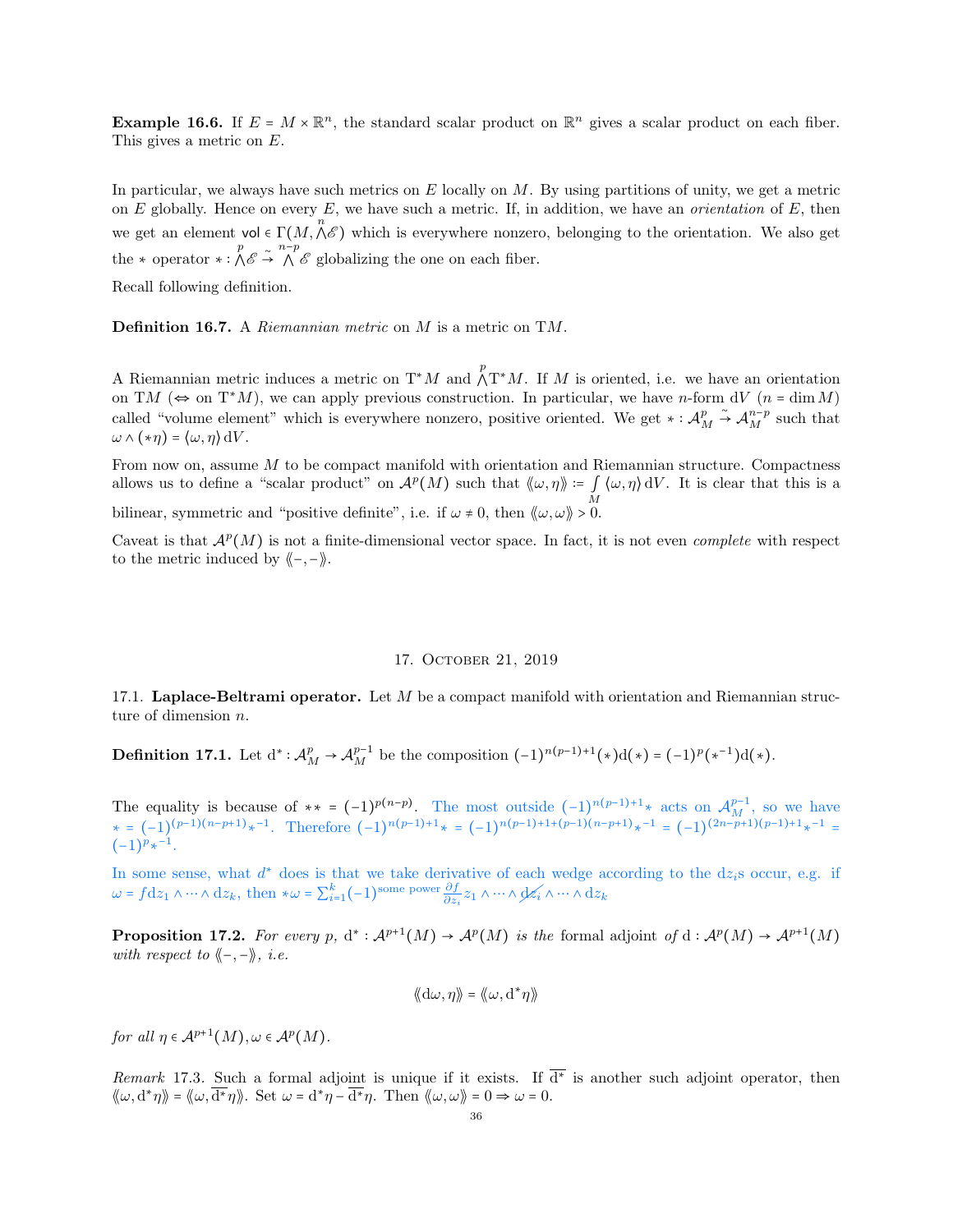*Proof of Proposition [17.2.](#page-35-0)* For any  $\eta \in \mathcal{A}^{p+1}(M), \omega \in \mathcal{A}^p(M)$ , we have

$$
\langle \langle \omega, d^* \eta \rangle \rangle = \int_M \langle \omega, (-1)^{p+1} \star^{-1} d \star \eta \rangle dV
$$
  
\n
$$
= (-1)^{p+1} \int_M \frac{\omega \wedge d * \eta}{(-1)^p (d(\omega \wedge * \eta) - d\omega \wedge (* \eta))}
$$
  
\n
$$
= - \underbrace{\int_M d(\omega \wedge * \eta)}_{0 \text{ by Stokes}} + \int_M d\omega \wedge * \eta
$$
  
\n
$$
= \int_M \langle d\omega, \eta \rangle dV
$$
  
\n
$$
= \langle d\omega, \eta \rangle
$$

 $\Box$ 

Definition 17.4. The Laplace-Beltrami operator is defined to be

<span id="page-36-0"></span>
$$
\Delta = dd^* + d^*d : \mathcal{A}^p(M) \to \mathcal{A}^p(M)
$$

**Proposition 17.5.**  $\Delta$  *is formally self-adjoint.* 

*Proof.* For any  $\omega, \eta \in \mathcal{A}^p(M)$ , we have

(17.1) 
$$
\langle \! \langle \Delta \omega, \eta \rangle \! \rangle = \langle \! \langle \mathrm{dd}^* \omega + \mathrm{d}^* \mathrm{d} \omega, \eta \rangle \! \rangle^{\text{Proposition 17.2}} \langle \! \langle \mathrm{d}^* \omega, \mathrm{d}^* \eta \rangle \! \rangle + \langle \! \langle \mathrm{d} \omega, \mathrm{d} \eta \rangle \! \rangle
$$
By symmetry, this is  $\langle \! \langle \omega, \Delta \eta \rangle \! \rangle$ .

**Definition 17.6.** An element  $\omega \in \mathcal{A}^p(M)$  is harmonic if  $\Delta \omega = 0$ .

**Proposition 17.7.** An element  $\omega \in A^p(M)$  is harmonic if and only if  $d\omega = d^*\omega = 0$ .

*Proof.* The direction  $\Leftarrow$  is clear by definition. For the convere direction  $\Rightarrow$ , let  $\eta = \omega$  in the formula [\(17.1\)](#page-36-0) above. We get  $0 = ||d^* \omega||^2 + ||d\omega||^2$ . So both of them are zero.

<span id="page-36-1"></span>Next, we want to show that in every de Rham chomology class, there exists a unique harmonic representative. Remark 17.8. For a given de Rham chomology class, a representative  $\omega$  is harmonic if and only if  $\|\omega\|$  is minimal.

*Proof of Remark [17.8.](#page-36-1)* Given a p-form  $\omega$  with  $d\omega = 0$ , consider  $\omega + d\eta$  for all p – 1-form  $\eta$ . We have  $\|\omega + \mathrm{d}\eta\|^2 = \|\omega\|^2 + \|\mathrm{d}\eta\|^2 + 2\langle\!\langle \omega, \mathrm{d}\eta \rangle\!\rangle$ 

$$
= \|\omega\|^2 + \|\mathrm{d}\eta\|^2 + 2\langle\!\langle \mathrm{d}^*\omega,\eta\rangle\!\rangle
$$

Since  $d\omega = 0$ ,  $\omega$  is harmonic if and only if  $d^*\omega = 0$ .

If this holds, we have  $\|\omega + d\eta\|^2 = \|\omega\|^2 + \|d\eta\|^2 \ge \|\omega\|^2$  for all  $\eta$ .

Conversely, if  $\|\omega\|^2$  is minimal among all  $\|\omega + d\eta\|^2$ , then

$$
\frac{d}{dt} ||\omega + t d\eta||^2 \Big|_{t=0} = 0
$$
  

$$
\Rightarrow 2 ||\omega, d\eta|| = 0
$$
  
Take  $\eta = d^* \omega \Rightarrow \langle \omega, dd^* \omega \rangle = 0$   

$$
\Rightarrow \langle d^* \omega, d^* \omega \rangle = 0
$$
  

$$
\Rightarrow d^* \omega = 0
$$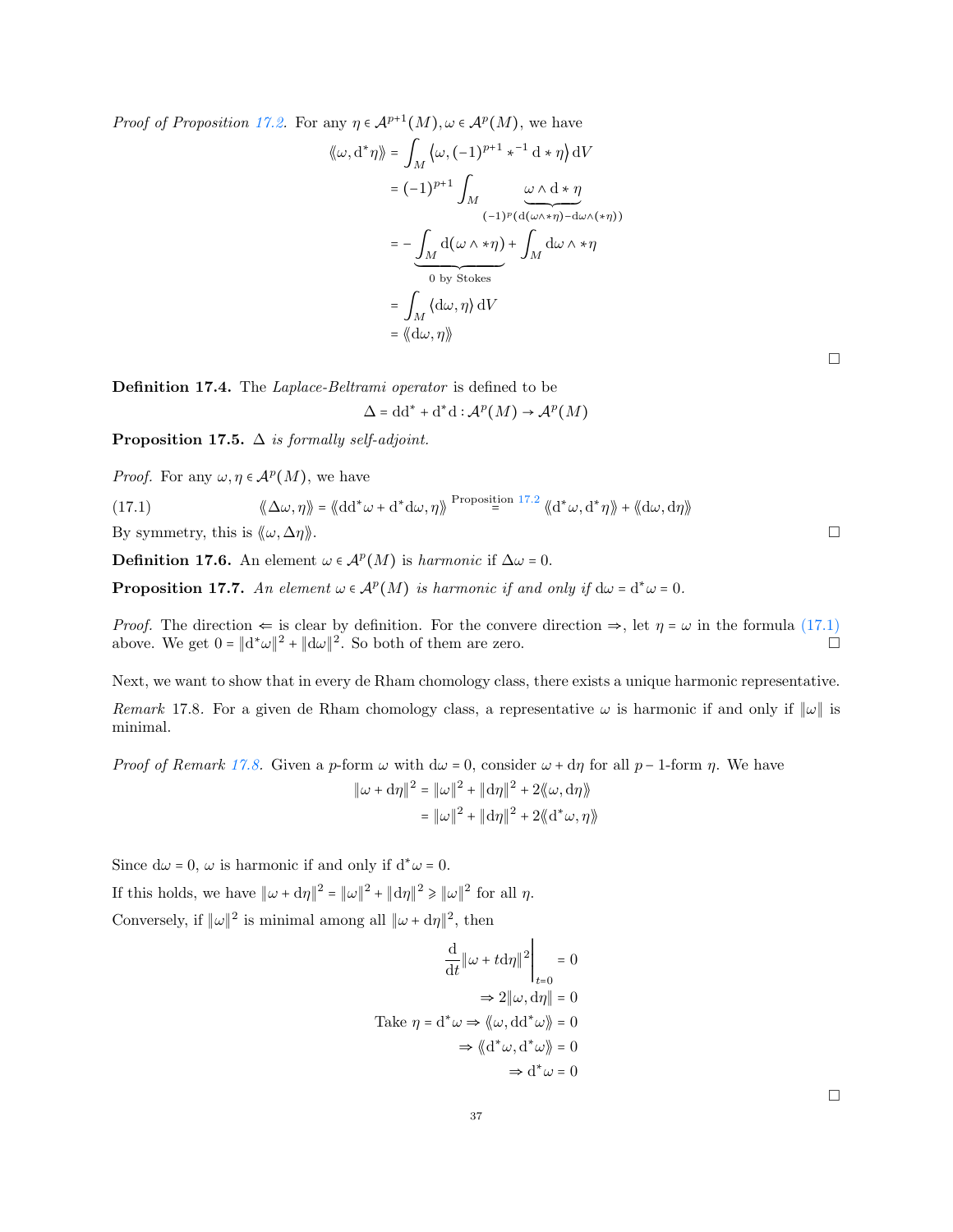Note that if  $\omega, \omega'$  are both harmonic in the same cohomology class, then  $\|\omega\|^2 = \|\omega'\|^2$ . Write  $\omega = \omega' + d\eta$ . Then we have  $\|\mathrm{d}\eta\|^2 = 0 \Rightarrow \omega = \omega'$ .

<span id="page-37-0"></span>Proposition 17.9. We have

∗∆ = ∆∗

Corollary 17.10.  $\omega$  is harmonic if and only if  $*\omega$  is harmonic.

Proof of Proposition [17.9.](#page-37-0) Working on p-forms, we have

$$
\begin{aligned} \ast \Delta &= \ast \left( \mathrm{dd}^* + \mathrm{d}^* \mathrm{d} \right) \\ &= (-1)^{n(p-1)+1} \ast \mathrm{d} \ast \mathrm{d} \ast + (-1)^{p+1} \mathrm{d} \ast \mathrm{d} \\ \Delta \ast &= \left( \mathrm{dd}^* + \mathrm{d}^* \mathrm{d} \right) \ast \\ &= (-1)^{n(n-p-1)+1} \mathrm{d} \ast \mathrm{d} \underbrace{\ast \ast}_{(-1)^{p(n-p)}} + (-1)^{n(n-p)+1} \ast \mathrm{d} \ast \mathrm{d} \ast \end{aligned}
$$

It is not hard to check that the sign matches and we win.

Note that if the dimension n is even, then  $d^* = - \star d \star$  and the proof is much simpler.

We have a formally self-adjoint operator

$$
\Delta: \mathcal{A}^p(M) \to \mathcal{A}^p(M).
$$

If we have a self-adjoint linear map  $T: V \to V$  where  $(V, \langle -, - \rangle)$  is a finite-dimensional normed vector space, then we have a orthogonal decomposition  $V = \text{Ker}(T) \oplus \text{Im}(T)$ . Because for any  $u \in \text{Ker}(T)$ ,  $Tv \in \text{Im}(T)$ , we have  $\langle u, Tv \rangle = \langle Tu, v \rangle = 0$ . The same conclusion holds if T is a linear operator on a Hilbert space.

17.2. Differential operators. Let M be a smooth manifold and let  $\mathscr{C}_M^{\infty}$  be the sheaf of real-valued smooth functions on M. Then  $\mathscr{D}_M \subseteq \mathscr{E}_{\mathscr{M}}(\mathscr{C}_{M}^{\infty})$  is generated as a sheaf of rings by  $\mathscr{C}_{M}^{\infty}$  (acting by homotheties) and  $\mathscr{D}_{{}^e\ell} \mathbb{R}(\mathscr{C}_M^{\infty})$ . (this is a sheaf of non-commutative rings)

If  $U \subseteq M$  is a chart with coordinates  $x_1, \ldots, x_n$ , then  $\mathscr{D}_{\ell}(\mathscr{C}_{M}^{\infty})$  is generated over  $\mathscr{C}_{M}^{\infty}$  by  $\partial_1, \ldots, \partial_n$  where  $\partial_i = \frac{\partial}{\partial x_i}$ . So  $\mathscr{D}_U$  is free over  $\mathscr{C}_M^{\infty}$  (both as a left or as a right module) with basis given by  $\partial^{\alpha} = \partial_1^{\alpha_1} \cdots \partial_n^{\alpha_n}$ where  $\alpha = (\alpha_1, \ldots, \alpha_n)$ .

It has a filtration  $F_k \mathscr{D}_M \subseteq \mathscr{D}_M$ , which is the subsheaf locally generated (in charts as above) as left  $\mathscr{C}_M^{\infty}$ -module by  $\partial^{\alpha}$  where  $|\alpha| = \alpha_1 + \cdots + \alpha_n \leq k$ . For example,  $F_0 \mathscr{D}_M = \mathscr{C}_M^{\infty}$  and  $F_1 \mathscr{D}_M = \mathscr{C}_M^{\infty} + \mathscr{D}_{e^k}(\mathscr{C}_M^{\infty})$ .

## 18. October 23, 2019

18.1. Differential operators between vector bundles. Let  $M$  be a smooth manifold of dimension  $m$ . Let  $\mathscr{D}_M \subseteq \mathscr{E}_{m,dR}(\mathscr{C}_M^{\infty})$  be the sheaf of differential operators, locally generated by  $\mathscr{C}_M^{\infty}$  and  $\mathscr{T}_M = \mathscr{D}_{e^*R}(\mathscr{C}_M^{\infty})$ . We have a filtration  $F_{\bullet}\mathscr{D}_{M}$  where  $F_{k}\mathscr{D}_{M}$  is the differential operators "of order k". So  $F_{k}\mathscr{D}_{M}$  are the operators that locally generated by  $\sum_{|\alpha| \leq k} f_{\alpha} \partial^{\alpha}$ .

- (1)  $\mathbf{F}_k \mathscr{D}_M \cdot \mathbf{F}_l \mathscr{D}_M \subseteq \mathbf{F}_{k+l} \mathscr{D}_M$  (use the relation  $[\partial_k, g] = \frac{\partial g}{\partial x}$  $\frac{\partial g}{\partial x_j}$ ). This implies that  $\operatorname{gr}_F \mathscr{D}_M = \bigoplus_{k \geq 0} \operatorname{F}_k \mathscr{D}_M / \operatorname{F}_{k-1} \mathscr{D}_M$ has an induced graded ring structure.
- (2)  $[F_k \mathscr{D}_M, F_l \mathscr{D}_M] \subseteq F_{k+l-1} \mathscr{D}_M$ , so  $gr_F \mathscr{D}_M$  is a sheaf of commutative ring.
- (3) We have  $gr_F \mathscr{D}_M = \mathscr{C}_M^{\infty} \oplus \mathscr{T}_M \oplus \cdots$ . By the universal property of the symmetric algebra, we have a morphism of sheaves of graded commutative  $\mathscr{C}_m^{\infty}$ -algebras  $\mathscr{S}_{\mathscr{Y}m}{}_{\mathscr{C}_M^{\infty}}(\mathscr{T}_M) \to \text{gr}_{\mathbf{F}} \mathscr{D}_M$ . By using the local description of  $\mathscr{D}_M$  in a chart, we see that this is an isomorphism.

Given an operator  $P \in \Gamma(M, \mathscr{D}_M)$  of order k (order  $\leq k$ , but not  $\leq k-1$ ). The "symbol of  $P$ " is  $\sigma_k(P) \in$  $\Gamma(M,\mathscr{S}\hspace{-1pt}\mathscr{G}_m{}^{\tilde{k}}(\mathscr{T}_M)).$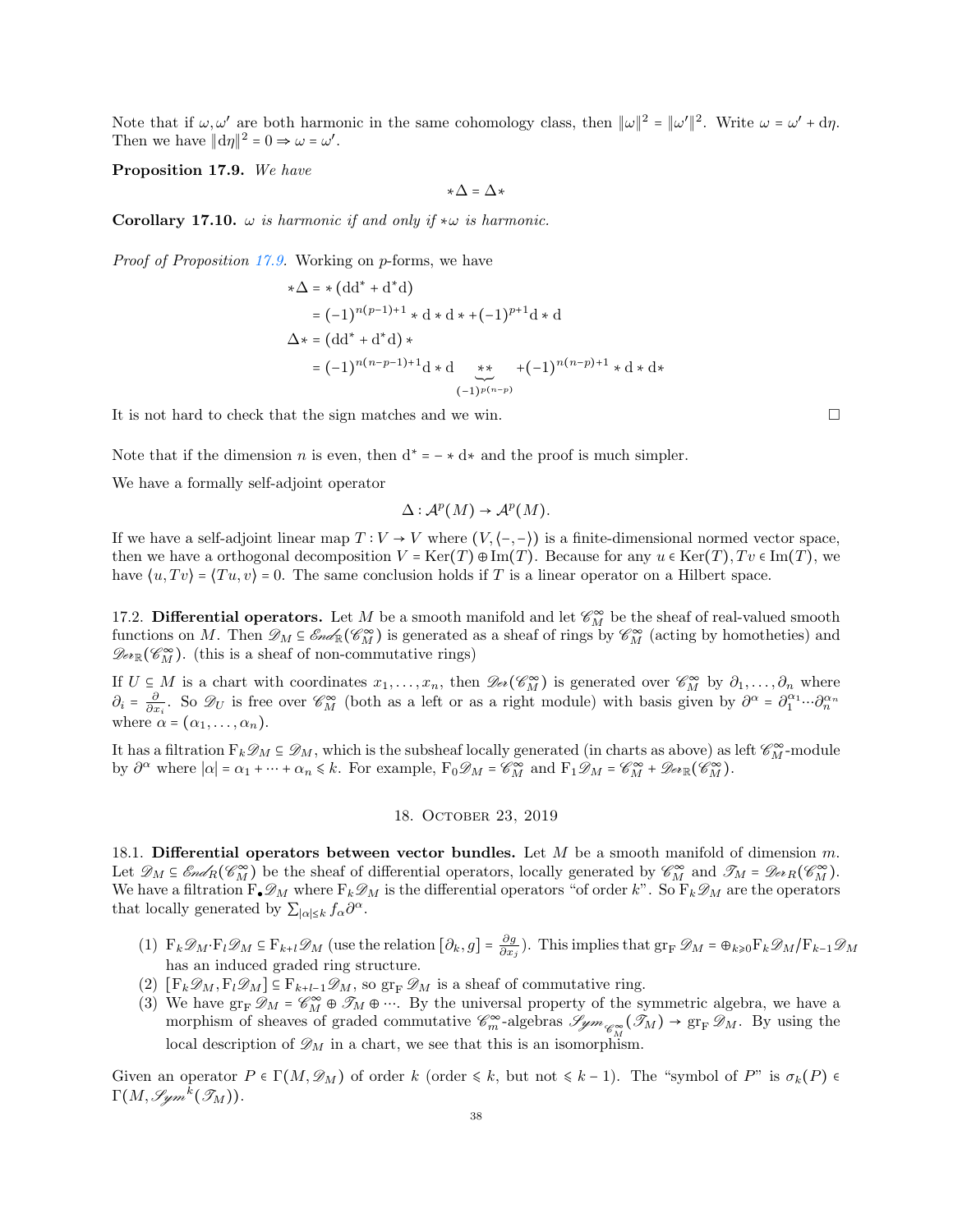More generally, suppose E, F are smooth (real) vector bundles on M, with corresponding sheaves  $\mathscr{E}, \mathscr{F}$ . The set of differential operators  $\text{Diff}_k(\mathscr{E},\mathscr{F})$  is the set  $\{P \in \mathscr{E}(\mathscr{E},\mathscr{F})\}$  such that locally on an open subset  $U \subseteq X$ , we have  $\mathscr{E}|_U \cong \mathcal{O}_U^{\oplus r}, \mathscr{F}|_U \cong \mathcal{O}_U^{\oplus s}, P$  is given by  $(P_{ij})$  with each  $P_{ij}$  a differential operator of order  $\leq k$ .

**Example 18.1.** The differential d:  $\mathcal{A}_{M}^{p} \to \mathcal{A}_{M}^{p+1}$  is a differential operator of order 1.

If P is a differential operator of order  $\leq k$ , we want to define  $\sigma_k(P)$ . Locally on  $U \subseteq X$  as before,  $\mathscr{E}|_U \cong \mathcal{O}_U^{\oplus r}, \mathscr{F}|_U \cong \mathcal{O}_U^{\oplus s}$ . If P is given by  $(P_{ij})_{i,j}$ , then we can consider  $(\sigma_k(P_{ij}))_{i,j}$  where  $\sigma_k(P_{ij}) \in$  $\Gamma(U, \mathcal{G}_{\mathcal{Y}^m}^k(\mathcal{T}_M))$ . These glue together to give  $\sigma_k(P) \in \Gamma\big(M, \mathcal{G}_{\mathcal{Y}^m}^k(\mathcal{T}_M) \otimes \mathcal{H}_{\mathcal{O}^m}(\mathcal{E}, \tilde{\mathcal{F}})\big)$ . Given  $x \in M$ , we get a homogeneous polynomial of degree k as a map  $T_x^*M \to \text{Hom}_{\mathbb{R}}(E_{(x)}, F_{(x)})$ .

**Definition 18.2.** Given  $P \in \text{Diff}_k(E, F)$ , with  $\text{rank}(E) = \text{rank}(F)$ . It is *elliptic* if  $\forall x \in M, \forall v \in T_x^*(M)$ nonzero, the map  $\sigma_k(P)_x(v)$  is an isomorphism.

**Example 18.3** (Main Example). The Laplace-Beltrami operator  $\Delta = d^*d + dd^*$ , where  $d^* = \pm *d*$  and  $*$ has order 0 and d has order 1, is a differential operator of order  $\leq 2$ .

The goal is to compute following

- $\bullet~\Delta$  on  $\mathbb{R}^n$  with usual metric orientation.
- $\sigma_2(\Delta)$  in general and show that  $\Delta$  is elliptic.

Recall that if M is a smooth manifold, X a vector field on M and  $\omega$  a p-form, then  $i_X(\omega)$  "the contraction of  $\omega$  with respect to X" is given by following description: if  $X_1, \ldots, X_{p-1}$  are vector fields, then

$$
(i_X(\omega))(X_1,...,X_{p-1}) = \omega(X, X_1,...,X_{p-1}).
$$

For example,  $i_X(\mathrm{d}f) = X(f)$ .

Fact 18.4. i<sub>X</sub> "behaves well" with respect to  $\wedge$ :

$$
i_X(\alpha \wedge \beta) = i_X(\alpha) \wedge \beta + (-1)^{\deg \alpha} \alpha \wedge i_X(\beta)
$$

If  $\xi_1, \ldots, \xi_n$  trivializes TM on U and  $\xi_1^*, \ldots, \xi_n^*$  dual basis of  $T^*M$ , write  $\xi_i^* := \xi_{i_1}^* \wedge \cdots \wedge \xi_{i_p}^*$  for  $I = i_1 < \cdots < i_p$ , then

$$
i_{\xi_j}(\xi_I^*) = \begin{cases} 0 & \text{if } j \notin I \\ (-1)^{k-1} \xi_{I \setminus \{j\}}^* & \text{if } j = i_k \end{cases}
$$

**Lemma 18.5.** Let M be an oriented Riemannian manifold,  $\xi_1, \ldots, \xi_n$  orthonormal positive-oriented local basis for TM. Then for any I with  $|I| = p$ ,

$$
\ast \left( \xi_j^* \wedge \ast \xi_l^* \right) = (-1)^{n(p-1)} i_{\xi_j} \left( \xi_l^* \right)
$$

*Proof.* Note if  $j \in I$ , then we write  $I = \{a_1, \ldots, a_p\}$ ,  $j = a_l, I = \{b_1, \ldots, b_{n-p}\}$  and suppose that  $b_k < a_l = j$  $b_{k+1}$ . Then \* $\xi_I^* = \varepsilon(I,\overline{I})\xi_{\overline{I}}^*$ . Write  $\overline{I} \cup \{j\}$  for the *ordered* sequence, then

LHS = 
$$
\ast
$$
  $(\xi_j^* \wedge \varepsilon(I, \overline{I}) \xi_{\overline{I}}^*)$   
\n=  $\varepsilon(I, \overline{I})(-1)^k \ast \xi_{\overline{I} \cup \{j\}}^*$   
\n=  $\varepsilon(I, \overline{I}) \varepsilon(\overline{I} \cup \{j\}, I \setminus \{j\})(-1)^k \xi_{I \setminus \{j\}}^*$ 

Now we have following two tables

$$
\varepsilon(I,\overline{I})\begin{matrix} a_1 & \cdots & a_{l-1} & a_l & a_{l+1} & \cdots & a_p \\ b_1 & \cdots & b_k & & b_{k+1} & \cdots & b_{n-p} \\ b_k & & b_{k+1} & \cdots & b_{n-p} & b_{n-p} \\ \vdots & \vdots & \ddots & \vdots & \vdots & \vdots & \vdots \\ a_1 & \cdots & a_{l-1} & & a_{l+1} & \cdots & a_p \end{matrix}
$$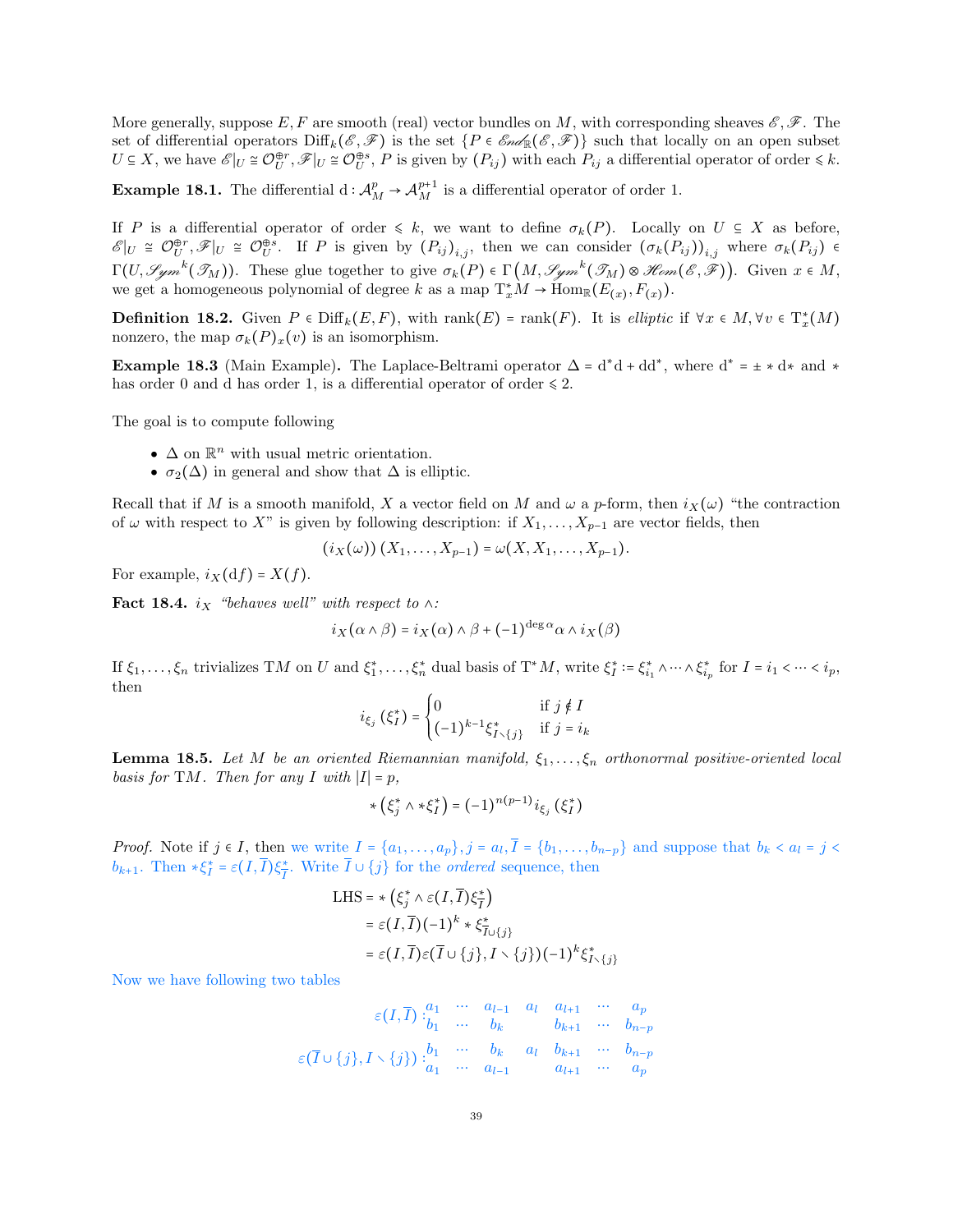Note that for  $a_1, \ldots, a_{l-1}$ , every element in b will contribute once together with  $a_l$  to the sign, so the total contribution is  $(-1)^{n-p+1}$ . There are  $l-1$  of them. So  $((-1)^{n-p+1})^{l-1}$ .

For  $a_l$ , it has k b's smaller than it and  $l-1$  a's smaller than it. So the contribution is  $(-1)^{k+l-1}$ .

For  $a_{l+1},...,a_p$ , the contribution is unaffected by removing  $a_l$ , so the contribution is  $((-1)^{n-p})^{p-l}$ .

Therefore the total sign is  $-1$  raising to  $(n-p+1)(l-1)+(k+l-1)+(n-p)(p-l)+k \equiv (n-p)(p-1) \equiv n(p-1)$  $\mod 2$ .

Now let us compute  $\sigma_2(\Delta)$  in general and  $\Delta$  if  $M = \mathbb{R}^n$  with standard metric, orientation:

$$
\omega = \sum_{|I|=p} f_I \xi_I^*
$$
  
\n
$$
d^* \omega = (-1)^{n(p-1)+1} * d * (\omega)
$$
  
\n
$$
= (-1)^{n(p-1)+1} * d \left( \sum_{|I|=p} f_I * \xi_I^* \right)
$$
  
\n
$$
= (-1)^{n(p-1)+1} * \sum_{|I|=p} \sum_{k=1}^n \xi_k(f_I) (\xi_k^* \wedge * \xi_I^*) + (-1)^{n(p-1)+1} * \sum_{|I|=p} f_I d (* \xi_I^*)
$$

The second term is 0 in  $\mathbb{R}^n$  with  $\xi_i = \frac{\partial}{\partial x_i}$ , and can be ignored in general for computation of  $\sigma_2(\Delta)$ .

$$
\Rightarrow d^*\omega = (-1)^{n(p-1)+1} \sum_{|I|=p} \sum_{k=1}^n \xi_k(f_I) \underbrace{\ast (\xi_k^* \wedge \ast \xi_I^*)}_{(-1)^{n(p-1)} i_{\xi_k}(\xi_I^*)} + \cdots
$$
  

$$
d^*\omega = -\sum_{I} \sum_{k} \xi_k(f_I) i_{\xi_k}(\xi_I^*) + \text{stuff}
$$

where stuff is either 0 in  $\mathbb{R}^n$  or can be ignored when computing  $\sigma_2$ .

## 19. October 25, 2019

19.1. The symbol of the Laplace-Beltrami operator. Recall:  $P \in \mathrm{Diff}_k(\mathscr{E},\mathscr{F})$  and  $\sigma_k(P) \in \Gamma(M,\mathscr{G}_\mathscr{Y}\hspace{-1pt}m^k(\mathscr{T}_M) \otimes$  $\mathcal{H}_{om}(\mathcal{E}, \mathcal{F})$ . For  $x \in M$ ,  $v \in T_x^*M$ , we have  $\sigma_k(P)_x(v) \in \text{Hom}(E_{(x)}, F_{(x)})$ .

Let M be a compact oriented manifold with Riemannian metric. Then  $\Delta = dd^* + d^*d$ . Let  $U \subseteq M$  be a chart and let  $\xi_1, \ldots, \xi_n$  positive oriented orthonormal basis of  $TM|_U$  and  $\xi_1^*, \ldots, \xi_n^*$  the dual basis.

For any  $\omega$  a *p*-form, write  $\omega = \sum_{|I|=p} f_I \xi_I^* \Rightarrow d^* \omega = -\sum_I \sum_k \xi_k(f_I) i_{\xi_k} (\xi_I^*) +$  (linear operator in w). The last term is zero if  $U = \mathbb{R}^n$  with standard metric and basis.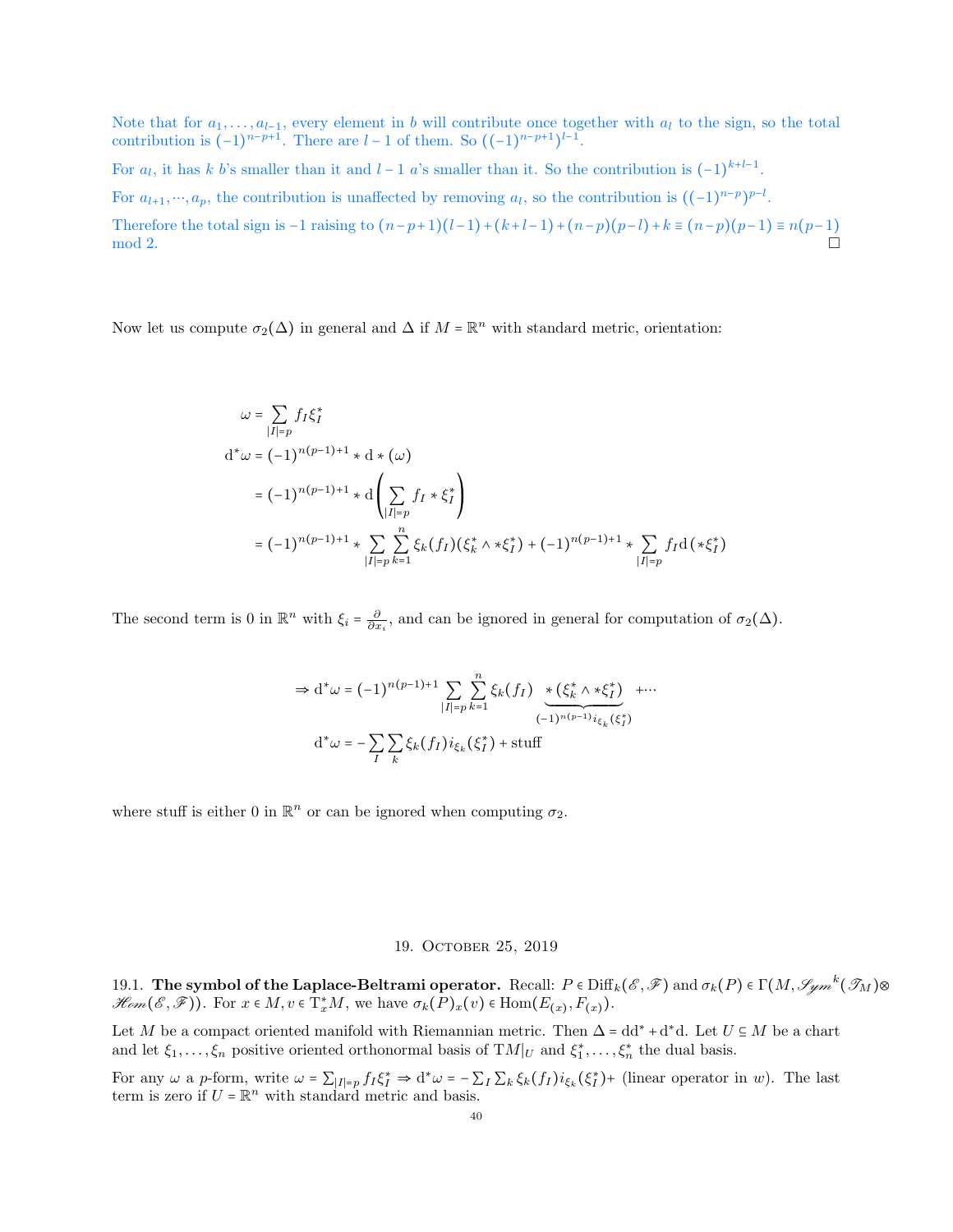So

$$
d\omega = \sum_{I} \sum_{j} \xi_{j}(f_{I})\xi_{j}^{*} \wedge \xi_{I}^{*}
$$
  
\n
$$
dd^{*}\omega = -\sum_{I} \sum_{j,k} \xi_{j}\xi_{k}(f_{I})\xi_{j}^{*} \wedge i_{\xi_{k}}(\xi_{I}^{*}) + \text{ operators of order } \le 1 \text{ in } \omega \text{ (this is 0 in } \mathbb{R}^{n})
$$
  
\n
$$
d^{*}d\omega = -\sum_{I} \sum_{j,k} \xi_{k}\xi_{j}(f_{I})i_{\xi_{k}}(\xi_{j}^{*} \wedge \xi_{I}^{*}) + \text{operator of order } \le 1
$$
  
\n
$$
\Delta \omega = -\sum_{I} \sum_{j,k} \xi_{k}\xi_{j}(f_{I})(\xi_{j}^{*} \wedge i_{\xi_{k}}(\xi_{I}^{*}) + i_{\xi_{k}}(\xi_{j}^{*} \wedge \xi_{I}^{*})) + \text{ operator of order } \le 1 \text{ in } \omega, \text{ which is 0 in } \mathbb{R}^{n}
$$
  
\nUse the fact that  $[\xi_{k}, \xi_{j}]$  has operator order  $\le 1$   
\n
$$
= -\sum_{I} \sum_{j,k} \xi_{k}\xi_{j}(f_{I})i_{\xi_{k}}(\xi_{j}^{*} \wedge \xi_{I}^{*}) + \cdots
$$
  
\n
$$
= -\sum_{I} \sum_{k} \xi_{k}^{2}(f_{I})\xi_{I}^{*} + \cdots
$$

Conclusion is that

(1) If  $M = \mathbb{R}^n$ , then

$$
\Delta\left(\sum_If_{I}\mathrm{d} x_{I}\right)=-\sum_{I}\left(\sum_{k=1}^n\frac{\partial^2 f}{\partial x_{k}^2}\right)\mathrm{d} x_{I}
$$

(2) In general,  $\sigma_2(\Delta)$  is given by

$$
\sigma_2(\Delta) \left( \sum_{k=1}^n v_k \xi_k^*(x) \right) = - \left( \sum_{k=1}^n v_k^2 \right) \mathrm{id}
$$

and

$$
\sigma_2(\Delta)_x(v) = -\|v\|^2 \cdot \mathrm{id}.
$$

Hence this is an isomorphism if  $v \neq 0$ .

Supppose that M is a compact oriented manifold. If we have a metric on  $\mathscr E$  and a volume element dV, then we can define a scalar product on  $\mathscr{E}(M)$ :

$$
\langle\!\langle s,t\rangle\!\rangle = \int\limits_M \langle s,t\rangle \, \mathrm{d}V
$$

Given  $P \in \text{Diff}_k(\mathscr{E}, \mathscr{F})$  such that both  $\mathscr{E}, \mathscr{F}$  carry metrics, there exists a formal adjoint  $P^* \in \text{Diff}_k(\mathscr{F}, \mathscr{E})$ such that

$$
\langle\!\langle Ps,t\rangle\!\rangle = \langle\!\langle s, P^*t\rangle\!\rangle
$$

for any  $s \in \mathcal{E}(M)$ ,  $t \in \mathcal{F}(M)$ .

Moreover, for any  $x \in M$ ,  $v \in T_x^*M$ , we have  $\sigma_k(P^*)_x(v) = (\sigma_k(P)_x(v))^*$  where  $(-)^*$  is adjoint with respect to scalar product on fibers. In particular, if  $rank(E) = rank(F)$ , then P is elliptic if and only if  $P^*$  is.

**Theorem 19.1** (Fundamental Theorem). Let  $M$  be a compact oriented manifold with  $E, F$  smooth vector bundles of the same rank, with metrics, have volume element dV, and  $P \in \text{Diff}_k(E, F)$  elliptic, then

(1) dim<sub>R</sub> Ker(P) < $\infty$ . (2)  $\mathscr{E}(M) = \text{Ker}(P) \oplus \text{Im}(P^*)$ . (Note:  $\text{Ker}(P) \perp \text{Im}(P^*)$  by adjointness)

In particular, if P is self-adjoint, then  $\mathscr{E}(M) = \text{Ker } P \overset{\perp}{\oplus} \text{Im}(P)$ .

Subtlety:  $\mathscr{E}(M), \mathscr{F}(M)$  are not complete with repsect to  $\langle -,-\rangle$ . Have to enlarge the space to suitable spaces with distribution. The hard part is to show that given  $P^*$  elliptic and s the section of  $\mathscr E$  with coefficients in distribution, if  $P^*s$  is smooth, then so is s.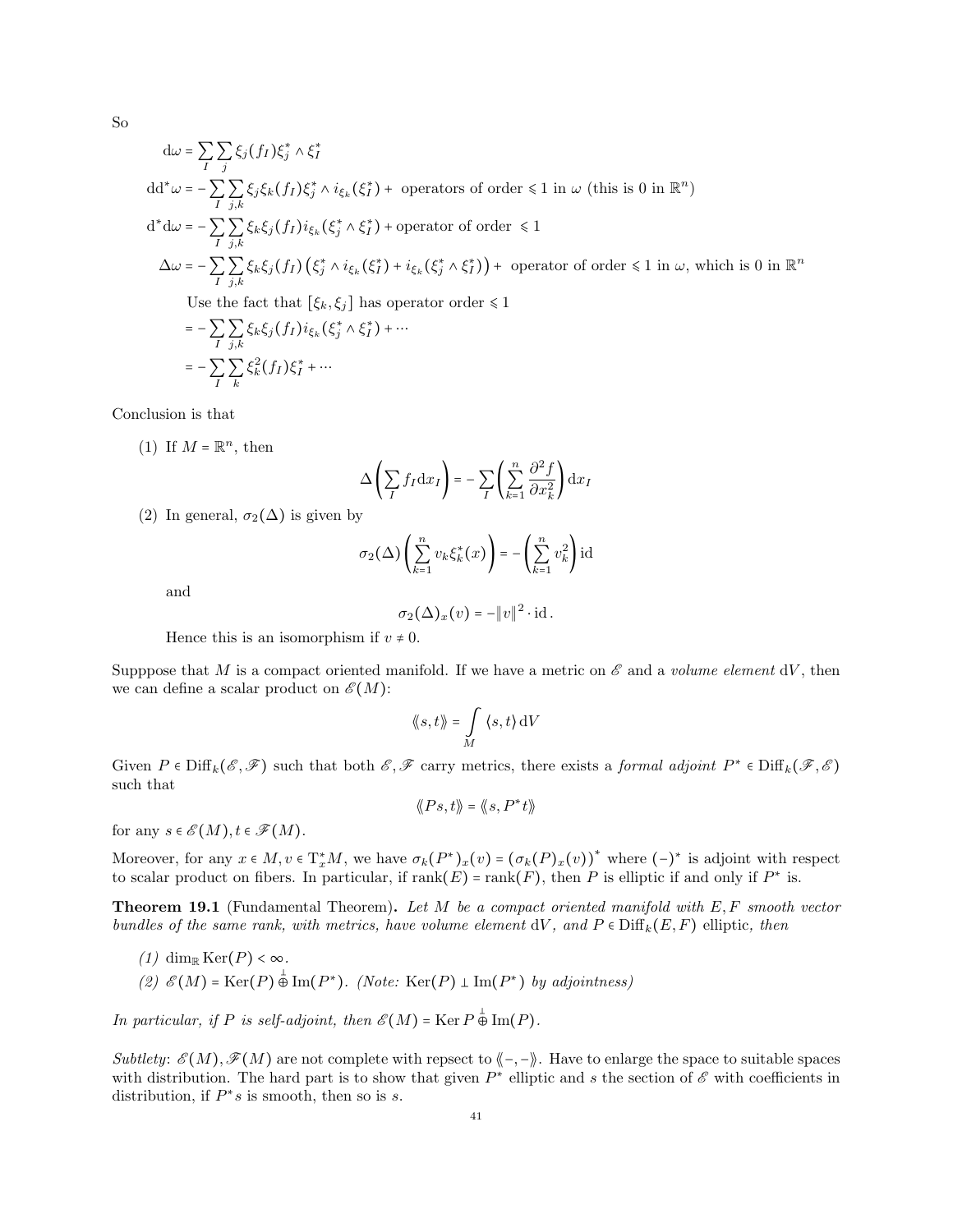Apply this to  $\Delta$ . Since  $\Delta$  is elliptic and self-adjoint, we have  $\mathcal{A}^p(M) = \text{Ker}(\Delta) \oplus \text{Im}(\Delta)$  where the kernel is  $\mathscr{H}^p(M,\mathbb{R}) = \{ \omega \in \mathcal{A}^p(M) \mid \Delta \omega = 0 \}.$  The image is  $\Delta(\mathcal{A}^p(M)) \subseteq d(\mathcal{A}^{p-1}(M)) + d^*(\mathcal{A}^{p+1}(M))$  since  $\Delta = dd^* + d^*d.$ 

Note

- (1)  $d(A^{p-1}(M)) \perp d^* (A^{p+1}(M))$  as  $\langle d\omega, d^*\eta \rangle = \langle d^2\omega, \eta \rangle = 0$ .
- (2)  $\mathcal{H}^p(M,\mathbb{R})$  orthogonal to  $d(\mathcal{A}^{p-1}(M))+d^*\left(\mathcal{A}^{p+1}(M)\right)$ . Since  $\omega$  is harmonic, we have  $d\omega = d^*\omega = 0$ . So  $\langle \langle \omega, d\eta \rangle \rangle = \langle \langle d^* \omega, \Re \eta \rangle \rangle = 0$ . Similarly,  $\langle \langle \omega, d^* \theta \rangle \rangle = 0$ .

The orthogonal decomposition together with the inclusion, (2) implies that

$$
\Delta\left(\mathcal{A}^p(M)\right)=\mathrm{d}\left(\mathcal{A}^{p-1}(M)\right)\overset{\perp}{\oplus}\mathrm{d}^*\left(\mathcal{A}^{p+1}(M)\right)
$$

What is the kernel  $\text{Ker}(\text{d} : \mathcal{A}^p(M) \to \mathcal{A}^{p+1}(M))$ ? This contains  $\mathcal{H}^p(M, \mathbb{R})$ ,  $d(\mathcal{A}^{p-1}(M))$ .

Claim.  $\text{Ker}(\text{d} : \mathcal{A}^p(M) \to \mathcal{A}^{p+1}(M)) = \mathcal{H}^p(M, \mathbb{R}) \overset{\downarrow}{\oplus} \text{d}(\mathcal{A}^{p-1}(M)).$ 

*Proof.* Enought to show that if  $d^*\eta \in \text{Ker}(d)$ , then  $d^*(\eta) = 0$ . Since  $dd^*\eta = 0$ , we have  $\langle d^*\eta, d^*\eta \rangle =$  $\langle \langle \eta, dd^* \eta \rangle \rangle = 0 \Rightarrow d^*$  $\eta = 0.$ 

We have decomposition

$$
\mathcal{A}^p(M) = \underbrace{\mathcal{H}^p(M,\mathbb{R}) \overset{\perp}{\oplus} \mathrm{d}\left(\mathcal{A}^{p-1}(M)\right)}_{\mathrm{Ker}(\mathrm{d})} \overset{\perp}{\oplus} \mathrm{d}^*\left(\mathcal{A}^{p+1}(M)\right)
$$

Corollary 19.2. Let M be a compact, oriented Riemannian manifold.

(1) We have a canonical isomorphism:

$$
\mathrm{H}^p_{\mathsf{dR}}(M,\mathbb{R})\cong \mathscr{H}^p(M,\mathbb{R})
$$

(2) dim<sub>R</sub>  $H_{dR}^p(M, R) < \infty$  (Use (1) in the theorem)

An elementary application is that if  $M$  is compact and orientable, then we have Poincaré duality.

Put a metric on M and choose an orientation. The operation  $*$  gives an isomorphism  $\mathscr{H}^p(M,\mathbb{R}) \cong$  $\mathscr{H}^{n-p}(M,\mathbb{R})$ . However, this depends on the choice of metric. A better statement uses is following: the pairing

$$
H_{\mathrm{dR}}^p(M,\mathbb{R}) \times H_{\mathrm{dR}}^{n-p}(M,\mathbb{R}) \to \mathbb{R}
$$

$$
(\omega,\eta) \mapsto \int\limits_M \omega \wedge \eta
$$

is nondegenerate. To see this, enough to show that for every p and every  $\alpha \in H^p_{\text{dR}}(M,\mathbb{R})$ , there exists some  $\beta \in H^{n-p}_{dR}(M,\mathbb{R})$  such that  $\int \alpha \wedge \beta \neq 0$ . For this, we choose metric and  $\omega \in \mathcal{H}^p(M,\mathbb{R})$  harmonic such that  $[\omega] = \alpha$ . Take  $\beta = \ast \omega$ . Then  $\int_{M} \underbrace{\omega \wedge \ast \omega}_{(\omega, \omega) dV}$  $=\langle\!\langle \omega,\omega\rangle\!\rangle>0$  if  $\omega\neq 0$ .

20. October 28, 2019

# 20.1. Hodge theory of complex manifolds.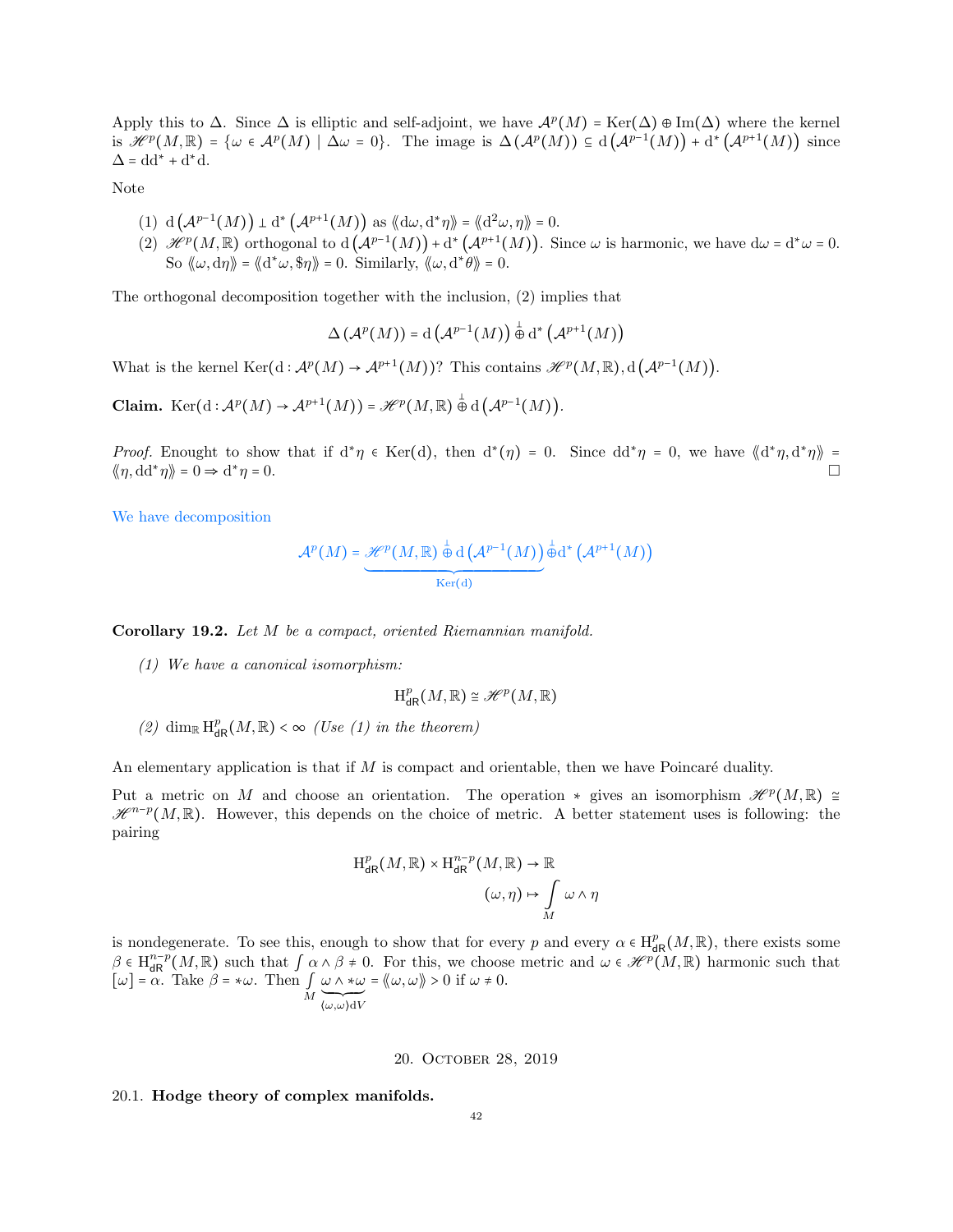20.1.1. Some linear algebra. Let V be a finite dimensional complex vector space, then  $V_{\mathbb{C}} \coloneqq V \otimes_{\mathbb{R}} \mathbb{C} = V' \oplus V''$ .

**Definition 20.1.** A *Hermitian form* on V is a bilinear map  $h: V \times \overline{V} \to \mathbb{C}$  such that  $h(v, w) = \overline{h(w, v)}$ .

Given such h, write it as  $h = S + iA$  where  $S, A : V \times \overline{V} \to \mathbb{R}$ . Then the condition on h implies that S is symmetric and  $A$  is skew-symmetric, and both are bilinear on  $\mathbb R$ . Also we have

<span id="page-42-0"></span>(20.1) 
$$
S(iv, w) + iA(iv, w) = i(S(v, w) + iA(v, w))
$$

$$
(20.2) \qquad \qquad \Rightarrow S(iv, w) = -A(v, w)
$$

<span id="page-42-1"></span>
$$
(20.3) \t\t and A(iv, w) = S(v, w)
$$

Easy to see that given such  $h$ ,

- is equivalent to give a symmetric bilinear form  $S: V_{\mathbb{R}} \times V_{\mathbb{R}} \to \mathbb{R}$  such that  $S(iv, iw) = S(v, w)$  for any  $v, w \in V$ . In this case A is given by [\(20.2\).](#page-42-0) We have  $S(iv, iw) = -A(v, iw) = A(iw, v) = S(w, v) =$  $S(v, w)$ .
- is equivalent to give a skew-symmetric bilinear form  $A: V_{\mathbb{R}} \times V_{\mathbb{R}} \to \mathbb{R}$  such that  $A(iv, iw) = A(v, w)$ and S is given by [\(20.3\).](#page-42-1) We have  $A(iv, iw) = S(v, iw) = S(iw, v) = -A(w, v) = A(v, w)$ .

**Definition 20.2.** A Hermitian form h is a *Hermitian metric* if it satisfies  $h(v, v) > 0$  for all nonzero  $v \in V$ .

Because A is skew-symmetric,  $h(v, v) = S(v, v) + iA(v, v) = S(v, v)$  is a real number.

If h is a Hermitian metric, then real part  $S_h$  of h gives a scalar product on  $V_{\mathbb{R}}$ . Given a metric S, it can be uniquely extended to a Hermitian metric  $S_h$  on  $V_c$  by requring  $S_h(iv, w) = iS(v, w)$  and  $S_h(v, iw) = -iS(v, w)$ . Then we have

$$
S_h(v + iw, v + iw) = S(v, v) + S(w, w) + i(S(v, w) - S(w, v)) > 0
$$

if  $v + iw \neq 0$ . So  $h<sub>S</sub>$  is a Hermitian metric on V.

Lemma 20.3. The canonical isomorphism



is compatible with the Hermitian forms (up to a constant scalar factor). It is saying that if we have a Hermitian metric h on V, take S to be its real part. Then we can talk about the extension of S to  $V_{\mathbb{C}}$  and restrict back to V ′ . The lemma is saying that the new Hermitian metric we get is equivalent to the original one up to a constant scalar.

*Proof.* Recall that if  $J: V \to V$  is the complex structure, then  $V \to V', v \mapsto \frac{1}{2}(v-iJv)$ . And we have  $S_h(Jv, Jw) = S(v, w)$ . So we have

$$
S_h\left(\frac{1}{2}(v-iJv),\frac{1}{2}(w-iJw)\right) = \frac{1}{4}\left(\left(S(v,w) + \frac{S(Jv,Jw)}{S(v,w)}\right) - i\left(S(Jv,w) - \frac{S(v,Jw)}{S(v,w)}\right)\right)
$$

$$
= \frac{1}{2}\left(S(v,w) - i\frac{S(Jv,w)}{A(v,w)}\right)
$$

$$
= \frac{1}{2}h(v,w)
$$

Remark 20.4. We have

 $\Box$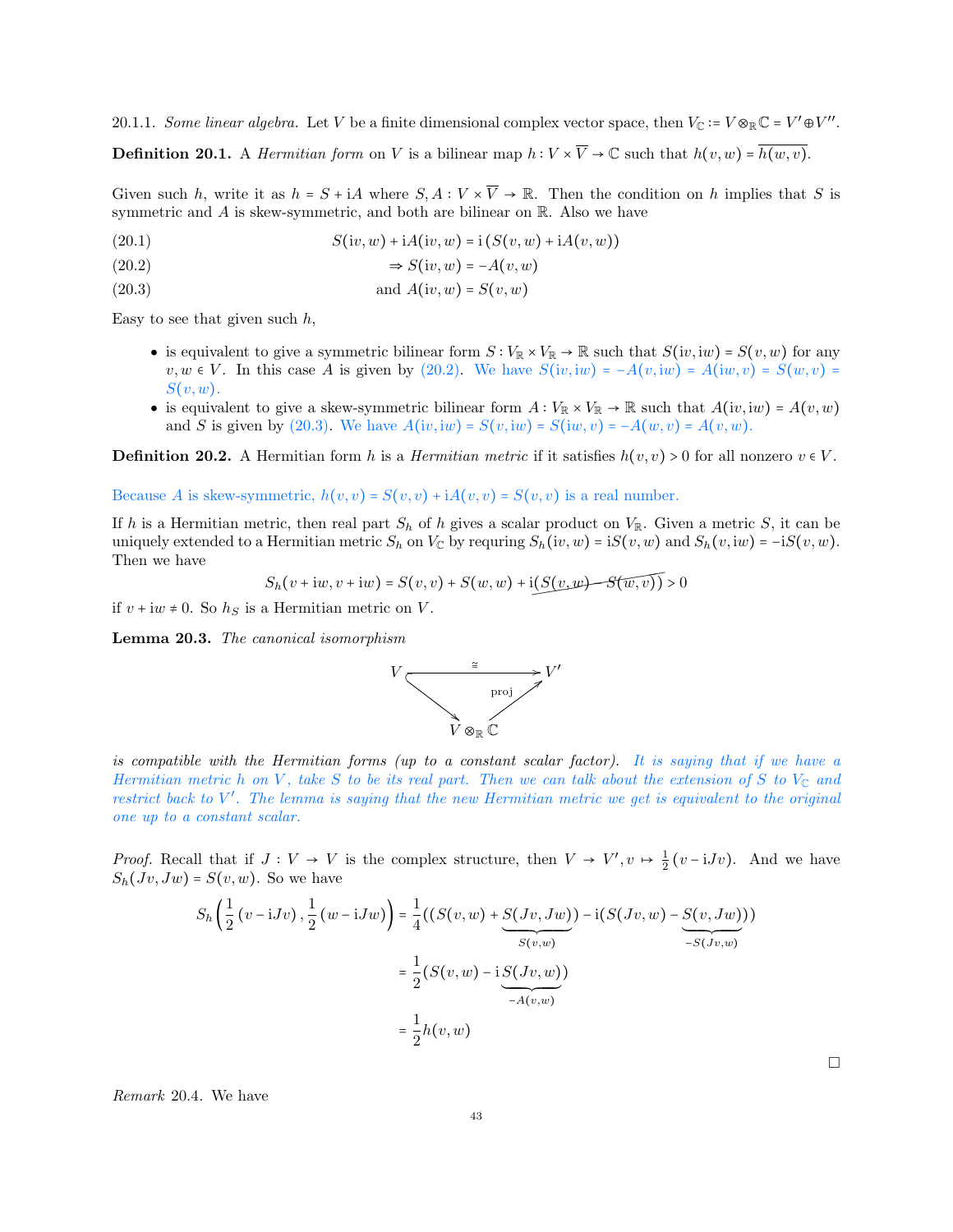- (1) If  $h: V \times \overline{V} \to \mathbb{C}$  is a Hermitian metric, then we get an isomorphism  $\overline{V} \to V^*$ ,  $v \mapsto h_v = h(-, v)$ . Also, the conjugate  $\overline{h}: \overline{V} \times V \to \mathbb{C}$  gives a Hermitian metric on  $\overline{V}$ . Combine these, we get Hermitian metric  $h^*$  on  $V^*$  such that  $h^*(h_v, h_w) = h(v, w)$ .
- (2) Given Hermitian metric h on V, we get a Hermitian metrics on all  $\bigwedge^p V$  such that

$$
\langle v_1 \wedge \cdots \wedge v_p, w_1 \wedge \cdots \wedge w_p \rangle = \det(h(v_i, w_j))
$$

Given a Hermtitian metric h on V, we can consider the Hermitian metric  $S_h$  on  $V_c$  and use it to put Hermitian metric on all  $\bigwedge^p (V_{\mathbb{C}})^*$ .

**Exercise 20.5.** This is the same using the scalar product S on V to get scalar product on  $\bigwedge^p V^*$  and then extend this by linearity to Hermitian metric on  $\left(\bigwedge^p V^*\right)_{\mathbb{C}} \cong \bigwedge^p (V^*_{\mathbb{C}})$ .

Lemma 20.6. The decomposition

$$
\bigwedge^p V_{\mathbb{C}}^* \cong \bigoplus_{i+j=p} \left( \bigwedge^i (V')^* \oplus \bigwedge^j (V'')^* \right)
$$

is orthogonal with respect to the Hermitian metric.

*Proof.* To show this, it is enough to check that the decomposition of  $V_{\mathbb{C}} = V' \oplus V''$  is orthogonal with respect to  $S_h$ .

$$
S_h\left(\frac{1}{2}(v-iJv),\frac{1}{2}(w+iJw)\right) = \frac{1}{4}\left(S(v,w) - S(Jv,Jw)\right) - i\left(S(Jv,w) + S(v,Jw)\right) = 0
$$

Suppose that  $(V, h)$  is a finite dimensional complex vector space equipped with a Hermitian metric h. Then we have scalar product  $S_h$  on V. Since V is a complex vector space, it has a canonical orientation on V. Let  $n = \dim_{\mathbb{C}} V$ . Then we have a canonical "volume element"  $dV \in \bigwedge^{2n} V^* \subseteq \bigwedge^{2n} V^*_{\mathbb{C}}$ .

We have the Hodge operator  $* : \bigwedge^p V^* \stackrel{\sim}{\to} \bigwedge^{2n-p} V^*$  which is an isomorphism over R. Extend this to over C we get ∗ :  $\bigwedge^p V_{\mathbb{C}}^* \stackrel{\sim}{\rightarrow} \bigwedge^{2n-p} V_{\mathbb{C}}^*$ .

<span id="page-43-0"></span>**Lemma 20.7.** For every  $\omega, \eta \in \bigwedge^p V_{\mathbb{C}}^*$ , we have

 $\omega \wedge \overline{*\eta} = (\omega, \eta) dV$ 

where  $\langle -, - \rangle$  is the Hermitian metric induced by  $S_h$ .

**Exercise 20.8.** Check Lemma [20.7](#page-43-0) using the fact that we know this if  $\omega, \eta \in \bigwedge^p V^*$ .

If  $e_1, \ldots, e_{2n}$  is an orthonormal basis, then assume that  $\omega = e_{i_1} \wedge \cdots \wedge e_{i_p}$  and  $\eta = e_{j_1} \wedge \cdots \wedge e_{j_p}$ . If any  $i_k$  is not in  $\{j_1,\dots, j_p\}$ , then the Hermitian of  $\omega$  and  $\eta$  is zero. Meanwhile,  $e_{i_k}$  will appear in  $\overline{\ast\eta}$ , which will result in zero for the wedge product. The possibility of being nonzero is that  $\{i_1, ..., i_p\} = \{j_1, ..., j_p\}$ . In which case, both sides are the sign of the permutation  $\begin{pmatrix} i_1 & i_2 & \cdots & i_p \ i_i & i_1 & \cdots & i_p \end{pmatrix}$  $j_1$   $j_2$   $\ldots$   $j_p$ . So the formula is true by linearity.

Corollary 20.9. Write  $\bigwedge^{p,q} V_{\mathbb{C}}^* := \bigwedge^p (V')^* \oplus \bigwedge^q (V'')^*$ . Then  $*$  maps  $\bigwedge^{p,q} V_{\mathbb{C}}^*$  to  $\bigwedge^{n-p,n-q} V_{\mathbb{C}}^*$ .

Recall that if  $w : \bigwedge^* V^*_{\mathbb{C}} \to \bigwedge^* V^*_{\mathbb{C}}$  is the de Rham operator acting by multiplication with  $(-1)^m$  on  $\bigwedge^m$ , then ∗∗ = w.

Note that  $*$  defined by scalar extension from R, so it is a real operator, i.e.  $\overline{* \omega} = * \overline{\omega}$ .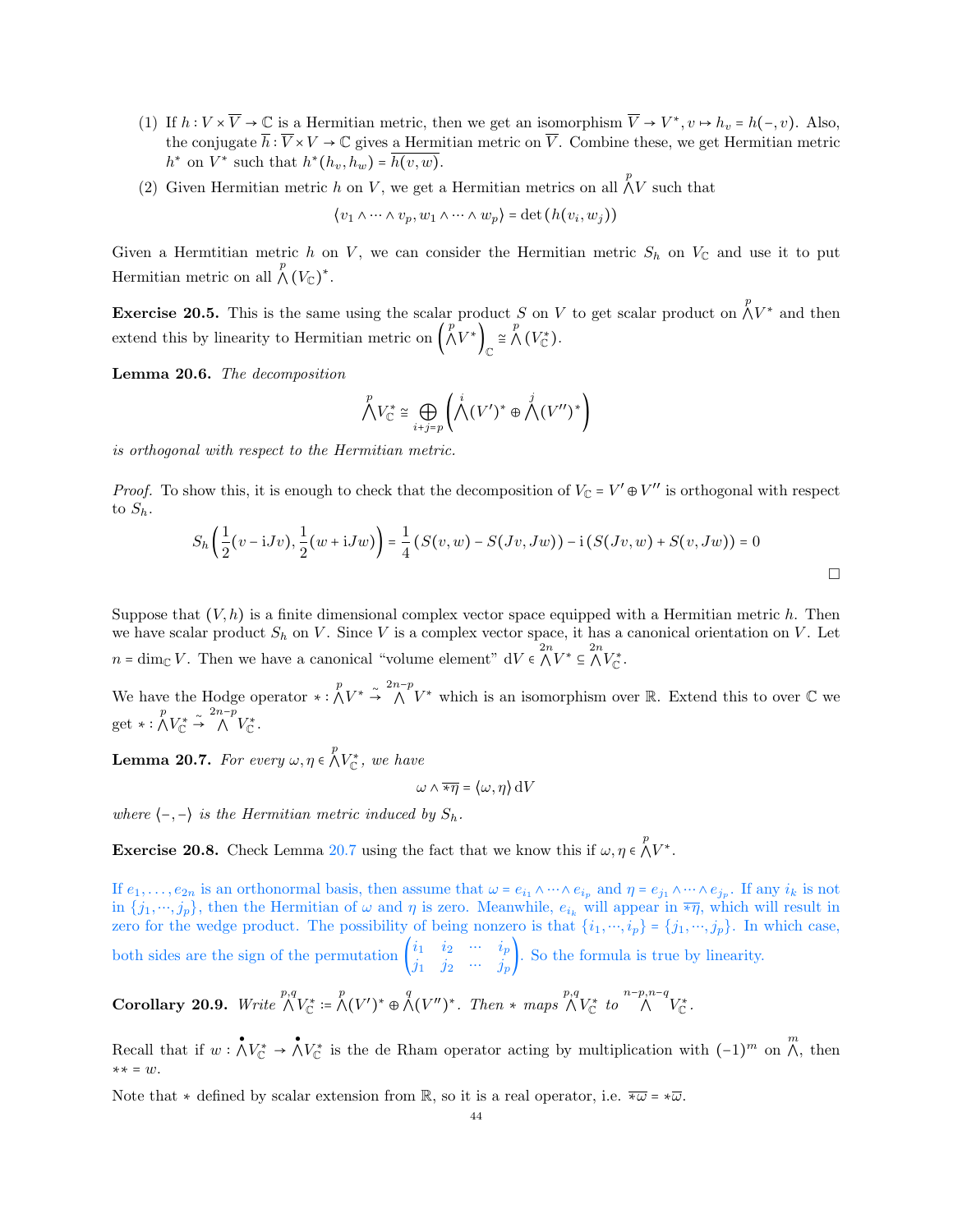20.1.2. Globalization. Given a complex manifold M, a *Hermitian metric* on M is given by a smoothly varying family of Hermitian metrics on each  $T_pM, p \in M$  with the canonical complex vector space structure. For every  $p \in M$ , we have a scalar product on  $T_pM$ , so we get a Riemannian metric. We also have a canonical orientation. Hence we have a "volumne element"  $dV \in \Gamma(M, \mathcal{A}^{2n})$ , which is an  $(n, n)$ -form.

#### 21. October 30, 2019

21.1. **Hodge theory of complex manifolds (continued).** Let  $M$  be an *n*-dimensional complex manifold. We can always choose on  $M$  a Hermitian metric. The key point is that the finite linear combination of Hermitian metric with real function coefficients is still a Hermitian metric. Then we can construct such metrics locally and glue using the partition of unity.

Fix such a metric  $h = \langle -, - \rangle$ ,  $S = \text{Re}(h)$  is a Riemannian metric on M with the standard orientation and we get the volumne element dV, which is a real  $(n, n)$ -form on M. So we get the star operation ∗ :  $\mathcal{A}_{M}^{p,q}$  $\stackrel{\sim}{\rightarrow} \mathcal{A}_{M}^{n-q,n-p}.$ S also induces Hermitian metrics on all  $\mathcal{A}_{M,\mathbb{C}}^m$  such that the  $(p,q)$ -components are orthogonal.

From now on we assume that M is compact. We get Hermitian metrics on each  $\mathcal{A}^{p,q}(M)$  by

$$
\langle\!\langle \omega, \eta \rangle\!\rangle := \int\limits_M \langle \omega, \eta \rangle \, \mathrm{d}V = \int\limits_M \omega \wedge \overline{\ast \eta}.
$$

Note that  $\langle \omega, \omega \rangle > 0$  unless  $\omega = 0$ .

It is easy to verify that the induced Hermitian metric on  $\mathcal{A}_{M,\mathbb{C}}^m(M) = \mathcal{A}_{M}^m(M) \otimes_{\mathbb{R}} \mathbb{C}$  is the one induced by extending to complexification, the one we associated before to the Riemannian structure.

21.2. The operators  $\partial^*$  and  $\overline{\partial}^*$ . Recall that  $\partial: \mathcal{A}_M^{p,q} \to \mathcal{A}_M^{p+1,q}$  and  $\overline{\partial}: \mathcal{A}_M^{p,q} \to \mathcal{A}_M^{p,q+1}$  and the de Rham operator is that  $d = \partial + \overline{\partial}$ .

Definition 21.1. We define

$$
\begin{aligned} \partial^* &:= - *\, \overline{\partial} * : \mathcal{A}_M^{p+1,q} \to \mathcal{A}_M^{p,q} \\ \overline{\partial}^* &:= - *\, \partial * : \mathcal{A}_M^{p,q+1} \to \mathcal{A}_M^{p,q} \end{aligned}
$$

<span id="page-44-0"></span>**Proposition 21.2.** The pairs  $(\partial, \partial^*)$  and  $(\overline{\partial}, \overline{\partial}^*)$  are formal adjoint pairs.

*Proof.* Let  $u \in \mathcal{A}^{p,q}(M)$  and  $v \in \mathcal{A}^{p+1,q}(M)$ . Then

⟪u, ∂<sup>∗</sup>

$$
u, \partial^* v \rangle = \int_{M} u \wedge \overline{\star} \overline{\partial^* v}
$$
  
=  $-\int_{M} u \wedge \overline{\star} \overline{\overline{\partial} \star v}$   
=  $(-1)^{p+q+1} \int_{M} u \wedge \overline{\partial^* v}$   
=  $(-1)^{p+q+1} \int_{M} u \wedge \overline{\partial^* v}$   
=  $-\int_{M} \partial (u \wedge \overline{v}) + \int_{M} \partial u \wedge \overline{v}$ 

By Stokes, the first term is zero. The second term is  $\langle \partial u, v \rangle$ . The proof for the other pair is similar.  $\Box$ **Definition 21.3.** Let  $\Delta' \coloneqq \partial \partial^* + \partial^* \partial$  and  $\Delta'' \coloneqq \overline{\partial \partial}^* + \overline{\partial}^* \overline{\partial}$ .

As in the case of the Laplace-Baltrimi operator  $\Delta$ , Proposition [21.2](#page-44-0) implies that  $\Delta'$  and  $\Delta''$  are formally self-adjoint.

**Definition 21.4.** A form  $\omega$  is a  $\partial$ -harmonic form if  $\Delta' \omega = 0$ . A form  $\omega$  is a  $\overline{\partial}$ -harmonic form if  $\Delta'' \omega = 0$ .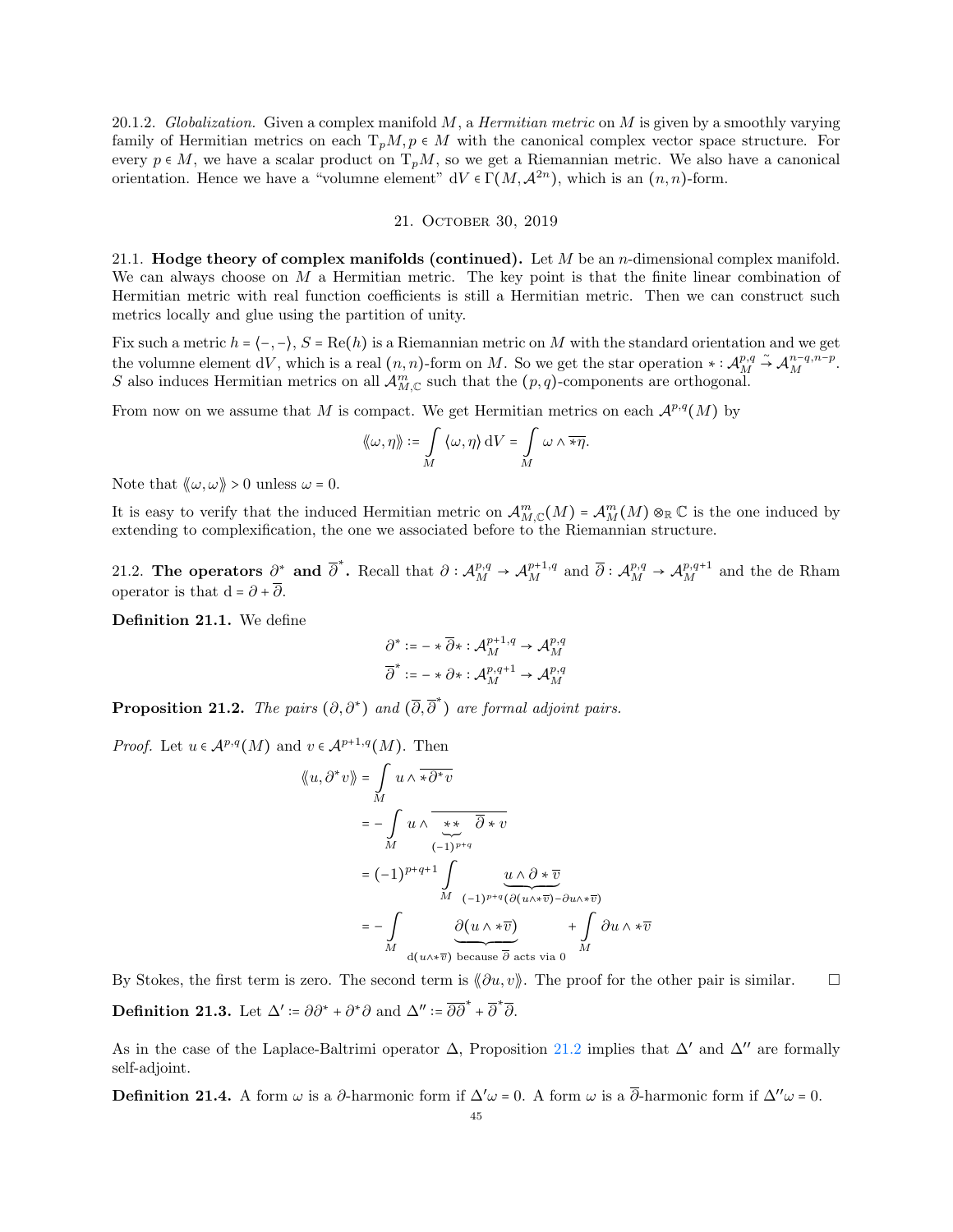Write  $\mathcal{H}_{\Delta'}^{p,q} = \{\partial$ -harmonic  $(p,q)$ -forms} and  $\mathcal{H}_{\Delta''}^{p,q} = \{\overline{\partial}$ -harmonic  $(p,q)$ -forms}. As in the case of usual harmonic forms, we can prove

- $\omega$  is  $\partial (\overline{\partial})$ -harmonic if and only if  $\partial \omega = 0$ ,  $\partial^* \omega = 0$  ( $\overline{\partial} \omega = 0$ ,  $\overline{\partial}^* \omega = 0$ ).
- Since  $\overline{\partial^* \omega} = -\overline{\ast \partial} \cdot \overline{\omega} = \overline{\partial} \cdot \overline{\omega}$ , we have  $\overline{\Delta' \omega} = \Delta'' \overline{\omega}$ . Hence  $\omega \mapsto \overline{\omega}$  gives an isomorphism  $\mathcal{H}_{\Delta'}^{p,q}(M) \stackrel{\sim}{\rightarrow}$  $\mathscr{H}_{\Delta''}^{q,p}(M).$
- $\star \Delta' = \Delta'' \star$  and  $\star \Delta'' = \Delta' \star$ . Because if both sides acts  $(p, q)$ -forms, then we have

$$
\begin{aligned}\n \ast \Delta' &= \ast \left( \partial \partial^* + \partial^* \partial \right) \\
 &= - \ast \left( \partial \ast \overline{\partial} \ast + \ast \overline{\partial} \ast \partial \right) \\
 &= - \ast \partial \ast \overline{\partial} \ast + \left( -1 \right)^{p+q+1} \overline{\partial} \ast \partial \\
 \Delta'' \ast &= \left( \overline{\partial \partial}^* + \overline{\partial}^* \overline{\partial} \right) \ast \\
 &= - \left( \overline{\partial} \ast \partial \ast + \ast \partial \ast \overline{\partial} \right) \ast \\
 &= \left( -1 \right)^{p+q+1} \overline{\partial} \ast \partial - \ast \partial \ast \overline{\partial} \ast\n \end{aligned}
$$

So we get isomorphisms

$$
\mathcal{H}^{p,q}_{\Delta'}(M) \xrightarrow{\ast} \mathcal{H}^{n-q,n-p}_{\Delta''}(M)
$$

$$
\operatorname{conj}_{\sim} \Big|_{\sim}
$$

$$
\mathcal{H}^{n-p,n-q}_{\Delta'}(M)
$$

• The same computation we've done for  $\Delta$  implies that  $\sigma_2(\Delta')_x(v) = -\frac{1}{2} ||v||^2 \cdot id = \sigma_2(\Delta'')_x(v)$ . Hence, like  $\Delta$ , the operators  $\Delta'$  and  $\Delta''$  are elliptic operators. So  $\mathscr{H}_{\Delta'}^{p,q}(M)$ ,  $\mathscr{H}_{\Delta''}^{p,q}(M)$  are finite dimensional vector spaces over C. We have

$$
\mathcal{A}^{p,q}(M) = \mathscr{H}_{\Delta''}^{p,q}(M) \stackrel{\perp}{\oplus} \underbrace{\text{Im}\left(\Delta'' : \mathcal{A}^{p,q}(M) \to \mathcal{A}^{p,q}(M)\right)}_{\overline{\partial}(\mathcal{A}^{p,q-1}(M)) \stackrel{\perp}{\oplus} \overline{\partial}^*(\mathcal{A}^{p,q+1}(M))}
$$

and the kernel is

$$
\operatorname{Ker}\left(\overline{\partial}: {\mathcal A}^{p,q}(M) \to {\mathcal A}^{p,q+1}(M)\right) = {\mathscr H}_{\Delta''}^{p,q}(M) \stackrel{\perp}{\oplus} \overline{\partial}\left({\mathcal A}^{p,q-1}(M)\right).
$$

The conclusion is that the Dolbeault cohomology  $H^{p,q}(M) = \mathcal{H}^q(\mathcal{A}^{p,\bullet}(M), \overline{\partial}) \cong H^q(M, \Omega^p) \cong$  $\mathscr{H}^{p,q}_{\Delta''}(M).$ 

Again we have application to Poincaré duality. Consider following pairing,

$$
H^{q}(M,\Omega^{p}) \times H^{n-q}(M,\Omega^{n-p}) \to \mathbb{C}
$$

$$
([\alpha],[\beta]) \mapsto \int_{M} \alpha \wedge \beta
$$

where  $\alpha$  is a  $(p, q)$ -form with  $\overline{\partial}\alpha = 0$  and  $\beta$  is a  $(n - p, n - q)$ -form with  $\overline{\partial}\beta = 0$ . The claim is that this is a non-degenerate pairing.

To check this, we put a metric h on M. Given nonzero element in  $H^2(M, \Omega^p)$ , choose  $\overline{\partial}$ -harmonic representative  $\alpha$ . If  $\beta = \overline{\star \alpha}$ , then  $\beta$  is harmonic  $(\partial \beta = 0)$  and  $\int_M \alpha \wedge \beta = \langle \langle \alpha, \alpha \rangle \rangle > 0$ .

# 22. November 01, 2019

22.1. Kähler manifolds. Let V be a finite dimensional vector space over  $\mathbb C$ , let J be the multiplication by i. Then  $V_{\mathbb{C}} = V' \oplus V''$ . A Hermitian form h on V is equivalent to a bilinear alternating form  $A: V_{\mathbb{R}} \times V_{\mathbb{R}} \to \mathbb{R}$ such that  $A(u, v) = A(Ju, Jv), \forall u, v \in V_{\mathbb{R}}$ . (A will be the imaginary part of h and we have  $h = S + iA$  where  $S(u, v) = A(Ju, v)$ .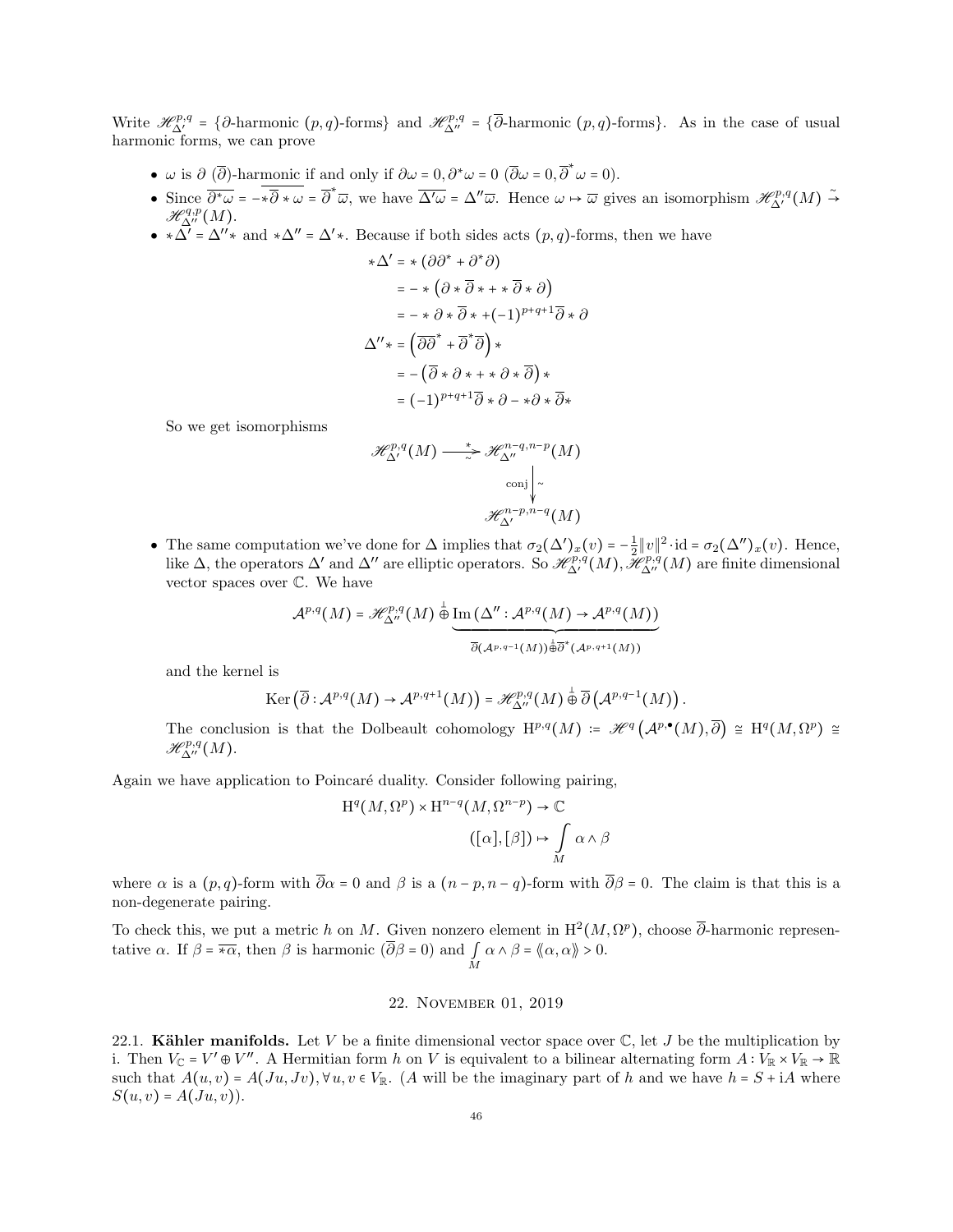For any  $A \in \bigwedge^2 V_{\mathbb{R}}^*$ , let  $\widetilde{A} \in \bigwedge^2 V_{\mathbb{C}}^*$  be the corresponding alternating bilinear form on  $V_{\mathbb{C}}$ . Then  $\widetilde{A}$  is real. Claim.  $A(Ju, Jv) = A(u, v), \forall u, v$  if and only if  $\widetilde{A}$  is a (1,1)-form.

*Proof.*  $\widetilde{A}$  is a  $(1,1)$ -form iff  $\widetilde{A}(V' \times V') = 0$  and  $\widetilde{A}(V'' \times V'') = 0$ . Since  $\widetilde{A}(\overline{u}, \overline{v}) = \widetilde{A}(u, v)$ , it is enough to check the first condition. Since  $V' = \{u - iJu \mid u \in V\}$ . We have

$$
\widetilde{A}(u - iJu, v - iJv) = (A(u, v) - A(Ju, Jv)) - i(A(Ju, v) + \underbrace{A(u, Jv)}_{-A(J(Ju), Jv)})
$$

So the direction  $\Rightarrow$  is clear and the converse direction  $\Leftarrow$  follows because A takes real values.

**Definition 22.1.** The fundamental form of the Hermitian metric h is the real (1, 1)-form  $\omega_h = -\widetilde{A}$ .

Next we want to describe via basis. Choose  $x_1, \ldots, x_n$  basis of  $V/\mathbb{C}$  and  $y_j = Jx_j$ . Then  $x_1, \ldots, x_n, y_1, \ldots, y_n$ form a basis of  $V_{\mathbb{R}}$ . Write  $e_j = \frac{1}{2}(x_j - iy_j)$ . Then  $e_1, \ldots, e_n$  form a basis for  $V'$  and  $\overline{e}_1, \ldots, \overline{e}_n$  form a basis for V''. Given Hermitian form  $\bar{h}: h_{ij} = h(x_i, x_j)$ . We can write  $\omega_h = \sum_{j < k} \lambda_{jk} e_j^* \wedge \bar{e}_k^*$ . Then we have

$$
\lambda_{jk} = \omega_h (e_j, \overline{e}_k)
$$
\n
$$
= -\frac{1}{4} \widetilde{A} (x_j - iy_j, x_k + iy_k)
$$
\n
$$
= -\frac{1}{4} ((A(x_j, x_k) + A(y_j, y_k) + i(A(x_j, y_k) - A(y_j, x_k)))
$$
\n
$$
\Rightarrow \lambda_{jk} = -\frac{1}{4} \cdot 2 (A(x_j, x_k) - iS(x_j, x_k))
$$
\n
$$
= \frac{i}{2} (S(x_j, x_k) + iA(x_j, x_k))
$$
\n
$$
= \frac{i}{2} h_{jk}
$$

So we conclude that  $\omega_h = \frac{1}{2} \sum_{j < k} h_{jk} e_j^* \wedge \overline{e}_k^*$ .

Remark 22.2. This tells us that

- (1) h is a metric iff  $-i\omega_h(v, v) > 0$  for all  $v \neq 0$ . Hence, a Hermitian metric on V is equivalent to a real  $(1, 1)$ -form  $\omega$  with  $-i\omega(v, v) > 0, \forall v$ .
- (2) Suppose  $x_1, \ldots, x_n$  is an orthonormal basis of V. Then  $h_{jk} = \delta_{jk}$ , and  $\omega_h = \frac{1}{2} \sum_{k=1}^n e_k^* \wedge \overline{e}_k^*$ .

Recall that the bilinear symmetric form S gives a top form dV. Suppose that  $x_1, y_1, \dots, x_n, y_n$  is a positive, orthonormal basis for S. Then

$$
dV = x_1^* \wedge y_1^* \wedge \dots \wedge x_n^* \wedge y_n^*
$$

$$
\bigwedge^n \omega_h = \left(\frac{i}{2}\right)^n n! \cdot e_1^* \wedge \overline{e}_1^* \wedge \dots \wedge e_n^* \wedge \overline{e}_n^*
$$

where  $e_j^* \wedge \overline{e}_j^* = (x_j^* + iy_j^*) \wedge (x_j^* - iy_j^*) = -2ix_j^* \wedge y_j^*$ . So we conclude that  $\bigwedge^n \omega_h = n! dV$ .

**Definition 22.3.** Let M be a complex manifold. A Hermitian metric h on M is Kähler if the real  $(1, 1)$ -form  $\omega = \omega_h$  is closed, i.e.  $d\omega = 0$ .

**Example 22.4** (Trivial example). Consider  $(\mathbb{C}^n, \text{standard metric})$ . It is Kähler with respect to the standard basis which is orthonormal for h. So  $\omega_h = \frac{1}{2} \sum_{j=1}^n dz_j \wedge d\overline{z}_j$ . This is clearly closed.

Note that the existence of a Kähler metric is a *global* property. The issue is that we cannot glue such metrics using partition of unity any more. Because if h is a Kähler metric with form  $\omega$  and f is smooth and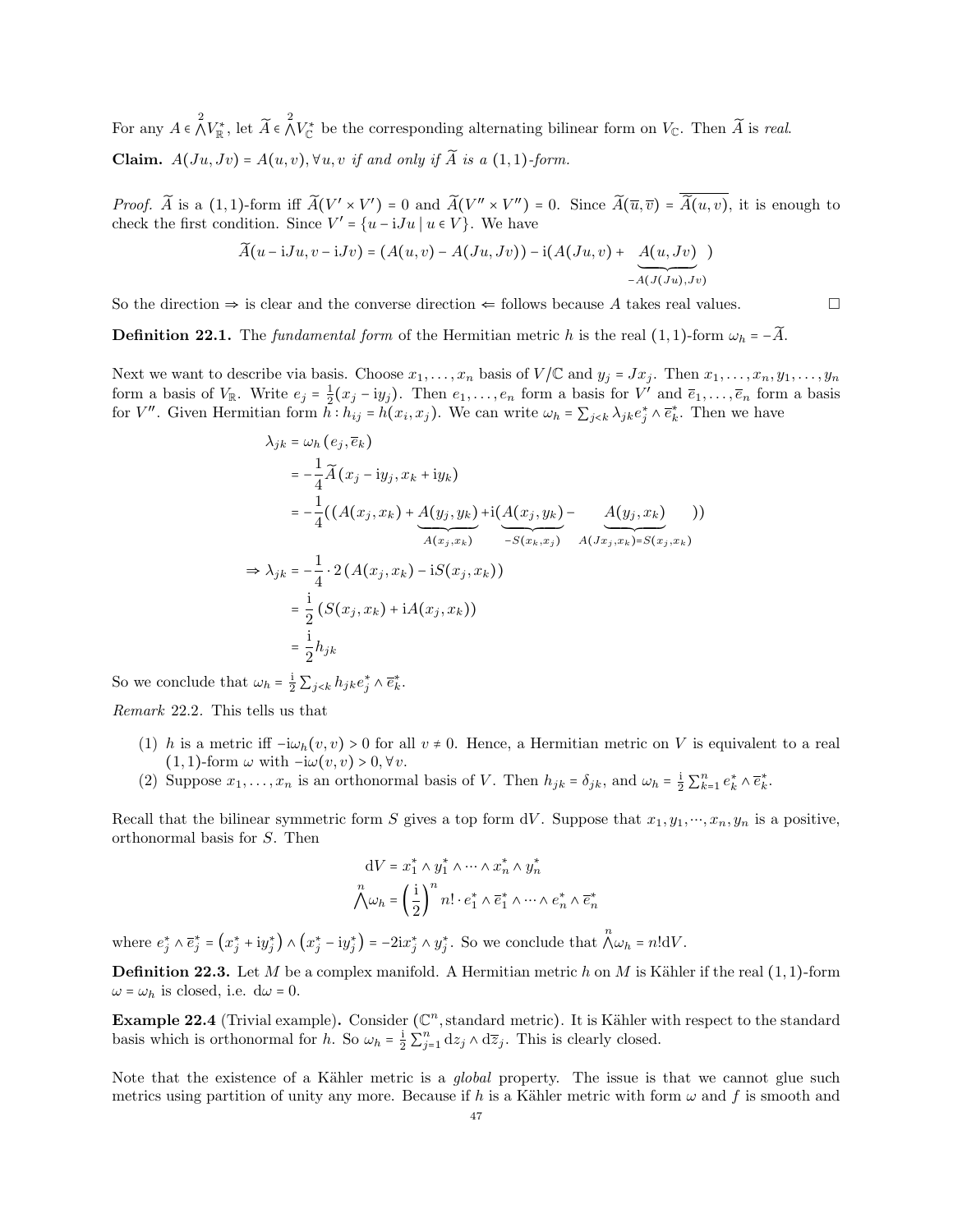everywhere positive, then fh is a metric and  $\omega_{fh} = f\omega_h$ . Then

$$
d(f\omega_h) = \underbrace{df \wedge \omega_h}_{\text{not necessarily } 0} + \underbrace{fd\omega_h}_{0}
$$

**Example 22.5** (Important Example, the Fubini-Study metric on  $\mathbb{P}^n$ ). Let  $z_0, \dots, z_n$  be homogeneous coordinates on  $\mathbb{P}^n$ ,  $U_j = \{z_j \neq 0\}$ . Let

$$
\omega_j = \frac{\mathrm{i}}{2} \partial \overline{\partial} \log \left( \sum_{k=0}^n \left| \frac{z_k}{z_j} \right|^2 \right) \in \mathcal{A}^{1,1}(U_j).
$$

These glue to a global  $(1,1)$ -form because on  $U_j \cap U_l$ ,

$$
\sum_{k} \left| \frac{z_k}{z_j} \right|^2 = \left( \sum_{k} \left| \frac{z_k}{z_l} \right|^2 \right) \cdot \left| \frac{z_l}{z_j} \right|^2
$$

$$
\Rightarrow \log \left( \sum_{k} \left| \frac{z_k}{z_j} \right|^2 \right) = \log \left( \sum_{k} \left| \frac{z_k}{z_l} \right|^2 \right) + \log \left| \frac{z_l}{z_j} \right|^2.
$$

So it is enough to note that  $\partial \overline{\partial} \log |w_j|^2 = 0$  if  $w_1, \ldots, w_n$  are coordinates on  $\mathbb{C}^n$ . This is because  $|w_j|^2 =$  $w_j \cdot \overline{w}_j \Rightarrow \log|w_j|^2 = \log w_j + \log \overline{w}_j \Rightarrow \partial \overline{\partial} \log|w_j|^2 = 0$  on  $\mathbb{C}^n \setminus \{w_j = 0\}.$ 

So all these  $\omega_j$  glue together to give an  $\omega \in \mathcal{A}^{1,1}(\mathbb{P}^n)$ .

•  $\omega$  is closed. Since  $\partial^2 = 0$ ,  $\overline{\partial}^2 = 0$  and  $\partial \overline{\partial} + \overline{\partial} \partial = 0$  and  $d = \partial + \overline{\partial}$ , we have  $\partial \omega = 0$ ,  $\overline{\partial} \omega = 0 \Rightarrow d\omega = 0$ . •  $\overline{\omega}_j = -\frac{1}{2}\overline{\partial}\partial\left(\cdots\right) = \frac{1}{2}\partial\overline{\partial}\left(\cdots\right)$ 

We have to check that  $-i\omega(v, v) > 0$  if  $v \neq 0$ . Work on  $U_j \cong \mathbb{C}^n$  with  $w_k = \frac{z_k}{z_j}$ . Then

$$
\omega_j = \frac{1}{2} \partial \overline{\partial} \log \left( 1 + \sum_{k=1}^n |w_k|^2 \right)
$$

$$
\overline{\partial} \log \left( 1 + \sum_{w_k} \frac{|w_k|^2}{w_k w_k} \right) = \sum_{k=1}^n \frac{w_k d \overline{w}_k}{1 + \sum_{l=1}^n |w_l|^2}
$$

$$
\frac{\partial}{\partial w_j} \left( \frac{w_k}{1 + \sum_l |w_l|^2} \right) = \frac{\delta_{jk}}{1 + \sum_l |w_l|^2} - \frac{w_k \overline{w}_j}{\left( 1 + \sum_l |w_l|^2 \right)^2}
$$

$$
\omega_j = \frac{1}{2} \left( \sum_k \frac{dw_k \wedge d \overline{w}_k}{1 + \sum_l |w_l|^2} - \sum_{k,j} \frac{w_k \overline{w}_j dw_j \wedge d \overline{w}_k}{\left( 1 + \sum_l |w_l|^2 \right)^2} \right)
$$

So  $a_{jk} = (1 + \sum_l |w_l|^2) \delta_{jk} - w_k \overline{w}_j$ . We need that if  $v = (v_1, \ldots, v_n) \neq 0$ , then  $v \cdot (a_{jk}) \overline{v}^t > 0$ . Write  $(-,-)$  for the standard Hermitian metric on  $\mathbb{C}^n$ . Then

 $\lambda$ ⎠

$$
v \cdot (a_{jk}) \overline{v}^t = (1 + (w, w)) (v, v) - \sum_{j,k} v_j w_k \overline{w}_j \overline{v}_k
$$

$$
= \underbrace{(v, v)}_{>0} + \underbrace{((w, w) \cdot (v, v) - |(v, w)|^2)}_{\ge 0 \text{ by Schwarz}}
$$

So it is positive.

## 23. November 04, 2019

23.1. Kähler manifolds (continued). Last time: On  $\mathbb{P}^n$ , we have a Kähler metric. Recall that if M is a n-dimensional complex manifold and h is a Hermitian form, then  $\omega_h = -\text{Im}(h)$  is a real (1, 1)-form on M. Then h is a metric if and only if  $i\omega_h(v, v) > 0$ ,  $\forall v \neq 0$ . We also have h or  $\omega$  is Kähler if  $d\omega = 0 \Leftrightarrow \partial \omega = 0$ ,  $\overline{\partial \omega} = 0$ .

Remark 23.1. If h is a Hermitian metric on M, and  $M' \rightarrow M$  is a submanifold, the restriction h' of h to TM' is a Hermitian metric on M', and  $\omega_{h'} = \omega_h|_{M'}$ . In particular, h Kähler  $\Rightarrow h'$  Kähler.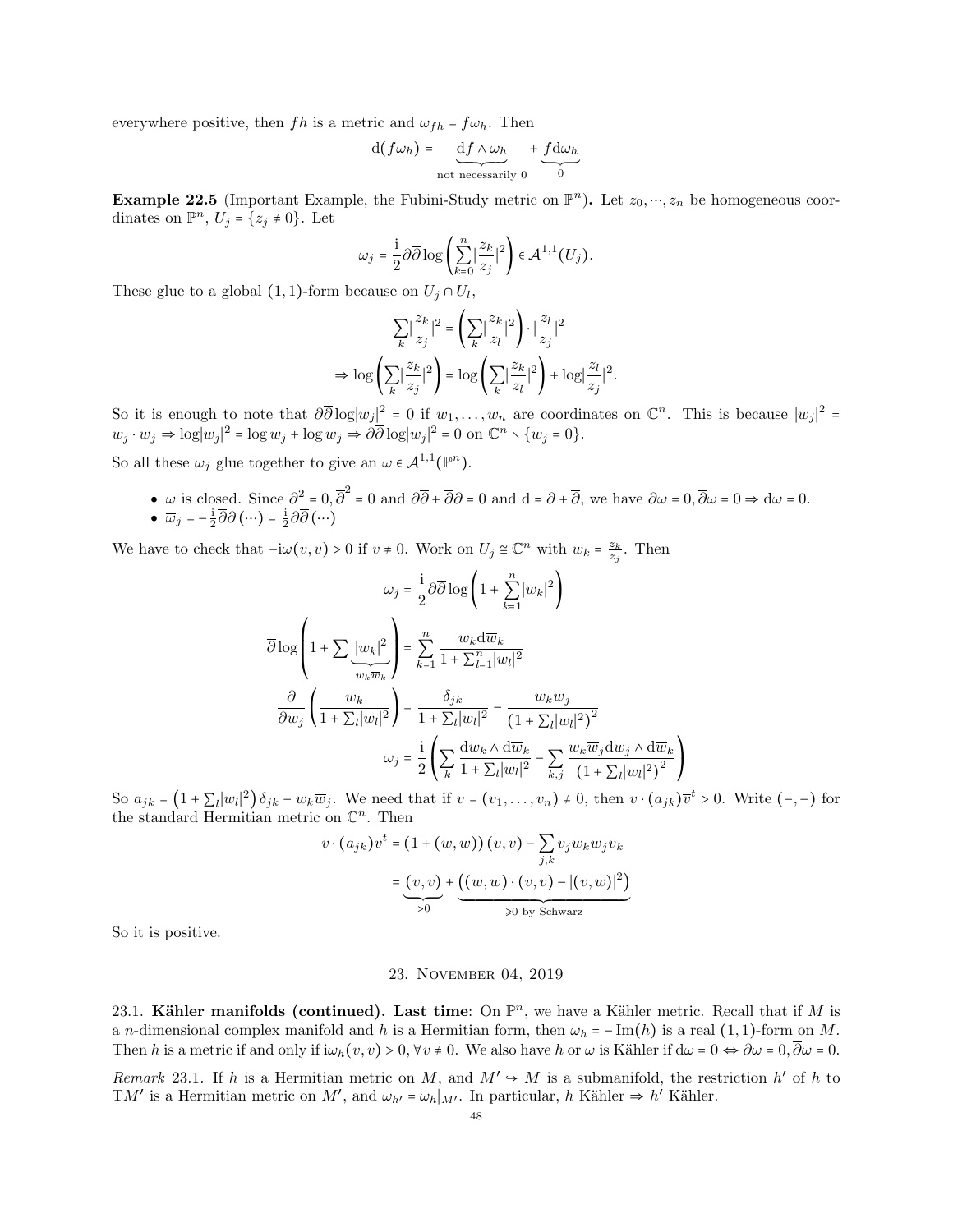The upshot is that if  $X$  is smooth, quasi-projective complex algebraic variety, then we have a locally closed immersion  $X \to \mathbb{P}^n$  such that  $X^{\text{an}}$  is a submanifold of  $(\mathbb{P}^n)^{\text{an}}$ . By restrcting the Fubini-Study metric to  $X^{\text{an}}$ ,  $X<sup>an</sup>$  has a Kähler metric.

**Example 23.2** (Complex Tori).  $M = V/\Lambda$  where V is a *n*-dimensional complex vector space and  $\Lambda \subseteq \mathbb{C}^n$  is a lattice  $(\Lambda \cong \mathbb{Z}^{2n})$  such that  $\Lambda \otimes \mathbb{R} = \mathbb{C}^n$ .

If h is the standard Hermitian metric on  $\mathbb{C}^n$ , with form  $\omega = \frac{1}{2} \sum_{k=1}^n z_k \wedge \overline{z}_k$  and  $\gamma_\lambda : V \to V$  is the translation by some  $\lambda \in \Lambda$ , then  $\gamma_{\lambda}^{*}(\omega) = \omega$ . So h induces a metric on the quotient M, which is again Kähler.

Remark 23.3. Note that for  $\Lambda$  general, M is not algebraic.

The goal is to show that Kähler metrics are not far from the standard one. Suppose that  $p \in M$ , coordinates  $z_1, \ldots, z_n$  in a chart around p such that  $z_i(p) = 0, \forall i$ . Suppose h is a Hermitian metric on M, with fundamental form  $\omega = \frac{1}{2} \sum_{j,k} h_{jk} dz_j \wedge d\overline{z}_k$ , we will say that  $\omega$  osculates to order 2 to the standard metric at p (in these coordinates) if  $h_{jk} = \delta_{jk}$ ,  $\forall j, k$  and  $\frac{\partial h_{jk}}{\partial z_l} = 0$ ,  $\frac{\partial h_{jk}}{\partial \overline{z}_l}$  $rac{m_{jk}}{\partial \overline{z}_l} = 0, \forall j, k, l.$ 

**Proposition 23.4.** Given a Hermitian metric h with fundamental forms  $\omega$ , h is Kähler if and only if  $\forall p \in M$ , there exists a chart as above such that  $\omega$  osculates to order 2 to the standard metric.

*Proof.* Given  $\omega = \frac{1}{2} \sum_{j,k} h_{jk} dz_j \wedge d\overline{z}_k$ , we have

$$
\omega = \frac{i}{2} \sum_{j,k} h_{jk} \mathrm{d}z_j \wedge \mathrm{d}\overline{z}_k
$$
  

$$
\mathrm{d}\omega = \frac{i}{2} \sum_{j,k,l} \frac{\partial h_{jk}}{\partial z_l} \mathrm{d}z_l \wedge \mathrm{d}z_j \wedge \mathrm{d}\overline{z}_k - \frac{i}{2} \sum_{j,k,l} \frac{\partial h_{jk}}{\partial \overline{z}_l} \mathrm{d}z_j \wedge \mathrm{d}\overline{z}_l \wedge \mathrm{d}\overline{z}_k.
$$

Clearly if  $\frac{\partial h_{jk}}{\partial z_l}(p) = \frac{\partial h_{jk}}{\partial \overline{z}_l}$  $\frac{m_{jk}}{\partial \overline{z}_l}(p) = 0$ , then  $d\omega(p) = 0$ . Conversely, suppose that  $d\omega = 0$ . Easy to see that there is a linear change of variables such that  $h_{jk}(p) = \delta_{jk}$ . Let  $a_{jkl} = \frac{\partial h_{jk}}{\partial z_l}$  $\frac{\partial h_{jk}}{\partial z_l}(p), a'_{jkl} = \frac{\partial h_{jk}}{\partial \overline{z}_l}$  $\frac{m_{jk}}{\partial \overline{z}_l}(p).$ 

The condition that  $d\omega(p) = 0$  and  $\omega$  being real (i.e.  $h_{jk} = \overline{h}_{kj}$ ) implying following repsectively,

- <span id="page-48-0"></span>(23.1)  $a_{jkl} = a_{lkj}, a'_{jkl} = a'_{jlk}$
- <span id="page-48-1"></span>(23.2)  $\overline{a}_{jkl} = a'_{kjl}$

We do the change of variables  $w_j = z_j + \frac{1}{2} \sum_{k,l=1}^n a_{kjl} z_k z_l$ . Compare  $\omega$  with  $\frac{1}{2} \sum_{j=1}^n dw_j \wedge d\overline{w}_j$ . We have

$$
dw_j = dz_j + \frac{1}{2} \sum_{k,l=1}^n a_{kjl} (z_k dz_l + z_l dz_k)
$$
  

$$
\stackrel{(23.1)}{=} dz_j + \sum_{k \le l} a_{kjl} z_k dz_l
$$
  

$$
\Rightarrow d\overline{w}_j \stackrel{(23.2)}{=} d\overline{z}_j + \sum_{k \le l} a'_{jkl} \overline{z}_k d\overline{z}_l
$$
  

$$
\Rightarrow \frac{i}{2} \sum_{j=1}^n dw_j \wedge d\overline{w}_j = \frac{i}{2} \sum_{j=1}^n dz_j \wedge d\overline{z}_j + \frac{i}{2} \sum_{k \le l,j} a'_{jkl} \overline{z}_k dz_j \wedge d\overline{z}_l
$$
  

$$
= a'_{jlk} = \frac{\partial h_{jl}}{\partial \overline{z}_k}(p)
$$
  

$$
+ \frac{i}{2} \sum_{k \le l,j} a_{kjl} z_k dz_l \wedge d\overline{z}_j + \text{terms vanishing at } p \text{ with order } \ge 2.
$$

Right-hand side matches the Taylor expansion of  $\omega$  up to the 2nd order term, so  $\omega$  differs  $\frac{1}{2} \sum dw_j \wedge d\overline{w}_j$  by terms vanishing at p with order  $\geq 2$ . This achieves our goal, which is  $\omega = \frac{1}{2} \sum \mathrm{d}w_j \wedge \mathrm{d}\overline{w}_j$ +terms vanishing at p with order  $\geq 2$ .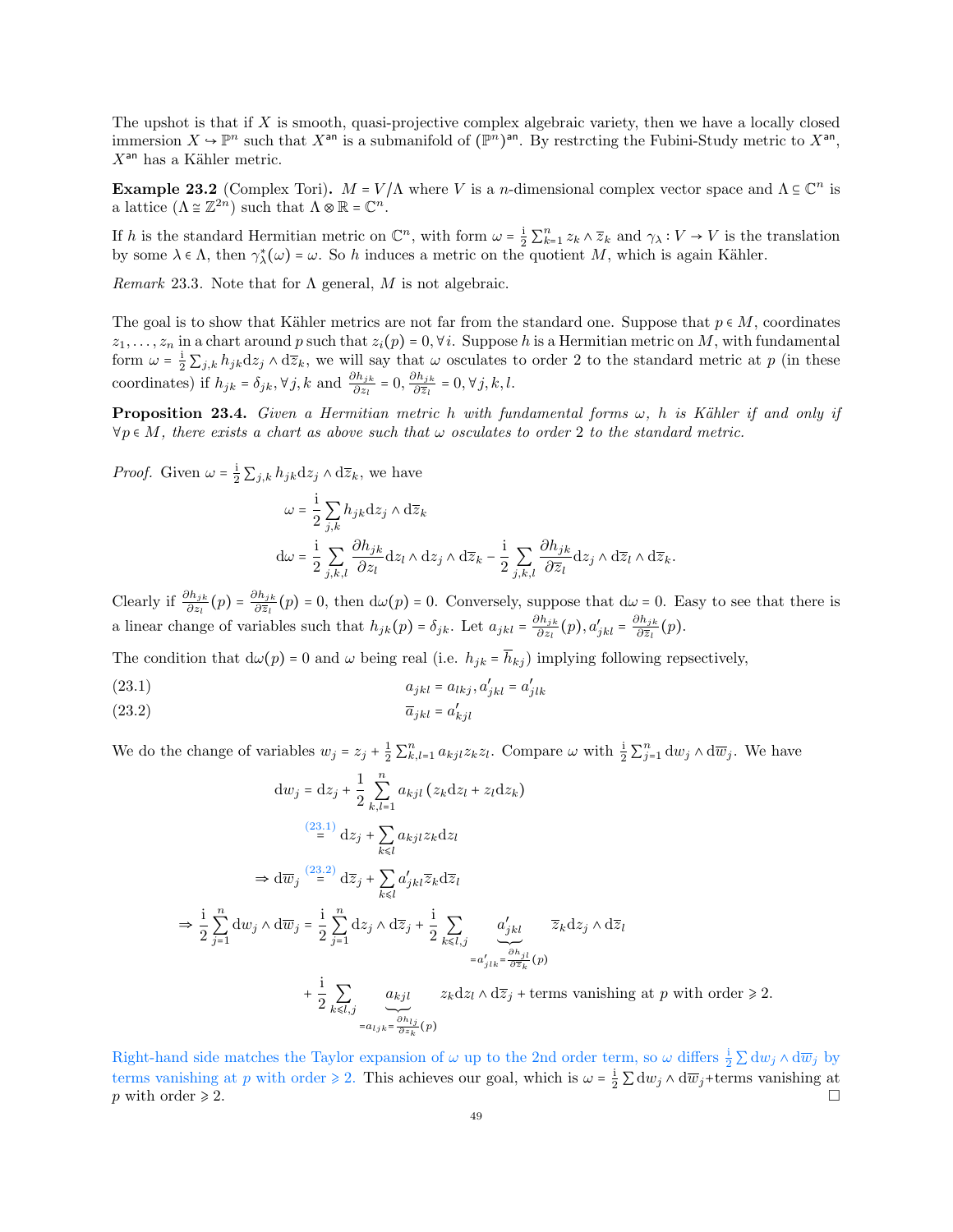23.2. Operators on Kähler manifolds. We have  $*, d, \partial, \overline{\partial}$  and the adjoint operators  $d^*, \partial^*, \overline{\partial}^*$ .

Given the Kähler metric h, with fundamental form  $\omega$ , the Lefschetz operator  $L := \omega \wedge - :{\cal A}_M^{p,q} \to {\cal A}_M^{p+1,q+1}$ . We also define  $\Lambda = *^{-1}L * : \mathcal{A}_{M}^{p,q} \to \mathcal{A}_{M}^{p-1,q-1}.$ 

Remark 23.5. Since  $\omega$  is a real form, L is a real operator and hence it commutes with conjugation. Also, because  $\ast$  is a real operator,  $\Lambda$  is a real operator.

**Lemma 23.6.** Λ is the adjoint of L, i.e.  $\langle L\alpha, \beta \rangle = \langle \alpha, \Lambda \beta \rangle$  for all  $(p,q)$ -form  $\alpha$  and  $(p+1,q+1)$ -form  $\beta$ .

*Proof.* Recall that  $\alpha \wedge \overline{\ast \beta} = \langle \alpha, \beta \rangle dV$ .

$$
\langle \alpha, \Lambda \beta \rangle dV = \alpha \wedge \overline{\star (\star^{-1} L \star) \beta}
$$
  
=  $\alpha \wedge \overline{\omega \wedge \star \beta}$   
=  $(\alpha \wedge \omega) \wedge \overline{\star \beta}$   
=  $L\alpha \wedge \overline{\star \beta}$   
=  $\langle L\alpha, \beta \rangle dV$ 

<span id="page-49-1"></span>**Theorem 23.7** (Kähler identities). Let  $(M, h)$  be a Kähler manifold, then we have

 $(1) \left[ \overline{\partial}^*, L \right] = i \partial.$  $(2) \left[ \partial^*, L \right] = -i \overline{\partial}.$ (3)  $[Λ, ∂] = i∂^*$ .  $(4)$   $[\Lambda, \overline{\partial}] = -i \overline{\partial}^*$ .

<span id="page-49-0"></span>*Proof.* We will only prove (1). (2), (3), (4) follow by conjugation or taking adjoints, see Remark [23.8.](#page-49-0)  $\Box$ Remark 23.8. For any operators  $P, Q$ , we have

•  $[P,Q]^* = [Q^*, P^*].$ •  $(\lambda P)^* = \overline{\lambda} P^*$ .

## 24. November 06, 2019

Proof of Theorem [23.7.](#page-49-1) Suppose first that we deal with a (rescaling by 2) of the standard metric on  $\mathbb{C}^n$  such that

$$
\omega = \mathrm{i} \sum_{j=1}^n \mathrm{d} z_j \wedge \mathrm{d} \overline{z}_j.
$$

Similar computation to that for d<sup>∗</sup> gives

$$
\overline{\partial}^{*}\underbrace{\left(\sum_{I,J}f_{I,J}\mathrm{d}z_{I}\wedge\mathrm{d}z_{J}\right)}_{\eta} = -\sum_{I,J,k}\frac{\partial f_{I,J}}{\partial z_{k}}i\frac{\partial}{\partial \overline{z}_{k}}\left(\mathrm{d}z_{k}\wedge\mathrm{d}\overline{z}_{J}\right)
$$
\n
$$
\left[\overline{\partial}^{*},L\right]\eta = \overline{\partial}^{*}\left(\omega\wedge\eta\right) - \omega\wedge\overline{\partial}^{*}\eta
$$
\n
$$
= -i\sum_{I,J,k,j}\frac{\partial f_{I,J}}{\partial z_{k}}i\frac{\partial}{\partial \overline{z}_{k}}\left(\mathrm{d}z_{j}\wedge\mathrm{d}\overline{z}_{j}\wedge\mathrm{d}z_{I}\wedge\mathrm{d}\overline{z}_{J}\right)
$$
\n
$$
+i\sum_{I,J,j,k}\frac{\partial f_{I,J}}{\partial z_{k}}\mathrm{d}z_{j}\wedge\mathrm{d}\overline{z}_{j}\wedge i\frac{\partial}{\partial \overline{z}_{k}}\left(\mathrm{d}z_{I}\wedge\mathrm{d}\overline{z}_{J}\right)
$$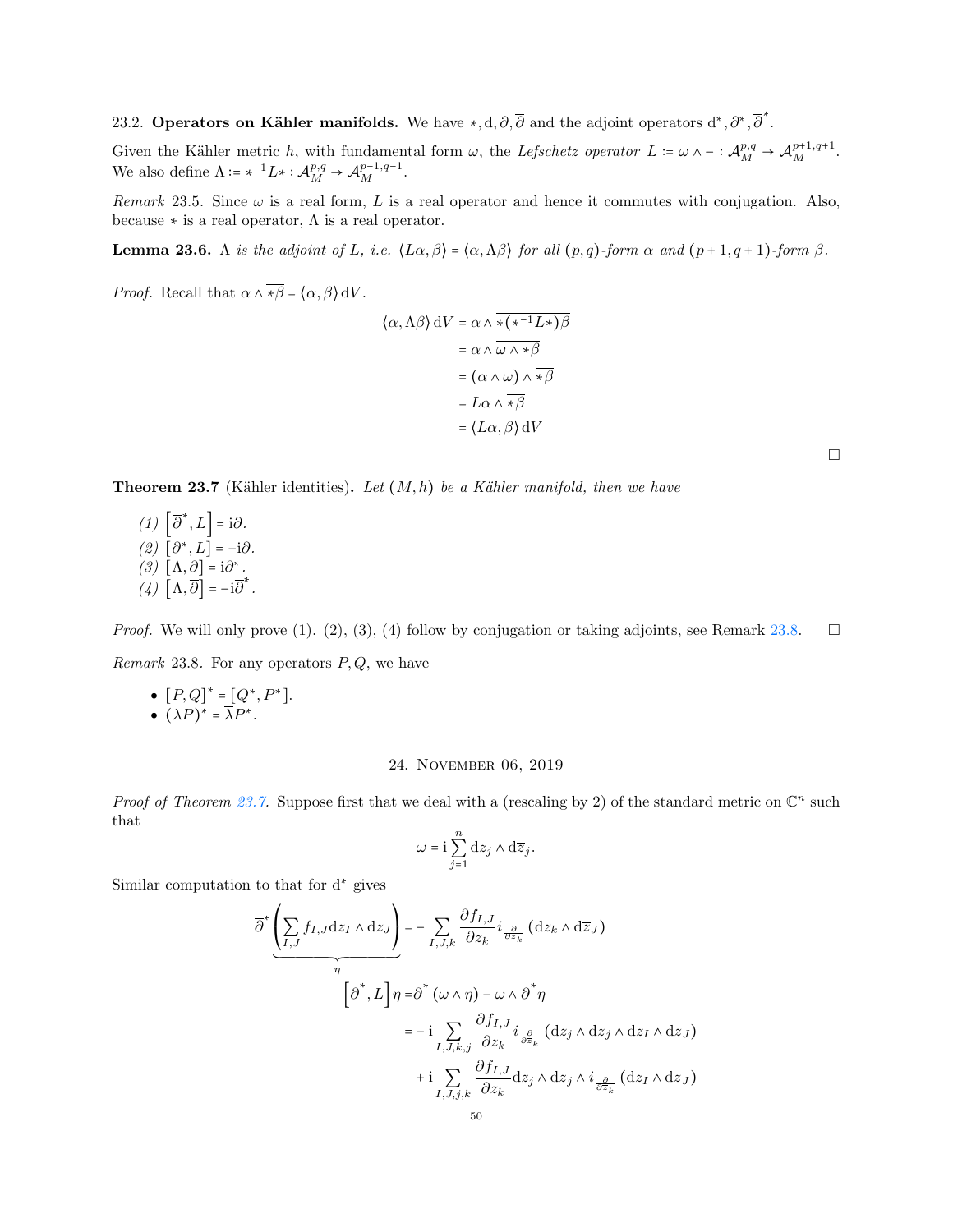Since  $i_{\frac{\partial}{\partial \overline{z}_k}}$  is a derivation, this is

$$
-{\rm i}\sum_{I,J,j,k}\frac{\partial f_{I,J}}{\partial z_k}\underbrace{i_{\frac{\partial}{\partial \overline{z}_k}}\left({\rm d} z_j\wedge {\rm d} \overline{z}_j\right)}_{-\delta_{jk}{\rm d} z_j}\wedge {\rm d} z_I\wedge {\rm d} \overline{z}_J={\rm i}\sum_{I,J,k}\frac{\partial f_{I,J}}{\partial z_k}{\rm d} z_k\wedge {\rm d} z_I\wedge {\rm d} \overline{z}_J={\rm i}\partial\eta.
$$

For general case, in order to check that  $\left[\overline{\partial}^*, L\right] = i\partial$  at  $p \in M$ , we choose coordinates  $z_1, \ldots, z_n$  centered at  $p$ such that  $\omega = i \sum_{j,k} h_{jk} dz_j \wedge d\overline{z}_k$  and  $h_{jk}(p) = \delta_{jk}, \frac{\partial h_{jk}}{\partial z_k}$  $\frac{\partial h_{jk}}{\partial z_l}(p) = \frac{\partial h_{jk}}{\partial \overline{z}_l}$  $rac{m_{jk}}{\partial \overline{z}_l}(p) = 0.$ 

Since both  $\partial$ ,  $\overline{\partial}^*$  are differential operators of order 1, the difference with respect to the computation for the standard metric will only involve the  $\frac{\partial h_{jk}}{\partial z_l}(p)$ ,  $\frac{\partial h_{jk}}{\partial \bar{z}_k}(p)$  $\frac{\partial h_{jk}}{\partial \overline{z}_k}(p)$ . All these vanishes, so we win.  $\Box$ 

We will use  $[\partial, \Lambda] = -i\overline{\partial}^*$ .

<span id="page-50-0"></span>**Corollary 24.1.** If  $(M, h)$  is a Kähler manifold, then  $\Delta' = \Delta'' = \frac{1}{2}\Delta$ .

Proof. We have

$$
\Delta'' = \overline{\partial} \overline{\partial}^* + \overline{\partial}^* \overline{\partial}
$$
  
= $i\overline{\partial} (\partial \Lambda - \Lambda \partial) + i (\partial \Lambda - \Lambda \partial) \overline{\partial}$   
= $i\overline{\partial} \partial \Lambda - i\Lambda \partial \overline{\partial} + i (\partial \Lambda \overline{\partial} - \overline{\partial} \Lambda \partial)$   
real

Note that  $i\partial\overline{\partial}$  is a real operator. So  $i\partial\overline{\partial} = -i\overline{\partial}\partial = i\partial\overline{\partial}$ . Both  $L, \Lambda$  are real operators, hence  $i\left(\partial\Lambda\overline{\partial} - \overline{\partial\Lambda\overline{\partial}}\right)$  is a real operator.

So we know that  $\Delta''$  is a real operator. But  $\overline{\Delta''} = \Delta'$ . So  $\Delta' = \Delta''$ . Let us compute  $\Delta$ .

$$
\Delta = dd^* + d^*d = (\partial + \overline{\partial}) (\partial^* + \overline{\partial}^*) + (\partial^* + \overline{\partial}^*) (\partial + \overline{\partial})
$$
  
= (\partial \partial^\* + \partial^\* \partial) + (\overline{\partial \partial}^\* + \overline{\partial}^\* \overline{\partial}) + (\partial \overline{\partial}^\* + \partial^\* \overline{\partial} + \overline{\partial} \partial^\* + \overline{\partial}^\* \partial)

Let us show that  $\partial \overline{\partial}^* + \overline{\partial}^* \partial = 0$ . This is because it is  $i\partial (\partial \Lambda - \Lambda \partial) + i (\partial \Lambda - \Lambda \partial) \partial = -i\partial \Lambda \partial + i\partial \Lambda \partial = 0$ . Then

$$
\Delta = \Delta' + \Delta'' + \left(\partial \overline{\partial}^* + \overline{\partial}^* \partial\right) + \overline{\left(\partial \overline{\partial}^* + \overline{\partial}^* \partial\right)} = \Delta' + \Delta''
$$
as deried.

Next we discuss the consequence of the above corollary. Recall that we have

$$
\mathcal{H}^m(M, \mathbb{C}) = \text{space of complex } m\text{-harmonic forms on } M
$$

$$
= \mathcal{H}^m(M) \otimes_{\mathbb{R}} \mathbb{C}
$$

$$
= \text{null}(\Delta_M)
$$

Since  $\Delta = 2\Delta' = 2\Delta''$ , the decomposition of  $\mathcal{A}^m(M) \otimes_{\mathbb{R}} \mathbb{C}$  into  $(p,q)$ -forms induces a decomposition

$$
\mathcal{H}^m(M,\mathbb{C}) = \oplus_{p+q=m} \underbrace{\mathcal{H}^{p,q}(M)}_{\text{Harmonic } (p,q)\text{-forms}}
$$

We saw that the inclusion  $\mathscr{H}^m(M) \hookrightarrow \{\text{closed real }m\text{-forms}\}$  induces isomorphisms  $\mathscr{H}^m(M) \cong \text{H}^m_{\text{dR}}(M,\mathbb{R}) \Rightarrow$  $\mathscr{H}^m(M,\mathbb{C})\cong H^m_{\mathrm{dR}}(M,\mathbb{C})$ . If  $\mathrm{H}^{p,q}(M)$  is the image of  $\mathscr{H}^{p,q}(M)$ , then  $H^m_{\mathrm{dR}}(M,\mathbb{C})=\oplus_{p+q=m}\mathrm{H}^{p,q}(M)$  (Hodge decomposition). Recall that  $\overline{\mathcal{H}_{\Delta'}^{p,q}} = \mathcal{H}_{\Delta''}^{q,p}$ . Since  $\Delta' = \Delta''$ , we have  $\overline{H^{p,q}} = H^{q,p}$ . We also have  $\mathcal{H}_{\Delta''}^{p,q}(M) \cong$  $\mathrm{H}^q(M, \Omega^p) \Rightarrow \mathrm{H}^{p,q} \cong \mathrm{H}^q(M, \Omega^p).$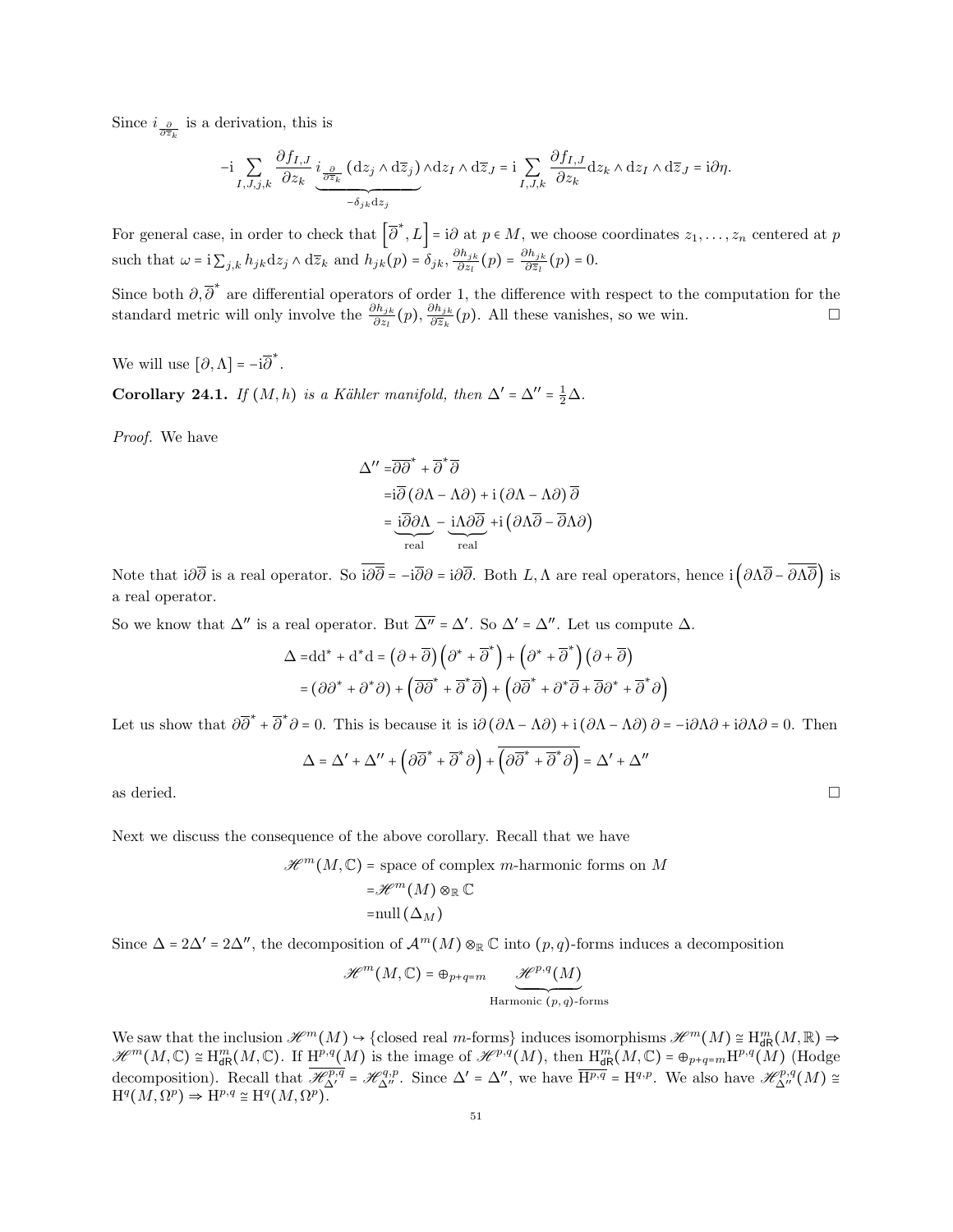Numerically, if  $b_m = \dim_{\mathbb{C}} H^m(M, \mathbb{C})$  (Betti numbers of M) and  $h^{p,q} = \dim_{\mathbb{C}} H^q(M, \Omega^p)$  (Hodge numbers of M), then we have Hodge symmetry,

$$
b_m = \sum_{p+q=m} h^{p,q}
$$
  

$$
h^{p,q} = h^{q,p}
$$

A consequence of this that if M is a Kähler manifold, then  $b_m(M)$  is even if m is odd.

**Example 24.2** (Hopf surface). The Hopf surface  $M = \mathbb{C}^2 \setminus \{(0,0)\}/(z_1, z_2) \sim (2z_1, 2z_2)$ . We saw that M is diffeomorphic to  $S^3 \times S^1$ . Then Künneth formula tells us that  $b_3(M) = 1$ . So M is not Kähler.

Next, we want to show that the decomposition of  $H^m(M, \mathbb{C}) = \oplus_{p+q=m} H^{p,q}$  is independent of the choice of metric.

We define Bott-Chern cohomology:

$$
H^{p,q}_{\text{BC}}(M) = \frac{\{(p,q)\text{-forms }u \mid \partial u = 0, \overline{\partial}u = 0\}}{\partial \overline{\partial} \mathcal{A}^{p-1,q-1}(M)}.
$$

Note that  $\partial \overline{\partial} v = d(\overline{\partial} v)$ . So we have a canonical map  $H^{p,q}_{BC}(M) \to H^{p+q}_{dR}(M,\mathbb{C})$ .

<span id="page-51-1"></span>**Theorem 24.3.** This map gives an isomorphism  $H^{p,q}_{BC}(M) \cong H^{p,q}(M)$ .

<span id="page-51-0"></span>**Lemma 24.4** (∂ $\overline{\partial}$ -lemma). If u is a form such that  $\partial u = 0$ ,  $\overline{\partial}u = 0$ , then T.F.A.E

 $(1)$  u is d-exact.

- $(2)$  u is  $\partial$ -exact.
- $(3)$  u is  $\overline{\partial}$ -exact.
- $(4)$  u ∈ Im( $\partial \overline{\partial}$ ).

### 25. November 08, 2019

# 25.1. ∂∂-lemma.

*Proof of Lemma [24.4.](#page-51-0)* We know  $\partial \overline{\partial} v = d(\overline{\partial} v)$ ,  $\partial \overline{\partial} = -\overline{\partial} \partial$ . So clearly (4)  $\Rightarrow$  (1), (2), (3).

(2)⇒(4): Write  $u = \partial v$ . By Hodge theorem for  $\overline{\partial}$ , we can write  $v = v_1 + \overline{\partial}v_2 + \overline{\partial}^* v_3$  where  $v_1$  is harmonic. We've shown that  $\Delta = \Delta' + \Delta''$  Corollary [24.1,](#page-50-0) so  $\partial \overline{\partial}^* = -\overline{\partial}^* \partial$ . Hence

$$
u = \partial \overline{\partial} v_2 + \partial \overline{\partial}^* v_3
$$
  

$$
\overline{\partial} u = 0 \Rightarrow \overline{\partial} \partial \overline{\partial} v_2 + \overline{\partial} \partial \overline{\partial}^* v_3 = 0
$$
  

$$
= -\overline{\partial}^2 \partial v_2 = 0
$$
  

$$
\Rightarrow \overline{\partial} \partial \overline{\partial}^* v_3 = 0
$$
  

$$
\Rightarrow \overline{\partial} \partial \overline{\partial}^* \partial v_3 = 0
$$

 $(\text{If } \overline{\partial \partial}^* \eta = 0, \text{ then } \langle \overline{\partial} \overline{\partial}^* \eta, \eta \rangle = 0 \Rightarrow \langle \overline{\partial}^* \eta, \overline{\partial}^* \eta \rangle = 0 \Rightarrow \overline{\partial}^* \eta = 0.) \text{ So } \overline{\partial}^* \partial v_3 = 0 \Rightarrow u = \partial \overline{\partial} v_2.$ 

 $(3) \Rightarrow (4)$ : If  $u \in \text{Im}(\overline{\partial})$ , apply previous argument for  $\overline{u}$  to get  $u \in \text{Im}(\partial \overline{\partial})$ .

 $(1) \Rightarrow (4)$ : If  $u = d(w) = \partial w + \overline{\partial}w$ , then  $\partial \overline{\partial}w = 0$  and  $\overline{\partial} \overline{\partial}w = 0$ . By the implication  $(3) \Rightarrow (4)$  for  $\overline{\partial}w$ , we conclude that  $\overline{\partial} w \in \text{Im}(\partial \overline{\partial}).$ 

Similarly,  $\overline{\partial}u = 0 \Rightarrow \partial w \in \text{Im}(\partial \overline{\partial}) \Rightarrow u \in \text{Im}(\partial \overline{\partial}).$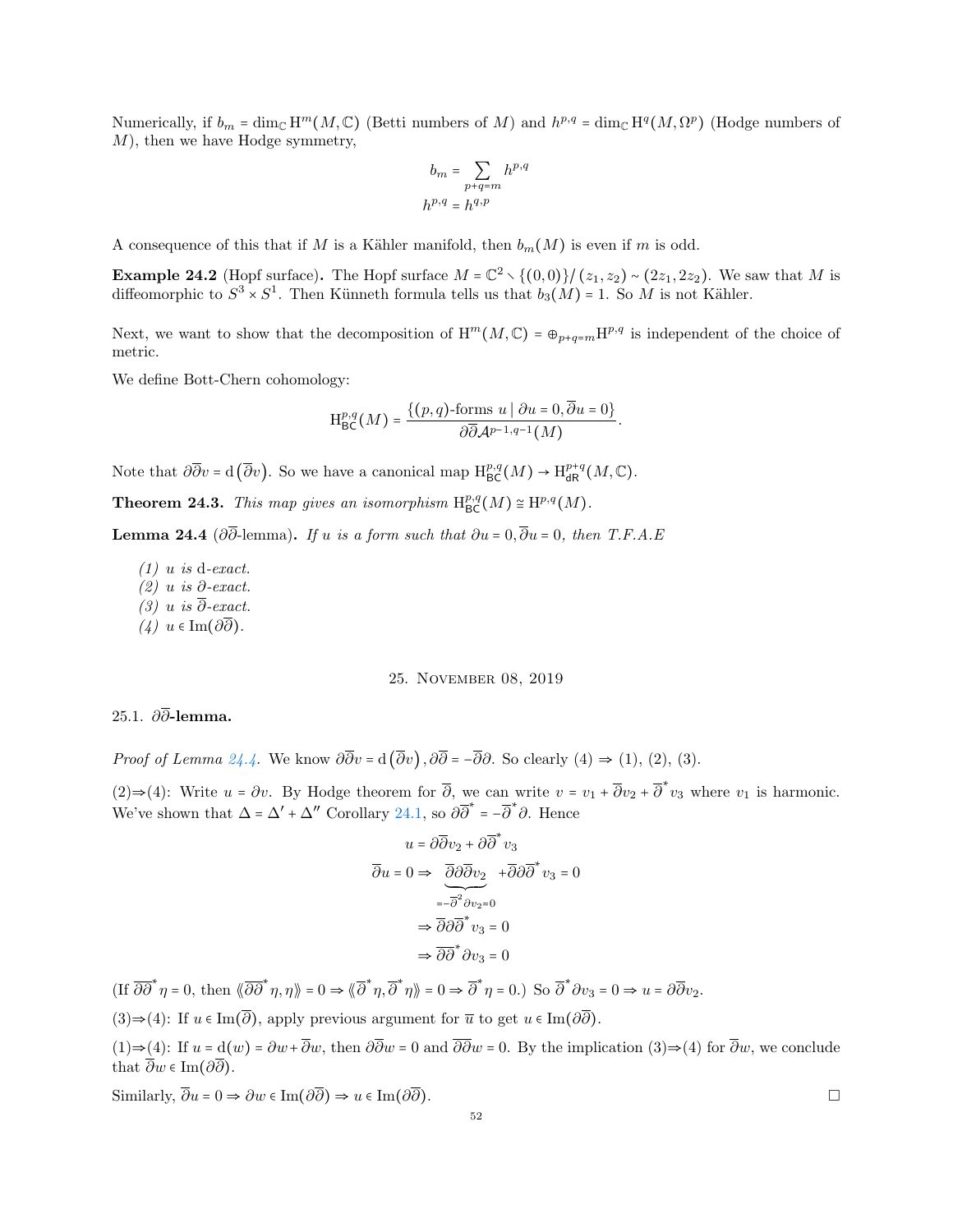We have a map

$$
\varphi: \mathrm{H}^{p,q}_{\mathrm{BC}}(M) \to \mathrm{H}^{p+q}_{\mathrm{dR}}(M, \mathbb{C})
$$

$$
u \mapsto [u]
$$

where

$$
H^{p,q}_{BC}(M) = \frac{\{\text{global } (p,q)\text{-forms } u \mid \partial u = 0, \overline{\partial} u = 0\}}{\partial \overline{\partial} \mathcal{A}^{p-1,q-1}(M)}
$$

Recall that

$$
\mathrm{H}^{p,q}(M)=\big\{\alpha\in \mathrm{H}^{p+q}_{\mathrm{dR}}\big(M,\mathbb{C}\big)\;\big|\;\alpha=[\eta\big],\eta=\text{harmonic }(p,q)\text{-form}\big\}.
$$

Since  $\partial u = 0$ , the Hodge theorem for  $\partial$  implies that  $u = v + \partial w$  where v is some harmonic  $(p, q)$ -form. Then  $\overline{\partial}u = 0 \Rightarrow \overline{\partial}\partial w = 0$ . Since  $\partial\partial w = 0$ , by  $\partial\overline{\partial}$ -lemma for  $\partial w$ , we have  $\partial w \in \text{Im}(d)$ . Therefore  $[u] = [v]$  in  $\mathrm{H}^{p+q}_{\mathsf{dR}}(M,\mathbb{C})$ . Hence  $\mathrm{Im}(\varphi) \subseteq \mathrm{H}^{p,q}(M)$ .

Since  $\eta$  is a harmonic  $(p, q)$ -form satisfying  $\partial \eta = 0$ ,  $\overline{\partial} \eta = 0$ , we conclude that  $\varphi$  is surjective.

Finally,  $\varphi$  is injective by (1)⇒(4) in the  $\partial\overline{\partial}$ -lemma. Hence  $H^{p,q}_{BC}(M) \stackrel{\sim}{\rightarrow} H^{p,q}(M)$ . This completes the proof of Theorem [24.3.](#page-51-1)

Consequences:

(1) If  $\alpha \in \mathrm{H}^{p,q}(M)$ ,  $\beta \in \mathrm{H}^{p',q'}(M)$ , then  $\alpha \cup \beta \in \mathrm{H}^{p+p',q+q'}(M)$ .

*Proof.* Write  $\alpha = [u], \partial u = 0, \overline{\partial} u = 0$  where u is a  $(p, q)$ -form. Write  $\beta = [v], \partial v = 0, \overline{\partial} v = 0$  where v is a  $(p', q')$ -form. Therefore  $\partial(u \wedge v) = \partial u \wedge v \pm u \wedge \partial v = 0$  and similarily we have  $\overline{\partial}(u \wedge v) = 0$ . Hence  $\alpha \cup \beta = [u \wedge v] \in \mathrm{H}^{p+p', q+q'}(M)$  by Theorem [24.3.](#page-51-1)

(2) If  $f: M' \to M$  is a holomorphic map of complex manifolds of Kähler type, then  $f^*: H_{\text{dR}}^m(M, \mathbb{C}) \to$  $\mathrm{H}^m_{\mathsf{dR}}(M',\mathbb{C})$  maps each  $\mathrm{H}^{p,q}(M)$  to  $\mathrm{H}^{p,q}(M').$ 

*Proof.* If  $\alpha \in H^{p,q}(M)$ , then by isomorphism Theorem [24.3,](#page-51-1) suppose that  $\alpha = [u]$  where u is a  $(p,q)$ form such that  $\partial u = 0$ ,  $\overline{\partial} u = 0$ . Then  $f^* \alpha = [f^* u]$ . So  $\partial (f^* u) = f^* (\partial u) = 0$  and  $\overline{\partial} (f^* u) = 0$ . Using isomorphism Theorem [24.3](#page-51-1) again, we have  $f^*\alpha \in H^{p,q}(M')$ ).

Remark 25.1. Suppose M is a compact manifold of Kähler type. Consider  $\mathbb{C} \to \mathcal{O}_M$ , the induced morphism in cohomology  $\mathrm{H}^q(M,\mathbb{C}) \to \mathrm{H}^q(M,\mathcal{O}_M)$  are surjective.

Proof. Compute the maps in cohomology using the soft resolution

$$
\begin{array}{ccc}\n\mathbb{C} & \longrightarrow (\mathcal{A}_{M}^{*} \otimes_{\mathbb{R}} \mathbb{C}, \mathrm{d}) \\
& \downarrow_{\mathrm{proj}} \\
\mathcal{O}_{M} & \longrightarrow (\mathcal{A}_{M}^{0,\bullet}, \overline{\partial})\n\end{array}
$$

For every  $\alpha \in H^q(M, \mathcal{O}_M)$ , there exists a  $(0, q)$ -harmonic form u such that  $\alpha = [u]$ . In particular,  $du = 0 \Rightarrow$  $\alpha \in \text{Im}(\dot{\text{H}}^q(M,\mathbb{C}) \to \text{H}^q(M,\mathcal{O}_M))$ 

25.2. Lefschetz decomposition. Let M be a compact Kähler manifold, with  $\omega$  the fundamental form of the Kähler metric. We have two operators

$$
L: \mathcal{A}_{M, \mathbb{C}}^{\bullet} \to \mathcal{A}_{M, \mathbb{C}}^{\bullet + 2}
$$

$$
\eta \mapsto \omega \wedge \eta
$$

where L is real and takes  $(p, q)$ -forms to  $(p + 1, q + 1)$ -forms and  $\Lambda = *^{-1}L * : \mathcal{A}_{M, \mathbb{C}}^{\bullet} \to \mathcal{A}_{M, \mathbb{C}}^{\bullet -2}$  is the adjoint of L.

**Proposition 25.2.** We have  $[L, \Lambda] = H$  where  $H : \mathcal{A}_{M, \mathbb{C}}^k \to \mathcal{A}_{M, \mathbb{C}}^k$  is  $(k - n)$  id where  $n = \dim M$ .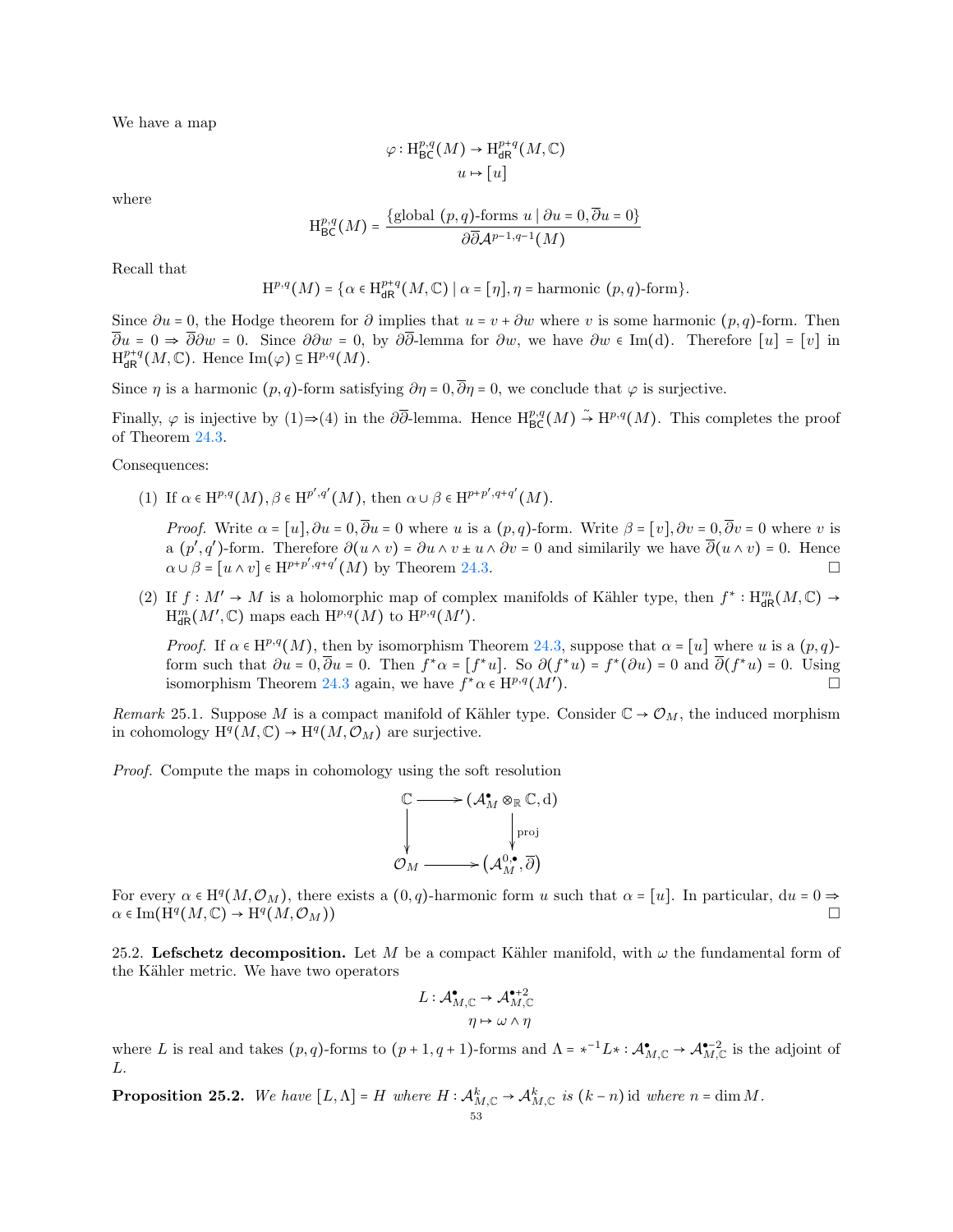Remark 25.3. Both L,Λ are linear operators and we only need to check this pointwise. It is enough to check it when we have a complex vector space V with Hermitian metric h and  $\omega = -\text{Im}(h)$ . Moreover, since these are real operators, it will be enough to consider their effection on  $\bigwedge^m V^*$ .

Idea:

- (1) We'll check this for dim<sub>C</sub>  $V = 1$
- (2) We'll show that if  $V = V' \stackrel{\perp}{\oplus} V''$  and if we know assertion for  $V', V'',$  we get it for V.

### 26. November 11, 2019

26.1. Lefschetz decomposition (continued). This time we discuss Lefschetz decomposition for differential forms. Next time we will discuss for cohomology classes.

Let M be a complex manifold and h a Kähler metric on M with fundamental forms  $\omega$ . We have two operators

$$
L: \mathcal{A}_{M, \mathbb{C}}^k \to \mathcal{A}_{M, \mathbb{C}}^{k+2}
$$

$$
L(-) = \omega \wedge -
$$

$$
\Lambda: \mathcal{A}_{M, \mathbb{C}}^{k+2} \to \mathcal{A}_{M, \mathbb{C}}^k
$$

$$
\Lambda = \star^{-1} L \star
$$

<span id="page-53-0"></span>**Proposition 26.1.** If  $\alpha \in A_{M,\mathbb{C}}^k$ , then  $[L,\Lambda] \alpha = (k-n)\alpha$  where  $n = \dim M$ .

Proof. Since both L and  $\Lambda$  are linear operators, it is enough to prove it for a complex vector space V with Hermitian form h. Because both operators are real, we may assume that  $\alpha \in \bigwedge^k V^*$ . We prove by induction on n.

For the case  $n = 1$ , let x be a basis of  $V/C$  such that  $h(x, x) = 1$ . Let  $y = Jx$ . Write  $x', y'$  for the dual basis of  $V^* = \text{Hom}_{\mathbb{R}}(V, \mathbb{R})$ . Then the volume element is  $x' \wedge y' = \omega$ . Hence  $*(1) = \omega, *(\omega) = 1, *(\omega') = y'$  and  $*(y') = -x'$ . So  $\Lambda : \mathcal{A}^2 \to \mathcal{A}^0, \omega \mapsto 1$ . Therefore

$$
[L, \Lambda] \quad \mathcal{A}^{0} : 1 \mapsto -1
$$

$$
\mathcal{A}^{1} : x', y' \mapsto 0
$$

$$
\mathcal{A}^{2} : \omega \mapsto \omega
$$

So  $[L, \Lambda]$  acts on  $\mathcal{A}^*$  as  $(k-1)$  id.

Now assume that this is true for any smaller n. Write  $V = V_1 \oplus V_2$  where  $V_1, V_2$  are orthogonal with respect to h. Let  $n_i = \dim V_i$  where  $i = 1, 2$ . Then  $\bigwedge^k V^* = \bigoplus_{k_1 + k_2 = k} \left( \bigwedge^{k_1} V_1^* \otimes \bigwedge^{k_2} V_2^* \right)$ . In particular, the volumen form in  $\bigwedge^{2n} V^*$  is the tensor product of the volume forms in  $\bigwedge^{2n_1} V_1^*$  and  $\bigwedge^{2n_2} V_2^*$  respectively. We also have

$$
\ast: \bigwedge^{k_1} V_1^* \otimes \bigwedge^{k_2} V_2^* \to \bigwedge^{2n_1-k_1} V_1^* \otimes \bigwedge^{2n_2-k_2} V_2^*
$$

$$
\eta_1 \otimes \eta_2 \mapsto \underbrace{(-1)^{k_2(2n_1-k_1)}}_{(-1)^{k_1k_2}} \ast (\eta_1) \otimes \ast (\eta_2).
$$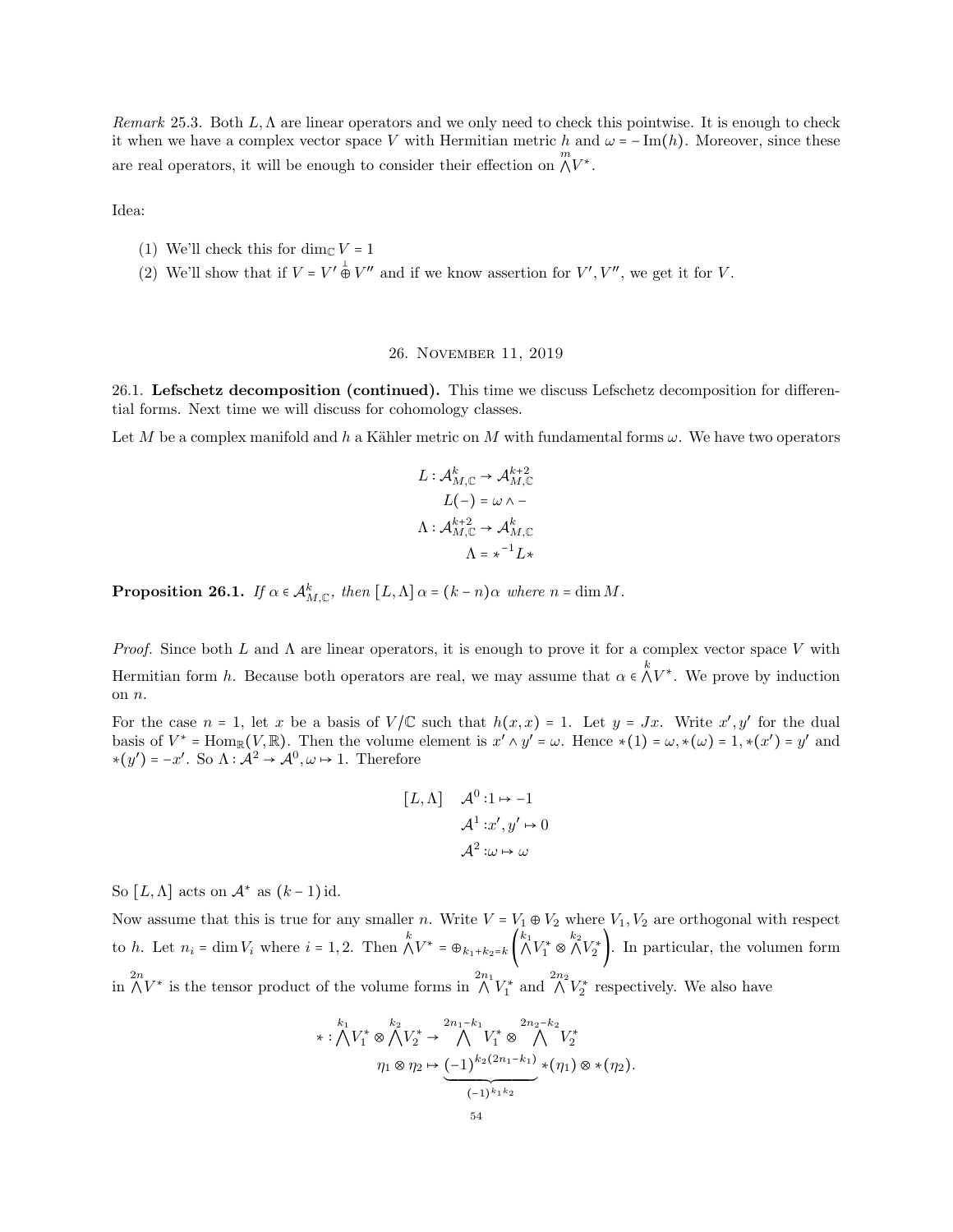and  $\omega = \omega_1 + \omega_2$ ,  $L(\eta_1 \otimes \eta_2) = L_1(\eta_1) \otimes \eta_2 + \eta_1 \otimes L_2(\eta_2)$ . Use the formula for  $L, *$ , we then have  $\Lambda(\eta_1 \otimes \eta_2)$  =  $\Lambda_1(\eta_1) \otimes \eta_2 + \eta_1 \otimes \Lambda_2(\eta_2)$ . So

$$
[L, \Lambda] (\eta_1 \otimes \eta_2) = L (\Lambda_1 \eta_1 \otimes \eta_2 + \eta_1 \otimes \Lambda_2 \eta_2) - \Lambda (L_1 \eta_1 \otimes \eta_2 + \eta_1 \otimes L_2 \eta_2)
$$
  
\n
$$
= L_1 \Lambda_1 \eta_1 \otimes \eta_2 + \underline{\Lambda}_1 \eta_1 \otimes \underline{L}_2 \eta_2 + \underline{L}_1 \eta_1 \otimes \Lambda_2 \eta_2 + \eta_1 \otimes L_2 \Lambda_2 \eta_2
$$
  
\n
$$
- \Lambda_1 L_1 \eta_1 \otimes \eta_2 - \underline{L}_1 \eta_1 \otimes \Lambda_2 \eta_2 - \underline{\Lambda}_1 \eta_1 \otimes \underline{L}_2 \eta_2 - \eta_1 \otimes \Lambda_2 L_2 \eta_2
$$
  
\n
$$
= [L_1, \Lambda_1] \eta_1 \otimes \eta_2 + \eta_1 \otimes [L_2, \Lambda_2] \eta_2
$$
  
\nBy induction 
$$
= (k_1 - n_1) \eta_1 \otimes \eta_2 + \eta_1 \otimes (k_2 - n_2) \eta_2
$$
  
\n
$$
= (k - n) \eta_1 \otimes \eta_2
$$

where  $\eta_1$  is a  $k_1$ -form and  $\eta_2$  is a  $k_2$ -form, and  $k_1 + k_2 = k$ .

<span id="page-54-0"></span>**Corollary 26.2.** We have  $[L^r, \Lambda] = r(k - n + r - 1)L^{r-1}$  on  $\mathcal{A}_{M,\mathbb{C}}^k$ .

*Proof.* The proof is done by induction on  $r \ge 1$ . The case  $r = 1$  is done by Proposition [26.1.](#page-53-0) For larger r, we have

$$
[L^r, \Lambda] = L^r \Lambda - \Lambda L^r
$$
  
= L (L<sup>r-1</sup> \Lambda - \Lambda L<sup>r-1</sup>) + (L\Lambda - \Lambda L) L<sup>r-1</sup>  
= L [L<sup>r-1</sup>, \Lambda] + [L, \Lambda] L<sup>r-1</sup>  
= (r - 1) (k - n + r - 2) L<sup>r</sup> + (L, \Lambda] L<sup>r-1</sup>  $\pi$   
= r (k - n + r - 1) L<sup>r</sup>,  

$$
[L, \Lambda] L^{r-1} \eta = (k + 2(r - 1)) L^{r-1} \eta \text{ where } \eta \text{ is a } k \text{-form}
$$

as desired.  $\square$ 

<span id="page-54-1"></span>**Proposition 26.3.** If  $n = \dim M$ ,  $0 \le k \le n$ , then  $L^{n-k} : A_{M,\mathbb{C}}^k \to A_{M,\mathbb{C}}^{2n-k}$  is an isomorphism. It induces an isomorphism

$$
\mathcal{A}_{M,\mathbb{C}}^k \xrightarrow{L^{n-k}} \mathcal{A}_{M,\mathbb{C}}^{2n-k}
$$
\n
$$
\downarrow \qquad \qquad \downarrow
$$
\n
$$
\mathcal{A}_{M}^{p,q} \xrightarrow{\sim} \mathcal{A}_{M,\mathbb{C}}^{p+n-k,q+n-k}
$$

if  $p + q = k$ .

*Proof.*  $L^{n-k}$  is a morphism of the vector bundles of the same rank. First we check that the bottom sets have the same rank. LHS =  $\binom{n}{n}$  $\binom{n}{p} \binom{n}{q}$  and RHS =  $\binom{n}{p+n}$  $\binom{n}{p+n-k}\binom{n}{q+n-k} = \binom{n}{q}$  $\binom{n}{q}\binom{n}{p}$ . So both have the same rank.

It is enough to prove injectivity on fibers. In particular, the statement about k-forms reduces to  $(p, q)$ -forms. We prove by induction on  $k \geq 0$ .

For  $k = 0$ , it is OK since  $\omega^n$  =constant×volume form≠ 0.

Fix  $k \ge 1$ , show following by induction on r: If  $L^r \alpha = 0$  and  $\alpha$  is a k-form where  $0 \le r \le n - k$ , then  $\alpha = 0$ .

The case  $r = 0$  is trivial. For larger r, suppose  $L^r \alpha = 0$ . Then on the one hand, we have  $[L^r, \Lambda] \alpha =$  $L^r \Lambda \alpha - \Lambda L^r \alpha = L^r \Lambda \alpha$ , on the other hand, by Corollary [26.2](#page-54-0)  $[L^r, \Lambda] \alpha = r(k - n + r - 1) L^{r-1} \alpha$ . So we have  $L^{r-1}(L\Lambda\alpha-r(k-n+r-1)\alpha) = 0$ . The induction hypothesis on r-1 shows that  $L\Lambda\alpha-r(k-n+r-1)\alpha = 0$ . Since  $k - n + r - 1 < 0$ , we have  $\alpha = L\beta$  for some  $(k - 2)$ -form  $\beta$ .

Then  $L^{n-k}\alpha = 0 \Rightarrow L^{n-k+1}\beta = 0$ . Again by induction hypothesis on k, we know that  $L^{n-(k-2)}$  is injective on  $(k-2)$ -forms. Hence  $\beta = 0 \Rightarrow \alpha = 0$ .

**Definition 26.4.** Let  $\alpha$  be a k-form, and  $0 \le k \le n = \dim M$ . If  $L^{n-k+1}\alpha = 0$ , then  $\alpha$  is primitive.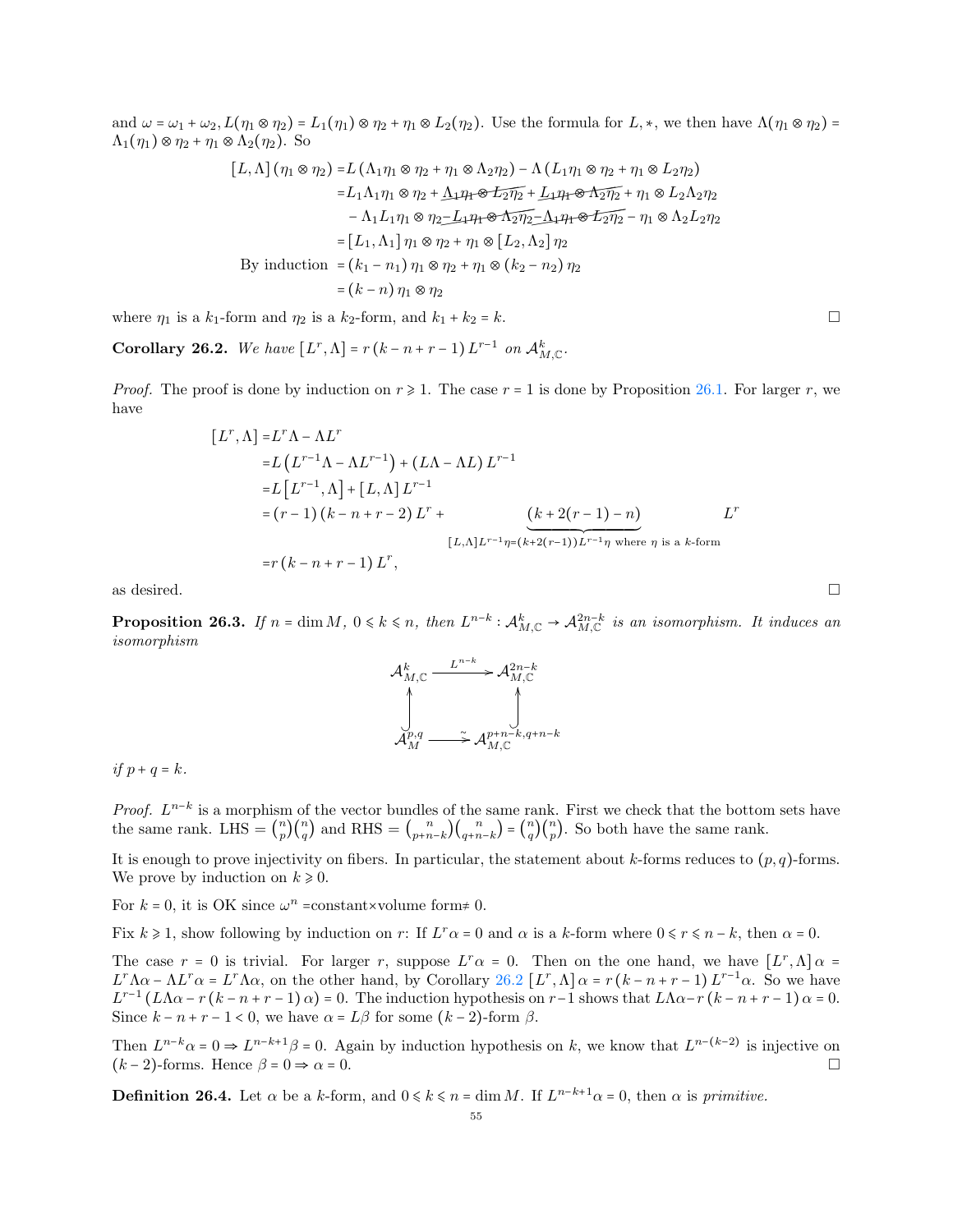Note that

- (1) Since L is real,  $\alpha$  is primitive if and only if  $\overline{\alpha}$  is primitive.
- (2) L has degree (1, 1).  $\alpha$  is primitive if and only if all its  $(p, q)$ -components are primitive.

<span id="page-55-0"></span>**Proposition 26.5** (Lefschetz decomposition for forms). For  $0 \le k \le n$ , we have a decomposition:

$$
\mathcal{A}_{M, \mathbb{C}}^k = \oplus_{i \geqslant 0} L^i \mathsf{Prim} \left( \mathcal{A}_{M, \mathbb{C}}^{k - 2i} \right)
$$

where  $\textsf{Prim}\left(\mathcal{A}_{M,\mathbb{C}}^k\right)$  is the set of primitive k-forms.

Note that  $L^i$  is injective on  $\mathcal{A}^{k-2i}$  since by Proposition [26.3,](#page-54-1)  $L^{n-(k-2i)}$  is injective and  $n-k+2i \geq i$ .

*Proof of Proposition [26.5.](#page-55-0)* We prove by induction on k. If  $k = 0$ , then this si clear since  $L^{n+1} = 0 \Rightarrow$  every 0-form is primitive.

Given k-form  $\alpha$ ,  $\alpha - L\beta$  is primitive for some  $(k-2)$ -form  $\beta$  if and only if  $L^{n-k+1}(\alpha - L\beta) = 0 \Leftrightarrow L^{n-k+1}\alpha =$  $L^{n-k+2}\beta$ . Proposition [26.3](#page-54-1) shows that there exists a unique  $(k-2)$ -form  $\beta$  such that this holds, i.e.  $\alpha = \alpha_0 + L\beta$ with  $\alpha_0$  primitive. Then we conclude by applying the induction hypothesis to  $\beta$ .

## 27. November 13, 2019

27.1. The hard Lefschetz theorem. Recall that  $(M, h)$  is a compact n-dimensional Kähler manifold and  $\omega$  is the fundamental form. We have the operator  $L = \omega \wedge -$ . And we have

- $L^{n-k}: \mathcal{A}_{M, \mathbb{C}}^k \overset{\sim}{\rightarrow} \mathcal{A}_{M, \mathbb{C}}^{2n-k}$  for any  $k \leq n$ .
- For  $k \le n$ , a k-form  $\eta$  is primitive if  $L^{n-k+1}\eta = 0$ .
- Lefschetz decomposition: for  $k \le n$ , we have  $\mathcal{A}_{M,\mathbb{C}}^k = \bigoplus_{i\ge0} L^i \left( \text{Prim}(\mathcal{A}_{M,\mathbb{C}}^{k-2i}) \right)$

Remark 27.1. If  $k > n$ , then we have  $L^{k-n}$ :  $\mathcal{A}_{M,\mathbb{C}}^{2n-k}$   $\stackrel{\sim}{\to} \mathcal{A}_{M,\mathbb{C}}^k$ . Lefschetz decomposition on LHS gives us that  $\mathcal{A}_{M,\mathbb{C}}^k = \oplus_{i\geqslant 0} L^{k-n+i}$ Prim $(\mathcal{A}_{M,\mathbb{C}}^{2n-k-2i})$ . Note that  $L^{k-n+i}$  is injective on  $\mathcal{A}_{M,\mathbb{C}}^{2n-k-2i}$  since  $k-n+i\leqslant n-(2n-k-2i)$  $k - n + 2i$ .

<span id="page-55-1"></span>**Lemma 27.2.** A k-form  $\alpha$  is primitive if and only if  $\Lambda \alpha = 0$ .

*Proof.* Note that L is injective on  $\mathcal{A}_{M,\mathbb{C}}^{. So  $\Lambda = *^{-1}L*$  is injective on  $\mathcal{A}_{M,\mathbb{C}}$ . Hence we may assume that$  $k \le n$ . Then Corollary [26.2](#page-54-0) implies that  $\left[L^{n-k+1}, \Lambda\right] \alpha = 0 \Rightarrow L^{n-k-1} \Lambda \alpha = \Lambda \quad L^{n-k+1} \alpha$ . Since  $\Lambda$  is injective  $\overline{\big(2n-k+2\big)}$ -form

on  $\mathcal{A}^{>n}$ , the right hand side is zero if and only if  $\alpha$  is primitive. By the same reason,  $\Lambda \alpha$  is a  $(k-2)$ -form and  $L^{n-k+2}$  is injective on  $(k-2)$ -forms. Left-hand side is zero if and only if  $\Lambda \alpha = 0$ .

For  $k \leq n$  and a k-form  $\alpha$ , write  $\alpha = L^i \beta$  where  $\beta$  is a primitive  $(k - 2i)$ -form. Then

$$
\Lambda \alpha = \Lambda L^{i} \beta = \underbrace{L^{i} \Lambda \beta}_{=0 \text{ by Lemma 27.2}} - \underbrace{L^{i}, \Lambda}_{i(k-2i-n+i-1)L^{i-1} \beta}
$$

$$
\Rightarrow \Lambda (L^{i} \beta) = i (n - k + i + 1) L^{i-1} \beta
$$

For example,  $\Lambda \alpha$  is primitive if and only if  $\alpha = \alpha_0 + L\alpha_1$  with  $\alpha_0, \alpha_1$  primitive. In this case:  $\Lambda \alpha = (n - k + 2) \alpha_1$ . Lemma 27.3. We have  $[\Delta, L] = 0$ .

*Proof.* Recall that  $\Delta = 2\Delta''$  on a Kähler manifold and  $\Delta'' = \overline{\partial} \overline{\partial}^* + \overline{\partial}^* \overline{\partial}$ . We know that  $\left[ \overline{\partial}^*, L \right] = i \partial$ .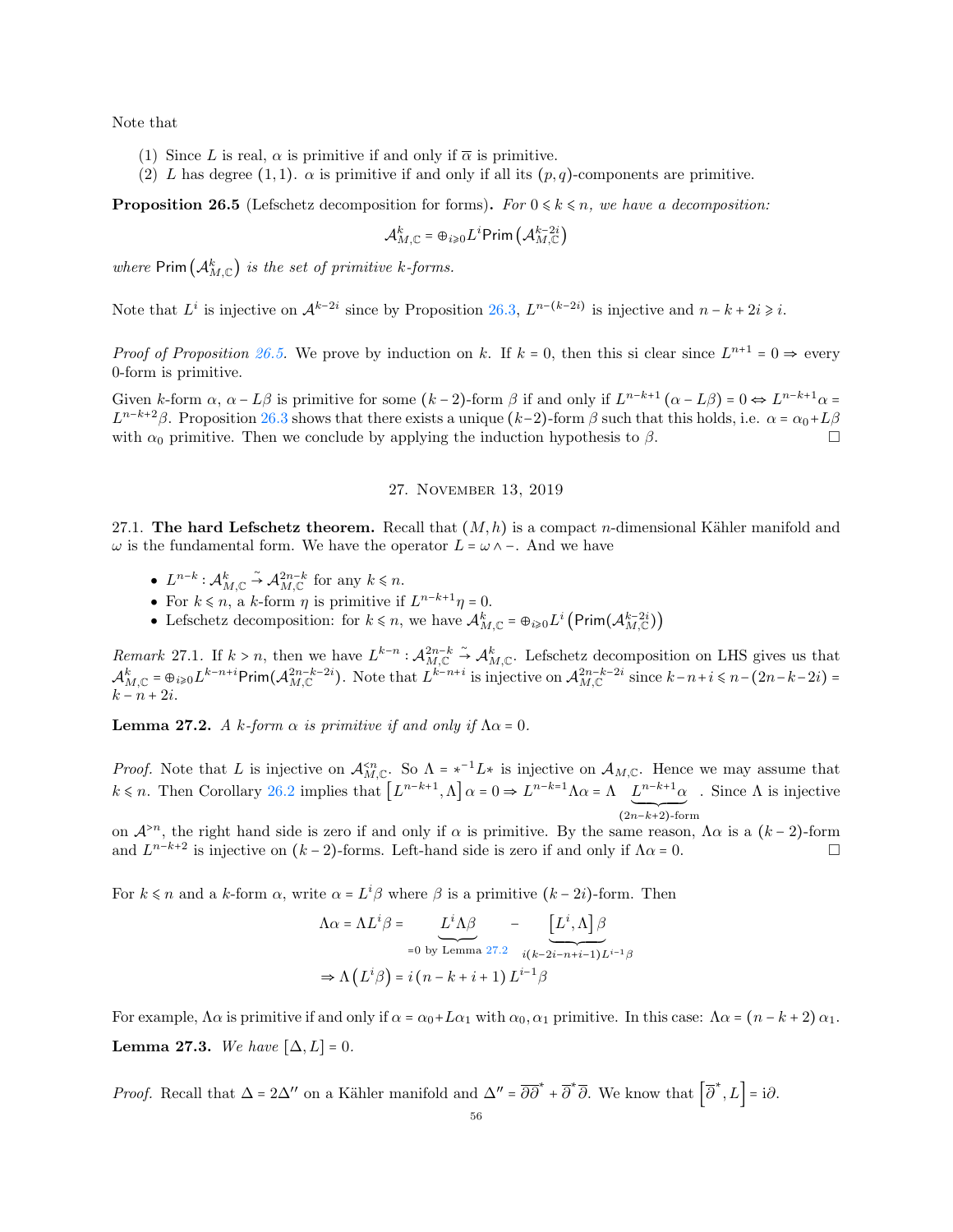Since  $d\omega = 0$ , we have  $\partial \omega = 0$ ,  $\overline{\partial} \omega = 0$ . For any  $\eta$ , we have  $[\overline{\partial}, L] \eta = \overline{\partial} (\omega \wedge \eta) - \omega \wedge \overline{\partial} \eta = \overline{\partial} \omega \wedge \eta = 0$ . So  $[\overline{\partial}, L] = 0 \Leftrightarrow L\overline{\partial} = \overline{\partial}L$ . Next we compute

$$
[\Delta'', L] = (\overline{\partial} \overline{\partial}^* + \overline{\partial}^* \overline{\partial}) L - L (\overline{\partial} \overline{\partial}^* + \overline{\partial}^* \overline{\partial})
$$
  

$$
= \overline{\partial} (\overline{\partial}^* L - L \overline{\partial}^*) + \overline{\partial} L \overline{\partial}^* - L \overline{\partial} \overline{\partial}^* + \overline{\partial}^* \overline{\partial} L - L \overline{\partial}^* \overline{\partial}
$$
  

$$
\overline{\partial} L - L \overline{\partial} = 0
$$
  

$$
[\overline{\partial}^*, L] = \overline{\partial} L \overline{\partial} L - L \overline{\partial} = 0
$$

Here we used  $\overline{\partial}L = L\overline{\partial}$ . So  $[\Delta'', L] = \overline{\partial}i\partial + i\partial\overline{\partial} = 0$ , as desired.

## Consequences:

- (1)  $\alpha$  harmonic  $\Rightarrow L\alpha$  harmonic. Because  $\Delta \alpha = 0 \Rightarrow \Delta L\alpha = L\Delta \alpha = 0$ .
- (2) If  $k \le n$  and  $i \le n k$ , then  $L^i \alpha$  harmonic  $\Rightarrow \alpha$  harmonic. Because  $\Delta L^i \alpha = L^i \Delta \alpha = 0$  and that  $L^i$  is injective on  $\mathcal{A}_{M,\mathbb{C}}^k$  imply that  $\Delta \alpha = 0$ .

Hence for  $k \leq n$ , we have isomorphisms

$$
\mathcal{A}_{M,\mathbb{C}}^k \xrightarrow{L^{n-k}} \mathcal{A}_{M,\mathbb{C}}^{2n-k}
$$
\n
$$
\downarrow \qquad \qquad \downarrow
$$
\n
$$
\mathscr{H}^k(M,\mathbb{C}) \xrightarrow{\sim} \mathscr{H}^{2n-k}(M,\mathbb{C})
$$

So we get

**Theorem 27.4** (Hard Lefschetz). For  $k \leq n$ ,

$$
[\omega]^k \cup -: \mathrm{H}^k_{\mathrm{dR}}(M, \mathbb{C}) \to \mathrm{H}^{2n-k}_{\mathrm{dR}}(M, \mathbb{C})
$$

is an isomorphism.

Remark 27.5. The fact that the spaces are isomorphic follows from Poincaré duality, but this is a much stronger statement, e.g. it implies for  $k \leq n-2$ ,  $b_k(M) \leq b_{k+2}(M)$  because  $[\omega]^{n-k} \cup -$  injective  $\Rightarrow [\omega] \wedge$ injective.

**Definition 27.6.** If  $k \le n$ ,  $\alpha \in H_{dR}^k(M, \mathbb{C})$  is primitive if  $[\omega]^{n-k+1} \cup \alpha = 0$ .

If we choose a harmonic k-form  $\eta$  such that  $\alpha = [\eta]$ . Then  $[\omega]^{n-k+1} \cup \alpha = [L^{n-k+1}\eta$ ´¹¹¹¹¹¹¹¸¹¹¹¹¹¹¹¶ harmonic ]. Hence  $\alpha$  is primitive if

and only if  $\eta$  is primitive.

**Lemma 27.7.** Let  $k \le n$  and  $\alpha$  be a harmonic k-form with Lefschetz decomposition  $\alpha = \sum_{i\geqslant 0} L^i \alpha_i$  where  $\alpha_i$ are primitive. Then all  $\alpha_i$  are harmonic.

*Proof.* Argue by induction on k. The case  $k = 0$  is trivial.

We saw that  $[\Delta, L] = 0 \Rightarrow [\Delta, \Lambda] = 0$ . So if  $\alpha$  is harmonic, then  $\Delta \alpha = 0 \Rightarrow \Lambda \alpha$  is also harmonic. Since

$$
\Lambda \alpha = \sum_{i \geq 1} \underbrace{i(n-k+i+1)}_{>0} L^{i-1} \alpha_i
$$

By induction, we have each  $\alpha_i$  is harmonic for  $i \geq 1$ . So  $L^i \alpha_i$  are harmonic for  $i \geq 1$ . Hence  $\alpha_0$  is also harmonic.

**Theorem 27.8** (Lefschetz decomposition for cohomology). If  $k \le n$ , we have a decomposition

$$
\mathrm{H}^{k}_{\mathrm{dR}}(M,\mathbb{C})=\oplus_{i\geqslant 0}L^{i}\mathrm{H}^{k-2i}_{\mathrm{Prim}}(M,\mathbb{C})
$$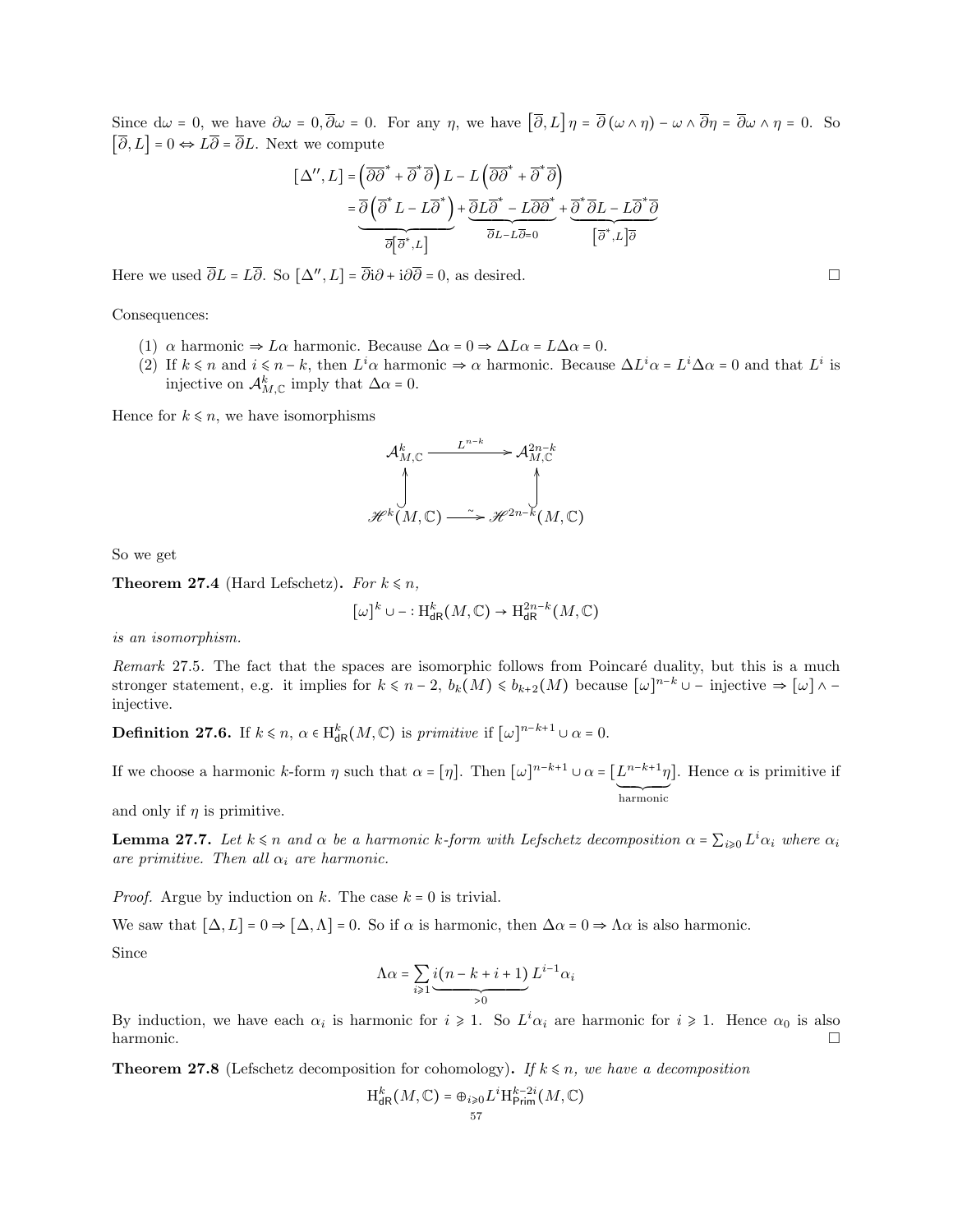where we still denote by L the map on cohomology given by  $[\omega] \cup -$  and  $H^j_{\text{Prim}}(M, \mathbb{C}) \subseteq H^j_{\text{dR}}(M, \mathbb{C})$  is the subset of primitive cohomology classes.

Remark 27.9. Since  $\omega$  is a real (1,1)-form, the Lefschetz decomposition is compatible with real structure and the decomposition into  $(p, q)$ -subspaces.

## 28. November 15, 2019

28.1. The Hodge-Riemann bilinear relations. Note that the primitive part of  $H^k(M)$  is the piece accounted for by lower degree cohomology, dim  $H_{\text{Prim}}^k(M) = b_k(M) - b_{k-2}(M)$ .

We want to look at the "sign" of some natural bilinear pairings on cohomology. Let  $(M, h)$  be a compact complex manifold of dimension n with Kähler structure and fundamental form  $\omega$ . Given two k-forms  $\alpha$ ,  $\beta$ with  $k \leq n$ , may consider  $\iint_{M}$  $\omega^{n-k} \wedge \alpha \wedge \beta$ . The goal is to understand positive properties of the pairing.

**Definition 28.1.** Given  $d \le n$ , define for  $\alpha, \beta \in \Gamma(M, \mathcal{A}_{M, \mathbb{C}}^k)$ 

$$
H_k(\alpha, \beta) = \mathrm{i}^k \int\limits_M \omega^{n-k} \wedge \alpha \wedge \overline{\beta}
$$

- clearly bilinear in  $\alpha$
- Hermitian form:  $H_k(\beta, \alpha)$  $i^k$   $\overline{\int\limits_M \omega^{n-k} \wedge \beta \wedge \overline{\alpha}}$  $= H_k(\alpha, \beta)$  $\overline{(-i)^k \int_M \omega^{n-k} \wedge \overline{\alpha} \wedge \beta}$ .

Remark 28.2. This induces a Hermitian form on  $H_{dR}^k(M, \mathbb{C})$ , also denoted by  $H_k$ . Need to check: if d $\alpha$  =  $0, d\beta = 0$ , and one of  $\alpha$  or  $\beta$  exact, then

$$
\int\limits_M \omega^{n-k}\wedge\alpha\wedge\overline{\beta}=0
$$

OK by [See photo]

Remark 28.3. The Lefschetz decomposition of  $H^k_{dR}(M, \mathbb{C})$  is an orthogonal decomposition with respect to  $H_k$ .

*Proof.* We need to show that if  $\alpha = L^i \gamma$ ,  $\beta = L^j \delta$ ,  $i < j$ ,  $\gamma$ ,  $\delta$  primitive forms. then  $H_k(\alpha, \beta) = 0$ . (assume that  $\gamma$ ,  $\delta$  are harmonic representatives).

$$
\omega^{n-k}\wedge L^i\gamma\wedge L^j\overline{\delta}=L^{n-k+i+j}\gamma\wedge\overline{\delta}
$$

Since  $\delta$  is a primitive  $(k-2i)$ -form,  $L^{n-(k-2i)+1}\gamma = 0$ . Since  $j \geq i+1 \Rightarrow n-k+i+j \geq n-(k-2i)+1 \Rightarrow$  $\omega^{n-k} \wedge \alpha \wedge \overline{\beta} = 0$  $n-k \wedge \alpha \wedge \overline{\beta} = 0$ 

Remark 28.4.

$$
\textup{H}^{k-2j}_{\textup{Prim}}(M,\mathbb{C})\stackrel{L^j}{\rightarrow}\textup{H}^k_{\textup{dR}}(M,\mathbb{C})
$$

On  $\mathrm{H}^k_{\mathrm{dR}}(M,\mathbb{C})$ , we have  $H_k(L^j\alpha,L^j\beta) = \mathrm{i}^k \int_M$  $\omega^{n-k+2j} \wedge \alpha \wedge \overline{\beta}$  and on  $\mathrm{H}^{k-2j}$  we have  $H_{k-2j}(\alpha, \beta) = \mathrm{i}^{k-2j} \int_M$  $ω^{n-k+2j}$  Λ

 $\alpha \wedge \overline{\beta}$ . They agree up to a  $(-1)^j$  factor. Hence to understand the "sign" of all  $H_k$  on  $\mathrm{H}^k(M,\mathbb{C})$ , it is enough to understand them on the primitive cohomology.

Remark 28.5. The Hodge decomposition  $H^k_{dR}(M,\mathbb{C}) = \oplus_{p+q=k} H^{p,q}(M)$  is orthogonal with respect to  $H_k$ .

<span id="page-57-0"></span>*Proof.* If  $\alpha$  is a  $(p, q)$ -form and  $\beta$  is a  $(p', q')$ -form. In order to get a nonzero integral, need  $\omega^{n-k} \wedge \alpha \wedge \overline{\beta}$  has type  $(n, n)$ . Since  $k = p + q = p' + q'$ .

$$
\begin{cases} n - k + p + q' = n \\ n - k + q + p' = n \end{cases} \Rightarrow \begin{cases} p = p' \\ q = q' \end{cases}
$$

 $\Box$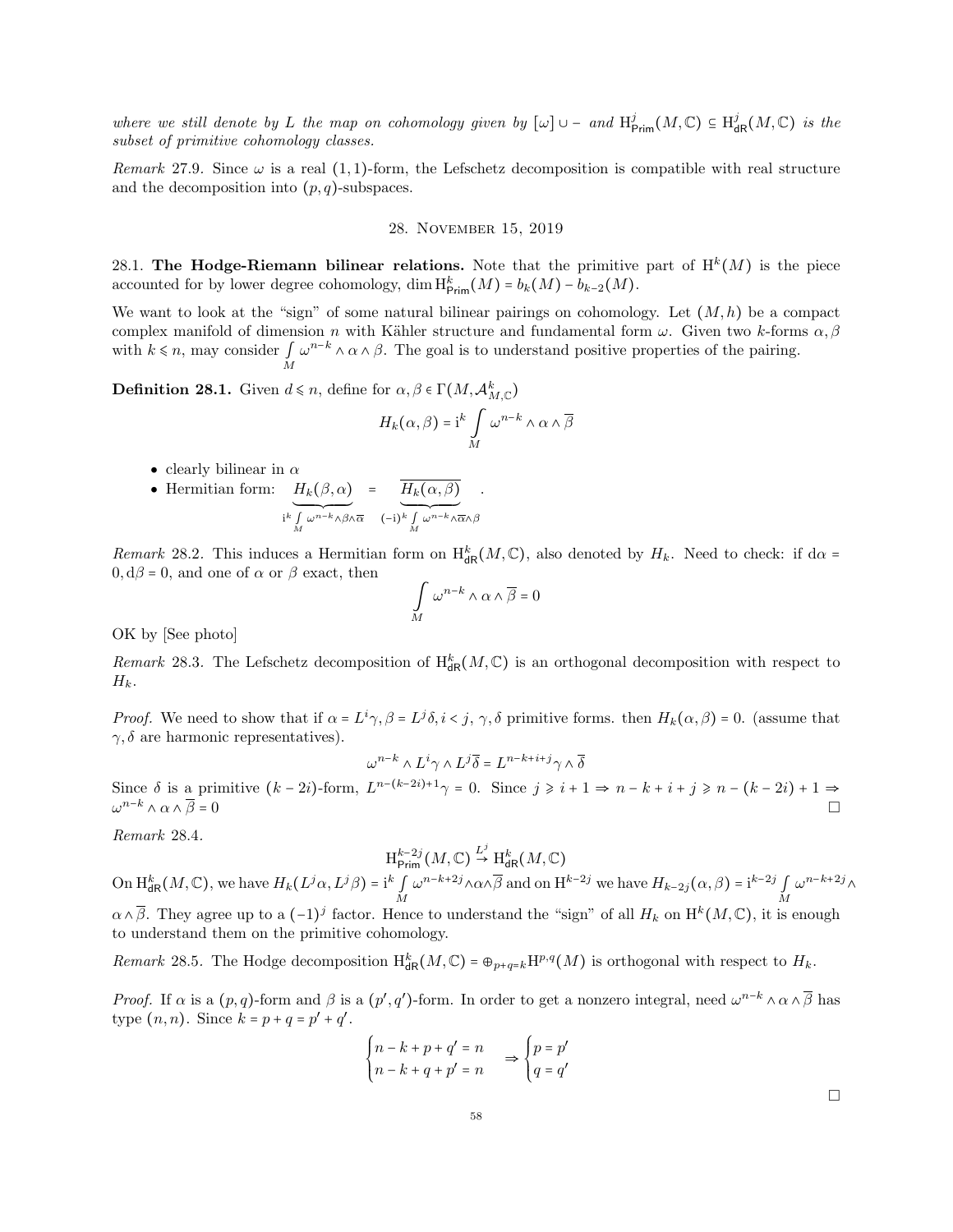**Theorem 28.6** (Hodge-Riemann bilinear relation). Given  $k \leq n$  and  $(p,q)$  with  $p + q = k$ . The Hermitian form  $(-1)^{\frac{k(k-1)}{2}}i^{p-q-k}H_k$  is positive-definite on  $\text{H}_{\text{Prim}}^{p,q}(M)$ .

The key ingredient is a formula for  $*\alpha$  when  $\alpha$  is primitive.

<span id="page-58-0"></span>More generally,

**Proposition 28.7.** If  $\alpha$  is a primitive  $(p, q)$ -form and  $k = p + q$ , then

$$
*L^{j} \alpha = (-1)^{\frac{k(k+1)}{2}} i^{p-q} \frac{j!}{(n-k-j)!} L^{n-k-j} \alpha
$$

for  $j \leq n-k$ . In particular,  $*\alpha = (-1)^{\frac{k(k+1)}{2}} \frac{i^{p-q}}{(n-k)!}$  $\frac{1^{p-q}}{(n-k)!}L^{n-k}\alpha.$ 

*Proof of Theorem [28.6.](#page-57-0)* Let  $\alpha$  be a  $(p, q)$  primitive form. Then

$$
(-1)^{\frac{k(k-1)}{2}} i^{p-q-k} H_k(\alpha, \alpha) = (-1)^{\frac{k(k-1)}{2}} i^{p-q} \int_M \underbrace{\omega^{n-k} \wedge \alpha}_{L^{n-k} \alpha} \wedge \overline{\alpha}
$$
  

$$
= (n-k)! (-1)^k \int_M (\ast \alpha) \wedge \overline{\alpha}
$$
  

$$
= (n-k)! \int_M \overline{\alpha} \wedge \overline{(\ast \overline{\alpha})}
$$
  

$$
= (n-k)! \int_M \langle \overline{\alpha}, \overline{\alpha} \rangle d\text{vol}
$$
  

$$
= (n-k)! \langle \langle \overline{\alpha}, \overline{\alpha} \rangle \rangle > 0
$$

Sketch Proof of Proposition [28.7.](#page-58-0) This is a linear algebra statement. So we can just consider complex vector space  $V$  of dimension  $n$ , with Hermitian metric  $h$ . Prove by induction on  $n$ .

The base case  $n = 1$ : V has a basis x over  $\mathbb C$  such that  $h(x, x) = 1$ , let  $y = Jx$ . Then  $V_{\mathbb C}^*$  has dual basis  $x', y',$ and  $\omega = x' \wedge y'$ . We know that  $*1 = \omega, * \omega = 1, *x' = y'$  and  $*y' = -x'$ .

$$
k = 0, j = 0: \alpha = 1, * \alpha = \omega, \text{RHS} = L\alpha = \omega
$$
  
\n
$$
k = 0, j = 1: \alpha = 1, *L\alpha = 1, \text{RHS} = L^{0}\alpha = 1
$$
  
\n
$$
k = 1, j = 0: (\rho, q) = (1, 0), \alpha = x' + iy' \Rightarrow * \alpha = y' - ix' = -i\alpha, \text{RHS} = (-1)i\alpha
$$

and the case  $(p, q) = (0, 1)$  is similiar.

Inductive step: suppose  $V = V_1 \oplus V_2$  where  $V_2$  is of dimension 1 with  $x, y$  as before.

$$
(\bigwedge^k V^*)_{\mathbb{C}} = (\bigwedge^k V_1^*)_{\mathbb{C}} \oplus (\bigwedge^{k-1} V_1^* \otimes_{\mathbb{R}} V_2^*)_{\mathbb{C}} \oplus (\bigwedge^{k-2} V_2^* \otimes \bigwedge^2 V_2^*)_{\mathbb{C}}
$$

So

$$
\alpha = \alpha_k + \alpha'_{k-1} \otimes x' + \alpha''_{k-1} \otimes y' + \alpha_{k-2} \otimes \omega
$$

Recall that  $\Lambda(\eta_1 \otimes \eta_2) = \Lambda_1 \eta_1 \otimes \eta_2 + \eta_1 \otimes \Lambda_2 \eta_2$ . Then

$$
\Lambda \alpha = \Lambda_1 \alpha_k + \Lambda_1 \alpha'_{k-1} \otimes x' + \Lambda_1 \alpha''_{k-1} \otimes y' + \Lambda_1 \alpha_{k-2} \otimes \omega + \alpha_{k-2}
$$

 $\alpha$  is primitive iff  $\Lambda \alpha = 0$  iff

$$
\Lambda_1 \alpha'_{k-1} = 0, \Lambda_1 \alpha''_{k-1} = 0 \Leftrightarrow \alpha'_{k-1}, \alpha''_{k-1} \text{ is primitive}
$$
  

$$
\Lambda_1 \alpha_{k-2} = 0, \Lambda_1 \alpha_k = -\alpha_{k-2} \Leftrightarrow \alpha_k = \gamma_k + L\gamma_{k-2} \text{ with } \gamma_k, \gamma_{k-2} \text{ primitive}, \alpha_{k-2} = -(n-k+1)\gamma_{k-2}
$$

The equivalence on the second line uses the formula for  $\Lambda$  with respect to the Lefschetz decomposition. The compute  $*L^j\alpha$  using induction and the formula for  $*, L$  with respect to  $*_1, L_1, *_2, L_2$ .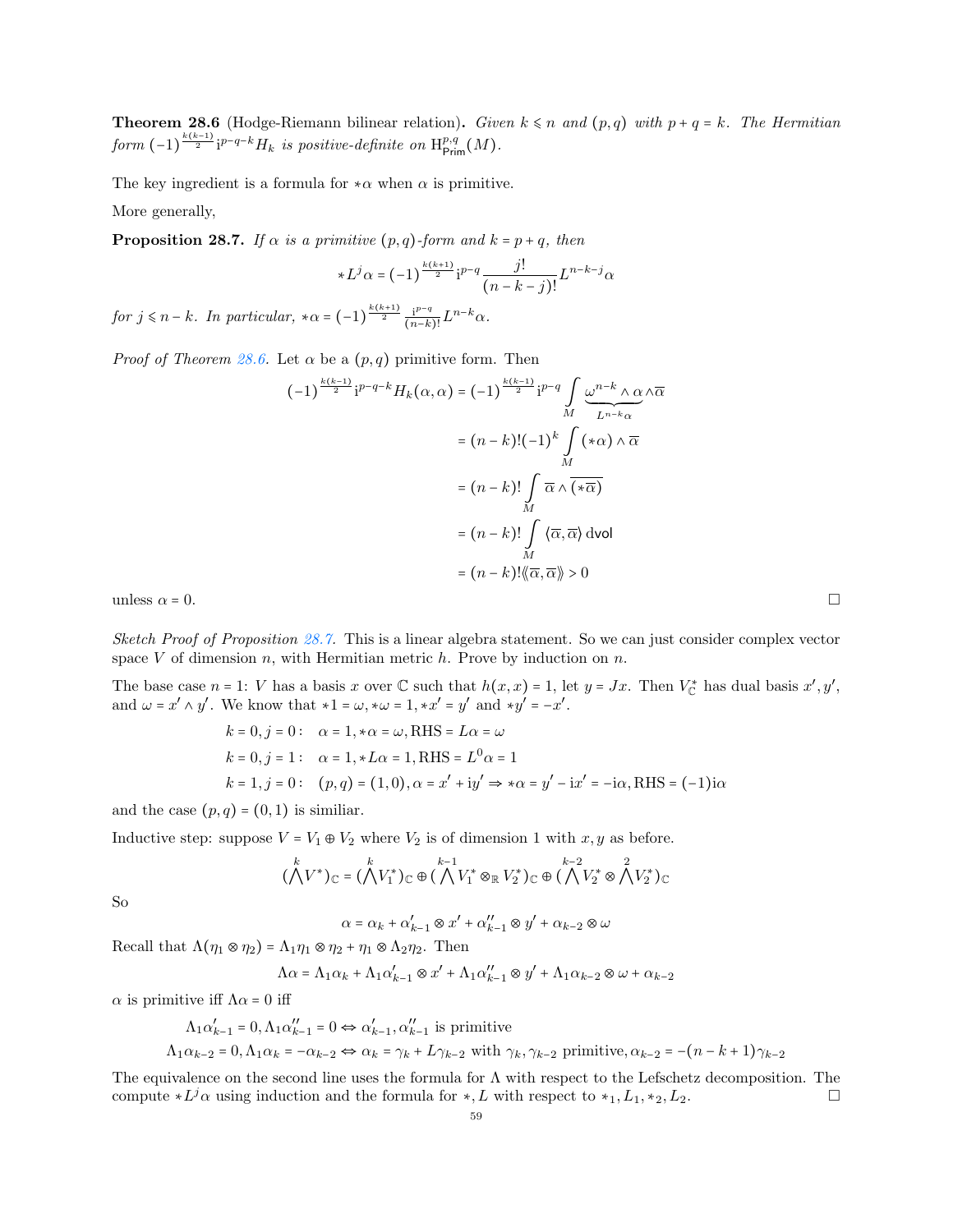Kähler package: Poincaré duality, hard Lefschetz, Hodge-Riemann bilinear relation. For example, intersection cohomology (for projective singular algebraic variety) also satisfies these conditions.

## 29. November 18, 2019

Recall that  $(M, h)$  is a compact Kähler manifold with fundamental form  $\omega$ . The Hodge-Riemann bilinear relation is  $(-1)^{\frac{k(k-1)}{2}}i^{p-q-k}H_k$  on  $H^{p,q}_{\text{Prim}}(M)$ . If  $\alpha \in H^{p,q}_{\text{Prim}}(M)$ ,  $k = p+q$ , then  $(-1)^{\frac{k(k-1)}{2}}i^{p-q} \int_M$  $\omega^{n-k} \wedge \alpha \wedge \overline{\alpha} > 0.$ 

**Theorem 29.1** (Hodge index theorem). If dim  $M = n = 2m$  and on  $H^{n}(M, \mathbb{R})$  the form  $(\alpha, \beta) \mapsto \int_{M} \alpha \wedge \beta$ has signature  $\sum_{p,q=0}^{n} (-1)^p h^{p,q}$ .

Note that the signature is a topological invariant. So this alternating sum of Hodge numbers is also a topological invariant.

Proof. Consider the Lefschetz Hodge decomposition:

$$
H^{n}(M, \mathbb{R}) = \bigoplus_{j \geq 0} L^{j} H^{m-j, m-j}_{\text{Prim}}(M)_{\mathbb{R}} \oplus \bigoplus_{p > q, p+q=2m} \bigoplus_{j \geq 0} L^{j} \left( H^{p-j, q-j}_{\text{Prim}}(M) \oplus H^{q, p}_{\text{Prim}}(M) \right)_{\mathbb{R}}
$$

If  $\alpha \in H^{m-j,m-j}_{\text{Prim}}(M,\mathbb{R})$ , then Hodge-Riemann (Theorem [28.6\)](#page-57-0) tells us that  $(-1)^{m-j} \int_M$  $\omega^{n-j} \wedge \alpha \wedge \alpha > 0.$ 

If  $\alpha \in H^{p-j,q-j}_{\text{Prim}}(M,\mathbb{C})$  where  $p+q=2m$ , then Hodge-Riemann (Theorem [28.6\)](#page-57-0) tells us that  $(-1)^{m-j}i^{p-q}$  $\overline{(-1)^{q-j}}$ ∫ M  $\omega^{n-j}$ ∧

$$
\alpha \wedge \overline{\alpha} > 0.
$$
  
If  $\beta \in H^{q-j,p-j}_{\text{Prim}}(M, \mathbb{C})$ , then  $\underbrace{(-1)^{p-j} \int_{M} \omega^{n-j} \wedge \beta \wedge \overline{\beta} > 0.$   
 $\overline{(-1)^{q-j}} \wedge \overline{\beta} \wedge \overline{\beta} > 0.$   
 $\alpha + \beta \in \left(H^{p,q}_{\text{Prim}} \oplus H^{q,p}_{\text{Prim}}\right)_{\mathbb{R}} \Leftrightarrow \alpha + \beta = \overline{\beta} + \overline{\alpha} \Leftrightarrow \beta = \overline{\alpha}$ 

So

$$
(-1)^{q-j} \int_M \omega^{n-j} \wedge (\alpha + \beta) \wedge (\alpha + \beta) = (-1)^{q-j} \int_M \omega^{n-j} \wedge (\alpha \wedge \beta + \beta \wedge \alpha + \alpha \wedge \alpha + \beta \wedge \beta)
$$

$$
= (-1)^{q-j} \int_M \omega^{n-j} \wedge (\alpha \wedge \overline{\alpha} + \beta \wedge \overline{\beta}) > 0
$$

So the signature of  $Q$  is given by

$$
\text{signature}(Q) = \sum_{j\geq 0} (-1)^{m-j} h_{\text{Prim}}^{m-j, m-j} + 2 \sum_{p+q=n, p>q} \sum_{j\geq 0} (-1)^{q-j} h_{\text{Prim}}^{p-j, q-j}
$$
\n
$$
= \sum_{p+q=n} \sum_{j\geq 0} (-1)^{q-j} h_{\text{Prim}}^{p-j, q-j}
$$
\n
$$
= \sum_{p+q=n} \sum_{j\geq 0} (-1)^{q-j} (h^{p-j,q-j} - h^{p-j-1,q-j-1})
$$
\n
$$
= \sum_{a+b=n-\text{nonzero even}} (-1)^b h^{a,b} + \sum_{a+b=n-2-\text{nonzero even}} (-1)^b h^{a,b}
$$

Since  $h^{q,b} = h^{n-a,n-b}$ , and  $a + b = n - 2$  – nonzero even  $\Leftrightarrow (n-a) + (n-b) = n + 2$  + nonzero even. We have

$$
signature(Q) = \sum_{a+b \text{ even}} (-1)^b h^{a.b}
$$

Finally,  $\sum_{a+b \text{ odd}} (-1)^b h^{a,b} = 0$  since  $h^{a,b} = h^{b,a}$  and  $(-1)^a = -(-1)^b$  if  $a+b$  is odd. □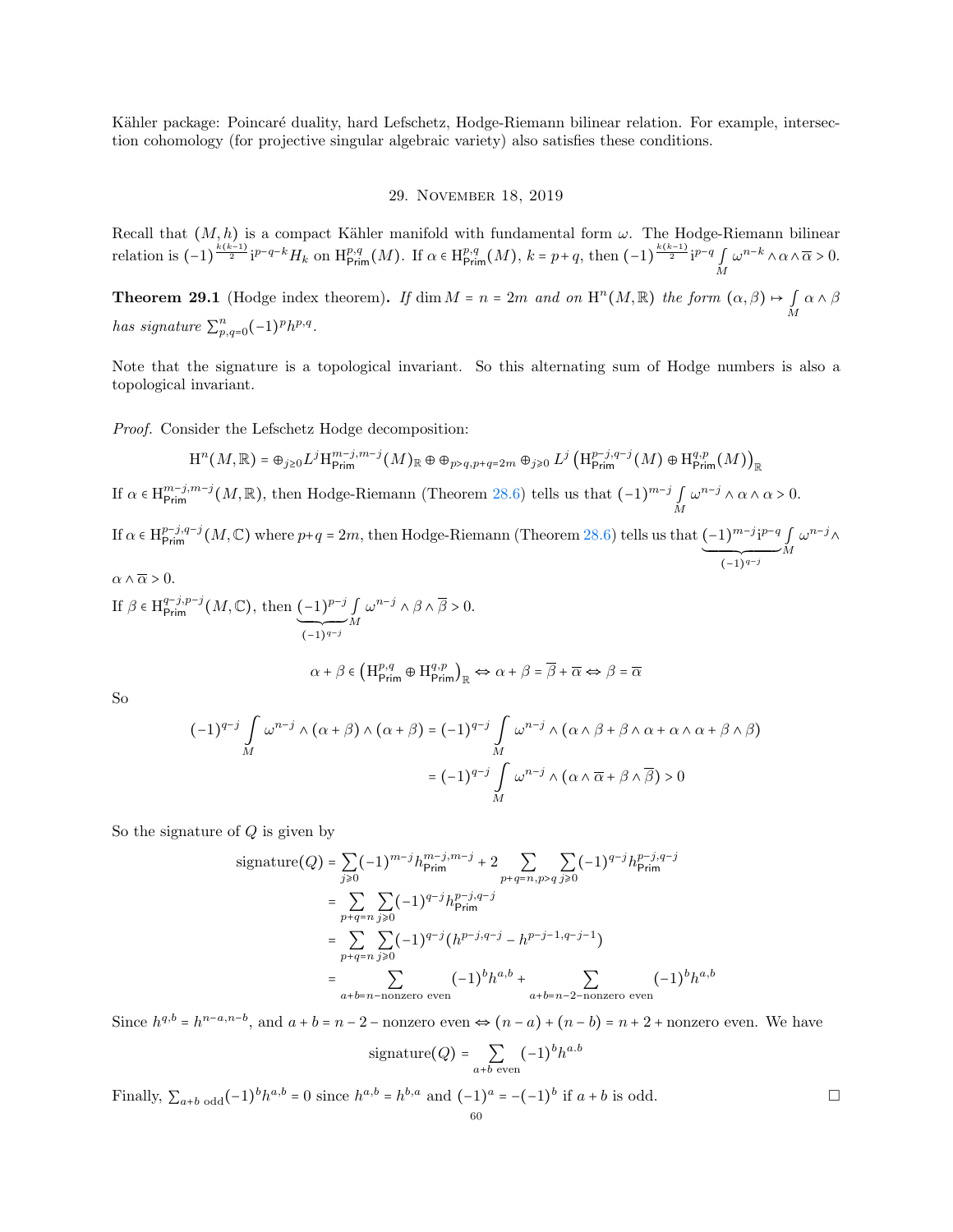Suppose that  $n = 2$ . Then the signature of

$$
H^{2}(M, \mathbb{R}) \times H^{2}(M, \mathbb{R}) \to \mathbb{R}
$$
  
\n
$$
(\alpha, \beta) \to \int_{M} \alpha \wedge \beta
$$
  
\nis  $\sum_{a+b \text{ even}} (-1)^{b} h^{a,b} = h^{0,0} + h^{0,2} - h^{1,1} + h^{2,0} + h^{2,2} = 2 + 2h^{2,0} - h^{1,1}.$ 

Claim is that on  $(H^{2,0}(M) \oplus H^{0,2}(M))_{\mathbb{R}}$ , the form  $(\alpha, \beta) \mapsto \int \alpha \wedge \beta$  is positive-definite by Hodge-Riemann Theorem [28.6](#page-57-0) (See computation in proof the theorem).

Conclusion is that the signature of the integral form on  $H^{1,1}(M)_\mathbb{R}$  is  $(1,h^{1,1}-1)$ .

29.1. Chern classes of line bundles. Let  $M$  be a complex manifold (more generally, analytic space). We have  $\mathcal{O}_M$  the sheaf of holomorphic functions and  $\mathcal{O}_M^*$  the sheaf of invertible holomorphic functions with multiplication. We also have

$$
\mathcal{O}_M \to \mathcal{O}_M^*
$$

$$
f \mapsto \exp(f)
$$

morphisms of abelian groups.

Locally on  $\mathbb{C}^*$ , we have a holomorphic inverse of exp. So  $\mathcal{O}_M \to \mathcal{O}_M^*$  is surjection. If  $U \subseteq M$  is open and connected, then  $f \in \mathcal{O}(U)$  is such that  $\exp(f) = 1$ , then  $f = 2\pi i k$  for some  $k \in \mathbb{Z}$ . So we have a short exact sequence

$$
0 \to \mathbb{Z} \overset{n \to 2\pi i n}{\longrightarrow} \mathcal{O}_M \overset{f \to \exp(f)}{\longrightarrow} \mathcal{O}_M^* \to 0
$$

We have long exact sequence in cohomology:

$$
H^1(M, \mathbb{Z}) \to H^1(M, \mathcal{O}_M) \to H^1(M, \mathcal{O}_M^*) \to H^2(M, \mathbb{Z}) \to H^2(M, \mathcal{O}_M) \to \cdots
$$

The Picard group  $Pic(M)$  is the group generated by all holomorphic line bundles under tensor product modulo isomorphisms. So we have isomorphisms  $Pic(M) \cong \check{H}^1(M, \mathcal{O}_M^*)$ .

On any topological space, for any sheaf  $\mathscr F$  of abelian groups, there exists a canonical isomorphism  $H^1(M,\mathscr F)\to$  $\check{\mathrm{H}}^1(M,\mathscr{F}).$ 

**Definition 29.2.** The Chern class of L is defined to be the image of L under the map  $c_1$ : Pic(M) →  $\mathrm{H}^2(M,\mathbb{Z}).$ 

**Exercise 29.3.** Check functoriality of Chern classes. If  $f : M' \to M$  is holomorphic, and  $L \in Pic(M)$ , then  $c_1(f^*L) = f^*(c_1(L)).$ 

Next time, given L, if we choose metric on L, then we get a closed, real  $(1, 1)$ -form  $\omega$  on X such that  $c_1(L) = [\omega]$ . If X is algebraic, L ample, then  $\omega$  is positive.

## 30. November 20, 2019

30.1. Chern classes of line bundles (continued). Let  $M$  be a complex manifold,  $L$  an line bundle on M. Given a cover  $M = \cup_j U_j$ , we have isomorphisms  $\varphi_j: L|_{U_j} \stackrel{\sim}{\to} \mathcal{O}_{U_j}$  such that  $1 \in \mathcal{O}_{U_j}$  maps to  $\sigma_j \in \Gamma(U_j, L)$ , and  $g_{jk} \in \mathcal{O}(U_j \cap U_k)^*$  such that  $\varphi_k \circ \varphi_j^{-1}$  is multiplication by  $g_{jk}$ , and  $\sigma_j = \sigma_k g_{jk}$  on  $U_j \cap U_k$  for any  $j, k$ . A global section of L is the the collections of  $f_i \in \mathcal{O}(U_i)$  such that  $f_k = f_i g_{jk}$ .

A Hermitian metric on  $L$  is a smoothly varying family of Hermitian metrics on the fibers of  $L$ . Given a cover as above, put  $h_j = h(\sigma_j, \sigma_j) : U_j \to \mathbb{R}_{\geq 0}$ . This is supposed to satisfy  $h_j = |g_{jk}|^2 h_k$ . And conversely, a family of such functions with this compatibility gives a Hermitian metric on L.

Suppose that h is a metric on L and given a cover as above. On each  $U_j$ , consider  $\omega_j = \frac{1}{2\pi i} \partial \overline{\partial} \log h_j$  a  $(1, 1)$ -form on  $U_j$ . On  $U_j \cap U_k$ , we have  $\log h_j = \log |g_{jk}|^2 + \log h_k$ . Since  $\partial \overline{\partial} \log |g_{jk}|^2 = \partial \overline{\partial} (\log g_{jk} + \log \overline{g}_{jk}) = 0$ , we know that all  $\omega_i$  glue together to a global  $(1, 1)$ -form  $\omega$ .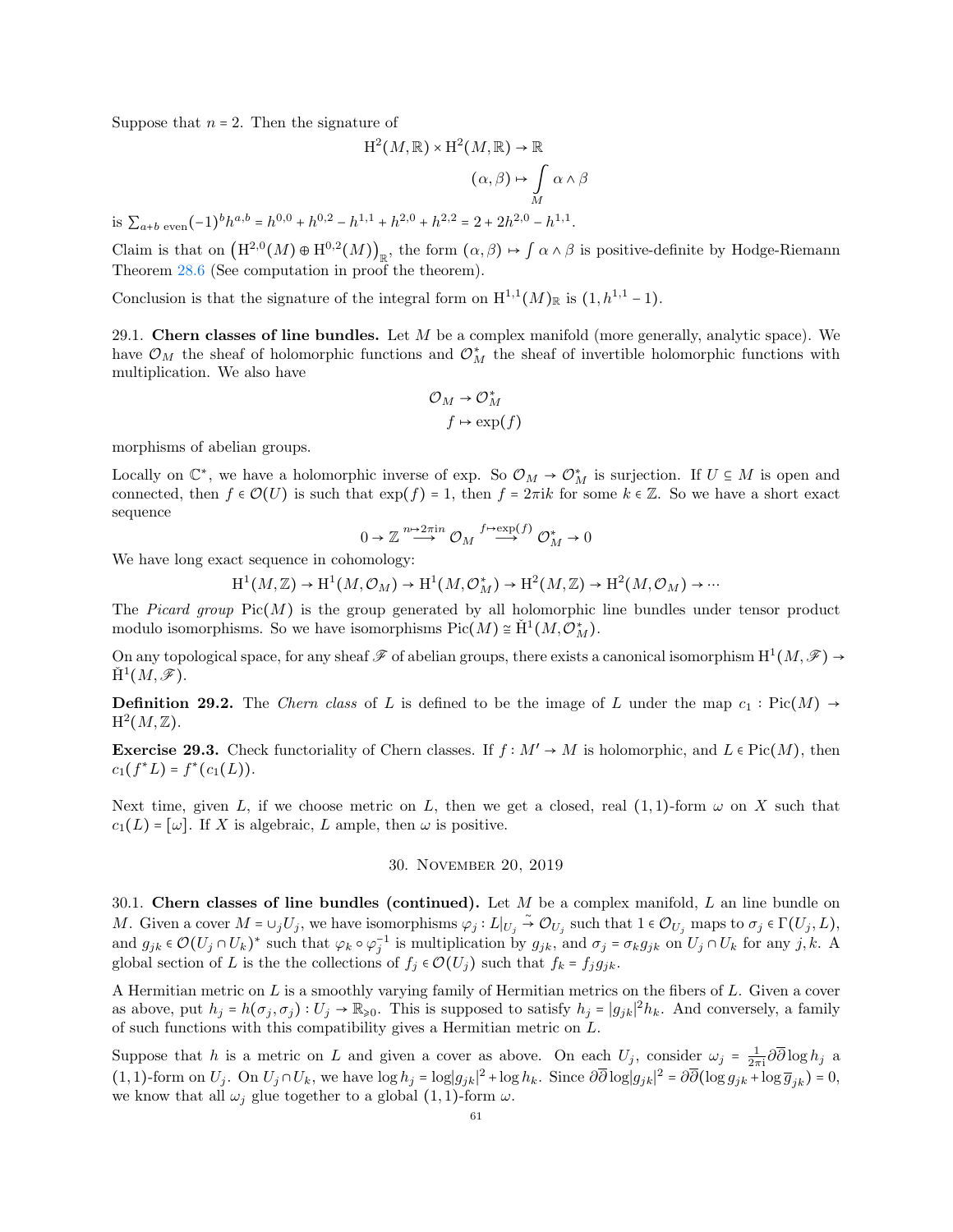Note that

- (1) Since  $\omega_j = \partial \overline{\partial}(\cdots)$ ,  $d\omega_j = 0$ . Hence  $\omega$  is closed.
- (2) i∂∂ is a real operator and each  $h_j$  is a real form. So  $\omega$  is a real form
- (3)  $\omega$  is Kähler (foundamental form of a Kähler metric)  $\Leftrightarrow -i\omega(v, v) > 0$  for any  $v \neq 0$ .

**Proposition 30.1.** Given a Hermitian metric h on L with corresponding form  $\omega_h$ , the image of  $c^1(L)$  in  $\mathrm{H}^2(M,\mathbb{R})$  is  $[\omega_h]$ .

*Proof.* Since M is a smooth manifold, there exists an open cover  $M = \bigcup_j U_j$  such that all intersections  $U_{j_0} \cap \cdots \cap U_{j_k}$  are contractible. Moreover, we can choose this as fine as needed. So we may assume that  $L|_{U_j} \simeq \mathcal{O}_{U_j}$  for any j.

$$
0\to \mathbb{Z}\to \mathcal{O}_M\to \mathcal{O}_M^*\to 0
$$

So  $[L] \in Pic(M)$  corresponds to  $(g_{jk}) \in H^1(M, \mathcal{O}_M^*)$ . Since all  $U_j$  are contractible, we have  $H^p(U_j, \mathbb{Z}) = 0$  for any  $p > 0$ . Hence  $g_{jk} = \exp(\widetilde{g}_{jk})$  for some holomorphic  $\widetilde{g}_{jk}$  on  $U_j \cap U_k$ .

So  $\frac{1}{2\pi i}(\widetilde{g}_{kl} - \widetilde{g}_{jl} + \widetilde{g}_{jk})$  on  $U_{jkl}$  is an integer, denote as  $n_{jkl}$ . We have  $n_{jkl} \in \check{H}^{2}(\mathcal{U};\mathbb{Z})$ .

We need to understand the isomorphism  $\check{H}^2(\mathcal{U}, \mathbb{R}) \cong H^2_{dR}(M)$ . Consider the double complex  $C^{\bullet,\bullet}$  where

$$
C^{p,q}=\oplus_{i_0<\cdots
$$

If we fix  $(i_0, ..., i_q)$ , then the corresponding de Rham complex of  $U_{i_0} \cap \cdots \cap U_{i_q}$  is acyclic, with cohomology in degree 0 being  $\Gamma(U_{i_0} \cap \dots \cap U_{i_q}, \mathbb{R})$ . So we get isomorphism  $\check{H}^p(\mathcal{U}, \mathbb{R}) \cong H^p(\mathrm{Tot}(C^{\bullet, \bullet}))$ .

Similarily, if we fix p, then we get Čech complex with respect to  $\mathcal U$  for  $\mathcal A^p$ . Since  $\mathcal A^p$  is soft, this is again acyclic, with cohomology in degree 0 being  $\Gamma(M, \mathcal{A}^p)$ . Hence we get isomorphisms  $H^p_{dR}(M) \cong H^p(\text{Tot}(C^{\bullet,\bullet}))$ .

$$
\oplus_j \Gamma(U_j, \mathcal{A}^0) \longrightarrow \oplus_j \Gamma(U_j, \mathcal{A}^1) \longrightarrow \oplus_j \Gamma(U_j, \mathcal{A}^2)
$$
\n
$$
\oplus_{j < k} \Gamma(U_j \cap U_k, \mathcal{A}^0) \longrightarrow \oplus_{j < k} \Gamma(U_j \cap U_k, \mathcal{A}^1) \longrightarrow \oplus_{j < k} \Gamma(U_j \cap U_k, \mathcal{A}^2)
$$
\n
$$
\downarrow \qquad \qquad \downarrow \qquad \qquad \downarrow
$$

We have  $\omega_j \in \Gamma(U_j, \mathcal{A}^2)$  and  $\omega_j = d\beta_j$  where  $\beta_j = \frac{1}{2\pi i} \overline{\partial} \log h_j \in \Gamma(U_j, \mathcal{A}^1)$ . We have

$$
\beta_k - \beta_j = \frac{1}{2\pi i} \overline{\partial} \left( \log h_k - \log h_j \right) = -\frac{1}{2\pi i} \overline{\partial} \left( \widetilde{g}_{jk} + \overline{\widetilde{g}_{jk}} \right)
$$

$$
= -\frac{1}{2\pi i} \overline{\partial} \widetilde{g}_{jk} = \overline{\partial} \frac{1}{2\pi i} \widetilde{g}_{jk}
$$

$$
= d \left( \frac{1}{2\pi i} \widetilde{g}_{jk} \right)
$$

since  $g_{jk} = \exp(\widetilde{g}_{jk})$ . Sign error?. So  $[\omega] \in H^2_{dR}(M)$  maps to  $\frac{1}{2\pi i} (\overline{\widetilde{g}}_{kl} - \overline{\widetilde{g}}_{jl} + \overline{\widetilde{g}}_{jk}) = \overline{n}_{jkl} = n_{jkl}$ .

Recall that on  $\mathbb{P}^n$  we have the Fubini-Study metric with corresponding form  $\omega_{FS}$  given by following construction. Let  $z_0, \dots, z_n$  be homogeneous coordinates, and  $U_j$  is the set where  $z_j \neq 0$ . Then

$$
\omega_{\rm FS}|_{U_j}=\frac{2\pi}{\rm i}\partial\overline\partial\log\sum_{k=0}^n\bigl|\frac{z_k}{z_j}\bigr|^2
$$

**Claim.** There is a metric h on  $\mathcal{O}(1)$  such that  $\omega_h = \omega_{\text{FS}}$ .

This is because we can choose  $h_j = \left(\sum_k \left|\frac{z_k}{z_j}\right|^2\right)^{-1}$ . Recall that  $g_{jk} = \frac{z_j}{z_k}$  $\frac{z_j}{z_k}$ , then  $h_j = |g_{jk}|^2 h_k$ . So we win. On  $\mathbb{P}^n$  we have a metric h on  $\mathcal{O}(1)$  such that  $\omega_h$  is positive.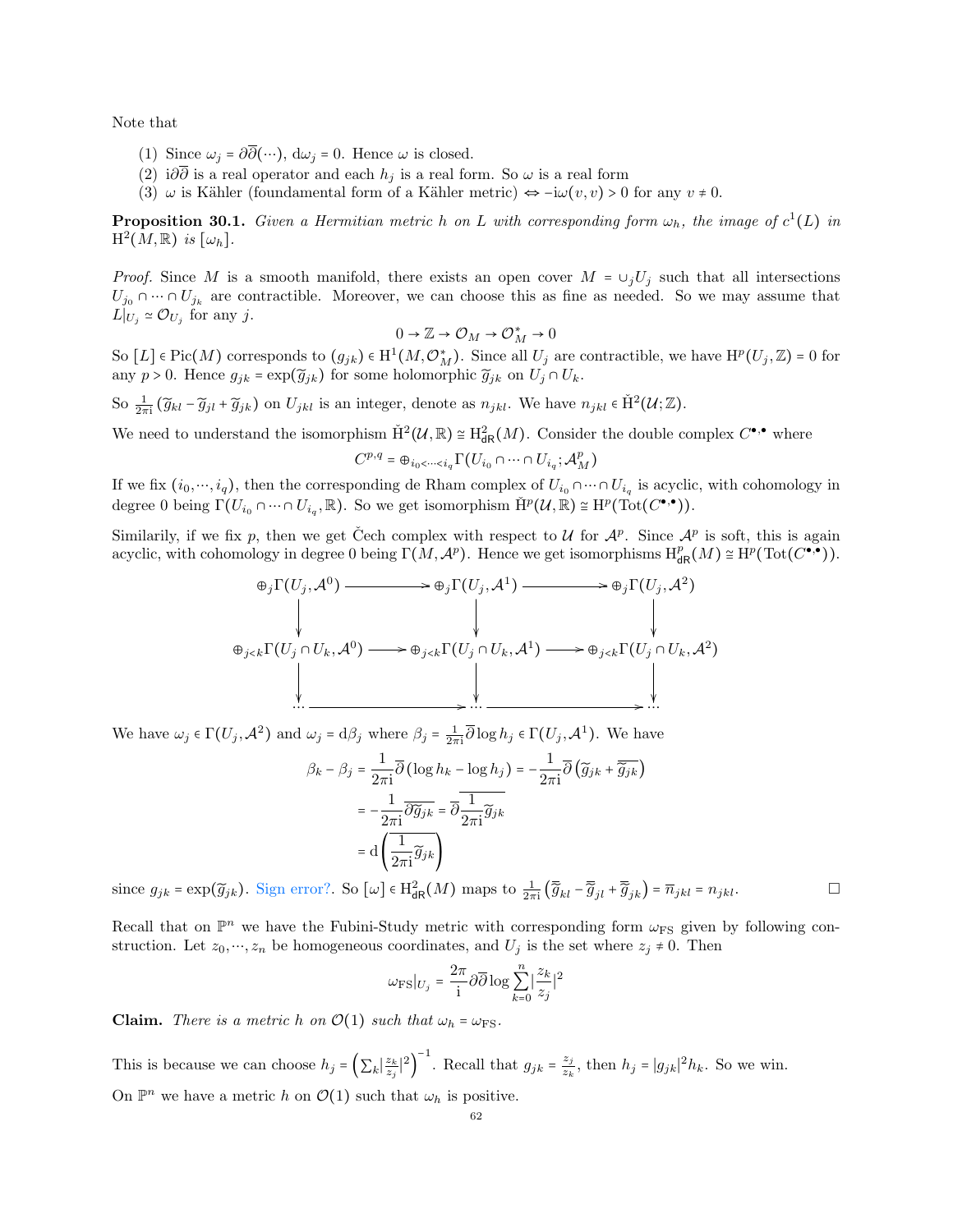Remark 30.2. We have following

- (1) If  $f : M' \to M$  is holomorphic and L is a line bundle on M with Hermitian metric h, then we get Hermitian metric  $h'$  on  $L' = f^*L$  such that  $\omega_{h'} = f^* \omega_h$ .
- (2) If X is a smooth projective variety with ample line bundle L, then there exists  $N > 0$  and an embedding  $X \stackrel{i}{\hookrightarrow} \mathbb{P}^m$  such that  $L^N \cong i^*\mathcal{O}(1)$ . So the metric we had on  $\mathcal{O}_{\mathbb{P}^m}(1)$  induces a metric on  $L^N$  such that the corresponding form is Kähler. By replace  $(h_j)$  with  $(h_j^{1/N})$ , we get a metric on L with positive  $(1, 1)$ -form.

So we can apply HL or Lefschetz for  $c_1(L)$  when L is an ample line bundle on a smooth projective algebraic variety.

30.2. Kodaira's embedding theorem. If  $X$  be a compact Kähler manifold whose foundamental class is the Chern class of a line bundle  $L \in Pic(M)$ , then X is algebraic and L is ample.

## 31. November 22, 2019

#### 31.1. Kodaira's embedding theorem (continued).

Remark 31.1 (Lefschetz theorem on  $(1,1)$ -classes). We have the expontential sequence

$$
0\to{\mathbb Z}\to{\mathcal O}_M\xrightarrow{\exp}{\mathcal O}_M^*\to 0
$$

where M is the complex manifold. The Chern class is the map  $c_1 : Pic(M) = H^1(M, \mathcal{O}_M^*) \to H^2(M, \mathbb{Z})$ .

Suppose that M is compact and Kähler. If  $L \in Pic(M)$ , then the image of  $c_1(L)$  in  $H^2(M, \mathbb{C})$  lies in  $H^{1,1}(M)$ .

Conversely, if  $\alpha \in H^2(M, \mathbb{Z})$  whose image in  $H^2(M, \mathbb{C})$  lies in  $H^{1,1}(M)$ , then there exists  $L \in Pic(M)$  such that  $\alpha = c_1(L)$ .

It is enough to show that the image of  $\alpha$  in  $H^2(M, \mathcal{O}_M)$  is zero. We have the map induced by  $\mathbb{C} \to \mathcal{O}_M$  from  $H^2(M,\mathbb{C})$  to  $H^2(M,\mathcal{O}_M) = H^{0,2}(M)$  which is the projection with respect to Hodge decomposition. So the image of  $\alpha$  is zero.

**Example 31.2** (Example 1 of Hodge decomposition). Let  $V$  be a complex vector space of dimension  $n$ . Let  $L \subseteq V$  be a lattice, i.e.  $L \cong \mathbb{Z}^{2n}$  such that  $L \otimes_{\mathbb{Z}} \mathbb{R} \cong V$ . Then  $M = V/L$  is a compact Kähler manifold of dimension *n*.

The projection map  $V \stackrel{\pi}{\rightarrow} M$  is a covering map and V is simply connected. So  $\pi_1(M) \cong L$ . Hence  $H_1(M, \mathbb{Z}) \cong L$  $L \Rightarrow H^1(M, \mathbb{Z}) = L^* = \text{Hom}_{\mathbb{Z}}(L, \mathbb{Z})$ . We have canonical map  $\bigwedge^{\bullet} H^1(M, \mathbb{Z}) \stackrel{\cup}{\rightarrow} H^*(M, \mathbb{Z})$ . This is an isomorphism by Künneth since M is homeomorphic to  $(S^1)^n$ .

We have

$$
H^1(M, \mathbb{R}) = Hom_{\mathbb{Z}}(L, \mathbb{Z}) \otimes \mathbb{R} = V_{\mathbb{R}}^* = Hom_{\mathbb{R}}(V, \mathbb{R})
$$

$$
H^1(M, \mathbb{C}) = V_{\mathbb{R}}^* \otimes_{\mathbb{R}} \mathbb{C} = V^* \oplus \overline{V^*}
$$

By the group action on M, we have  $\mathcal{I}_M = T_0 M \otimes_{\mathbb{R}} \mathcal{C}_M^{\infty} = V \otimes_{\mathbb{R}} \mathcal{C}_M^{\infty}$ . So

$$
\begin{aligned} \mathcal{A}_{M}^{m} &\cong \bigwedge^{m}V^{\ast}\otimes_{\mathbb{R}}\mathscr{C}_{M}^{\infty} \\ \mathcal{A}_{M}^{p,q} &\cong \bigwedge^{p}V^{\ast}\otimes_{\mathbb{C}}\bigwedge^{q}\overline{V^{\ast}}\otimes_{\mathbb{C}}\mathscr{C}_{M,\mathbb{C}}^{\infty} \end{aligned}
$$

Choose an isomorphism  $V \cong \mathbb{C}^n$  and the standard metric on  $\mathbb{C}^n$ , which is translation-invariant under the group action, we get a metric on M.

Hodge decomposition for H<sup>1</sup>: Clearly we have  $V^* \subseteq H^{1,0} \subseteq \Gamma(M, \mathcal{A}_M^{1,0})$ . Since  $\dim H^{1,0} = \dim H^0(M, \Omega_M) =$  $\dim_{\mathbb{C}} V^*$ . We have  $V^* = H^{1,0}$  and  $\overline{V^*} = H^{0,1}$ . So the Hodge decomposition for  $H^m(M,\mathbb{Z})$  has  $H^{p,q} =$  $\bigwedge^p V^* \otimes \bigwedge^q \overline{V^*}$ . The containment ⊇ follows from the one for H<sup>1</sup> and in fact we have equality.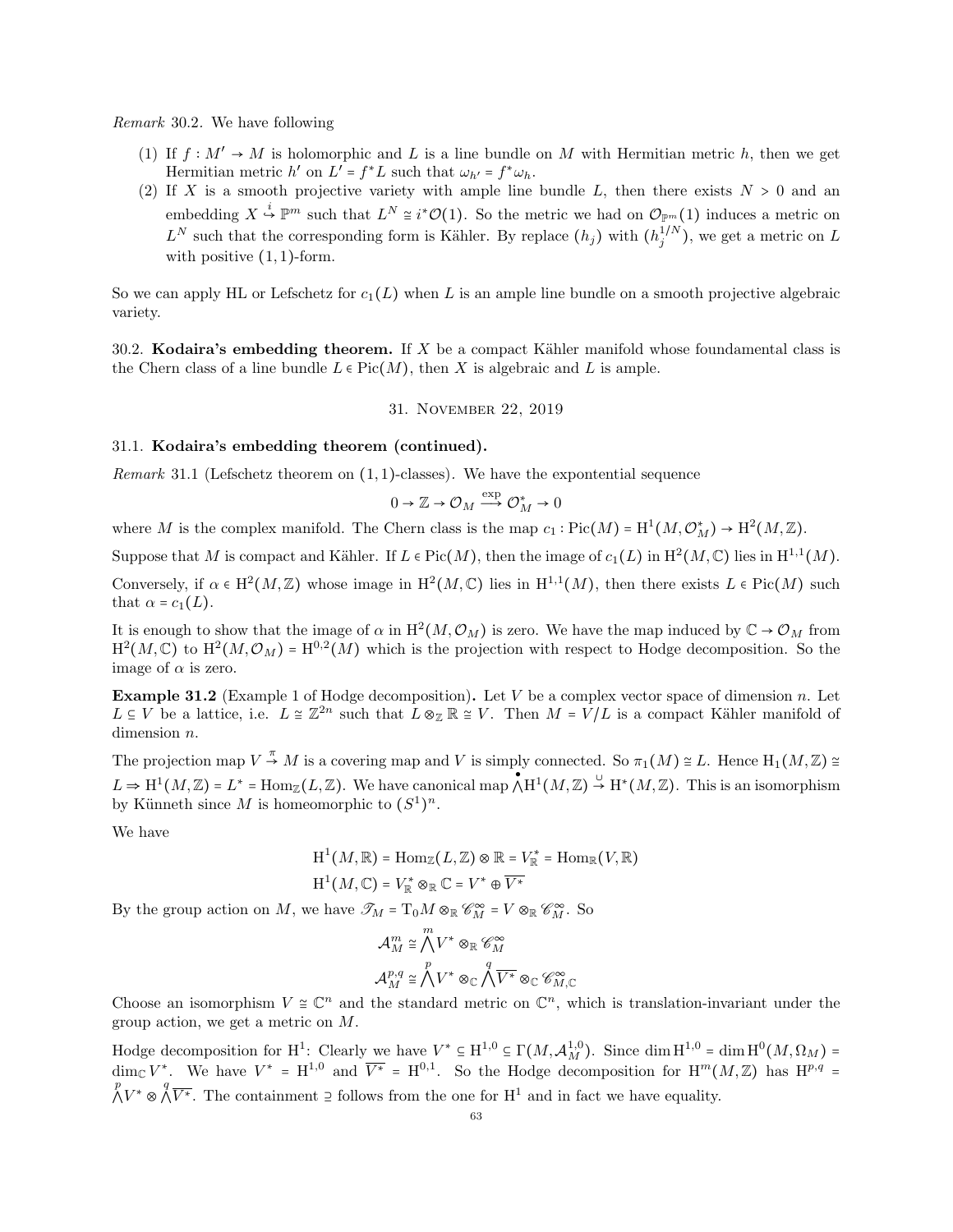*Remark* 31.3. If L is general and  $n \geq 2$ , then M is not algebraic.

Sketch of Proof. Let  $z_1, z_2$  be coordinates on  $\mathbb{C}^2$  and  $\omega$  be the form induced by  $dz_1 \wedge dz_2$  on M. Then  $\omega$  is a holomorphic 2-form. If C is a smooth complex algebraic curve and  $f: C \to M$  is a non-constant holomorphic map, then  $f^*(\omega) = 0$  since dim  $C = 1$ .

Equivalently, since  $f_*([C]) \in H_2(M, \mathbb{Z})$  where  $[C] \in H_2(C)$ , we have

(31.1) 
$$
[\omega] \cap f_*([C]) = 0 \Rightarrow f_*(f^*[\omega] \cap [C]) = f_*([\underline{f^* \omega}])
$$

There is a general fact. If M is algebraic, then  $f_*([C]) \neq 0$ .

If we write it in terms of the basis of  $H_2(M,\mathbb{Z}) = \Lambda L$  and if L is described by a matrix  $\begin{pmatrix} a_1 & a_2 & a_3 & a_4 \\ b_1 & b_2 & b_3 & b_4 \end{pmatrix}$  $\begin{pmatrix} a_1 & a_2 & a_3 & a_4 \ b_1 & b_2 & b_3 & b_4 \end{pmatrix}$ .

Using the fact that  $[\omega] \cap$  generators of  $H_2(M, \mathbb{Z}) \cong \bigwedge^2 L$  is given by the  $2 \times 2$  minors of the matrix, we have nontrivial relations with C-coefficients between these 6 minors. However, for  $a_1, \ldots, a_n, b_1, \ldots, b_n$  general in  $\mathbb C$ , these 6 minors are linearly independent. Hence M is not algebraic.  $\square$ 

31.2. Two theorems in algebraic topology. Recall that  $\pi : M_1 \to M_2$  is locally trivial with fiber F if there exists an open cover  $M_2 = \bigcup_i U_i$  such that



In our setup, the cover will always be finite.

<span id="page-63-0"></span>**Theorem 31.4** (Leray-Hirsch). Suppose  $\pi : X \to Y$  is locally trivial with fiber F. Suppose all  $H^{i}(F, \mathbb{Z})$ are free and finitely generated, and we have  $\alpha_1, \ldots, \alpha_n \in H^*(X, \mathbb{Z})$  such that  $\forall y \in Y$ , their restriction to  $H^*(\pi^{-1}(y),\mathbb{Z})$  is a basis. Then we have isomorphism

$$
H^*(Y) \times \mathbb{Z}^n \to H^*(X)
$$
  

$$
(\beta, (m_1, \dots, m_n)) \mapsto \pi^*(\beta) \cup (m_1\alpha_1 + \dots + m_n\alpha_n)
$$

*Proof.* If  $X = Y \times F$ , then this follows from Künneth. If we have a *finite* trivialization cover, argue by induction on the number of sets in the cover using Mayer-Vietoris.

Next, suppose  $E \stackrel{\pi}{\rightarrow} X$  is oriented, real vector bundle of rank r. Write  $E_x = \pi^{-1}(x)$ . Then an orientation is a compatible system of generators for each  $H^r(E_x, E \setminus \{0\}, \mathbb{Z}) \cong \mathbb{Z}$ .

Theorem 31.5. We have

- (1) We can view  $X \to E$  as a submanifold by the 0-section map. There exists a unique cohomology class  $\eta_E \in H^r(E, E \setminus X, \mathbb{Z})$  such that for any  $x \in X$ , the restriction of  $\eta_E$  to  $H^r(E_x, E_x \setminus \{0\}, \mathbb{Z})$  is our orientation.  $\eta_E$  is called Thom class of E.
- (2) For every  $W \subseteq X$  we have isomorphism

$$
H^{j-r}(X, X \setminus W, \mathbb{Z}) \stackrel{\sim}{\rightarrow} H^j(E, E \setminus W, \mathbb{Z})
$$

$$
\beta \mapsto \pi^*(\beta) \cup \eta_E
$$

where the convention is that LHS= 0 if  $j < r$ .

*Proof.* First treat the case  $E = M \times \mathbb{R}^n$  using Künneth, then by induction on the number of elements in a trivial cover for E using M-V sequence.  $\square$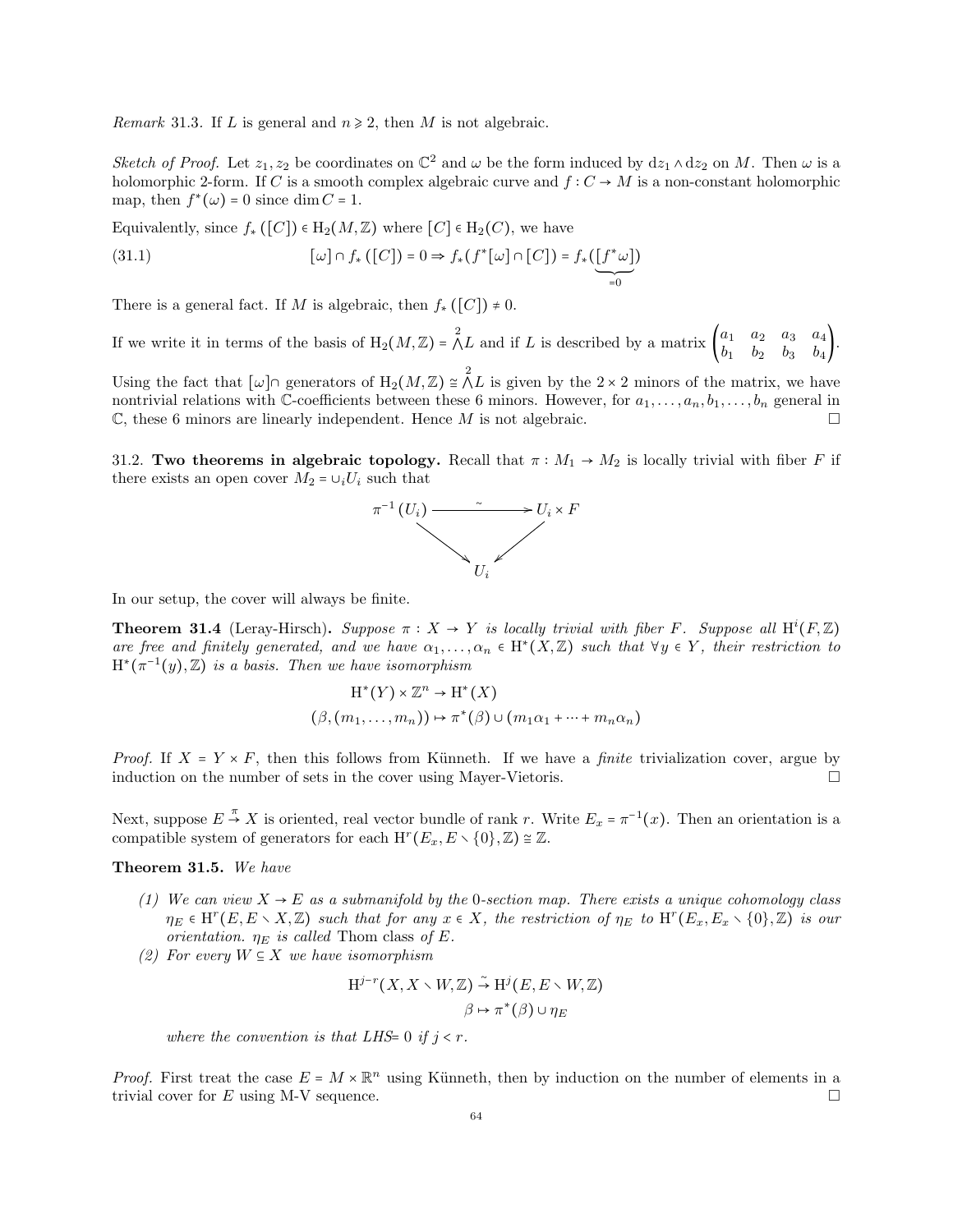#### 32. November 25, 2019

32.1. Two theorems in algebraic topology (continued). Last time:  $E$  is an oriented rank r vector bundle on X. Then there exists  $\eta_E \in H^r(E, E \setminus X, \mathbb{Z})$  such that  $\forall x \in X$ ,  $\eta_E$  restricts to  $H^r(E_x, E_x \setminus \{0\}, \mathbb{Z})$ to the generators corresponding to the orientation of  $E_x$ .

For any  $W \subseteq X$  closed, we have isomorphisms  $H^j(X, X \setminus W, \mathbb{Z}) \stackrel{\sim}{\to} H^{j+r}(E \setminus W, \mathbb{Z})$  for all  $j \in \mathbb{Z}$ . This is the Thom class.

For any  $W \subseteq X$  closed, we have isomorphisms

$$
H^{j}(X, X \setminus W, \mathbb{Z}) \stackrel{\sim}{\rightarrow} H^{j+r}(E, E \setminus W, \mathbb{Z})
$$

$$
\alpha \mapsto \pi^{*}(\alpha) \cup \eta_{E}
$$

for any  $j \in \mathbb{Z}$ . These are *Thom isomorphisms*.

Suppose that Y is a smooth real manifold of dimension  $n$  and X is a smooth real submanifold of dimension m, both are oriented. Since  $\det(N_{X/Y}) = \det(T_Y)|_X \otimes \det(T_Y)^{-1}$ .  $N_{X/Y}$  is oriented of rank  $n-m$ .

**Theorem 32.1** (Tubular neighbourhood theorem). There exists an open neighbourhood U of X in Y and a restriction  $r: U \to X$  such that



where  $r = n - m$ .

If  $W \subseteq X$  is closed, then

$$
\mathrm{H}^j(X,X\smallsetminus W,\mathbb{Z})\stackrel{\mathrm{Thom}}{\simeq}\mathrm{H}^{j+r}(\mathrm{N}_{X/Y},\mathrm{N}_{X/Y}\smallsetminus W,\mathbb{Z})\simeq\mathrm{H}^{j+r}(U,U\smallsetminus W,\mathbb{Z})\stackrel{\mathrm{excision}}{\simeq}\mathrm{H}^{j+r}(Y,Y\smallsetminus W,\mathbb{Z})
$$

In particular, for  $W \subseteq X$ , we have

$$
\mathrm{H}^j(X,\mathbb{Z})\simeq \mathrm{H}^{j+r}(Y,Y\smallsetminus X,\mathbb{Z})
$$

Then the long exact sequence in cohomology becomes

$$
H^{p-1}(Y \setminus X, \mathbb{Z}) \to H^{p-r}(X, \mathbb{Z}) \to H^p(Y, \mathbb{Z}) \to H^p(Y \setminus X, \mathbb{Z}) \to \cdots
$$

where the map in the middle  $(mH^{p-r}(X,\mathbb{Z}) \to \mathrm{H}^p(Y,\mathbb{Z}))$  is denoted by  $i_*$  if  $i : X \to Y$  is the inclusion map. This is Gysin homomorphism.

Recall, if X is compact, oriented and smooth manifold of dimension  $n$ , then there exists a fundamental class  $\mu_x \in H_n(X, \mathbb{Z})$  and the map

$$
H^{p}(X, \mathbb{Z}) \to H_{n-p}(X, \mathbb{Z})
$$

$$
\alpha \mapsto \alpha \cap \mu_{x}
$$

is an isomorphism.

Let  $f: X \to Y$  be a smooth map between compact oriented smooth manifold. Write  $n = \dim(Y)$ ,  $m =$  $dim(X)$ ,  $r = n - m$ , then we have

$$
H^{p}(X, \mathbb{Z}) \xrightarrow{f_{*}} H^{p+r}(Y, \mathbb{Z})
$$
  
\n
$$
\text{PD} \Big|_{\sim} \text{PD} \Big|_{\sim}
$$
  
\n
$$
H_{m-p}(X, \mathbb{Z}) \xrightarrow{f_{*}} H_{n-p-r}(Y, \mathbb{Z})
$$

Fact: if f is the inclusion of a submanifold, then this agrees with the previous definition. Special features for algebraic varieties.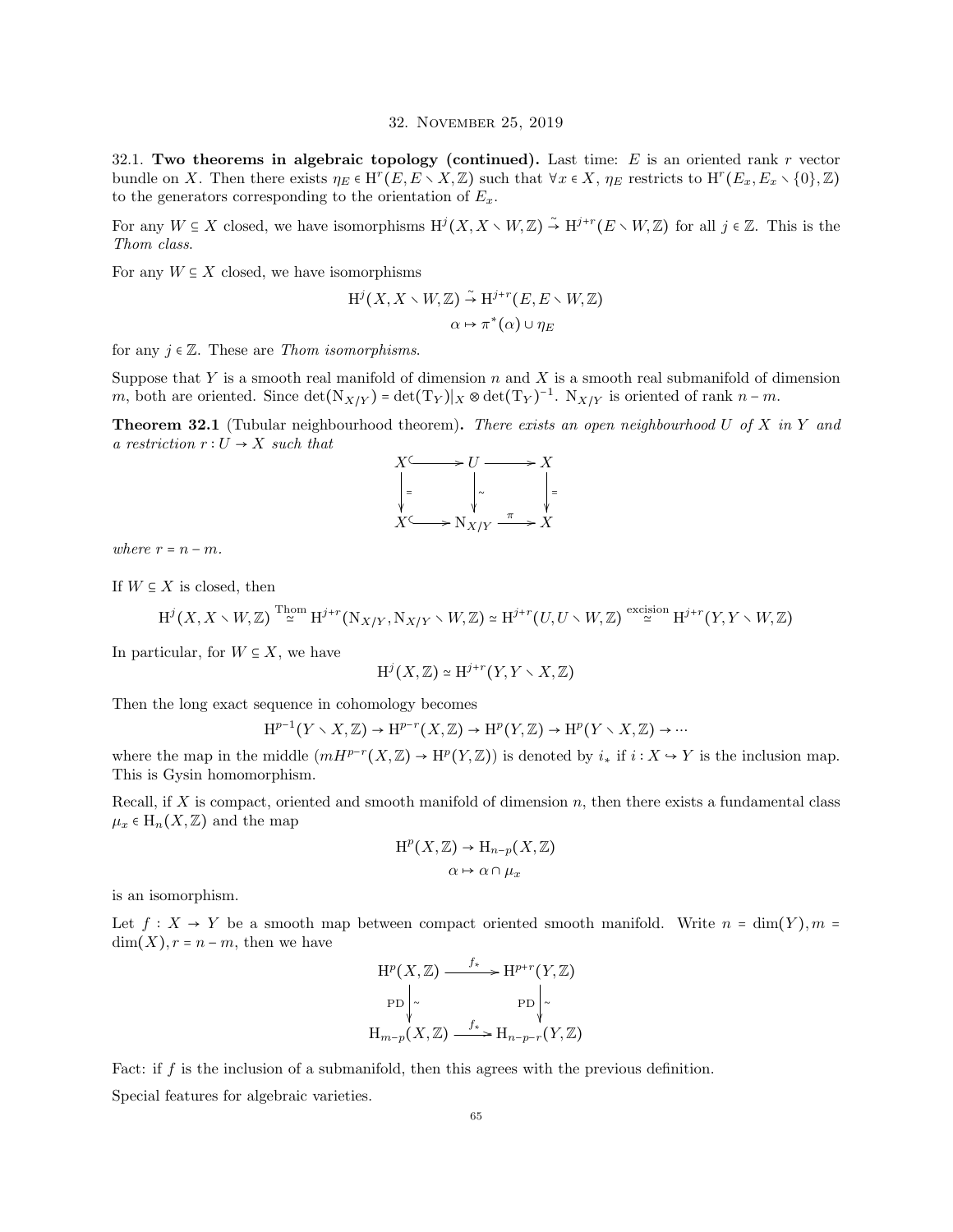- (1) If X is a complete complex algebraic variety of dimension n, then  $X^{an}$  has a triangulation with simplicies of dimension at most 2n. Moreover, if  $Y \subseteq X$  is a closed subvariety, then we can find a compatible triangulation for  $X<sup>an</sup>, Y<sup>an</sup>$ .
- (2) If W is any complex algebraic variety, then by Nagata, there is an open immersion  $W \rightarrow X$  where X is a complete algebraic variety. Using (1), one can show that all  $H^p(W,\mathbb{Z})$ ,  $H_p(W,\mathbb{Z})$  are finitely generated.

Given any *complete irreducible* algebraic variety X, of dimension n, we have a fundamental class  $\mu_x \in$  $H_{2n}(X,\mathbb{Z})$ . If X is smooth, then it is clear. In general, use the resolution of singularity to construct  $\pi: Y \to X$  proper, birational with Y smooth and  $\mu_x = \pi_* \mu_Y$ .

Claim. This does not depend on  $\pi$ .

*Proof.* Easy. Enough to show that if  $f : W \to Y$  is proper and birational where both W and Y are smooth and complete, then  $f_*\mu_W = \mu_Y$ .

Since  $H_{2n}(Y) = \mathbb{Z}\mu_Y$  where  $n = \dim(Y)$ ,  $f_*\mu_W = d\mu_Y$ . Need to check  $d = 1$ . To check this, tensor with R and use de Rham cohomology.

$$
H_{2n}(Y,\mathbb{R}) \simeq H_{dR}^{2n}(Y)^*
$$

$$
\mu_Y \mapsto ([\omega] \mapsto \int_Y \omega)
$$

To check that  $f_*\mu_W = \mu_Y$  modulo these identites, it is enough to check that if  $\omega$  is 2n-form on Y, then  $\int\limits_Y \omega = \int\limits_W$  $f^*(\omega)$ . This is OK since f is a diffeomorphism outside measure 0 subset.

One can argue similarily to show that if  $f : W \to X$  is a surjective generically finite map with  $W, X$  smooth, complete, then  $f_*\mu_W = \deg(f)\mu_X$ .

**Exercise 32.2.** Use the projection formula to show  $f_* f^* \alpha = \deg(f) \alpha$  on  $H^*(X)$ . In particular,  $f^*$  is injective with Q-coefficient and  $f^*$  is injective with Z-coefficient if f is birational.

More general result. If  $f : X \to Y$  is surjective holomorphic map of compact complex manifolds, with X Kähler, then  $f^*: H^i(Y, \mathbb{Q}) \to H^i(X, \mathbb{Q})$  is injective for any *i*.

Remark 32.3. If X is smooth complete variety,  $Y \subseteq X$  an irreducible closed subvariety, write  $i: Y \to X$ ,  $\dim X = n, \dim Y = m, r = n - m$ , then  $i_* \mu_Y \in H_{2m}(X, \mathbb{Z}) \stackrel{\text{PD}}{\simeq} H^{2r}(Y, \mathbb{Z})$ . This is the cohomology class of Y, denoted [Y]. We can extend this to cycles. Write  $\alpha = \sum_{i=1}^{r} n_i Y_i$  where  $\text{codim}(Y_i) = r$ , then  $[\alpha] := \sum_{i=1}^{r} n_i [Y_i] \in$  $\mathrm{H}^{2r}(X,\overline{\mathbb{Z}}).$ 

**Example 32.4.** Suppose X is a smooth complete variety with D a smooth divisor on X. Then  $[D]$  =  $c^1(\mathcal{O}_X(D))$ . This is true even if D is just a prime divisor.

More generally, suppose X is a smooth, complete variety and  $D_1, \dots, D_r$  are smooth divisors, intersecting tranversely. Let  $Y = D_1 \cap \cdots \cap D_r$ . Induction on r gives us  $[Y] = c_1(\mathcal{O}(D_1)) \cup \cdots \cup c_1(\mathcal{O}(D_r)).$ 

The special case  $r = n = \dim(X)$ : under the isomorphism  $H^{2n}(X) \cong \mathbb{Z}$ , we have  $c_1(\mathcal{O}(D_1)) \cup \cdots \cup c_1(\mathcal{O}(D_r)) =$  $\#Y$ .

**Example 32.5.** If  $X = \mathbb{P}^n$  and  $h = c_1(\mathcal{O}(1))$ , then  $h^r = [L_r]$  where  $L_r \subseteq \mathbb{P}^n$  is a linear subspace of codimension r. In particular,  $h^n = 1$  via  $\mathbb{H}^{2n}(\mathbb{P}^n, \mathbb{Z}) \cong \mathbb{Z}$ .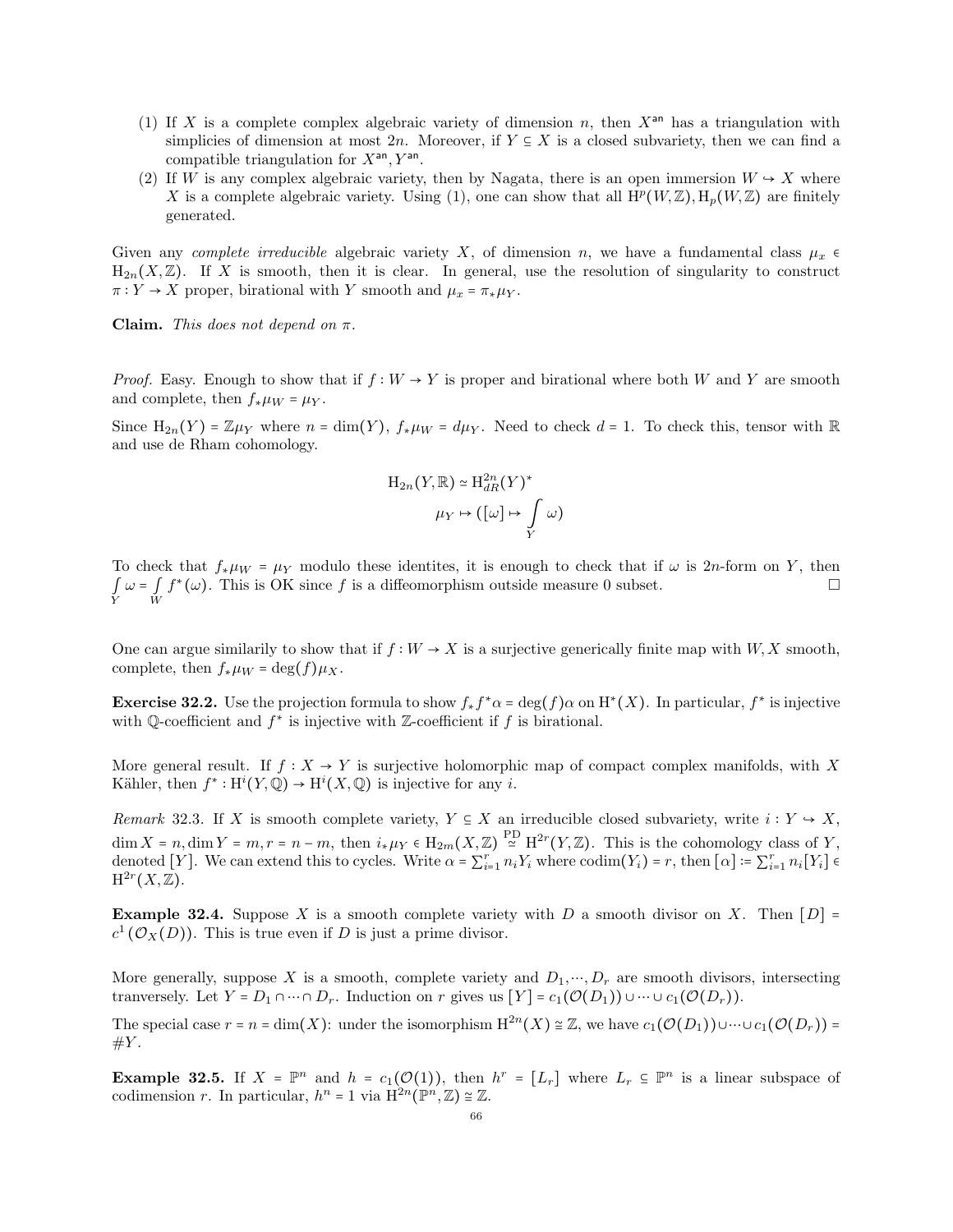#### 33. November 27, 2019

**Exercise 33.1.** Let X be a smooth complete complex algebraic variety,  $Y \subseteq X$  a smooth irreducible closed subvariety of codimension r. Write  $j: Y \rightarrow X$ . Then we have induced maps

$$
H^{p}(X) \xrightarrow{j^{*}} H^{p}(Y)
$$
\n
$$
\downarrow_{j_{*}}
$$
\n
$$
H^{p+2n}(X)
$$

Show that

(1)  $j_*j^*\alpha = \alpha \cup [Y]$  for  $\alpha \in H^*(X)$ . (2)  $j^*j_*\beta = \beta \cup j^*[Y].$ 

For (1), use description of  $j_*$  via Poincaré duality and projection formula.

For (2), use description of  $j_*$  via Thom isomorphism.

Remark 33.2. If  $f: Y \to X$  is holomorphic map of compact Kähler manifold, we defined

 $f_*: \mathrm{H}^p(Y) \to \mathrm{H}^{p+2r}(X)$ 

where  $r = \dim X - \dim Y$  via Poincaré duality. Using the behavior of Poincaré duality with respect to Hodge decomposition: after tensoring with  $\mathbb{C}$ ,  $f_*(\mathrm{H}^{i,j}(Y)) \subseteq \mathrm{H}^{i+r,j+r}(X)$ .

In particular, if X is a smooth complete algebraic variety,  $Y \subseteq X$  an irreducible closed subvariety of codimension r, so  $[Y] \in H^{2r}(X)$ , then the image of  $[Y]$  in  $H^{2r}(X, \mathbb{C})$  lies in  $H^{r,r}(X)$ . Since if  $\widetilde{Y} \to Y$  is a resolution of singularity and  $m = \dim Y$ , then  $\mu_{\widetilde{Y}} \in H_{2m}(\widetilde{Y}) \cong H^0(\widetilde{Y})$  of type  $(0,0)$ .

If  $X$  is a smooth, projective complex agebraic variety, then

 $Hdg^{p}(X) = {\alpha \in \mathrm{H}^{2p}(X, \mathbb{Q}) \mid \text{the image of } \alpha \text{ in } \mathrm{H}^{2p}(X, \mathbb{C}) \text{ lies in } \mathrm{H}^{p,p}}.$ 

We have a linear map

$$
Z^{p}(X)_{\mathbb{Q}} \to \text{Hdg}^{p}(X)
$$

$$
\sum n_{i} Y_{i} \mapsto \sum n_{i} [Y_{i}]
$$

where  $Z^p(X)_{\mathbb{Q}}$  is a  $\mathbb{Q}$ -vector space with basis given by codimension p irreducible subvariety.

Conjecture 33.3 (Hodge conjecture). This is a surjective map.

Remark 33.4. This is true for  $p = 1$ , even with Z-coefficients. We showed that if  $\alpha \in H^2(X, \mathbb{Z})$ , with image in  $H^{1,1}$ , then  $\alpha = c_1(L)$  for some  $L \in Pic(X)$ . If  $L = \mathcal{O}(D)$  where  $D = \sum n_i D_i$ , then  $\alpha = \sum n_i [D_i]$ .

**Theorem 33.5** (Lefschetz hyperplane theorem). Let X be a projective smooth complex algebraic variety,  $D \subseteq X$  a smooth divisor such that  $L = \mathcal{O}(D)$  is ample, and  $j : D \to X$  the inclusion map. Then  $j^*$ :  $H^p(X,\mathbb{Z}) \to H^p(D,\mathbb{Z})$  is the isomorphism for  $p \leq n-2$  and injective for  $p \leq n-1$ , where  $n = \dim X$ .

Remark 33.6.  $j_*j^*\alpha = [D] \cup \alpha = c_1(L) \cup \alpha$ . Hard Lefschetz  $\Rightarrow$  this is surjective on  $H^p(X, \mathbb{Q})$  for  $p \leq n \Rightarrow j^*$ injective on  $\mathrm{H}^p(X,\mathbb{Q})$  for  $p \leq n-1$ .

Remark 33.7. Key ingradient for the proof. (due to Andreatti-Frankel). If Y is an affine complex algebraic variety of dimension n, Y has the homology type of a CW complex of dimension  $\leq n$ .

In particular,  $H_p(Y, \mathbb{Z}) = 0$ ,  $H^p(Y, \mathbb{Z}) = 0$  for  $p > n$ . In our setting, L ample implies that  $X \setminus D$  is affine. mD such that  $L^m$  very ample,  $X \hookrightarrow \mathbb{P}^N$ . Long exact sequence in cohomology gives

$$
\mathrm{H}^{p-1}(X \setminus D, \mathbb{Z}) \to \mathrm{H}^{p-2}(D, \mathbb{Z}) \stackrel{j_*}{\to} \mathrm{H}^p(X, \mathbb{Z}) \to \mathrm{H}^p(X \setminus D, \mathbb{Z})
$$

implies that  $j_* : H^{p-2}(D) \to H^p(X)$  isomorphism if  $p-1 > n$  and surjective if  $p > n$ .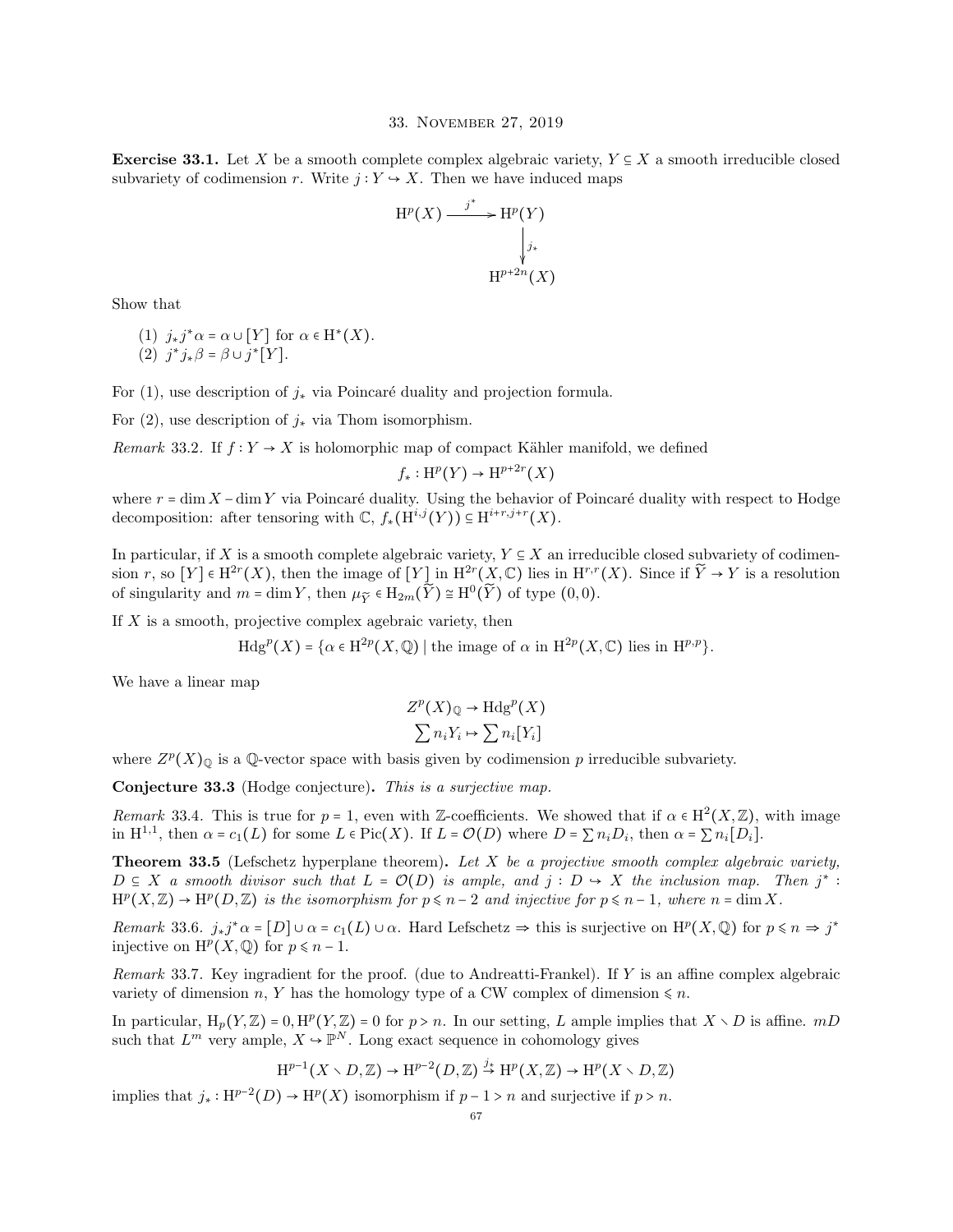Some cohomology computations: (1) Case of  $\mathbb{P}^n$ :

$$
\mathbf{H}^i(\mathbb{P}^n, \mathbb{Z}) = \begin{cases} \mathbb{Z} & 0 \le i \le 2n, i \text{ even} \\ 0 & \text{otherwise} \end{cases}
$$

use induction on n, with  $n = 0$  trivial. Indeuctive step: have  $\mathbb{P}^{n-1} \cong H \subseteq \mathbb{P}^n$  such that  $\mathbb{P}^n \setminus H \cong \mathbb{C}^n$ contractible.

$$
0 \to H^{i-1}(\mathbb{P}^n \times H) \to H^{i-2}(\mathbb{P}^{n-1}) \to H^i(\mathbb{P}^n) \to H^i(\mathbb{P}^n \times H) = 0 \text{ if } i > 0
$$

If  $i \geq 2$ , then we have

$$
H^{i}(\mathbb{P}^{n}) \cong H^{i-2}(\mathbb{P}^{n-1})
$$

$$
H^{1}(\mathbb{P}^{n}) = 0
$$

$$
H^{0}(\mathbb{P}^{n}) = H^{0}(\mathbb{P}^{n} \setminus H) = \mathbb{Z}
$$

clear: HD is such that  $H^{2k}(\mathbb{P}^n,\mathbb{C}) = H^{k,k}(\mathbb{P}^n)$  (by Hodge symmetry). In particular,  $H^q(\mathbb{P}^n,\mathcal{O}_{\mathbb{P}^n}^{\text{an}}) = 0$  for  $q > 0$ .

In fact,  $H^*(\mathbb{P}^n, \mathbb{Z}) \cong \mathbb{Z}[h]/(h^{n+1})$  where  $h = c_1(\mathcal{O}(1)).$ 

Why: note that

$$
H^{2n}(\mathbb{P}^n, \mathbb{Z}) \stackrel{\text{deg}}{\to} H_0(\mathbb{P}^n, \mathbb{Z})
$$

$$
h^n \mapsto 1
$$

since we have *n* hyperplane intersecting transversely in 1 point.

Since  $\mathrm{H}^{2k}(\mathbb{P}^{2n},\mathbb{Z})\cong\mathbb{Z}$  for  $0\leqslant k\leqslant n, h^k\in\mathrm{H}^{2k}(\mathbb{P}^n,\mathbb{Z})$  nonzero. For every  $\alpha\in\mathrm{H}^{2k}(\mathbb{P}^n,\mathbb{Z})$ , can write  $\alpha=uh^k$ for some  $u \in \mathbb{Q}$ .

$$
\alpha \cup h^{n-k} \mapsto \deg(\alpha \cup h^{n-k}) \in \mathbb{Z}
$$

So  $uh^n \mapsto u \Rightarrow u \in \mathbb{Z}$ .

## 34. December 02, 2019

Recall that last time we showed

$$
\mathbb{Z}[x]/(x^{n+1}) \to \operatorname{H}^*(\mathbb{P}^n, \mathbb{Z})
$$

$$
x^i \mapsto c_1(\mathcal{O}(1))^i
$$

Leray-Hirsch Theorem [31.4](#page-63-0)  $\Rightarrow$  if E is a rank r + 1 vector bundle on X and  $\pi : \mathbb{P}(E) \to X$ , then

$$
H^*(X) \otimes_{\mathbb{Z}} \mathbb{Z}[x]/(x^{r+1}) \stackrel{\sim}{\to} H^*(\mathbb{P}(E))
$$

$$
\alpha x^i \mapsto \pi^*(\alpha)c_1(O(1))^i
$$

In particular,  $\mathrm{H}^{p,q}(\mathbb{P}(E)) \simeq \oplus_{i=0}^r \mathrm{H}^{p-i,q-i}(X)$ .

**Exercise 34.1.** Suppose X compact. Show that  $\pi_*(\pi^*(\alpha)c_1(O(1))^i) = \begin{cases}$  $0 \quad i < r$  $\alpha$   $i = r$  where  $0 \le i \le r$ .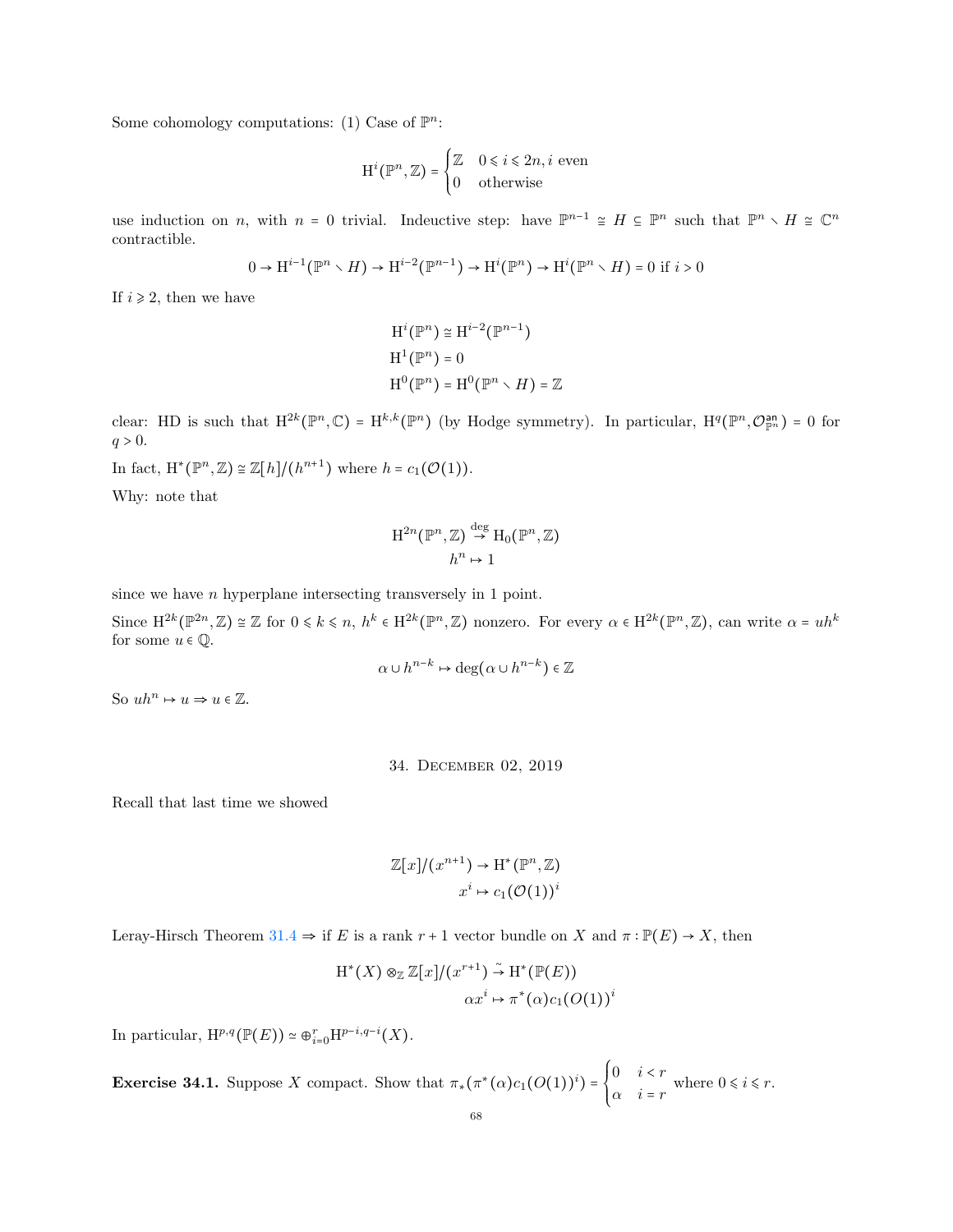34.1. Cohomology of the blow-up. Let X be a smooth projective complex variety,  $Y \subseteq X$  a smooth closed subvariety of codimension r. Let

$$
\widetilde{X} \xrightarrow{\pi} X
$$
\n
$$
i \qquad \qquad i
$$
\n
$$
E \xrightarrow{\varphi} Y
$$

be the blow-up along Y where  $E$  is the exceptional divisor. Then for any  $p$ ,

$$
H^{p}(X,\mathbb{Z}) \oplus \oplus_{i=1}^{r} H^{p-2i}(Y,\mathbb{Z}) \simeq H^{p}(\widetilde{X},\mathbb{Z})
$$

$$
(\alpha_{0},\alpha_{1},\ldots,\alpha_{r-1}) \mapsto \pi^{*}\alpha_{0} + i_{*} \sum_{j=1}^{r-1} c_{1}(O_{E}(1))^{j-1} \varphi^{*}\alpha_{j}
$$

Sketch of proof. We have 2 long exact sequence:

$$
H^{p-1}(X \times Y) \longrightarrow H^{p-2r}(Y) \longrightarrow H^p(X) \longrightarrow H^p(X \times Y) \longrightarrow \cdots
$$
  
\n
$$
\downarrow \sim \qquad \qquad \downarrow \sim \qquad \qquad \downarrow \pi^* \qquad \qquad \downarrow \sim
$$
  
\n
$$
H^{p-1}(\widetilde{X} \times E) \longrightarrow H^{p-2r}(E) \longrightarrow H^p(\widetilde{X}) \longrightarrow H^p(\widetilde{X} \times E) \longrightarrow \cdots
$$

where E is the projective bundle over Y of rank r. Then  $H^{p-2}(E) \simeq \bigoplus_{i=1}^{r} H^{p-2i}(Y)$ .

Exercise 34.2.  $\varphi_* \circ \varphi_p = \mathrm{id}_{\mathrm{H}^{p-2r}(Y)}.$ 

Equivalently (via previous exercise), (projection onto last component)  $\circ \varphi_p = \mathrm{id}_{H^{p-2r}(Y)}$ .

Then the conclusion follows by a diagram chasing. (check this !)  $\Box$ 

### 34.2. Pure Hodge structures.

**Definition 34.3.** A pure (integral) Hodge structure of weight m is given by a finitely generated free abelian group H (also written  $H_{\mathbb{Z}}$ ) together with a decomposition  $H_{\mathbb{C}} \coloneqq H \otimes_{\mathbb{Z}} \mathbb{C} = \oplus_{p+q=m} H^{p,q}$  such that for any  $p, q$ ,  $\overline{H}^{p,q} = H^{q,p}.$ 

Some variants: a rational (resp. real) pure Hodge structure starts with a finite dimensional vector space over  $\mathbb Q$  (resp.  $\mathbb R$ ).

**Example 34.4** (Main Example I). If X is a compact Kähler manifold, then  $H^{i}(X,\mathbb{Z})$ /torsion is endowed with a canonical pure Hodge structure of weight *i*.

Example 34.5 (Main Example II). Tate Hodge structure:  $\mathbb{Z}(1) = 2\pi i \mathbb{Z} \subseteq \mathbb{C}$  pure of type  $(-1, -1)$  (weight  $-2$ ) and  $\mathbb{Z}(-1) = \frac{1}{2\pi i} \mathbb{Z} \subseteq \mathbb{C}$  type  $(1, 1)$ .

<span id="page-68-0"></span>Proposition 34.6. A pure Hodge structure of weight m is equivalent to a free finitely generated abelian group H together with a finite decreasing filtration  $(\mathbf{F}^p H_{\mathbb{C}})_{p \in \mathbb{Z}}$  on  $H_{\mathbb{C}}$  such that

(34.1) 
$$
\mathbf{F}^p \oplus \overline{\mathbf{F}}^{m+1-p} = H_{\mathbb{C}}.
$$

**Definition 34.7.** A filtration  $F^{\bullet}H_{\mathbb{C}}$  is the *Hodge filtration* on  $H_{\mathbb{C}}$  and  $\overline{F}^{\bullet}H_{\mathbb{C}}$  is the *conjugate Hodge filtration*.

*Proof of Proposition [34.6.](#page-68-0)* Suppose we have a decomposition  $H_{\mathbb{C}} = \oplus_{p+q} H^{p,q}$  as in the definition of Hodge structure. Then  $\mathbf{F}^p H_{\mathbb{C}} = \oplus_{i+j=m, i \geq p} H^{i,j}$  is clearly a decreasing, finite filtration and

<span id="page-68-1"></span>
$$
\overline{\mathrm{F}}^{m+1-p} = \bigoplus\limits_{\substack{i+j = m \\ i \geqslant m+1-p}} \overline{H}^{i,j} = \bigoplus\limits_{\substack{i+j = m \\ j \leqslant p-1}} H^{j,i}
$$

Hence [\(34.1\)](#page-68-1) holds.

A similar computation shows  $H^{p,q} = \mathbb{F}^p \cap \overline{\mathbb{F}}^{m-p}$ . Conversely, suppose  $\mathbb{F}^{\bullet}H$  = finite decreasing filtration satisfies [\(34.1\).](#page-68-1) Define  $H^{p,q} = \mathbf{F}^p \cap \overline{\mathbf{F}}^q$ .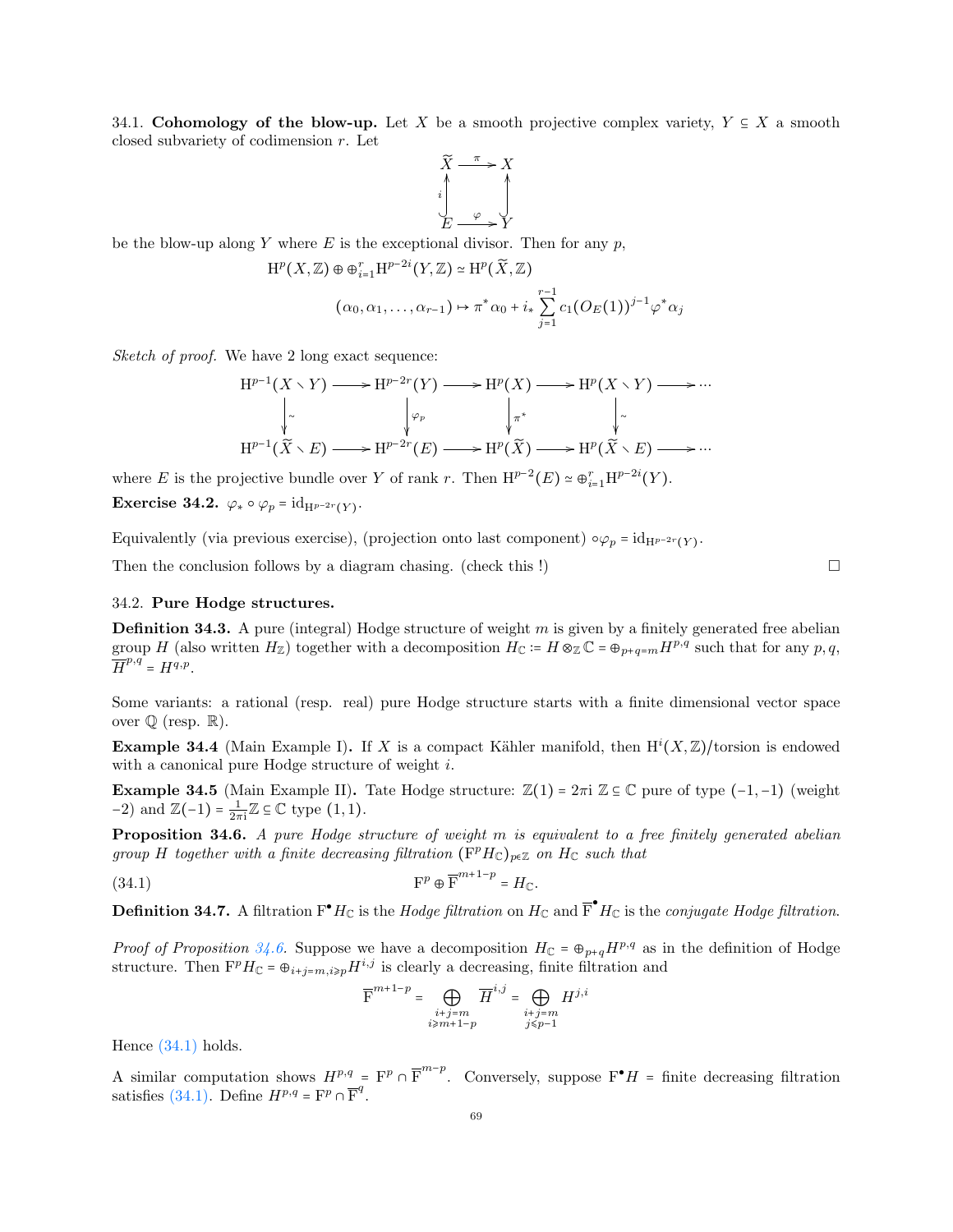- Suppose  $\sum_{p+q=m} \alpha_{p,q} = 0$ ,  $\alpha_{p,q} \in H^{p,q}$ . If not all  $\alpha_{p,q}$  are zero, then choose minimal p such that  $\alpha_{p,q} \neq 0$ . Then  $\alpha_{p,q} = -\sum_{p' > p} \alpha_{p',q'} \in \mathbb{F}^{p+1} \cap \overline{\mathbb{F}}^q = (0)$  by [\(34.1\).](#page-68-1)
- Let us show that every  $u \in H$  lies in  $\sum_{p+q=m} H^{p,q}$ . Suppose  $u \in F^p$ . We argue by a decreasing induction on p and note that if  $p \gg 0$ , then  $u = 0$ . Since  $H_{\mathbb{C}} = \mathbb{F}^{p+1} \oplus \overline{\mathbb{F}}^{m-p} \Rightarrow u = v_1 + v_2$  where  $v_1 \in \mathbb{F}^{p+1}$ ,  $v_2 \in \overline{\mathbb{F}}^{m-p}$ . By induction  $v_1$  is in  $\sum H^{p',q'}$ . Then  $v_2 = u - v_1 \in \mathbb{F}^p$ . But  $v_2 \in \overline{\mathbb{F}}^{m-p}$ . So  $v_2 \in \mathrm{H}^{p,q} \subseteq \sum_{p'+q'=m} \mathrm{H}^{p',q'} \Rightarrow v \in \sum_{p'+q'=m} \mathrm{H}^{p',q'}.$

In fact, we see  $F^p \subseteq \bigoplus_{p'+q'=m,p'\geq p} H^{p',q'}$  and the reverse inclusion is clear. So  $F^p = \bigoplus_{p'\geq p} H^{p',q'}$ . Hence these are inverse constructions.

<span id="page-69-0"></span>**Definition 34.8.** If A, B are pure Hodge structures of weights  $m, m + 2r$ , then a morphism of Hodge structures of type  $(r,r)$  is a morphism of abelian groups  $\varphi: A \to B$  such that  $\varphi_{\mathbb{C}}(A^{p,q}) \subseteq B^{p+r,q+r}$  for every *p*, *q*. Equivalently,  $\varphi_{\mathbb{C}}(\mathbf{F}^p(A)) \subseteq \mathbf{F}^{p+r}(B)$  for every *p*.

# 35. December 04, 2019

Let E be a rank  $r + 1$  vector bundle on X and  $\mathbb{P}(E) \stackrel{\pi}{\rightarrow} X$ . Then we have a map

$$
H^*(X) \otimes_{\mathbb{Z}} \mathbb{Z}[x]/(x^{r+1}) \simeq H^*(\mathbb{P}(E))
$$

$$
\alpha \otimes x^i \mapsto \pi^* \alpha \cup c_1(O(1))^i
$$

is a group homomorphism, not a ring homomorphism. Because  $c_1(O(1))^{r+1} \neq 0$  in general. By looking at its coefficients in  $H^*(X)$ , get Chern classes of  $c_i(E)$ .

In Definition  $34.8$ , if  $r = 0$ , then it is called a morphism of pure Hodge structure.

**Example 35.1.** If  $f: X \to Y$  is a morphism of compact Kähler manifolds and  $f^* : H^i(Y,\mathbb{Z})$ /torsions →  $H^{i}(X,\mathbb{Z})$ /torsions is a morphism of pure Hodge structures for any i.

#### 35.1. Operations with pure Hodge structure.

- (1) Finite direct sums of pure Hodge structure of the same weight.
- (2) Kernels and cokernels:  $f : A \rightarrow B$  is a morphism of Hodge structures of weight  $(r,r)$  where A is of weight m and B is of weight  $m + 2r$ , then  $\text{Ker}(f) \otimes_{\mathbb{Z}} \mathbb{C} = \bigoplus_{p+q=m} \text{Ker}(A^{p,q} \to A^{p+r,q+r})$  pure Hodge structure of weight m.  $Coker(f)/torsions \otimes_{\mathbb{Z}} \mathbb{C} = Coker(A^{p,q} \rightarrow B^{p+r,q+r})$  pure Hodge structure of weight  $m+2r$ . These satisfy usual universal property. Therefore the category of pure Hodge structure of weight  $m$  is an abelian category.
- (3) Tensor product: A is of weight m and B of weight n, then  $A_{\mathbb{Z}} \otimes_{\mathbb{Z}} B_{\mathbb{Z}}$  is a finitely generated abelian group. And  $A_{\mathbb{C}} \otimes_{\mathbb{C}} B_{\mathbb{C}} = (\oplus_{p+q=m} A^{p,q}) \otimes (\oplus_{p'+q'=n} B^{p',q'})$  has weight  $m+n$  and  $(A \otimes B)^{p,q} =$  $\oplus_{i+i'=p} A^{i,j} \otimes B^{i',j'}.$  $j+j'=q$

**Example 35.2.**  $\mathbb{Z}(m) = (2\pi i)^m \mathbb{Z}$  is of type  $(-m, -m)$  (weight  $-2m$ ). We have  $\mathbb{Z}(i) \otimes \mathbb{Z}(j) \simeq \mathbb{Z}(i + j)$ . In general, if A is of pure Hodge structure weight m, then  $A(i) = A \otimes_{\mathbb{Z}} \mathbb{Z}(i)$  of weight  $m - 2i$ .

Example 35.3. If X is a compact Kähler manifold, and  $H^{i}(X,\mathbb{Z})$ /torsions⊗H $^{j}(X,\mathbb{Z})$ /torsions →  $H^{i+j}(X,\mathbb{Z})$ /torsions is a morphism of pure Hodge structure of weight  $i + j$ .

(4) The dual of a pure Hodge structure A of weight m:  $A^* = \text{Hom}_{\mathbb{Z}}(A, \mathbb{Z})$  and  $A^*_{\mathbb{C}} = \text{Hom}_{\mathbb{C}}(A_{\mathbb{C}}, \mathbb{C}) =$  $\oplus_{p+q=m}$  Hom $(A^{p,q}, \mathbb{C})$  pure Hodge structure of weight  $-m$ .  $\overline{(A^*)^{-p,-q}}$ 

Example 35.4.  $\mathbb{Z}(-m) \simeq \mathbb{Z}(m)^*$ 

**Example 35.5.** Let X be a compact Kähler manifold. Then  $H_i(X, \mathbb{Z})$ /torsion  $\cong (\mathrm{H}^i(X, \mathbb{Z})$ /torsion)<sup>\*</sup> by the universal coefficient theorem. So  $H_i(X,\mathbb{Z})$ /torsion carries a pure Hodge structure of weight  $-i$ .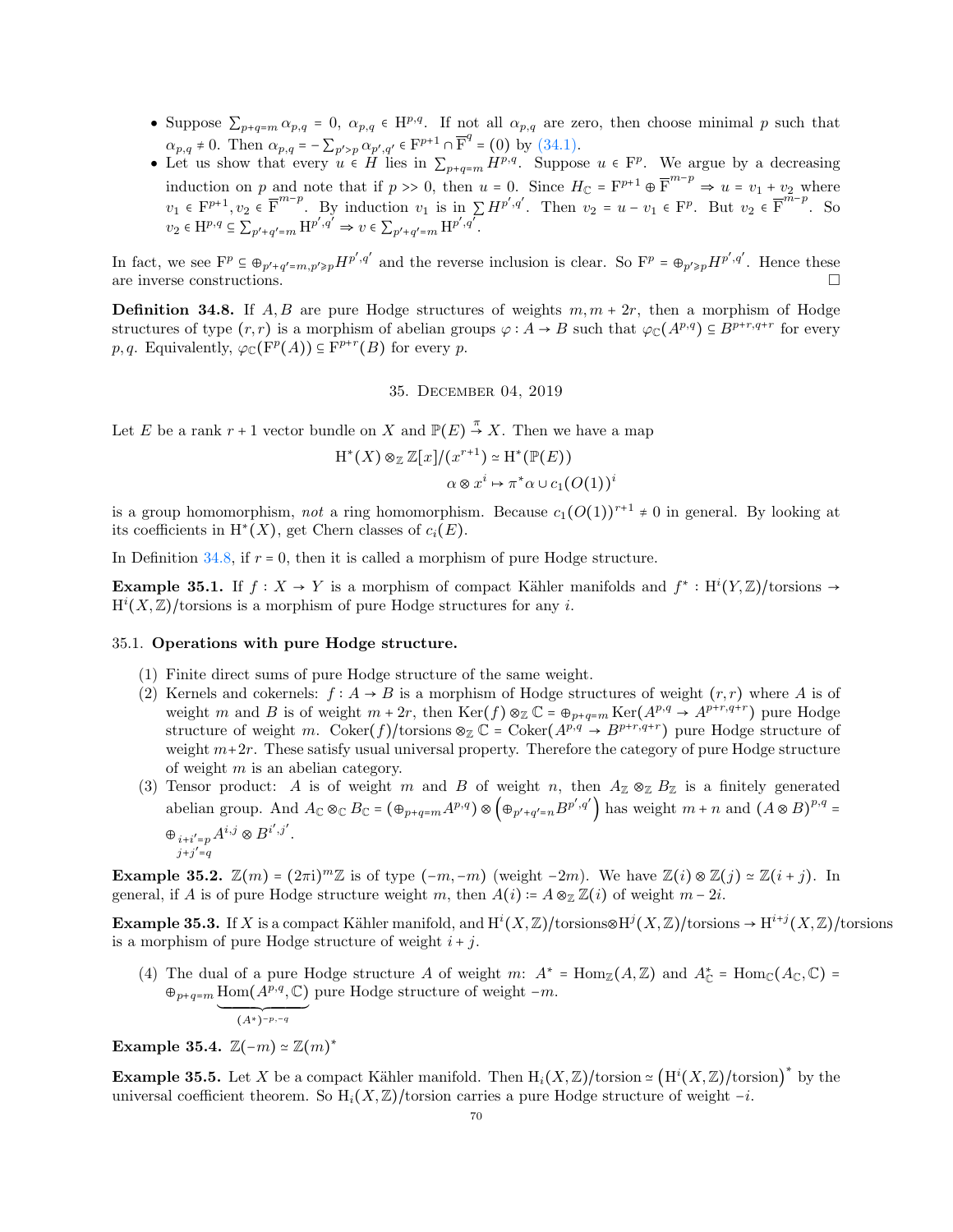Let X be a compact Kähler manifold of dimension  $n$ .

- (1)  $\mathrm{H}^{2n}(X,\mathbb{Z}) \simeq \mathbb{Z}(-n)$  such that elements that caps with  $\mu_X$  to give  $1 \in \mathrm{H}_0$  maps to  $(2\pi i)^{-n}$ .
- (2)  $(H^k(X,\mathbb{Z})$ /torsion)<sup>\*</sup> ≃  $(H^{2n-k}(X,\mathbb{Z})$ /torsions) $(n)$  via Poincaré duality.
- (3) Similarly,  $H^k(X,\mathbb{Z})$ /torsion ≃  $(H_{2n-k}(X,\mathbb{Z})$ /torsions)(n) via Poincaré duality is an isomorphism of Hodge structure.
- (4) Gysin maps.  $f: X^n \to Y^m$  holomorphic maps of compact Kähler manifolds. Then  $\mathrm{H}^p(X,\mathbb{Z})$ /torsion  $\stackrel{f_*}{\to}$  $(H^{p+2d}(Y,\mathbb{Z})/\text{torsion})(d)$  where  $d = m - n$ .

35.2. Polarized Hodge structures. Suppose  $A$  is a pure Hodge structure of weight  $m$ . A polarization on A is given by a bilinear form  $A_{\mathbb{Z}} \times A_{\mathbb{Z}} \stackrel{Q}{\to} \mathbb{Z}$  which is symmetric if m is even and skew-symmetric if m is odd. (Equivalently,  $(u, v) \mapsto i^{m} Q(u, \overline{v})$  is a Hermitian form.) Such that after tensor with  $\mathbb{C}$ ,

- (1)  $Q(A^{p,q}, A^{p',q'}) = 0$  unless  $p = p', q = q'$
- (2) The Herimitian form  $(u, v) \mapsto i^{p-q}(-1)^{\frac{m(m-1)}{2}} Q(u, \overline{v})$  is positive definite on  $A^{p,q}$ .

In particular, Q is non-degenerate. We get via Q an isomorphism  $A(m) \to A^*$ .

**Example 35.6** (Main example). Let X be a smooth projective variety and  $L \in Pic(X)$  an ample line bundle. For any  $k \leq n = \dim(X)$ , we have

$$
\mathrm{P}\overline{\mathrm{H}}^k(X,\mathbb{Z}) = \{ \alpha \in \mathrm{H}^k(X,\mathbb{Z})/\mathrm{torsion} | c_1(L)^{n-k+1} \cup \alpha = 0 \}
$$

is a polarized Hodge structure of weight k by Hodge-Riemann bilinear relation.

Moreover, we get a polarization on  $\overline{H}^k(X,\mathbb{Z})$  using the Lefschetz decomposition:

$$
(\mathrm{H}^k(X,\mathbb{Z})/\mathrm{torsion}=:\!)\overline{\mathrm{H}}^k(X,\mathbb{Z})=\oplus_{i\geq 0}\mathrm{P}\overline{\mathrm{H}}^{k-2i}(X,\mathbb{Z})(-i)
$$

**Proposition 35.7.** If V is a polarized pure rational Hodge structure of weight m and  $W \subseteq V$  is a pure sub-Hodge structure of V, then the restriction of Q (polarization on V) to W gives a polarization of W and there is a polarized pure sub-Hodge structure W' of V such that  $V \simeq W \oplus W'$ .

*Proof.* Take  $W' = W^{\perp}$  with respect to Q and verify the statement.

36. December 06, 2019

# 36.1. De Rham cohomology.

36.1.1. Introduction to spectral sequence. Let  $\mathscr C$  be an abelian category,  $A^{\bullet}$  a complex in  $\mathscr C$ . Let  $(\mathbf{F}^p A^{\bullet})_{p \in \mathbb{Z}}$ decreasing filtration such that

- (1) there exists m such that  $F^m A^{\bullet} = A^{\bullet}$
- (2) For any *i*, there exists *p* such that  $F^p A^i = 0$ .

We get an induced filtration on  $H^*(A^{\bullet})$  by  $F^pH^i(A^{\bullet}) = Im(H^i(F^pA^{\bullet}) \to H^i(A^{\bullet}))$ . The goal is to compute  $F^pH^i(A^{\bullet})/F^{p+1}H^i(A^{\bullet})$ . This is done by the spectral sequence associated to this filtered complex  $(E_r^{p,q}, d_r^{p,q})_{r \geq 1}$  where  $d_r^{p,q}: E_r^{p,q} \to E_r^{p+r,q-r+1}$  such that  $d_r^2 = 0$ , together with isomorphism  $E_{r+1}^{p,q} \simeq \text{Ker}(d_r^{p,q})/\text{Im}(d_r^{p-r,q+r-1})$ .

For example,  $E_1^{p,q} = H^{p+q} (F^p A^{\bullet}/F^{p+1} A^{\bullet})$  for any  $p, q$  with  $d_1^{p,q}: H^{p+q} (F^p A^{\bullet}/F^{p+1} A^{\bullet}) \to H^{p+q+1} (F^{p+1} A^{\bullet}/F^{p+2} A^{\bullet})$ the boundary homorphism corresponding to the exact sequence of complex

$$
0 \to \mathbf{F}^{p+1} A^{\bullet} / \mathbf{F}^{p+2} A^{\bullet} \to \mathbf{F}^p A^{\bullet} / \mathbf{F}^{p+2} A^{\bullet} \to \mathbf{F}^p A^{\bullet} / \mathbf{F}^{p+1} A^{\bullet} \to 0
$$

We have  $E_1^{p,q} \Rightarrow H^*A^{\bullet}$  means

- (1) For every  $p, q, E_r^{p,q}$  stabilizes for r large enough.
- (2) There exists an isomorphism  $F^p H^{p+q}(A^{\bullet})/F^{p+1} H^{p+q}(A^{\bullet}) \simeq E^{p,q}_{\infty}$ .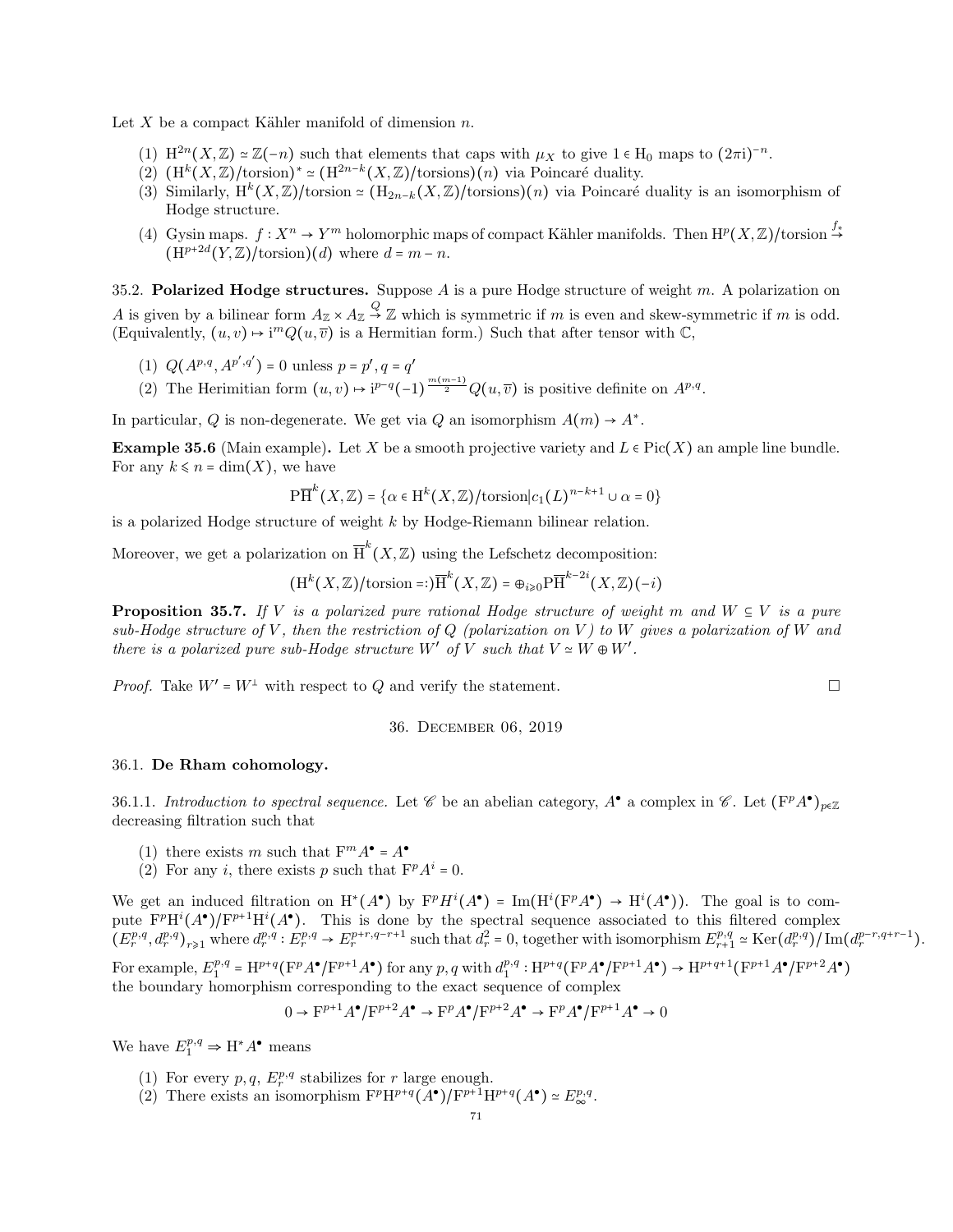36.1.2. Hypercohomology. Let  $\mathscr{C}, \mathscr{D}$  be two abelian categories such that  $\mathscr{C}$  has enough injectives. Let  $T : \mathscr{C} \to$  $\mathscr D$  be a left exact functor,  $A^{\bullet}$  a complex in  $\mathscr C$ , bounded to the left. Then there exists a complex  $I^{\bullet}$  consisting of injective objects, bounded to the left and a morphism of complex  $A^{\bullet} \to I^{\bullet}$  which is a quasi-isomorphism.

Then  $\mathbb{R}^q T(A^{\bullet}) = \mathcal{H}^q(T(I^{\bullet})) \in \text{Obj}(\mathcal{D})$ . This is independent of the choice of the resolution and functorial. Suppose now we have a filtration  $(F^pA^{\bullet})_{p\in\mathbb{Z}}$  on  $A^{\bullet}$  as before. One can construct  $A^{\bullet} \to I^{\bullet}$  as before such that we have a decreasing filtration  $F^pI^{\bullet}$  on  $I^{\bullet}$  with  $F^pI^m/F^pI^{m+1}$  (hence also for  $F^pI^m$ ) injective. For any p,  $F^pA^{\bullet} \to F^pI^{\bullet}$  is a quasi-isomorphism and  $F^pA^{\bullet}/F^{p+1}A^{\bullet} \to F^pI^{\bullet}/F^{p+1}I^{\bullet}$  quasi-isomorphism.

Apply T to  $I^{\bullet}$  to get a filtration on  $T(I^{\bullet})$  by  $F^pT(I^{\bullet}) = T(F^pI^{\bullet}) \hookrightarrow T(I^{\bullet})$ . Hence we get a spectral sequence  $E_1^{p,q} = \mathrm{H}^{p+q}(T(\mathrm{F}^pI^{\bullet})/T(\mathrm{F}^{p+1}I^{\bullet}))$ 

$$
= \mathbb{R}^{p+q} T(\mathbf{F}^p A^\bullet / \mathbf{F}^{p+1} A^\bullet).
$$

And  $E_1^{p,q} \Rightarrow \mathbb{R}^{p+q}T(A^{\bullet}).$ 

**Example 36.1** (Key example). Consider on  $A^{\bullet}$  the "naïve" filtration  $F^pA^{\bullet} = 0 \rightarrow A^p \rightarrow A^{p+1} \rightarrow \cdots$ , then  $F^pA^{\bullet}/F^{p+1}A^{\bullet} = A^p[-p]$ . Then the spectral sequence shows that  $E_1^{p,q} = \mathbb{R}^qT(A^p) \Rightarrow \mathbb{R}^{p+q}T(A^{\bullet})$ .

36.1.3. De Rham cohomology. Let  $k = \overline{k}$  be an algebraically closed field, let X be the smooth algebraic variety over  $k$ . Then we have the de Rham complex

$$
0 \to \mathcal{O}_X \stackrel{\mathrm{d}}{\to} \Omega_X \stackrel{\mathrm{d}}{\to} \cdots \stackrel{\mathrm{d}}{\to} \Omega_X^n \to 0
$$

where  $\Omega_X^i = \bigwedge^i (\Omega_X)$  and  $n = \dim X$ . Note  $\Omega_X^{\bullet}$  is coherent for any i, but d is not  $\mathcal{O}_X$ -linear.

**Definition 36.2.** The de Rham cohomology of X is  $H^i_{dR}(X) = H^i(X, \Omega^{\bullet}_X) = R^i\Gamma(X, \Omega^{\bullet}_X)$  k-vector space. **Theorem 36.3** (Grothendieck). If X is a complete smooth variety over  $\mathbb{C}$ , then there exists a canonical isomorphism  $\mathrm{H}^i_{\mathsf{dR}}(X) \simeq \mathrm{H}^i(X^{\mathsf{an}}, \mathbb{C})$ .

*Remark* 36.4. The result also holds if  $X$  is not complete by Deligne.

Proof. Consider the corresponding analytic de Rham complex

$$
0 \to \mathcal{O}_{X^{\mathrm{an}}} \stackrel{\mathrm{d}}{\to} \Omega_{X^{\mathrm{an}}} \stackrel{\mathrm{d}}{\to} \cdots \stackrel{\mathrm{d}}{\to} \Omega_{X^{\mathrm{an}}}^n \to 0
$$

obtained via the analytification functor from  $\Omega^{\bullet}_X$ .

The key fact is that this is acyclic, with 0-cohomology  $\underline{\mathbb{C}}_{X^{an}}$ .

*Proof.* Recall that we have a double complex  $(\mathcal{A}_{X^{\text{an}}}^{\bullet,\bullet}, \partial, \overline{\partial})$ . By  $\partial \overline{\partial}$ -lemma,  $(\mathcal{A}_{X^{\text{an}}}^{\bullet,\bullet}, \overline{\partial})$  is acyclic complex with 0-cohomology  $\Omega_{X^{\text{an}}}^p$ . So the inclusion  $\Omega_{X^{\text{an}}}^{\bullet} \to \text{Tot}(\mathcal{A}_{X^{\text{an}}}^{\bullet,\bullet})$  is a quasi-isomorphism. So  $\text{Tot}(\mathcal{A}_{X^{\text{an}}}^{\bullet,\bullet})$  is the de Rham complex of  $X^{an}$  of smooth C-forms. This is acyclic with 0-cohomology  $\underline{\mathbb{C}}_{X^{an}}$ .

So  $\mathbb{H}^{i}(X^{\text{an}}, \Omega^{\bullet}_{X^{\text{an}}}) \simeq \mathrm{H}^{i}(X, \underline{\mathbb{C}}_{X^{\text{an}}}) = \mathrm{H}^{i}(X^{\text{an}}, \mathbb{C})$ . Hence it is enough to show that the canonical map  $\mathbb{H}^{i}(X, \Omega^{\bullet}_{X}) \to$  $\mathbb{H}^i(X^{\text{an}}, \Omega^\bullet_{X^{\text{an}}})$  is an isomorphism.

Hypercohomology spectral sequence for  $\Omega_X^{\bullet}$ :  $E_1^{p,q} = H^q(X, \Omega_X^p) \Rightarrow H_{\text{dR}}^{p+q}(X)$ .

Have a corresponding spectral sequence for  $\Omega^{\bullet}_{X^{\text{an}}}$ :  $\widetilde{E}^{p,q}_1 = \mathrm{H}^q(X^{\text{an}}, \Omega^p_{X^{\text{an}}}) \Rightarrow \mathbb{H}^{p+q}(X, \Omega^{\bullet}_{X^{\text{an}}}).$ 

Functorality of the hypercohomology spectral sequence gives morphism of spectral sequence:  $E_r^{p,q} \to \widetilde{E}_r^{p,q}$ . This is an isomorphism for  $r = 1$  by GAGA.

This implies that this is isomorphism for all  $r$ . By convention of spectral sequence, we have

$$
\mathrm{F}^p \mathsf{H}^{p+q}(X, \Omega_X^\bullet)/\mathrm{F}^{p+1} \mathsf{H}^{p+q}(X, \Omega_X^\bullet) \simeq \mathrm{F}^p \mathsf{H}^{p+q}(X^\mathrm{an}, \Omega_{X^\mathrm{an}}^\bullet)/\mathrm{F}^{p+1} \mathsf{H}^{p+q}(X^\mathrm{an}, \Omega_{X^\mathrm{an}}^\bullet)
$$

for all  $p, q$ .

These are finite filtrations, so it induces maps  $\mathbb{H}^i(X, \Omega_X^{\bullet}) \simeq \mathbb{H}^i(X^{\mathsf{an}}, \Omega_{X^{\mathsf{an}}}^{\bullet})$  is an isomorphism.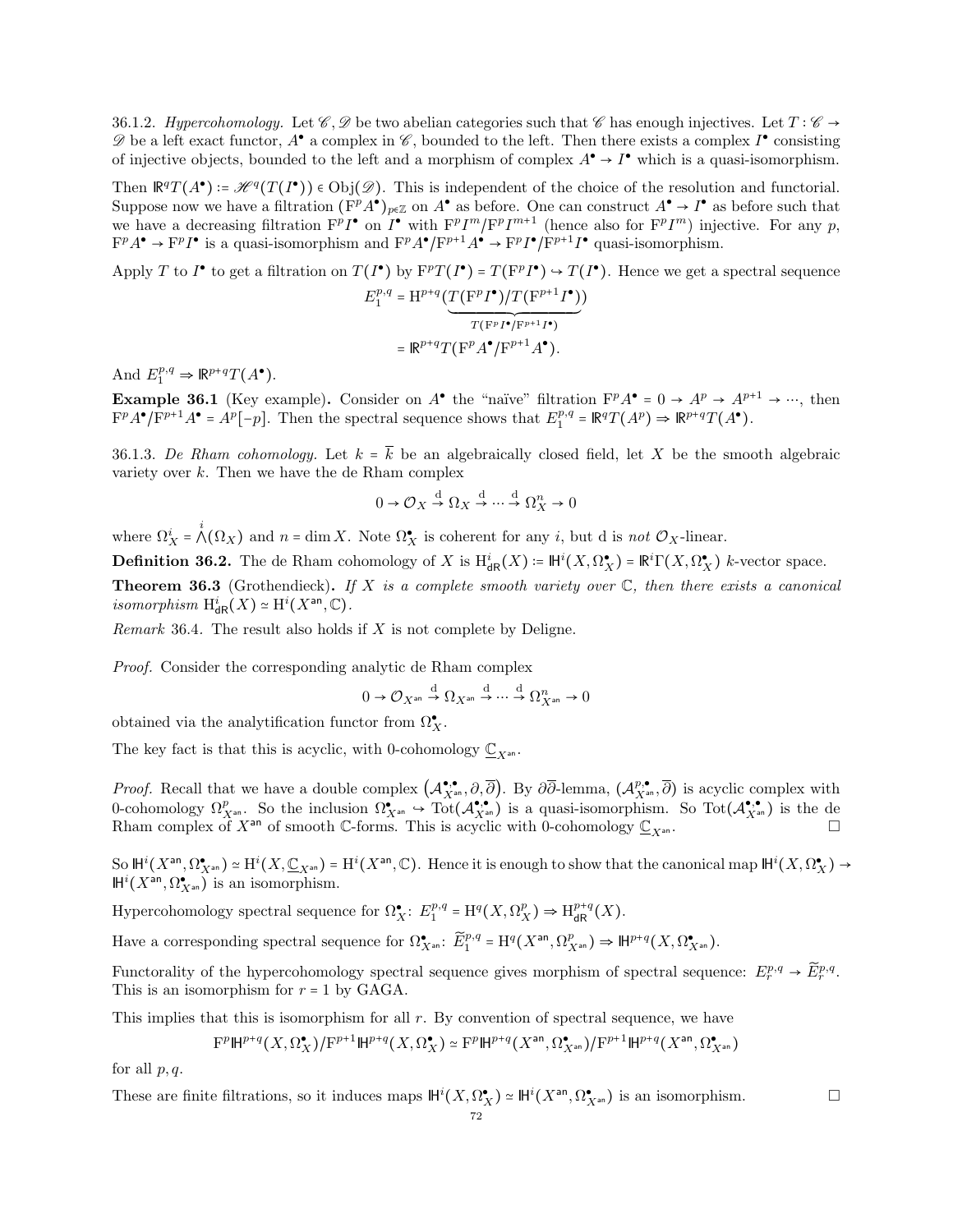#### 37. December 09, 2019

37.1. Hodge-to-de Rham spectral sequence. Let  $k = \overline{k}$  be algebraically closed, X a smooth projective variety over k. Let  $\Omega_X^{\bullet}$  be the algebraic de Rham complex on X with the naive filtration on  $\Omega_X^{\bullet}$ , we get the "Hodge-to-de Rham spectral sequence":  $E_1^{p,q} = H^q(X, \Omega_X^p) \Rightarrow H^{p+q}(X, \Omega_X^{\bullet}).$ 

**Theorem 37.1.** If  $char(k) = 0$ , then this collapes on its 1st page.

*Proof.* Enough to show this when  $k = \mathbb{C}$ . We showed: in this case, we have  $\mathbb{H}^n(X, \Omega_X^{\bullet}) \simeq \mathbb{H}^n(X^{\text{an}}, \mathbb{C})$ .

What to show  $d_r^{p,q} = 0$  for any  $p, q$  and  $r \ge 1$ . In general,  $E_{r+1}^{p,q}$  is a subquotient of  $E_r^{p,q}$  and  $E_{r+1}^{p,q} = E_r^{p,q}, \forall p, q$ if and only if  $d_r^{p,q} = 0, \forall p, q$ .

Hence the spectral sequence collapses on the first page if and only if  $\dim F^p H^n / F^{p+1} H^n = \dim E_1^{p,n-p}, \forall p$ .

$$
\Leftrightarrow \underbrace{\dim \mathbb{H}^n(X,\Omega^\bullet_X)}_{\dim \mathbb{H}^n(X^{\rm an},\mathbb{C})} = \sum_{p+q=n} \underbrace{\dim E_1^{p,q}}_{h^{p,q}(X)}
$$

Hence the assertion follows from the Hodge decomposition.

Remark 37.2. The naïve filtration on  $\Omega_X^{\bullet}$  gives a filtration on  $\mathbb{H}^*(X, \Omega_X^{\bullet})$ , which via the identifying  $\mathbb{H}^*(X, \Omega_X^{\bullet}) \simeq$  $H^*(X^{\text{an}}, \mathbb{C})$  is the Hodge filtration.

Step 1: It is enough to prove the corresponding statement for  $\omega^{\bullet}_{X^{an}}$ .

Step 2: We saw that the inclusion  $\Omega_X^{\bullet} \hookrightarrow \mathcal{A}_{X^{an},\mathbb{C}}^{\bullet}$  is an quasi-isomorphism, i.e. "naïve filtration"  $\mathrm{F}^p \Omega_{X^{an}}^{\bullet} \hookrightarrow$  $\mathrm{F}^p\mathcal{A}^\bullet_{X^{\mathrm{an}},\mathbb{C}}\;$  is quasi-isomorphism again by  $\partial\overline{\partial}$ -lemma.

 $\overbrace{\oplus_{i+j=\bullet, i\geqslant p}\mathcal{A}^{i,j}}$ 

 $\text{So } \Rightarrow \text{F}^p \mathbb{H}(X^{\text{an}}, \Omega^{\bullet}_{X^{\text{an}}}) = \text{Im}(\mathscr{H}^{\bullet} \Gamma(\text{F}^p \mathcal{A}^{\bullet}_{X^{\text{an}}, \mathbb{C}}) \to \mathscr{H}^{\bullet} \Gamma(\mathcal{A}^{\bullet}_{X^{\text{an}}, \mathbb{C}}))$ 

Choose a Kähler metric on  $X^{\text{an}}$  such that we have harmonic forms.



where  $\mathscr{H}^{i,j}(X^{an})$  is the space of  $(i, j)$  harmonic forms. The right-up map is an isomorphism by the Hodge decomposition onto  $F^p(\dots)$ . Hence it is enough to show the natural map (left-up) in the diagonal is an isomorphism.

Argue by decreasing induction on p: write  $\mathscr{C}_p = \Gamma(\mathrm{F}^p \mathcal{A}_{X^{\mathrm{an}},\mathbb{C}}^{\bullet})$ , then

$$
0 \to \mathscr{C}_{p+1} \to \mathscr{C}_p \to \mathscr{C}_p/\mathscr{C}_{p+1} = \Gamma(X^{\text{an}}, \mathcal{A}_{X^{\text{an}}}^{p, \bullet}) \to 0
$$
  
\n
$$
\Rightarrow \mathbb{H}^m(\mathscr{C}_{p+1}) \longrightarrow \mathbb{H}^m(\mathscr{C}_p) \longrightarrow \mathbb{H}^m\Gamma(X^{\text{an}}, \mathcal{A}_{X^{\text{an}}}^{p, \bullet}) \xrightarrow{\delta} \mathbb{H}^{m+1}(\mathscr{C}_{p+1})
$$
  
\n
$$
\varphi_{p+1} \downarrow \qquad \qquad \varphi_p \downarrow \qquad \qquad \varphi_p \downarrow \qquad \qquad \varphi_p \downarrow \qquad \qquad \varphi_p \downarrow \qquad \qquad \varphi_p \downarrow \qquad \qquad \varphi_p \downarrow \qquad \qquad \varphi_p \downarrow \qquad \qquad \varphi_p \downarrow \qquad \qquad \varphi_p \downarrow \qquad \qquad \varphi_p \downarrow \qquad \qquad \varphi_p \downarrow \qquad \qquad \varphi_p \downarrow \qquad \qquad \varphi_p \downarrow \qquad \qquad \varphi_p \downarrow \qquad \qquad \varphi_p \downarrow \qquad \qquad \varphi_p \downarrow \qquad \qquad \varphi_p \downarrow \qquad \qquad \varphi_p \downarrow \qquad \qquad \varphi_p \downarrow \qquad \qquad \varphi_p \downarrow \qquad \qquad \varphi_p \downarrow \qquad \qquad \varphi_p \downarrow \qquad \qquad \varphi_p \downarrow \qquad \qquad \varphi_p \downarrow \qquad \qquad \varphi_p \downarrow \qquad \qquad \varphi_p \downarrow \qquad \qquad \varphi_p \downarrow \qquad \qquad \varphi_p \downarrow \qquad \qquad \varphi_p \downarrow \qquad \qquad \varphi_p \downarrow \qquad \qquad \varphi_p \downarrow \qquad \qquad \varphi_p \downarrow \qquad \qquad \varphi_p \downarrow \qquad \qquad \varphi_p \downarrow \qquad \qquad \varphi_p \downarrow \qquad \qquad \varphi_p \downarrow \qquad \qquad \varphi_p \downarrow \qquad \qquad \varphi_p \downarrow \qquad \qquad \varphi_p \downarrow \qquad \qquad \varphi_p \downarrow \qquad \qquad \varphi_p \downarrow \qquad \qquad \varphi_p \downarrow \downarrow
$$

Note  $\delta = 0$  since we can lift a harmonic representative by a harmonic form, which is both  $\partial$  and  $\overline{\partial}$  closed. Hence we have a morphism of short exact sequences.  $\varphi_{p+1}$  isomorphism by induction  $\Rightarrow \varphi_p$  isomorphism. QED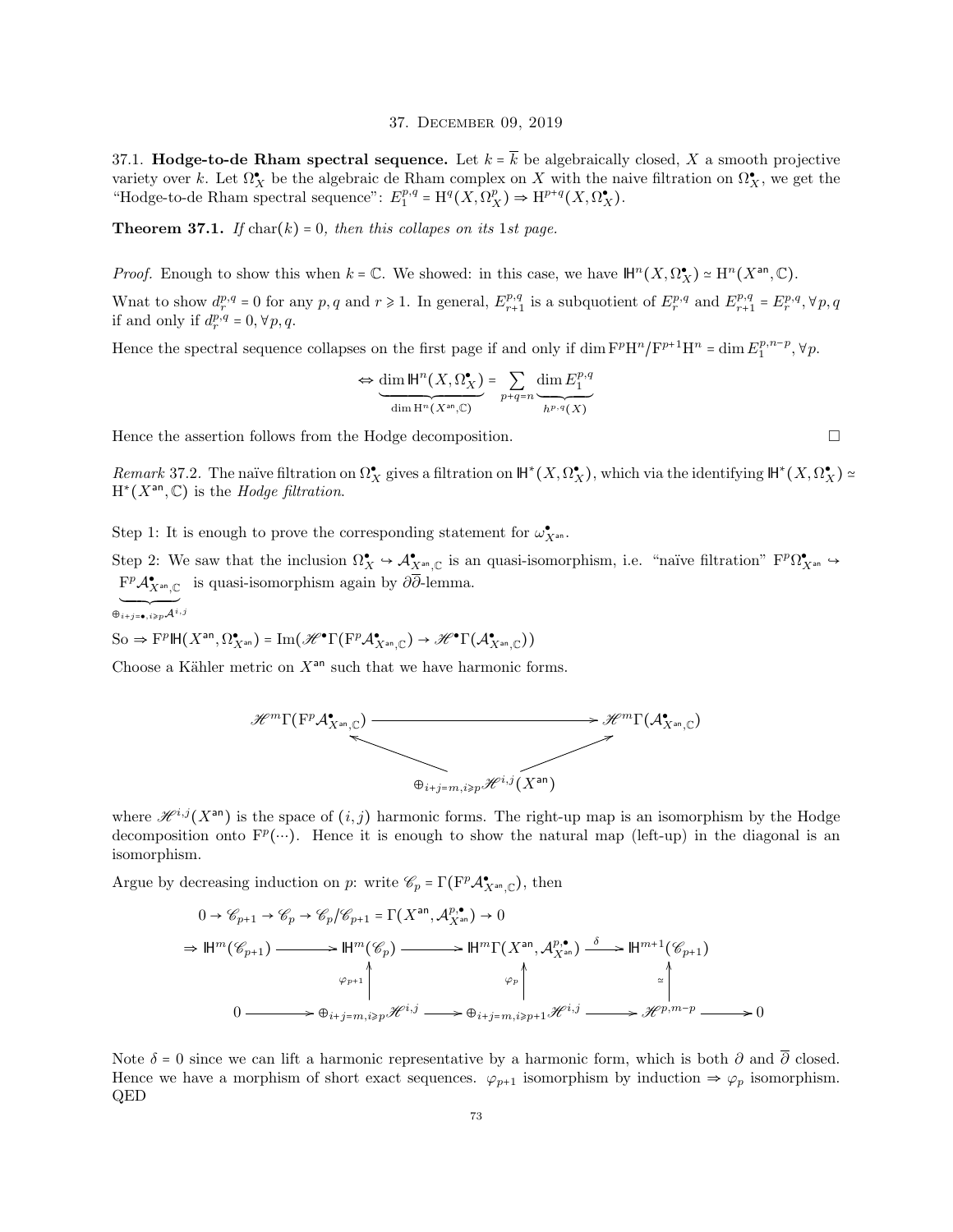Note that one can ask whether the degree of Hodge-to-de Rham also holds in char  $p > 0$  (false). However, Deligne and Illusie gave an algebraic proof in char 0 by reduction mod p. However, this does not impliy that  $\text{H}^m(X,\mathbb{C}) = \text{F}^p \oplus \overline{\text{F}}^{m+1-p}.$ 

# 37.2. Introduction to variations of Hodge structure.

<span id="page-73-0"></span>**Theorem 37.3** (Ehresman). If  $\pi : X \to B$  is a smooth map between smooth (real) manifolds which is proper and submersion, then for any  $b_0 \in B$ , there exists an open neighbourhood U of  $b_0$  and a diffeomorphism  $\pi^{-1}(U) \simeq U \times X_{b_0}$  over U.

Proof.



 $\pi$  submersion implies that  $X_0 \to X$  is a submanifold of dimension  $n - m$ . Tubular neighbourhood theorem (Theorem [32.1\)](#page-64-0) shows that there exists an open neighbourhood W of  $X_0$  and a retraction  $r : W \to X_0$  of the inclusion  $X_0 \rightarrow W$ .

Define  $\varphi : W \to B \times X$  by  $\varphi(x) = (\pi(x), r(x))$ . If  $p \in X_0$ , then Ker $(d\pi)_p = T_p X_0$  and  $(d\pi)_p|_{T_p X} = id$ . So  $d\varphi_p$ is an isomorphism and  $\varphi$  is a local diffeomorphism at every point of  $X_0$ . Moreover,  $\varphi|_{X_0}$  is injective.  $X_0$  is compact since  $\pi$  is proper. All of these implies that there exists W' an open neighbourhood of  $X_0$  such that  $\varphi$  is injective and locally diffeomorphism on W'. So it is an open embedding on W'.

So there exists U' an open neighbourhood of  $b_0$  such that  $\pi^{-1}(U') \subseteq \varphi(W')$ . Replace B by U', W' by  $W' \cap \pi^{-1}(U')$  to assume that  $\varphi$  is surjective.

Take  $U = B \setminus \pi(X \setminus W')$ closed in B since  $\pi$  is proper . Then U is an open neighbourhood of  $b_0$  such that  $\varphi$  gives diffeomorphism on  $\pi^{-1}(U) \simeq U \times X_{b_0}$ .

### 38. December 11, 2019

Let  $f: X \to B$  be a smooth proper submersion between smooth manifolds. For any  $b \in B$ , there exists an open neighbourhood  $U \ni b$  such that



Corollary 38.1. Let  $f: X \to B$  be a smooth, projective morphism of complex algebraic variety. If B is connected, then this map  $(B \ni t \mapsto h^{p,q}(X_t))$  is constant.

*Proof.* Theorem [37.3](#page-73-0) (Ehresman) implies that  $(B \ni t \mapsto b_i(X_t))$  is locally constant, hence constant as B is connected.

Note that if we take a resolution of singularities  $B' \to B$ , we may replace f by  $f'$ 



and thus assume that  $B$  (hence also)  $X$  smooth.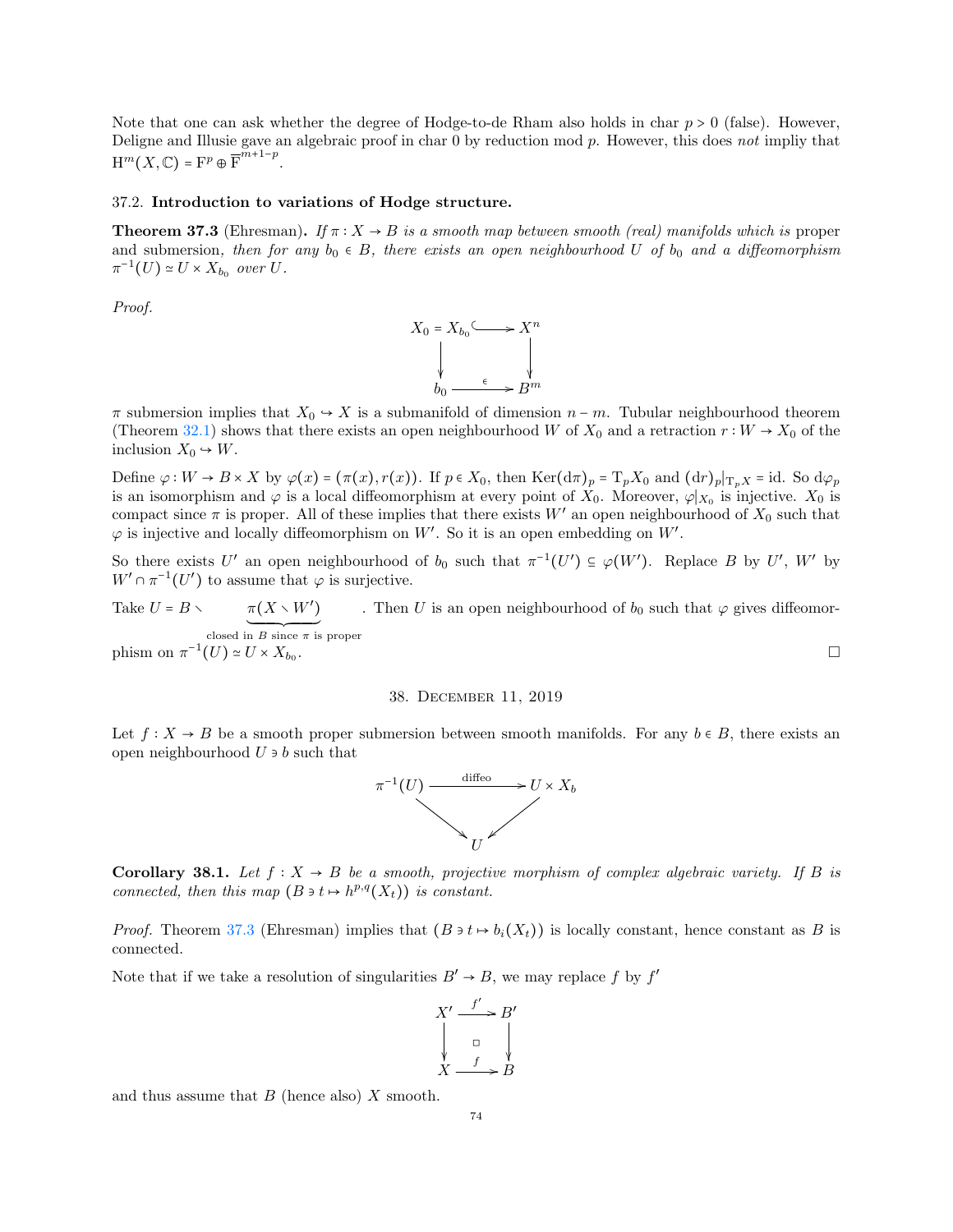Since each fiber is smooth and projective, Hodge decomposition shows that  $b^{i}(X_{t}) = \sum_{p+q=i} h^{p,q}(X_{t})$ . Apply semicontinuity to  $\Omega^p_{X/B}$  (locally free  $\mathcal{O}_X$ -module, faithfully flat  $\Rightarrow$  they are flat over  $B$ ) to see that this function  $(t \mapsto h^{p,q}(X_t))$  is upper-semicontinuous. Therefore it can only go up under specialization. Since the sums of  $h^{p,q}$  for  $p+q$  constant are continuous, each of these functions must be constant.

Remark 38.2. We get stronger results by using Grauert's theorem: Let B be reduced. Since all  $h^q(X_t, \Omega_{X_t}^p)$ are constant, all  $\mathbb{R}^q f_* \Omega_{\lambda}^p$  $X/B$  are locally free and commute with base-change. In particular, for any  $t \in B$ , the canonical map  $(\mathbb{R}^q f_* \Omega^p_{\chi})$  $(X/K/K)(t) \to \mathrm{H}^q(X_t, \Omega_{X_t}^p)$  is an isomorphism.

**Definition 38.3.** Let X be a topological space, and  $\mathscr F$  be a sheaf of abelian groups on X. Then  $\mathscr F$  is locally constant if for any  $x \in X$ , there exists an open neighbourhood  $U \ni x$  such that  $\mathscr{F}|_U \simeq \underline{A}_U$  for some abelian group  $A(A \simeq \mathscr{F}_x)$ . If  $\mathscr{F}$  is a sheaf of vector space (over  $\mathbb{Q}, \mathbb{R}$  or  $\mathbb{C}$ ) which is locally constant, and with finite dimensional stalks over corresponding field, then it is a *local system*.

Corollary 38.4. Suppose that  $f: X \to B$  is a smooth map between smooth real manifolds. If f is a proper submersion, then  $\mathbb{R}^* f_* \underline{A}_X$  is locally constant for any abelian group A.

*Proof.* For any  $x \in B$ , if  $U \ni x$  is an open neighbourhood of x such that



then  $\mathbb{R}^k f_* \underline{A}_X|_U$  is isomorphic to the sheaf associated to the presheaf  $(V \to H^k(V \times F; A))$ . By taking V to be a basis of contractible open neighbourhood of x, we have  $\mathbb{R}^k f_* \underline{A}_X|_U \simeq \underline{\mathrm{H}^k (F,A)}_U$ . — Первый процесс в процесс в процесс в процесс в процесс в процесс в процесс в процесс в процесс в процесс в<br>В процесс в процесс в процесс в процесс в процесс в процесс в процесс в процесс в процесс в процесс в процесс

38.1. Overviews of Riemann-Hilbert correspondence. Let X be a compact manifold and  $\mathscr E$  a locally free sheaf on X.

**Definition 38.5.** A connection  $\nabla$  on  $\mathscr{E}$  is a C-linear map  $\nabla : \mathscr{E} \to \Omega_X \otimes \mathscr{E}$  which satisfies Leibniz rule:  $\nabla(f s) = f \nabla(s) + df \otimes s$  where f is a local section of  $\mathcal{O}_X$  and s is a local section of  $\mathcal{E}$ .

Given any such  $\nabla$ , we get induced  $\mathbb{C}\text{-linear maps } \nabla : \Omega_X^p \otimes \mathscr{E} \to \Omega_X^{p+1} \otimes \mathscr{E}$  by  $\nabla(\eta \otimes s) = \eta \wedge \nabla(s) + d\eta \otimes s$ . **Definition 38.6.** A connection  $\nabla$  is flat if  $\nabla \circ \nabla = 0 : \mathscr{E} \to \Omega_X^2 \otimes \mathscr{E}$ . Equivalently,  $\nabla \circ \nabla = 0 : \Omega^p \otimes \mathscr{E} \to \Omega^{p+2} \otimes \mathscr{E}$ .

Hence given such vector bundles with flat connection  $(\mathscr{E}, \nabla)$ , we get de Rham complex  $dR_X(\mathscr{E}, \nabla)$ :

$$
0 \to \mathscr{E} \stackrel{\nabla}{\to} \Omega_X \otimes \mathscr{E} \stackrel{\nabla}{\to} \cdots \stackrel{\nabla}{\to} \Omega_X^{\dim X} \otimes \mathscr{E} \to 0
$$

**Example 38.7** (Basic example). Let  $\mathscr{E} = \mathcal{O}_X$ ,  $\mathcal{O}_X \stackrel{d}{\to} \Omega_X$  is a flat connection and the corresponding complex is the holomorphic de Rham complex of X.

More generally, suppose  $\mathscr L$  is a local system of C-vector spaces on X. Take  $\mathscr E = \mathscr L \otimes_{\mathbb C} \mathcal O_X$  locally free. Then

$$
\mathcal{E} \xrightarrow{1 \otimes d} \mathcal{O}_X \otimes \mathcal{E} \Omega_X \otimes \mathcal{E}?
$$
  

$$
\mathcal{L} \otimes \mathcal{O}_X
$$

are integrable connections on  $\mathscr E$ .

The de Rham complex

$$
0 \to \mathscr{L} \otimes \mathcal{O}_X \to \mathscr{L} \otimes \Omega^1_X \to \cdots \to \mathscr{L} \otimes \Omega^{ \dim X}_X \to 0
$$

is quasi-isomorphic to L. Note  $\mathscr{L} = \mathscr{E}^{\nabla} = \text{Ker}(\nabla : \mathscr{E} \to \Omega^1 \otimes \mathscr{E}).$ 

Theorem 38.8 (Riemann-Hilbert correspondence). This is an equivalence of categories

 ${local systems of \mathbb{C}\text{-vector spaces} \simeq {vector bundles with integrable connections} }$ 

with inverse given by  $(\mathscr{E}, \nabla) \mapsto \mathscr{E}^{\nabla}$ .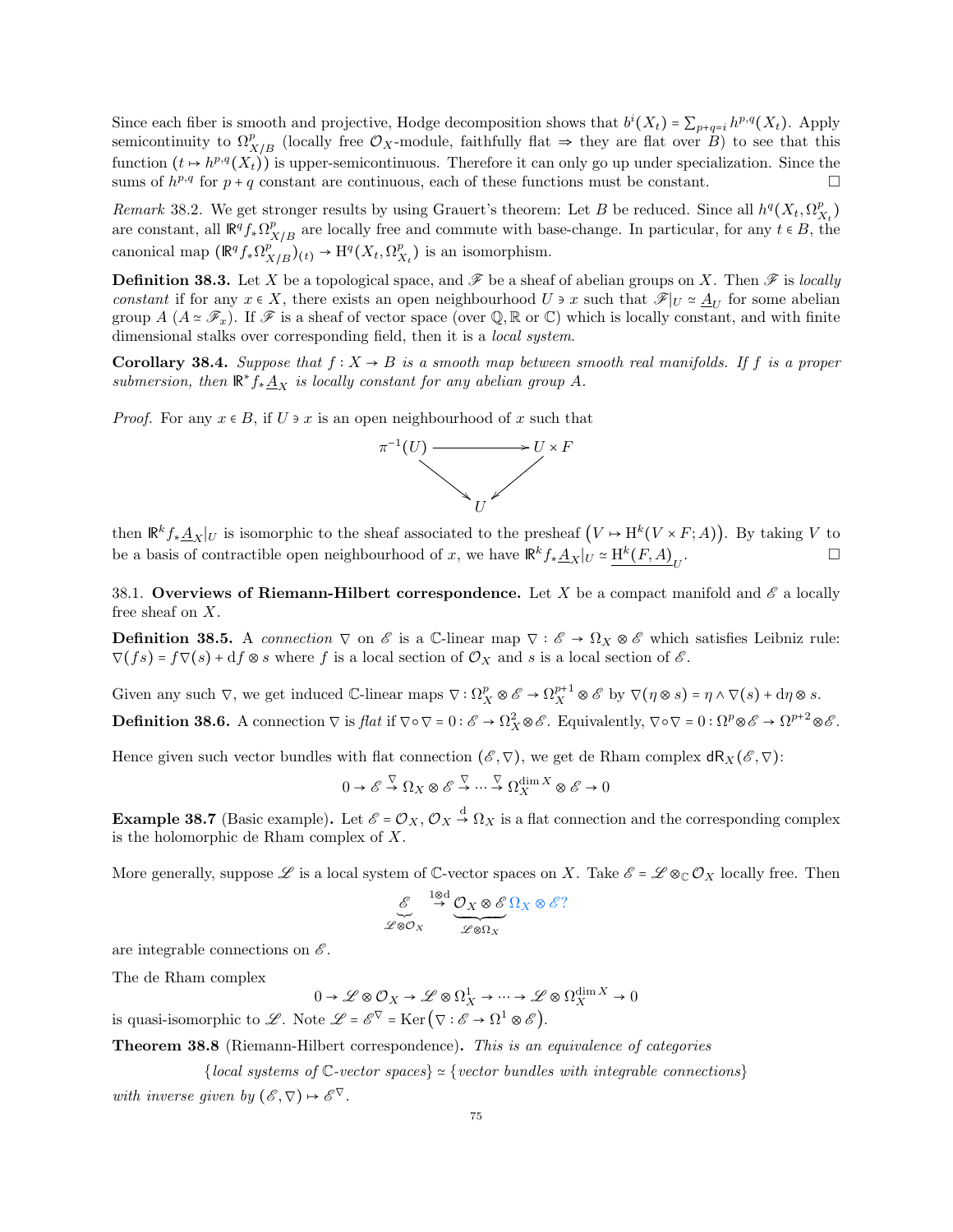*Idea of the proof.* To show  $\mathscr{E}^{\nabla}$  is a local system, for any  $x \in M, u \in \mathscr{E}_{(x)}$ , there exists locally a unique flat section s of  $\mathscr E$  such that  $s(x) = u$ . This is a local statement, we may assume that we have sections  $e_1, \ldots, e_r$ traivialize  $\mathscr E$  coordinates  $x_1, \ldots, x_r$  on X, then

$$
\begin{aligned} \nabla: \mathscr{E} &\rightarrow \Omega \otimes \mathscr{E} \\ e_j &\mapsto \sum_{i=1}^n \sum_{k=1}^r \Gamma_{i,j}^k \mathrm{d} x_i \otimes e_k \end{aligned}
$$

A section is of the form  $s = \sum_{j=1}^{r} s_j e_j$ . So

$$
\nabla(s) = \sum_{j=1}^r s_j \sum_{i=1}^n \sum_{k=1}^r \Gamma_{i,j}^k \mathrm{d} x_i \otimes e_k + \sum_{k=1}^r \sum_{i=1}^n \frac{\partial s_k}{\partial x_i} \mathrm{d} x_i \otimes e_k
$$

Then s is flat if and only if

$$
\frac{\partial s_k}{\partial x_i} = -\sum_{j=1}^r \Gamma_{i,j}^k s_j \quad \forall i, k
$$

Key point is that  $\nabla$  is integrable if and only if integrability of this sytem of linear PDE. In this case you get existence and uniqueness (locally) with initial condition.

## 39. December 13, 2019

39.1. Introduction to variations of Hodge structures (continued). Let  $\pi : X \to B$  be a projective smooth morphism of smooth complex varieties. We know that  $\mathbb{R}^k \pi_* \underline{\mathbb{C}}_X$  is a local system with stalk at b given by  $(\mathbb{R}^k \pi_*)_b \simeq \mathrm{H}^k(X_b, \mathbb{C})$ . This corresponds to an analytical vector bundle with integrable connnection (Gauss-Manin connection)

First, describe the vector bundle. Do a relative version of the de Rham cohomology point of view. On X we have  $\Omega_X^{\bullet}$ , but also  $\Omega_{X/B}^{\bullet}$  where  $\Omega_{X/B}^p = \bigwedge^p \Omega_{X/B}$ . Note that  $\Omega_{X/B}^{\bullet}$  is a complex of  $\pi^{-1} \mathcal{O}_B$ -modules.

Define  $\mathscr{H}^k = \mathbb{R}^k \pi_*(\Omega_{X/B}^{\bullet})$ . This is an  $\mathcal{O}_B$ -module. The "naïve" filtration  $F^{\bullet} \Omega_{X/B}^{\bullet}$  induces a filtration on  $\mathscr{H}^k$  :

<span id="page-75-0"></span>
$$
\mathbf{F}^p \mathscr{H}^k = \mathrm{Im} \big( \mathbb{R}^k \pi_* \mathbf{F}^p \Omega_{X/B}^\bullet \to \mathbb{R}^k \pi_* \Omega_{X/B}^\bullet \big).
$$

We have a spectral sequence

(39.1) 
$$
E_1^{p,q} = \mathbb{R}^q \pi_* \Omega_{X/B}^p \Rightarrow \mathcal{H}^{p+q}
$$

Each  $E_1^{p,q}$  is locally free and we have isomorphisms  $(E_1^{p,q})_{(b)} \simeq \mathrm{H}^q(X_b, \Omega_{X_b}^p)$ . Recall that we always have  $(\Omega_{X/B})_{(b)} \simeq \Omega_{X_b}.$ 

For every  $b \in B$ , the Hodge-to-de Rham spectral sequence degenerates on 1st page, i.e.  $(39.1)_{(b)}$  $(39.1)_{(b)}$  degenerates on 1st page. Hence [\(39.1\)](#page-75-0) degenerates on 1st page. So  $F^p\mathscr{H}^k/F^{p+1}\mathscr{H}^k \simeq \mathbb{R}^{k-p}\pi_*\Omega^p_X$  $X/B$ . So we deduce that each  $\mathbf{F}^p\mathcal{H}^k$  is a submodule of  $\mathcal{H}^k$ . Moreover, for every  $b \in B$ ,  $\mathbf{F}^p\mathcal{H}_{(b)}^k = \mathbf{F}^p\mathbb{H}^k(\Omega_{X_b}^{\bullet}) \simeq \mathbf{F}^p\mathbf{H}^k(X_b,\mathbb{C})$ .

Remark 39.1. We can run similar arguments for  $\mathbb{R}^k \pi_* \Omega^{\bullet}_{X^{an}/B^{an}}$ . So we have a canonical map

$$
\widetilde{(\mathcal{H}^k)^{\operatorname{an}}} \to \widetilde{\mathbb{R}^k \pi_* \Omega_{X^{\operatorname{an}}/B^{\operatorname{an}}}^{\bullet}}
$$

This is an isomorphism using the spectral sequence associated to the 2 "naïve" filtration which degenerates on 1st page, it is enough to show

$$
\Big(\mathbb{R}^q\pi_*\Omega^p_{X/B}\Big)^{\mathrm{an}}\stackrel{\sim}{\to}\mathbb{R}^q\pi_*\Omega^p_{X^{\mathrm{an}}/B^{\mathrm{an}}}\quad\forall p,q
$$

This is a general fact by relative GAGA. But in our setting, we can see this by taking fibers at each  $b \in B$ , and  $\mathrm{H}^p(X_b,\Omega_{X_b}) \simeq \mathrm{H}^p(X_b^{\text{an}},\Omega_{X_b}^{\text{an}})$  by usual GAGA.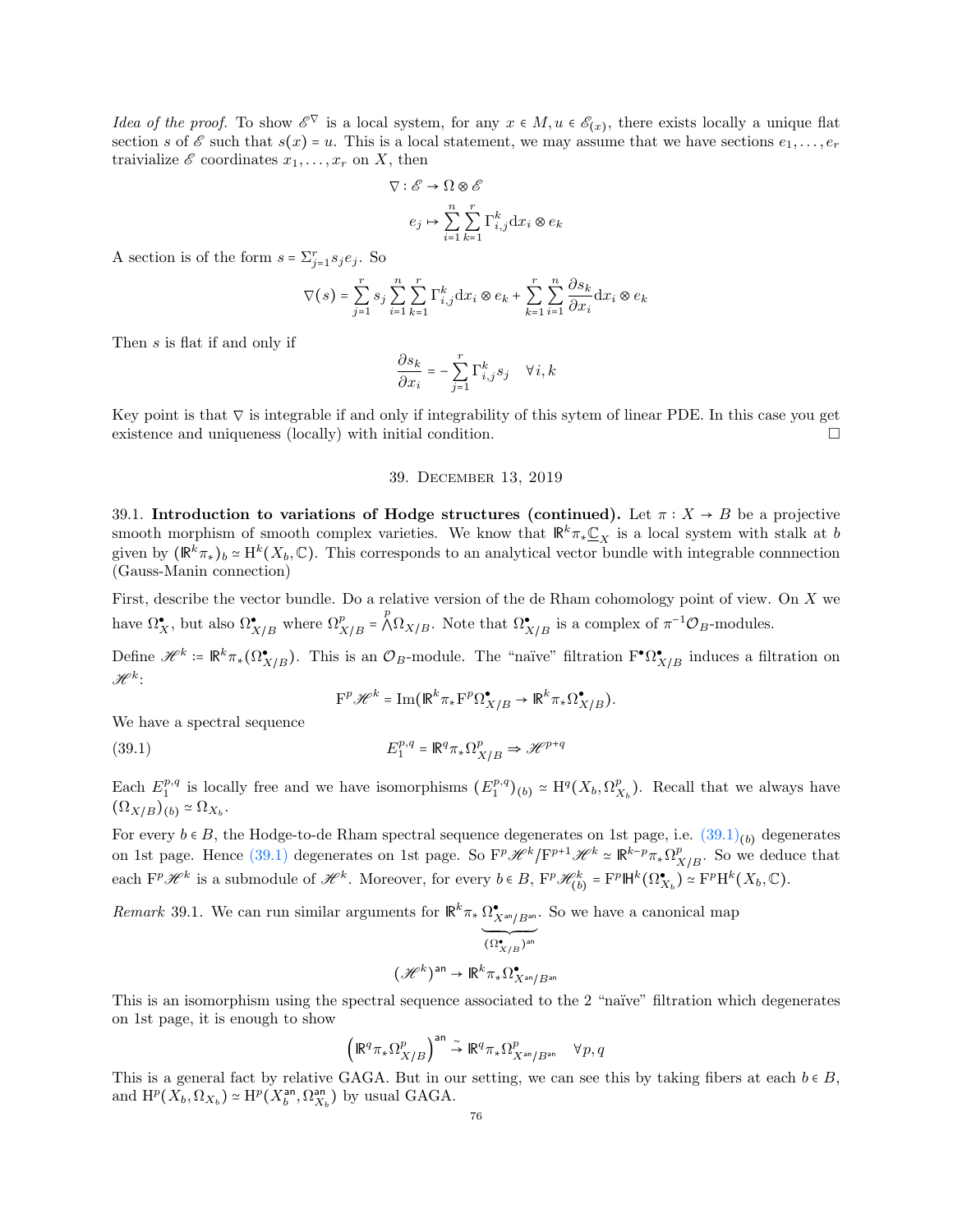Note that we have a canonical morphism

$$
\begin{aligned} \underline{\mathbb{C}}_X &\to \Omega^{\bullet}_{X^{\mathrm{an}}/B^{\mathrm{an}}} \\ &\to \mathbb{R}^k \pi_* \underline{\mathbb{C}}_X \to \mathbb{R}^k \pi_* \left( \Omega^{\bullet}_{X^{\mathrm{an}}/B^{\mathrm{an}}} \right) \\ &\to \left( \mathbb{R}^k \pi_* \mathbb{C}_X \right) \otimes_{\mathbb{C}} \mathcal{O}_{B^{\mathrm{an}}} \to \mathbb{R}^k \pi_* \left( \Omega^{\bullet}_{X^{\mathrm{an}}/B^{\mathrm{an}}} \right) \end{aligned}
$$

This is an isomorphism because it is an isomorphism on fibers.

The conclusion is that the analytic vector bundle associated to  $\mathbb{R}^k \pi_* \underline{\mathbb{C}}_X$  is  $(\mathscr{H}^k)$ <sup>an</sup>.

39.2. The Gauss-Manin connection. As we will see, the connection on  $(\mathscr{H}^k)$ <sup>an</sup> comes from a connection on  $\mathscr{H}^k$ . Its main property is *Griffiths transversality*:

$$
\nabla : \mathcal{H}^k \to \Omega_B \otimes \mathcal{H}^k
$$

$$
\nabla (\mathbf{F}^p \mathcal{H}^k) \subseteq \Omega_B \otimes \mathbf{F}^{p-1} \mathcal{H}^k
$$

Therefore  $\nabla$  induces a map  $\mathbf{F}^p\mathscr{H}^k/\mathbf{F}^{p+1}\mathscr{H}^k \stackrel{\nabla}{\to} \Omega_B \otimes \mathbf{F}^{p-1}\mathscr{H}^k/\mathbf{F}^p\mathscr{H}^k$ . This is  $\mathcal{O}_B$ -linear:  $\nabla(fs) = f\nabla(s)$  +  $df \otimes s \Rightarrow \overline{\nabla}(f\overline{s}) = f\overline{\nabla}(\overline{s}).$ 

We will describe  $\overline{\nabla}$  in the level of fibers. For  $b \in B$ , we have

$$
\mathrm{H}^q\big(X_b,\Omega^p_{X_b}\big) \to \mathrm{T}^*_bB \otimes \mathrm{H}^{q+1}\big(X_b,\Omega^{p-1}_{X_b}\big)
$$

where  $q = k - p$ 

**Theorem 39.2** (Griffiths). For every  $b \in B, u \in T_bB$ , the map

$$
\mathrm{H}^q(X_b, \Omega^p_{X_b}) \to \mathrm{H}^{q+1}(X_b, \Omega^{p-1}_{X_b}),
$$

induced by  $\overline{\nabla}_b$  and u, is the cup product with the Kodaira-Spencer class of u, which is an element of  $H^1(X, Tx)$ .  $(H^q(\Omega_{X_b}^p) \to H^{q+1}(\Omega_{X_b}^p \otimes T_{X_b}) \to H^{q+1}(\Omega_{X_b}^{p-1}).$ 

Recall that



So we have

$$
0\to {\rm T}_{X_b}\to {\rm T}_X|_{X_b}\to \underbrace{{\rm N}_{X_b/X}}{{\rm T}_bB\otimes {\mathcal O}_{X_b}}\to 0
$$

The long exact sequence in cohomology gives us

$$
\underbrace{H^0(N_{X_b/X})}_{T_bB} \to H^1(X_b, T_{X_b})
$$

which is the *Kodaira-Spencer* map.

The significance is that if Y is a smooth projective variety, then  $\mathrm{H}^1(Y, \mathrm{T}_Y)$  parameterizes order 1 deformation of  $Y$ , that is

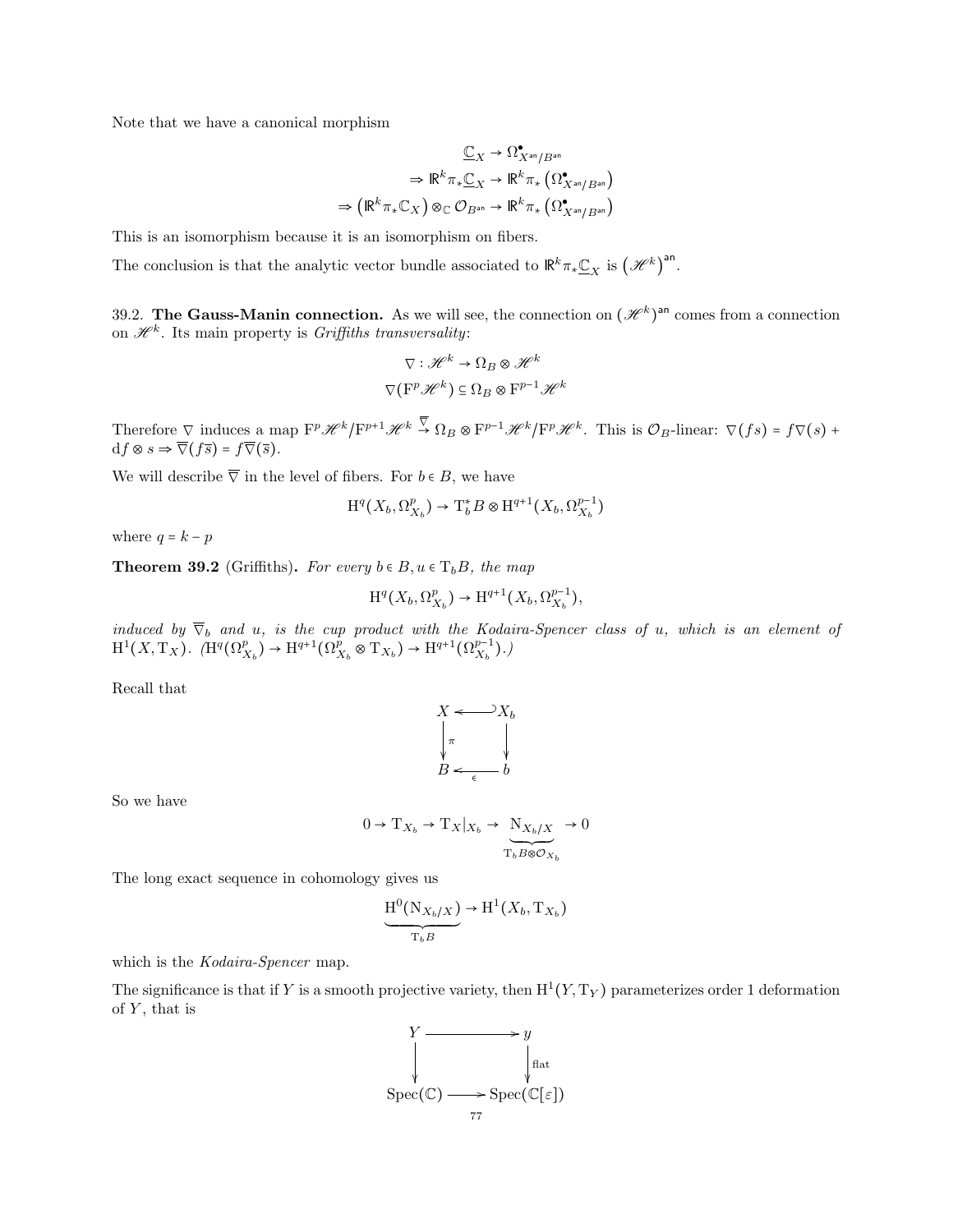Given  $\pi: X \to B$  and  $u \in T_bB$ , we have

$$
\widetilde{X}_b \longrightarrow X
$$
\n
$$
\downarrow \qquad \qquad \downarrow \qquad \qquad \downarrow
$$
\n
$$
\text{Spec}(\mathbb{C}[\varepsilon]) \longrightarrow B
$$

where u maps the closed point to b. The image of u by Kodaira-Spencer maps onto  $\widetilde{X}_b$ . Now we describe the Gauss-Manin connection after Katz-Oda. Let  $\pi : X \to B$  as before. We have

$$
0 \to \pi^* \Omega_B \to \Omega_X \to \Omega_{X/B} \to 0.
$$

Consider  $\Omega_X^{\bullet}$  with the filtration given by  $G^i \Omega_X^p = \text{Im}(\pi^* \Omega_B^i \otimes \Omega_X^{p-i} \to \Omega_X^p)$ , then  $G^i \Omega_X^p / G^{i+1} \Omega_X^p \simeq \pi^* \Omega_B^i \otimes \Omega_{X/\mathcal{E}_X}^{p-i}$ X/B and  $(G<sup>i</sup>\Omega_X^{\bullet})_{i\geq 0}$  induces a spectral sequence with respect to  $\pi_*$ .

$$
E_1^{p,q} = \mathbb{R}^{p+q} \pi_* \left( \underbrace{\mathbf{G}^P \Omega_X^{\bullet} / \mathbf{G}^{p+1} \Omega_X^{\bullet}}_{\pi^* \Omega_B^p \otimes \Omega_{X/B}^{\bullet - p}} \right)
$$

$$
= \mathbb{R}^q \pi_* \left( \pi^* \Omega_B^p \otimes \Omega_{X/B}^{\bullet} \right)
$$

$$
= \Omega_B^p \otimes \mathbb{R}^q \pi_* \Omega_{X/B}^{\bullet}
$$

In particular, we have a map



This is the Gauss-Manin connection.

Let us deduce Griffiths tranversalty from this description. First we describe  $d_1^{0,q}$ 

$$
0 \longrightarrow \underbrace{G^1 \Omega_X^{\bullet} / G^2 \Omega_X^{\bullet}}_{\pi^*(\Omega_B) \otimes \Omega_X^{\bullet - 1}} \longrightarrow \Omega_X^{\bullet} / G^2 \Omega_X^{\bullet} \longrightarrow \underbrace{\Omega_X^{\bullet} / G^1 \Omega_X^{\bullet}}_{\simeq \Omega_{X/B}^{\bullet}} \longrightarrow 0
$$

 $d_1^{0,q}$  is the connecting homomorphism  $\mathbb{R}^q \pi_* \Omega^{\bullet}_{X/B} \to \mathbb{R}^{q+1} \pi_* (\pi^* \Omega_B \otimes \Omega^{\bullet-1}_{X/B})$  $\overline{\Omega_B\otimes \mathsf{R}^q\pi_*\Omega_{X/B}^{\bullet}$ . Consider the na¨ıve filtration,

we have

$$
0 \to \pi^* \Omega_B \otimes \mathbf{F}^{p-1} \Omega_{X/B}^{\bullet} \to \mathbf{F}^p \left( \Omega_X^{\bullet} / \mathbf{G}^2 \Omega_X^{\bullet} \right) \to \mathbf{F}^p \Omega_{X/B}^{\bullet} \to 0
$$
  

$$
\Rightarrow \mathbb{R}^q \pi_* \mathbf{F}^p \Omega_{X/B}^{\bullet} \longrightarrow \Omega_B \otimes \mathbb{R}^q \pi_* \mathbf{F}^{p-1} \Omega_{X/B}^{\bullet}
$$
  

$$
\downarrow \qquad \qquad \downarrow
$$
  

$$
\mathbb{R}^q \pi_* \Omega_{X/B}^{\bullet} \longrightarrow \Omega_B \otimes \mathbb{R}^q \pi_* \Omega_{X/B}^{\bullet}
$$

 $\Rightarrow \nabla (\mathbf{F}^p \mathcal{H}^k) \subseteq \Omega_B \otimes \mathbf{F}^{p-1} \mathcal{H}^k$ . Similarly, one can prove the other theorem of Griffiths.

## 39.3. General definition of VHS.

Definition 39.3. An (analytic) VHS (variation of rational Hodge structure) on a complex manifold B is given by the following data:

- (1) A vector bundle with integrable connections  $(\mathscr{E}, \nabla)$ .
- (2) (Q-structure) A local system  $\mathscr{L}_{\mathbb{Q}}$  of Q-vector spaces, together with an isomorphism  $(\mathscr{L}_{\mathbb{Q}}) \otimes_{\mathbb{Q}} \mathbb{C} \simeq \mathscr{E}^{\nabla}$ .
- (3) (Hodge filtration) A finite decreasing filtration  $\mathbf{F}^{\bullet}$  on  $\mathscr E$  by sub-bundles, which satisfy Griffiths tranversality  $\nabla(\mathbf{F}^p \mathscr{E}) \subseteq \Omega \otimes \mathbf{F}^{p-1} \mathscr{E}$ , such that for all  $b \in B$ ,  $(\mathbf{F}^p \mathscr{E}_{(b)})$  gives a Hodge structure on  $\mathscr{L}_b$ .